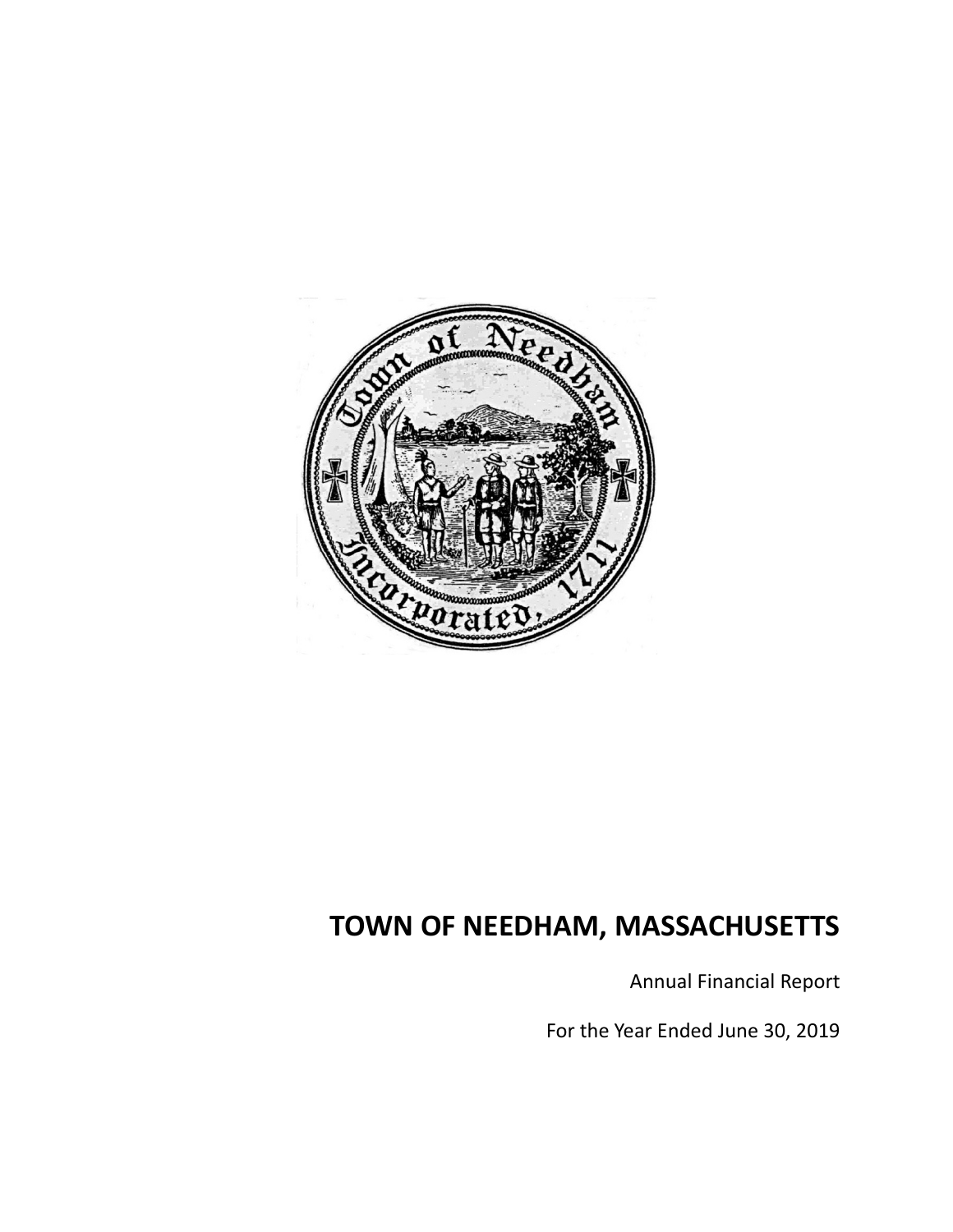## **TABLE OF CONTENTS**

|                                                                                                                                                    | Page |
|----------------------------------------------------------------------------------------------------------------------------------------------------|------|
| <b>INDEPENDENT AUDITORS' REPORT</b>                                                                                                                | 1    |
| <b>MANAGEMENT'S DISCUSSION AND ANALYSIS</b>                                                                                                        | 4    |
| <b>BASIC FINANCIAL STATEMENTS:</b>                                                                                                                 |      |
| <b>Government-wide Financial Statements:</b>                                                                                                       |      |
| <b>Statement of Net Position</b>                                                                                                                   | 21   |
| <b>Statement of Activities</b>                                                                                                                     | 23   |
| <b>Fund Financial Statements:</b>                                                                                                                  |      |
| <b>Governmental Funds:</b>                                                                                                                         |      |
| <b>Balance Sheet</b>                                                                                                                               | 25   |
| Reconciliation of Total Governmental Fund Balances to<br>Net Position of Governmental Activities in the Statement<br>of Net Position               | 26   |
| Statement of Revenues, Expenditures, and Changes<br>in Fund Balances                                                                               | 27   |
| Reconciliation of the Statement of Revenues, Expenditures,<br>and Changes in Fund Balances of Governmental Funds to<br>the Statement of Activities | 28   |
| Statement of Revenues and Other Sources, and Expenditures<br>and Other Uses - Budget and Actual - General Fund                                     | 29   |
| <b>Proprietary Funds:</b>                                                                                                                          |      |
| <b>Statement of Net Position</b>                                                                                                                   | 30   |
| Statement of Revenues, Expenses, and Changes in Fund<br><b>Net Position</b>                                                                        | 31   |
| <b>Statement of Cash Flows</b>                                                                                                                     | 32   |
| <b>Fiduciary Funds:</b>                                                                                                                            |      |
| <b>Statement of Fiduciary Net Position</b>                                                                                                         | 33   |
| Statement of Changes in Fiduciary Net Position                                                                                                     | 34   |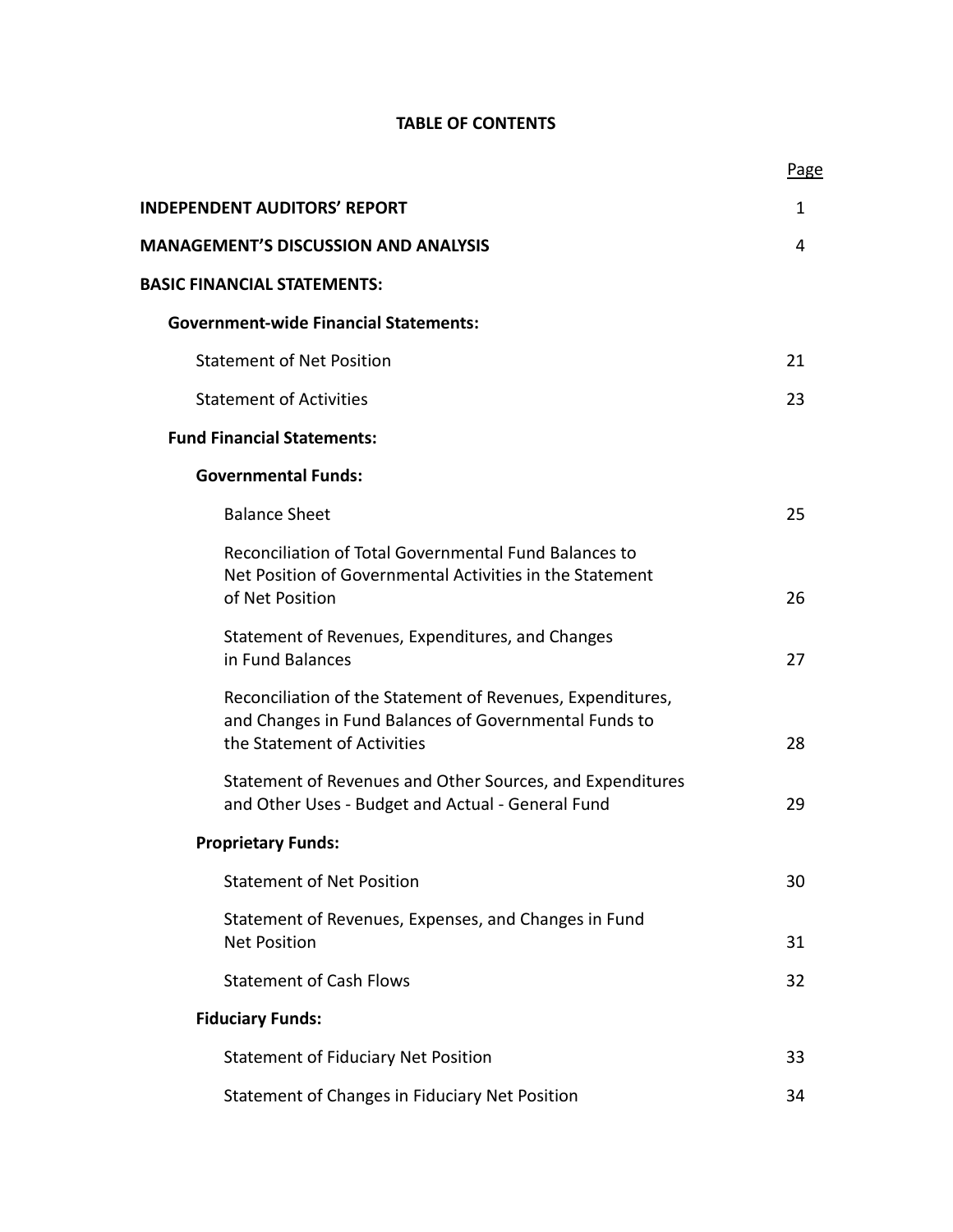|                                                                                                                                                 | Page |
|-------------------------------------------------------------------------------------------------------------------------------------------------|------|
| <b>Notes to Financial Statements</b>                                                                                                            | 35   |
| REQUIRED SUPPLEMENTARY INFORMATION:                                                                                                             |      |
| <b>Pension:</b>                                                                                                                                 |      |
| Schedule of Proportionate Share of the Net Pension Liability                                                                                    | 83   |
| Schedule of Pension Contributions                                                                                                               | 84   |
| OPEB:                                                                                                                                           |      |
| Schedule of Changes in Net OPEB Liability (GASB 74 and 75)                                                                                      | 85   |
| Schedules of Net OPEB Liability, Contributions, and<br>Investment Returns (GASB 74 and 75)                                                      | 86   |
| <b>SUPPLEMENTARY INFORMATION:</b>                                                                                                               |      |
| Schedule of Revenues and Other Sources, and Expenditures,<br>and Other Uses - Sewer Enterprise Fund Budget vs.<br><b>Actual Comparison</b>      | 87   |
| Schedule of Revenues and Other Sources, and Expenditures<br>and Other Uses - Water Enterprise Fund Budget vs. Actual<br>Comparison              | 88   |
| Schedule of Revenues and Other Sources, and Expenditures<br>and Other Uses - Solid Waste Enterprise Fund Budget vs.<br><b>Actual Comparison</b> | 89   |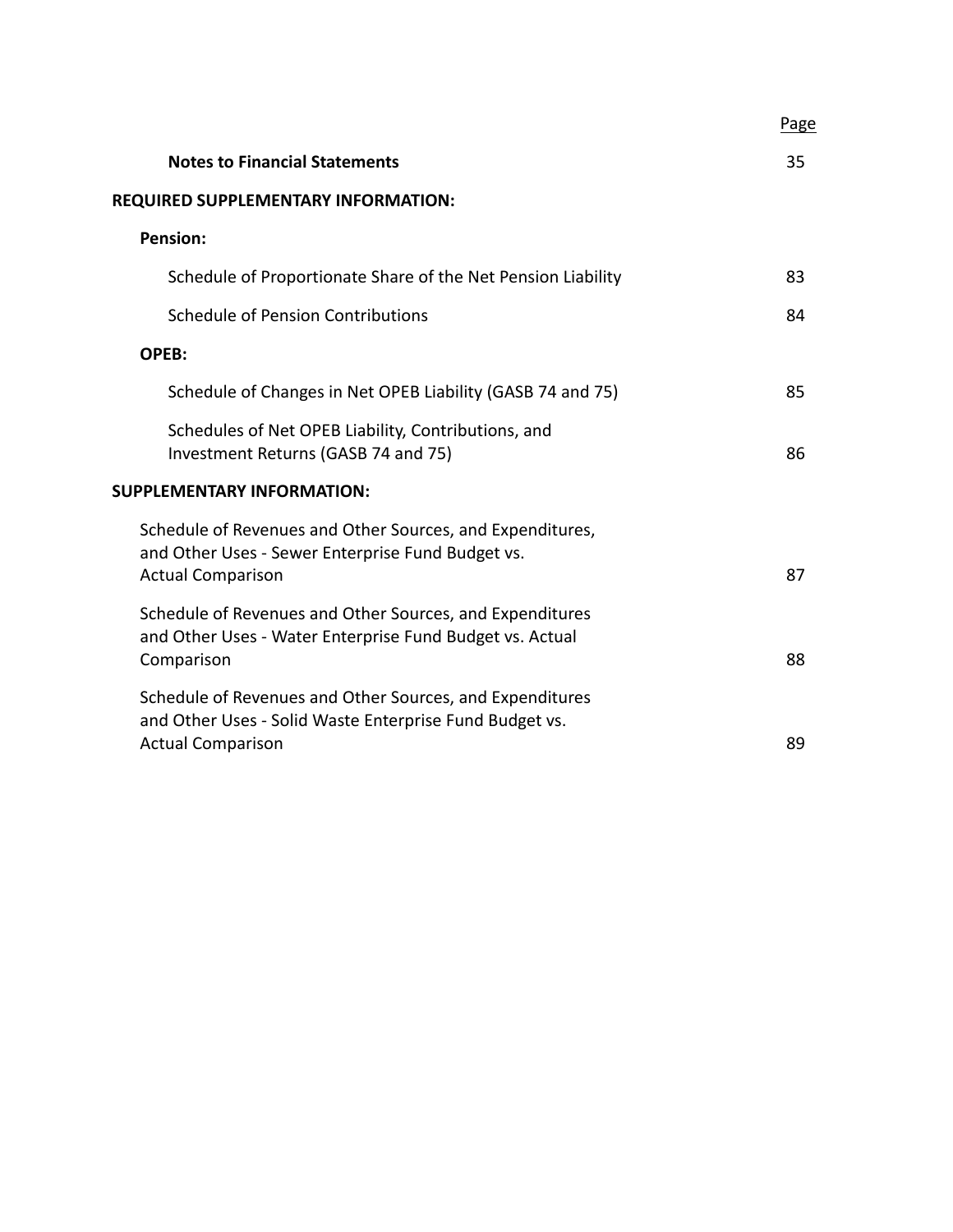

10 New England Business Center Dr. • Suite 107 Andover, MA 01810 (978)749-0005 melansonheath.com

## **INDEPENDENT AUDITORS' REPORT**

To the Select Board Town of Needham, Massachusetts

## **Report on the Financial Statements**

We have audited the accompanying financial statements of the governmental activities, the business‐type activities, each major fund, and the aggregate remaining fund information of the Town of Needham, Massachusetts (the Town), as of and for the year ended June 30, 2019, (except for the Needham Contributory Retirement System which is as of and for the year ended December 31, 2018), and the related notes to the financial statements, which collectively comprise the Town's basic financial statements as listed in the Table of Contents.

## **Management's Responsibility for the Financial Statements**

The Town's management is responsible for the preparation and fair presentation of these financial statements in accordance with accounting principles generally accepted in the United States of America; this includes the design, implementation, and maintenance of internal control relevant to the preparation and fair presentation of financial statements that are free from material misstatement, whether due to fraud or error.

## **Auditors' Responsibility**

Our responsibility is to express opinions on these financial statements based on our audit. We conducted our audit in accordance with auditing standards generally accepted in the United States of America and the standards applicable to financial audits contained in Government Auditing Standards, issued by the Comptroller General of the United States. Those standards require that we plan and perform the audit to obtain reasonable assurance about whether the financial statements are free from material misstatement.

An audit involves performing procedures to obtain audit evidence about the amounts and disclosures in the financial statements. The procedures selected depend on the auditors' judgment, including the assessment of the risks of material misstatement of the financial statements, whether due to fraud or error. In making those risk assessments, the auditor

Additional Offices: Nashua, NH Manchester, NH Greenfield, MA Ellsworth, ME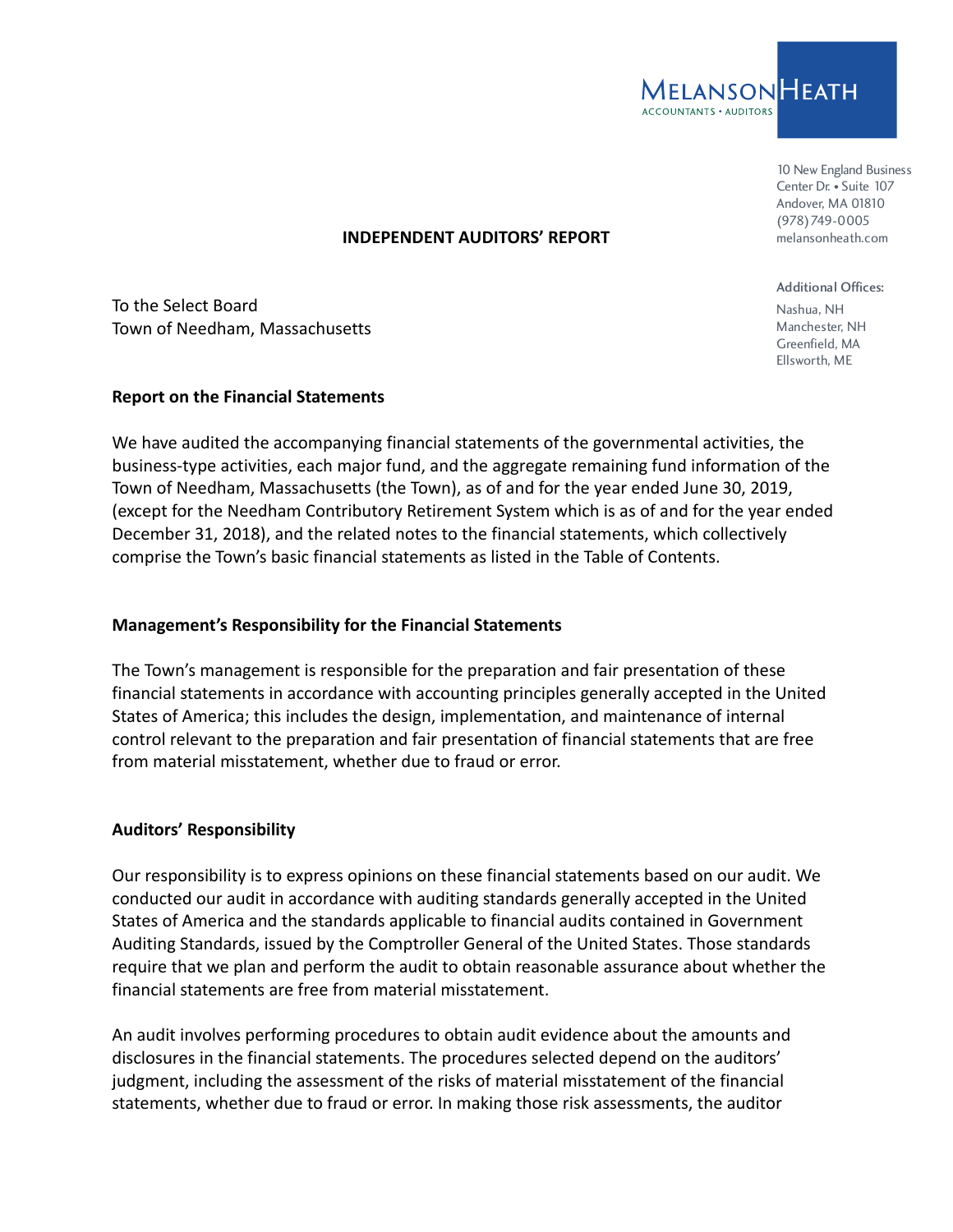considers internal control relevant to the entity's preparation and fair presentation of the financial statements in order to design audit procedures that are appropriate in the circumstances, but not for the purpose of expressing an opinion on the effectiveness of the entity's internal control. Accordingly, we express no such opinion. An audit also includes evaluating the appropriateness of accounting policies used and the reasonableness of significant accounting estimates made by management, as well as evaluating the overall presentation of the financial statements.

We believe that the audit evidence we have obtained is sufficient and appropriate to provide a basis for our audit opinions.

## **Opinions**

In our opinion, the financial statements referred to above present fairly, in all material respects, the respective financial position of the governmental activities, the business‐ type activities, each major fund, and the aggregate remaining fund information of the Town of Needham, Massachusetts, as of June 30, 2019, (except for the Needham Contributory Retirement System which is as of and for the year ended December 31, 2018), and the respective changes in financial position and, where applicable, cash flows thereof and the respective budgetary comparison for the general fund for the year then ended in accordance with accounting principles generally accepted in the United States of America.

## **Other Matters**

## *Required Supplementary Information*

Accounting principles generally accepted in the United States of America require that Management's Discussion and Analysis, and the Pension and OPEB schedules appearing on pages 83 to 86 be presented to supplement the basic financial statements. Such information, although not a part of the basic financial statements, is required by the Governmental Accounting Standards Board, who considers it to be an essential part of financial reporting for placing the basic financial statements in an appropriate operational, economic, or historical context. We have applied certain limited procedures to the required supplementary information in accordance with auditing standards generally accepted in the United States of America, which consisted of inquiries of management about the methods of preparing the information and comparing the information for consistency with management's responses to our inquiries, the basic financial statements, and other knowledge we obtained during our audit of the basic financial statements. We do not express an opinion or provide any assurance on the information because the limited procedures do not provide us with evidence sufficient to express an opinion or provide any assurance.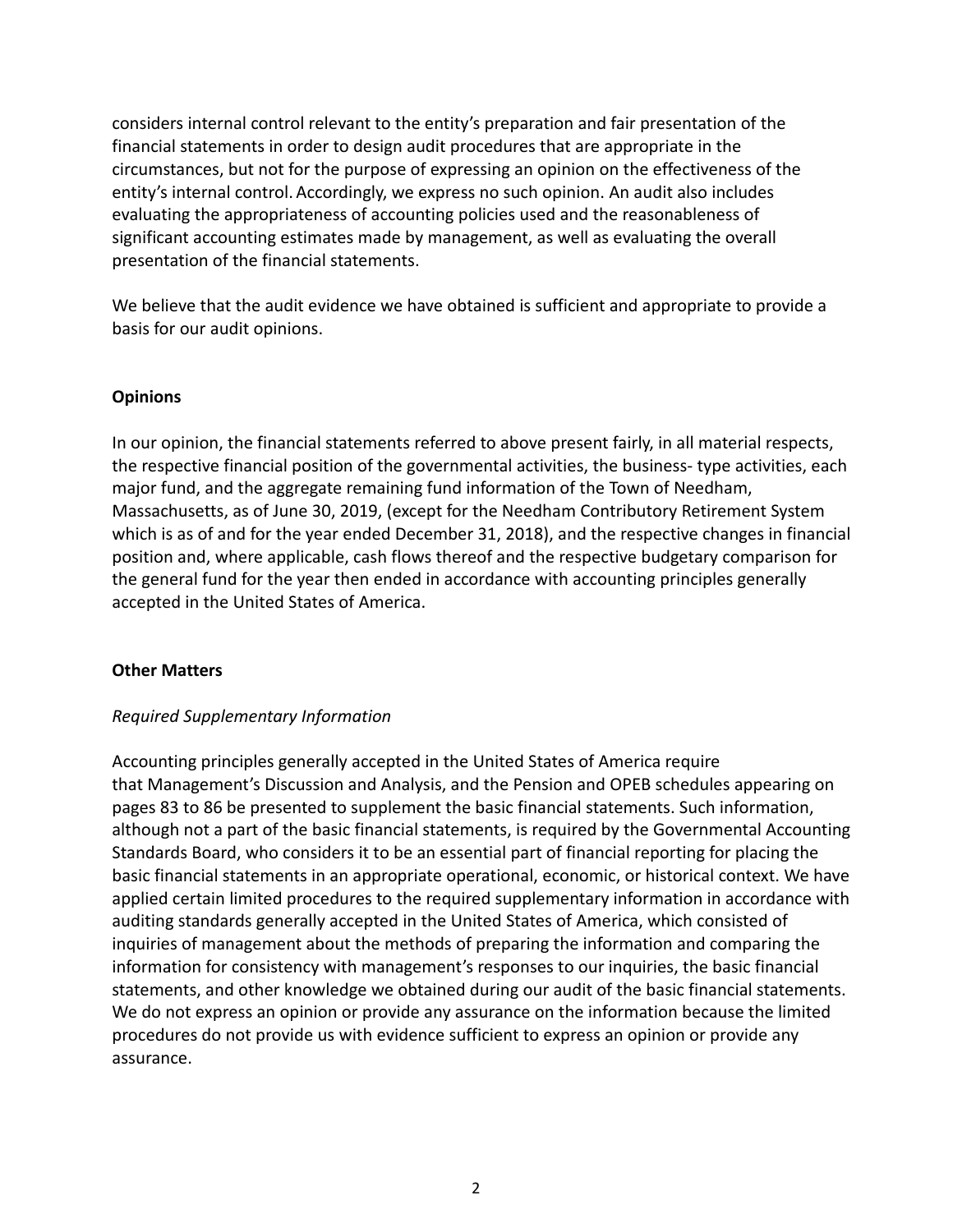## *Other Information*

Our audit was conducted for the purpose of forming opinions on the financial statements that collectively comprise the Town's basic financial statements. The budget and actual comparisons for Sewer, Water, and Solid Waste funds appearing on pages 87 through 89 are presented for purposes of additional analysis and are not a required part of the basic financial statements. Such information is the responsibility of management and was derived from and relates directly to the underlying accounting and other records used to prepare the financial statements. The information has been subjected to the auditing procedures applied in the audit of the financial statements and certain additional procedures, including comparing and reconciling such information directly to the underlying accounting and other records used to prepare the financial statements or to the financial statements themselves, and other additional procedures in accordance with auditing standards generally accepted in the United States of America. In our opinion, the information is fairly stated in all material respects in relation to the financial statements as a whole.

## **Report on Other Legal and Regulatory Requirements**

## Other Reporting Required by *Government Auditing Standards*

In accordance with Government Auditing Standards, we have also issued our report dated January 7, 2020 on our consideration of the Town's internal control over financial reporting and on our tests of its compliance with certain provisions of laws, regulations, contracts, and grant agreements and other matters. The purpose of that report is solely to describe the scope of our testing of internal control over financial reporting and compliance and the results of that testing, and not to provide an opinion on the effectiveness of the Town's internal control over financial reporting or on compliance. That report is an integral part of an audit performed in accordance with Government Auditing Standards in considering the Town's internal control over financial reporting and compliance.

Melanson Heath

January 7, 2020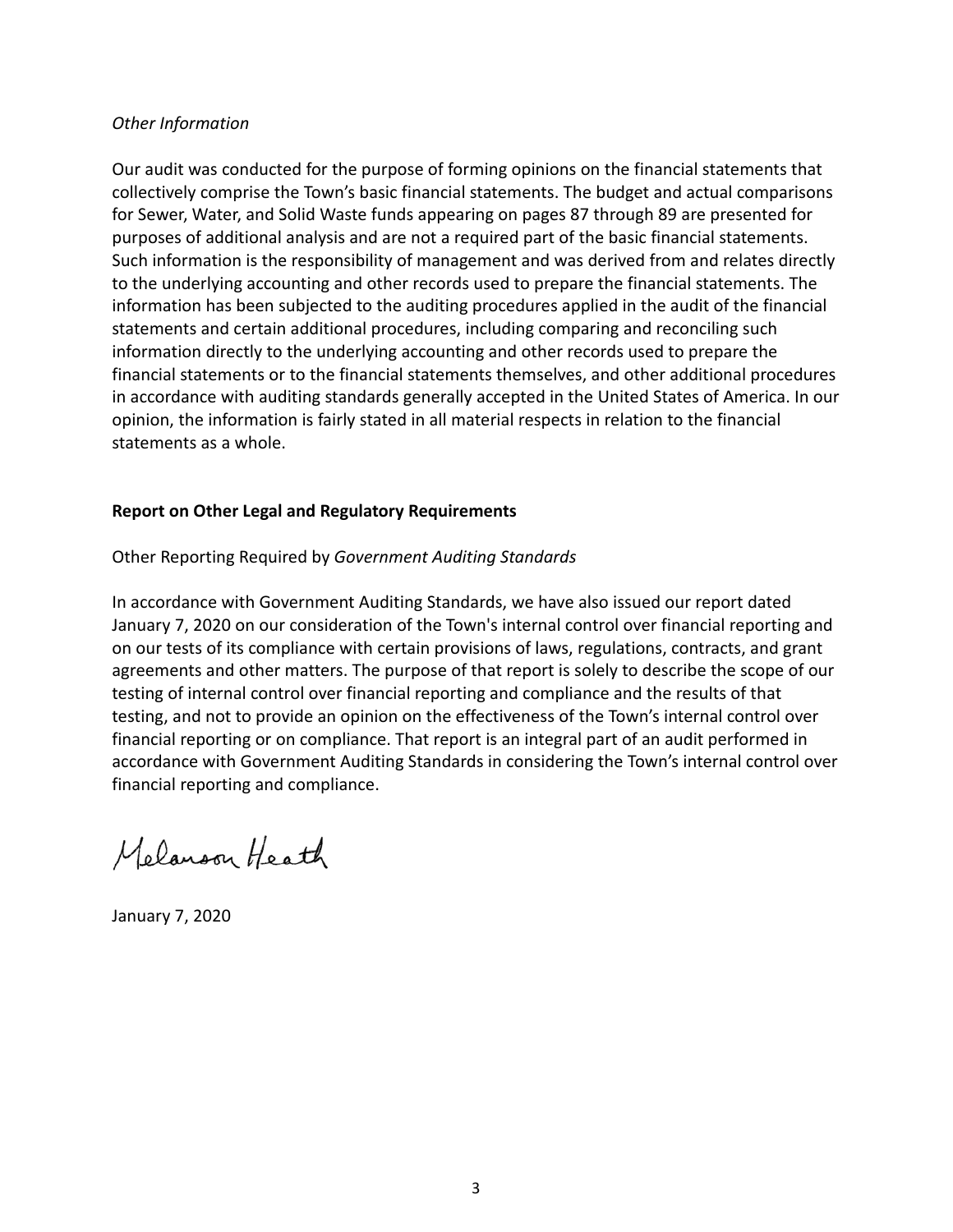## **MANAGEMENT'S DISCUSSION AND ANALYSIS**

As management of Town of Needham, we offer readers this narrative overview and analysis of the financial activities of the Town of Needham for the fiscal year ended June 30, 2019.

## **A. OVERVIEW OF THE FINANCIAL STATEMENTS**

This discussion and analysis is intended to serve as an introduction to the basic financial statements. The basic financial statements comprise three components: (1) government‐ wide financial statements, (2) fund financial statements, and (3) notes to financial statements. This report also contains other supplementary information in addition to the basic financial statements themselves.

**Government‐wide financial statements.** The government‐wide financial statements are designed to provide readers with a broad overview of our finances in a manner similar to a private‐sector business.

The Statement of Net Position presents information on all assets, liabilities, and deferred outflows/inflows of resources with the difference reported as net position. Over time, increases or decreases in net position may serve as a useful indicator of whether the financial position is improving or deteriorating.

The Statement of Activities presents information showing how the government's net position changed during the most recent fiscal year. All changes in net position are reported as soon as the underlying event giving rise to the change occurs, regardless of the timing of related cash flows. Thus, revenues and expenses are reported in this statement for some items that will only result in cash flows in future fiscal periods (e.g., uncollected taxes and earned but unused vacation leave).

Both of the government‐wide financial statements distinguish functions that are principally supported by taxes and intergovernmental revenues (governmental activities) from other functions that are intended to recover all or a significant portion of their costs through user fees and charges (business-type activities). The governmental activities include general government, public safety, education, public works, public facility maintenance, health and human services, and culture and recreation. The business-type activities include sewer, water, and solid waste activities.

**Fund financial statements.** A fund is a grouping of related accounts that is used to maintain control over resources that have been segregated for specific activities or objectives. Fund accounting is used to ensure and demonstrate compliance with finance‐related legal requirements. All of the funds can be divided into three categories: governmental funds, proprietary funds and fiduciary funds.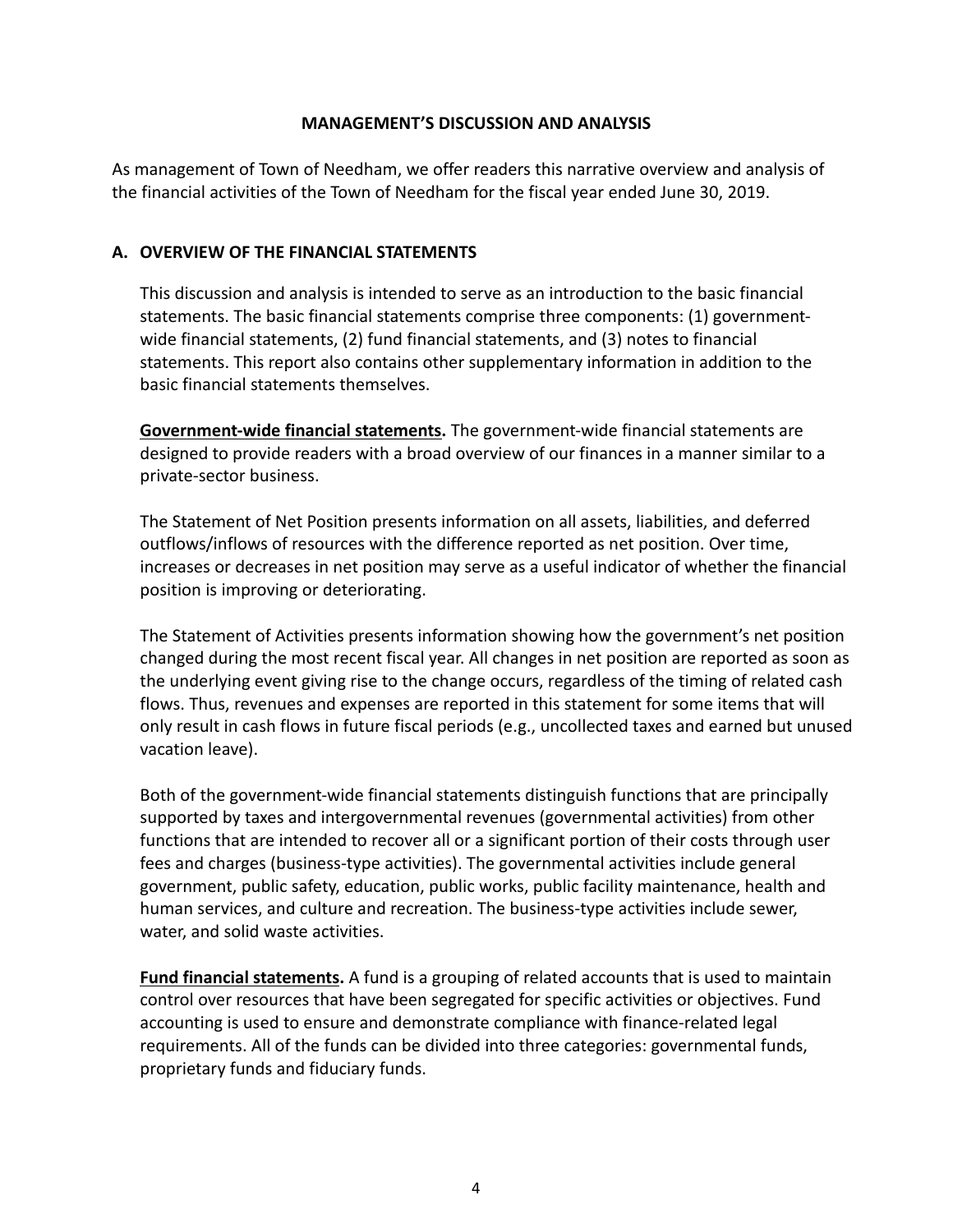**Governmental funds***.* Governmental funds are used to account for essentially the same functions reported as governmental activities in the government-wide financial statements. However, unlike the government‐wide financial statements, governmental fund financial statements focus on near‐term inflows and outflows of spendable resources, as well as on balances of spendable resources available at the end of the fiscal year. Such information may be useful in evaluating a government's near‐term financing requirements.

Because the focus of governmental funds is narrower than that of the government‐wide financial statements, it is useful to compare the information presented for governmental funds with similar information presented for governmental activities in the government‐wide financial statements. By doing so, readers may better understand the long‐term impact of the government's near‐term financing decisions. Both the governmental fund balance sheet and the governmental fund statement of revenues, expenditures and changes in fund balances provide a reconciliation to facilitate this comparison between governmental funds and governmental activities.

An annual appropriated budget is adopted for the general fund. A budgetary comparison statement has been provided for the general fund to demonstrate compliance with this budget.

**Proprietary funds.** Proprietary fund reporting focuses on the determination of operating income, changes in net position (or cost recovery), financial position, and cash flows. The proprietary fund category includes enterprise and internal service funds.

Enterprise funds are used to report activity for which a fee is charged to external users, and must be used when one of the following criteria are met: (1) activity is financed with debt that is secured solely by a pledge of the net revenues from fees and charges, (2) laws or regulations require the activity's costs of providing services be recovered with fees and charges, and (3) the pricing policies of the activity establish fees and charges designed to recover its costs, including capital costs such as depreciation or debt service. The primary focus on these criteria is on fees charged to external users. Enterprise funds are used to report the same functions presented as business-type activities in the government-wide financial statements, only in more detail. Specifically, enterprise funds are used to account for sewer, water and solid waste operations.

Internal service funds are an accounting device used to accumulate and allocate costs internally among various functions. Specifically, internal service funds are used to account for self-insured workers compensation programs and property and casualty insurance. Because these services predominantly benefit governmental rather than business‐type functions, they have been included within governmental activities in the government‐wide financial statements.

**Fiduciary funds***.* Fiduciary funds are used to account for resources held for the benefit of parties outside the government. Fiduciary funds are not reflected in the government-wide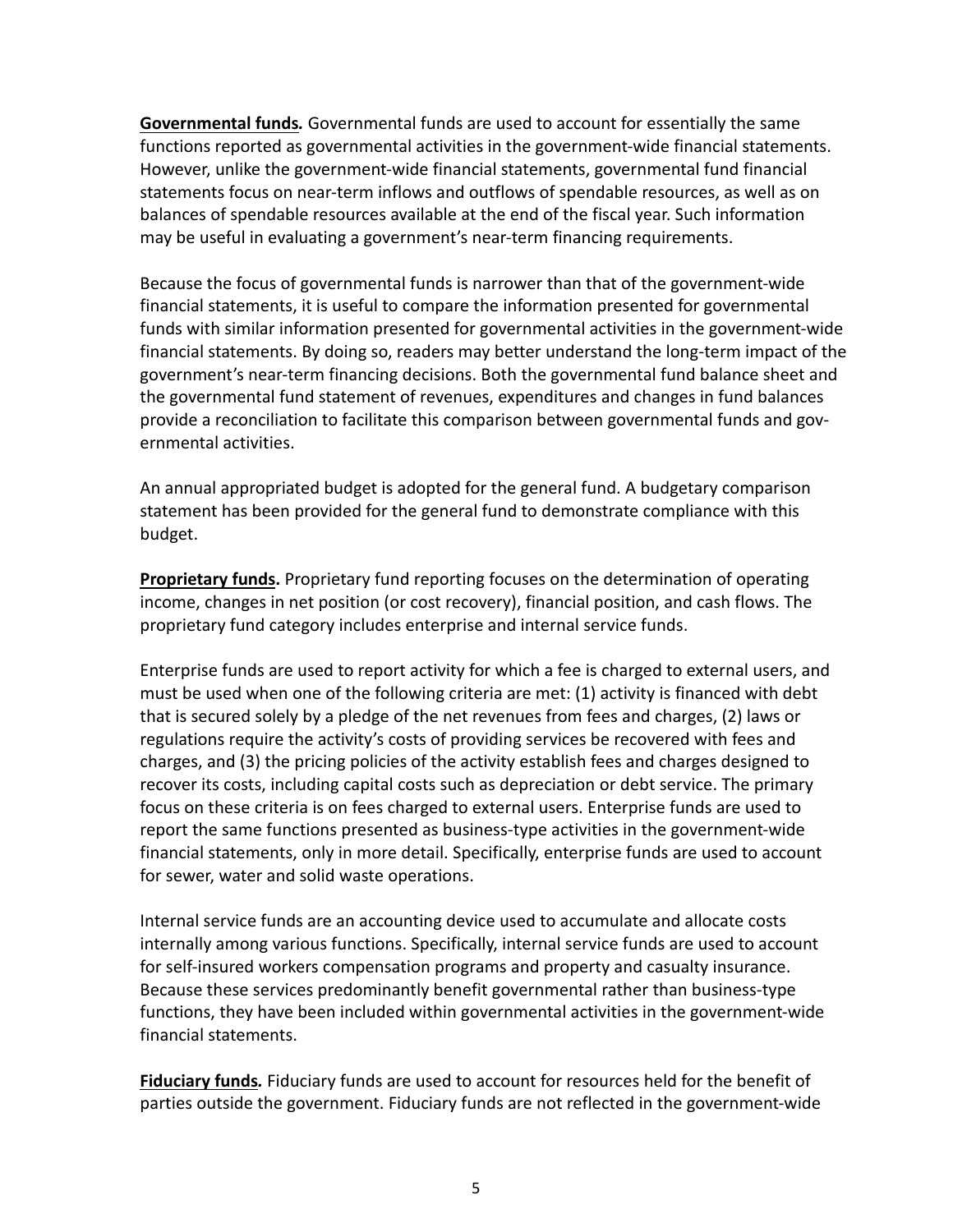financial statements because the resources of those funds are not available to support the Town's own programs. The accounting used for fiduciary funds is much like that used for proprietary funds. A complete copy of the Needham Contributory Retirement System financial statements can be obtained from the Retirement Board at Town Hall, Needham, Massachusetts 02492.

**Notes to financial statements.** The notes provide additional information that is essential to a full understanding of the data provided in the government‐wide and fund financial statements.

**Other information.** In addition to the basic financial statements and accompanying notes, this report also presents certain required supplementary information which is required to be disclosed by accounting principles generally accepted in the United States of America.

## **B. FINANCIAL HIGHLIGHTS**

- As of the close of the current fiscal year, the total of assets and deferred outflows exceeded liabilities and deferred inflows by \$225,004,680 (net position), a change of \$19,010,388 in comparison to the prior year, as restated.
- As of the close of the current fiscal year, governmental funds reported combined ending fund balances of \$42,634,855, a change of \$(1,488,110) in comparison to the prior year.
- At the end of the current fiscal year, unassigned fund balance for the general fund was \$19,403,198, a change of \$1,586,087 in comparison to the prior year.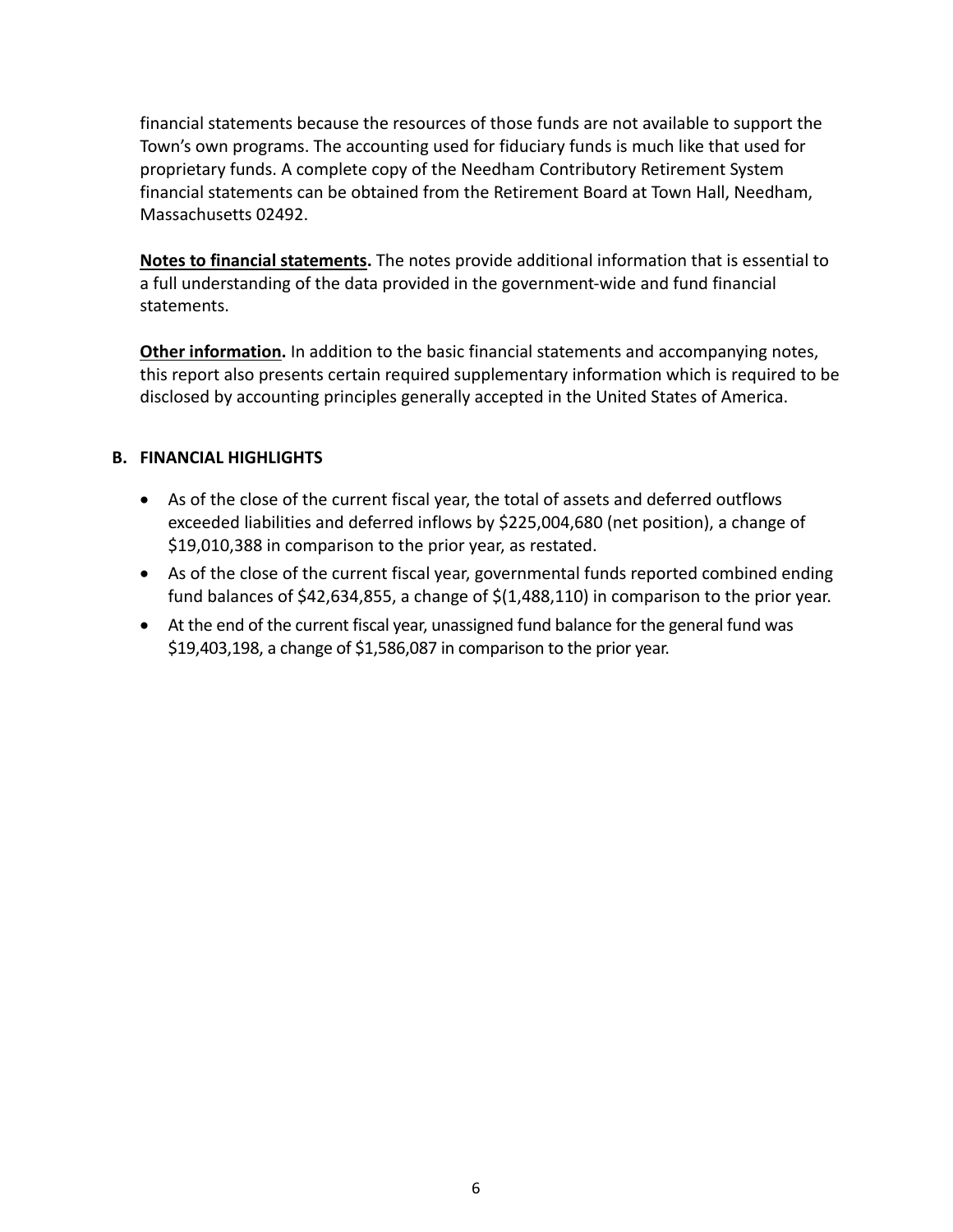## **C. GOVERNMENT‐WIDE FINANCIAL ANALYSIS**

The following is a summary of condensed government‐wide financial data for the current and prior fiscal years.

| <b>Net Position Summary (000s)</b>                                                |                                                                                                                            |                                                                  |  |  |  |  |  |  |
|-----------------------------------------------------------------------------------|----------------------------------------------------------------------------------------------------------------------------|------------------------------------------------------------------|--|--|--|--|--|--|
|                                                                                   | Governmental<br><b>Business-Type</b><br>Activities<br>Activities                                                           | Total                                                            |  |  |  |  |  |  |
|                                                                                   | 2019<br>2019<br>2018<br>2018                                                                                               | 2019<br>2018                                                     |  |  |  |  |  |  |
| Assets:<br>Ś.<br>Current and other assets<br>Capital assets                       | \$<br>97,469 \$<br>95,328<br>17,896 \$<br>22,574<br>Ś.<br>65,848<br>325,474<br>272,791<br>63,854                           | $115,365$ \$<br>117,902<br>391,322<br>336,645                    |  |  |  |  |  |  |
| <b>Total assets</b><br>Deferred outflow of resources                              | 422,943<br>368,119<br>83,744<br>86,428<br>626<br>1,160<br>38,257<br>17,445                                                 | 506,687<br>454,547<br>39,417<br>18,071                           |  |  |  |  |  |  |
| Total assets and deferred outflow of<br>Ś<br>resources                            | Ś.<br>461,200 \$<br>385,564<br>84,904 \$<br>87,054<br>Ś.                                                                   | $546,104$ \$<br>472,618                                          |  |  |  |  |  |  |
| Liabilities:<br>\$<br>Long-term liabilities<br>Notes payable<br>Other liabilities | \$<br>238.189 \$<br>17,670 \$<br>Ś.<br>189,953<br>19,219<br>360<br>35,960<br>31,980<br>5<br>302<br>716<br>14,517<br>11,803 | 255,859 \$<br>209,172<br>36,320<br>31,985<br>14,819<br>12,519    |  |  |  |  |  |  |
| <b>Total liabilities</b><br>Deferred inflow of resources                          | 288,666<br>233,736<br>18,332<br>19,940<br>334<br>558<br>13,767<br>12,389                                                   | 306,998<br>253,676<br>14,101<br>12,947                           |  |  |  |  |  |  |
| Net position:<br>Net investment in capital assets<br>Restricted<br>Unrestricted   | 178,606<br>205,579<br>53,863<br>51,292<br>15,584<br>14,053<br>12,375<br>15,264<br>(62,396)<br>(53, 220)                    | 259,442<br>229,898<br>15,584<br>14,053<br>(37, 956)<br>(50, 021) |  |  |  |  |  |  |
| Total net position<br>Total liabilities, deferred inflow of                       | 66,556<br>158,767<br>139,439<br>66,238                                                                                     | 225,005<br>205,995<br>472,618                                    |  |  |  |  |  |  |
| \$<br>resources, and net position                                                 | \$<br>461,200<br>84,904 \$<br>385,564<br>87,054<br>Ś<br>S                                                                  | 546,104 \$                                                       |  |  |  |  |  |  |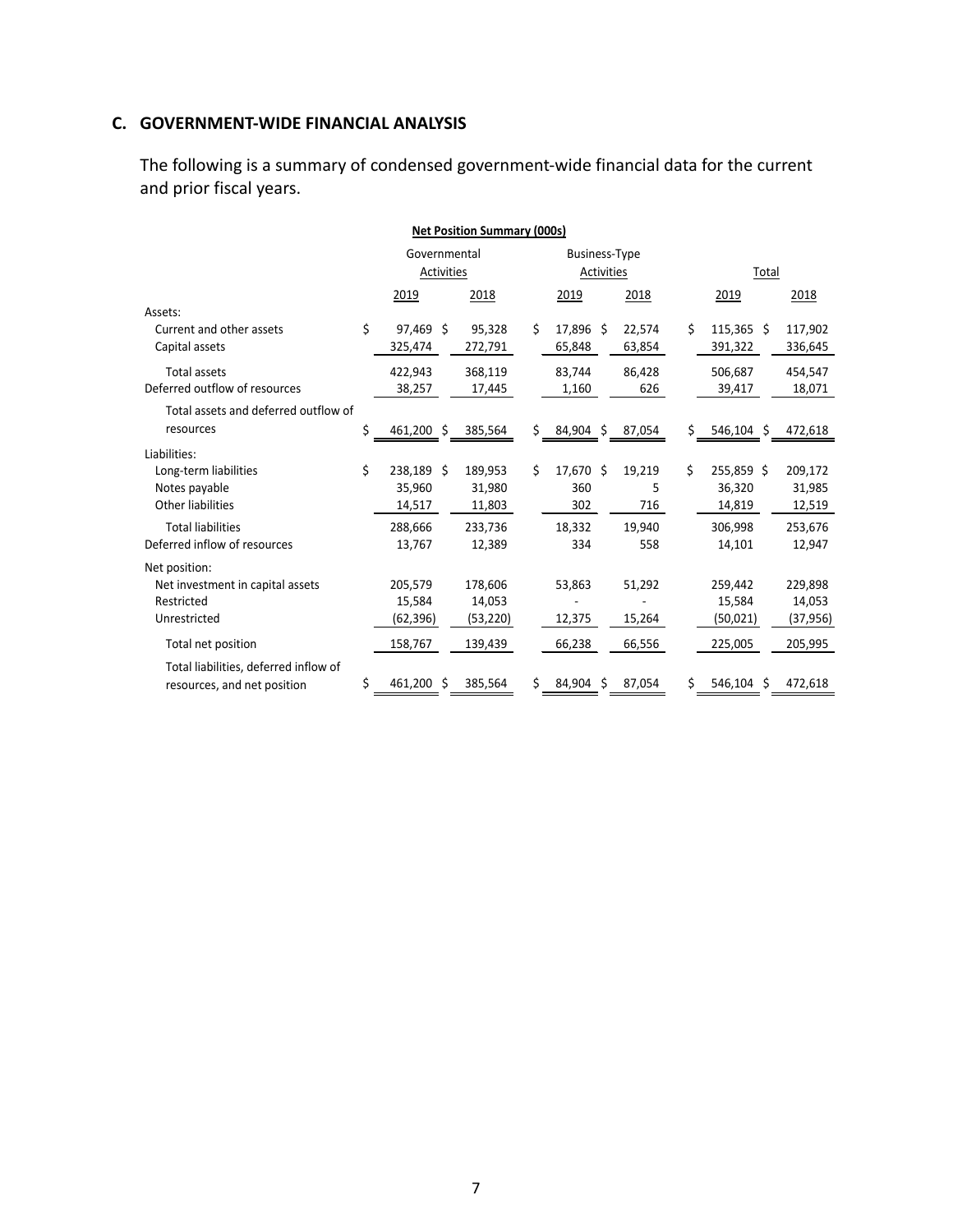|                                  |                  |                          | <u>Changes in Net Position Summary (UUUS)</u> |                      |                  |         |
|----------------------------------|------------------|--------------------------|-----------------------------------------------|----------------------|------------------|---------|
|                                  |                  | Governmental             |                                               | <b>Business-Type</b> |                  |         |
|                                  |                  | Activities<br>Activities |                                               |                      | Total            |         |
|                                  | 2019             | 2018                     | 2019                                          | 2018                 | 2019             | 2018    |
| Revenues:                        |                  |                          |                                               |                      |                  |         |
| Program revenues:                |                  |                          |                                               |                      |                  |         |
| Charges for services             | \$<br>13,719 \$  | 13,442                   | \$<br>$16,657$ \$                             | 17,301               | \$<br>30,376 \$  | 30,743  |
| Operating grants and             |                  |                          |                                               |                      |                  |         |
| contributions                    | 32,834           | 32,402                   | 34                                            | 32                   | 32,868           | 32,434  |
| Capital grants and               |                  |                          |                                               |                      |                  |         |
| contributions                    | 7,344            | 3,648                    | 710                                           | 147                  | 8,054            | 3,795   |
| General revenues:                |                  |                          |                                               |                      |                  |         |
| Property taxes                   | 144,182          | 134,594                  |                                               |                      | 144,182          | 134,594 |
| <b>Excises</b>                   | 6,131            | 5,911                    |                                               |                      | 6,131            | 5,911   |
| Penalties and interest on        |                  |                          |                                               |                      |                  |         |
| taxes                            | 2,412            | 2,064                    |                                               |                      | 2,412            | 2,064   |
| Grants and contributions         |                  |                          |                                               |                      |                  |         |
| not restricted to specific       |                  |                          |                                               |                      |                  |         |
| programs                         | 2,253            | 2,125                    |                                               |                      | 2,253            | 2,125   |
| Investment income                | 1,782            | 660                      | 63                                            | 87                   | 1,845            | 747     |
| Other                            | 560              | 549                      | ÷,                                            |                      | 560              | 549     |
| Total revenues                   | 211,217          | 195,395                  | 17,464                                        | 17,567               | 228,681          | 212,962 |
| Expenses:                        |                  |                          |                                               |                      |                  |         |
| General government               | 8,478            | 7,197                    |                                               |                      | 8,478            | 7,197   |
| Public safety                    | 21,501           | 19,958                   |                                               |                      | 21,501           | 19,958  |
| Education                        | 124,661          | 114,549                  |                                               |                      | 124,661          | 114,549 |
| Public works                     | 24,706           | 21,459                   |                                               |                      | 24,706           | 21,459  |
| Building design and construction | 668              | 509                      |                                               |                      | 668              | 509     |
| Human services                   | 3,367            | 2,966                    |                                               |                      | 3,367            | 2,966   |
| Culture and recreation           | 4,257            | 3,586                    | ٠                                             |                      | 4,257            | 3,586   |
| Interest on long-term debt       | 2,938            | 2,578                    |                                               |                      | 2,938            | 2,578   |
| Intergovernmental                | 1,389            | 1,333                    |                                               |                      | 1,389            | 1,333   |
| Other unallocated costs          | 2,382            | 3,140                    | ÷                                             |                      | 2,382            | 3,140   |
| Sewer operations                 |                  |                          | 8,240                                         | 8,169                | 8,240            | 8,169   |
| Water operations                 |                  |                          | 4,689                                         | 4,841                | 4,689            | 4,841   |
| Solid waste operations           |                  |                          | 2,395                                         | 2,524                | 2,395            | 2,524   |
| Total expenses                   | 194,347          | 177,275                  | 15,324                                        | 15,534               | 209,671          | 192,809 |
| Change in net position           |                  |                          |                                               |                      |                  |         |
| before transfers                 | 16,870           | 18,120                   | 2,140                                         | 2,033                | 19,010           | 20,153  |
| Transfers                        | 2,458            | (374)                    | (2, 458)                                      | 374                  |                  |         |
| Change in net position           | 19,328           | 17,746                   | (318)                                         | 2,407                | 19,010           | 20,153  |
| Net position - beginning of year | 139,439          | 121,693                  | 66,556                                        | 64,149               | 205,995          | 185,842 |
| Net position - end of year       | \$<br>158,767 \$ | 139,439                  | \$<br>66,238 \$                               | 66,556               | 225,005 \$<br>\$ | 205,995 |

**Changes in Net Position Summary (000s)**

As noted earlier, net position may serve over time as a useful indicator of a government's financial position.

The largest portion of net position \$259,441,806 reflects our investment in capital assets (e.g., land, buildings, machinery and equipment); less any related debt used to acquire those assets that is still outstanding. These capital assets are used to provide services to citizens; consequently, these assets are not available for future spending. Although the investment in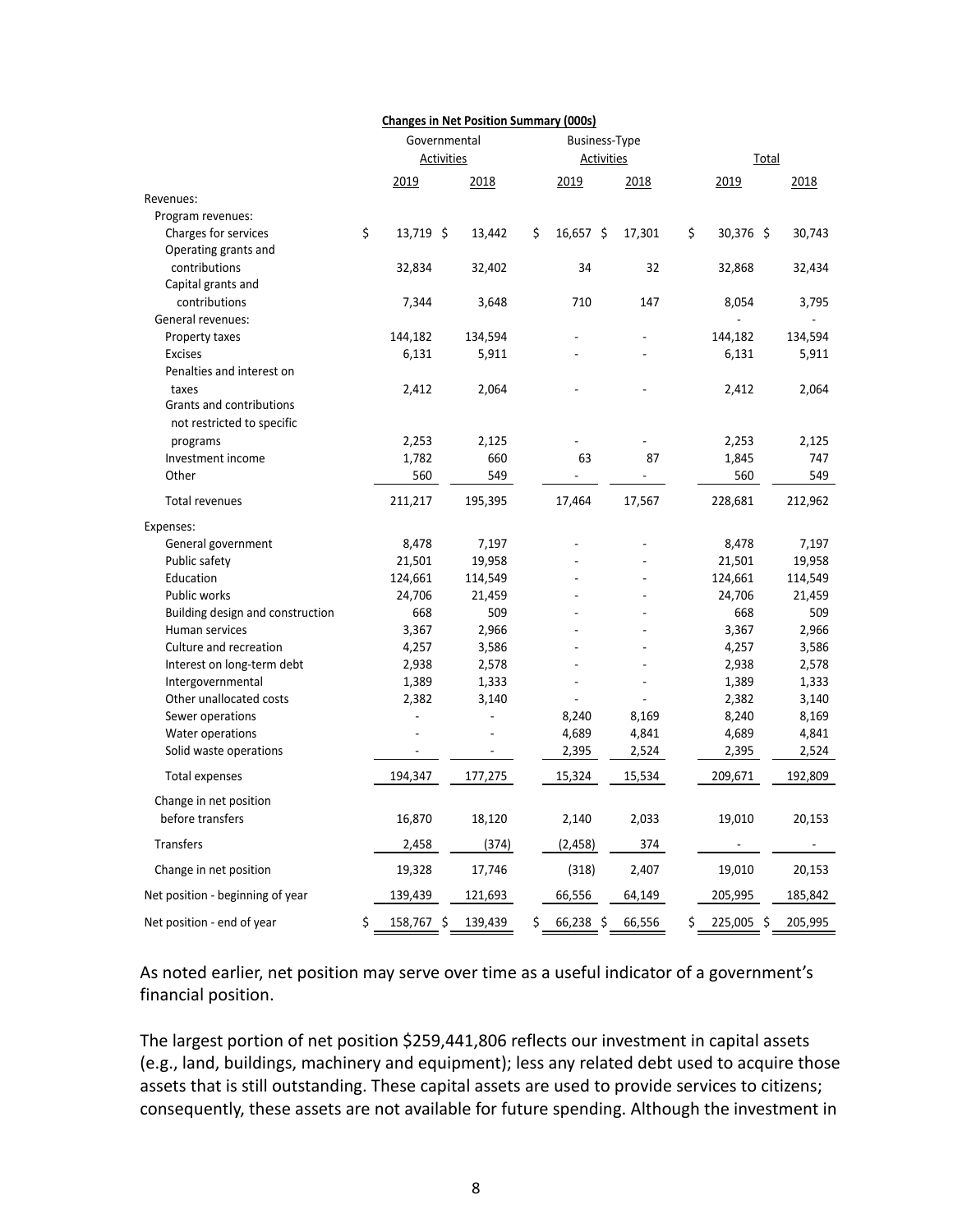capital assets is reported net of related debt, it should be noted that the resources needed to repay this debt must be provided from other sources, since the capital assets themselves cannot be used to liquidate these liabilities.

An additional portion of net position \$15,584,345 represents resources that are subject to external restrictions on how they may be used. The remaining balance is a deficit of \$(50,021,471) as a result of our net pension and net OPEB liabilities.

## **Governmental Activities**

Governmental activities for the year resulted in a change in net position of \$19,328,227. Key elements of this change are as follows (in thousands):

| General fund transfer for cash capital                      | 20,916   |
|-------------------------------------------------------------|----------|
| Capital grants and contributions (MSBA)                     | 7,344    |
| Increase in net pension liability, net of related deferrals | (4,602)  |
| Depreciation in excess of debt service principal            | (3, 158) |
| Other                                                       | (1, 172) |
| Total                                                       | 19,328   |

The following graph presents the users of resources of the governmental activities. The total cost of all governmental programs and services increased by \$17.0m over the previous year or by 9.6%.



### **Functional Expenses - Governmental Activities**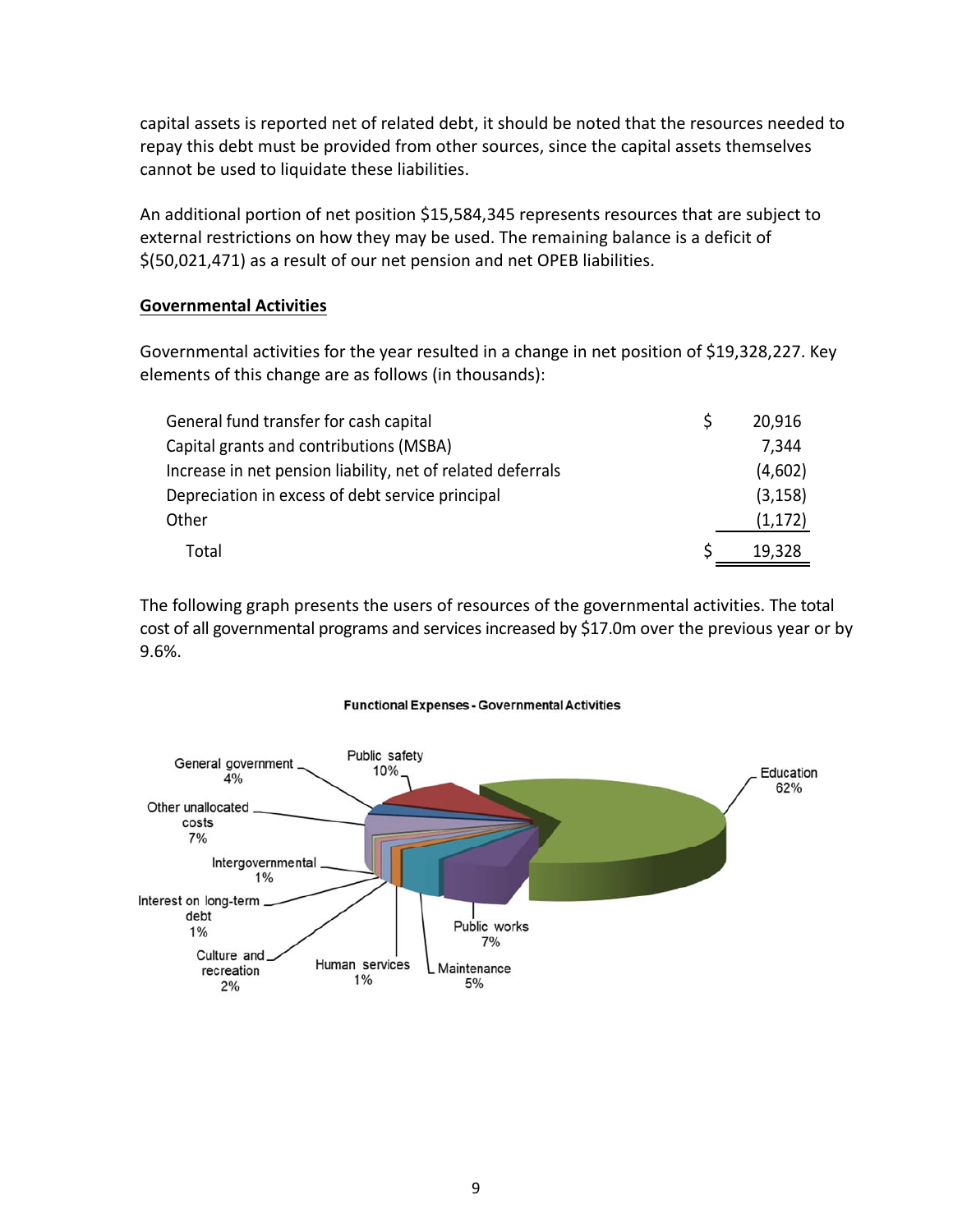As presented in the following graph, most of the Town's revenue comes from property taxes. Total revenues (excluding transfers) increased by \$15.8m over the prior year or 8.1%.



**Sources of Revenue - Governmental Activities** 

## **Business-Type Activities**

Business-type activities for the year resulted in a change in net position of (\$317,839). The decrease in net position is a result of our Business-Type Activities contributing to governmental capital activity, specifically Public Works Infrastructure and Storage Facility projects.

## **D. FINANCIAL ANALYSIS OF FUNDS**

As noted earlier, fund accounting is used to ensure and demonstrate compliance with finance-related legal requirements.

**Governmental funds***.* The focus of governmental funds is to provide information on near-term inflows, outflows and balances of spendable resources. Such information is useful in assessing financing requirements. In particular, unassigned fund balance may serve as a useful measure of a government's net resources available for spending at the end of the fiscal year.

As of the end of the current fiscal year, governmental funds reported combined ending fund balances of \$42,634,855, a change of (\$1,488,110) in comparison to the prior year. Full definitions of all fund balance classifications can be found in the notes to the financial statements. Key elements of this change are as follows (in thousands):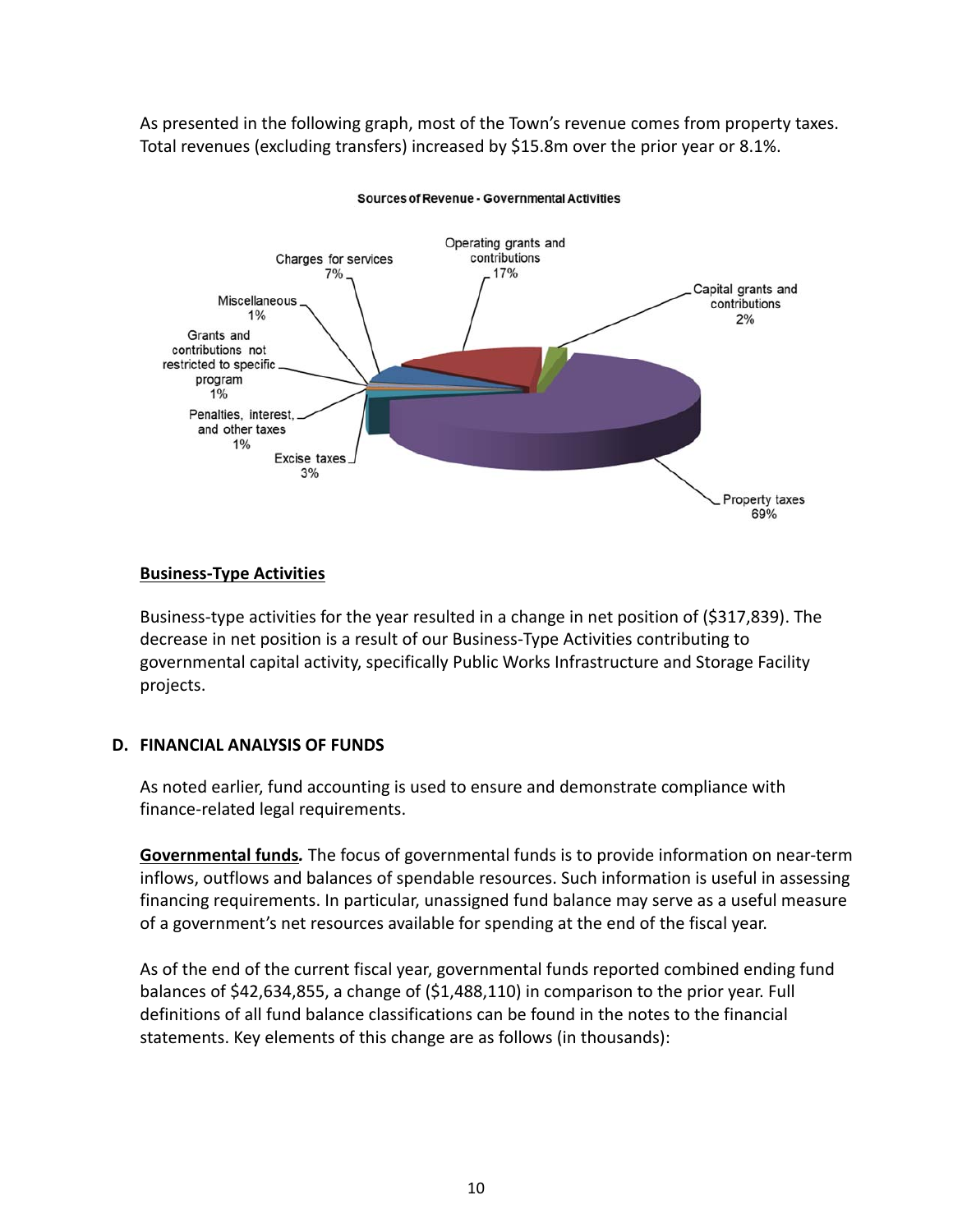| General fund revenues in excess of expenditures, including transfers | (1,012) |
|----------------------------------------------------------------------|---------|
| CPA fund revenues in excess of expenditures and                      |         |
| transfers out                                                        | 1,963   |
| Sunita Williams major bond proceeds and revenues in excess of        |         |
| expenditures                                                         | 2,370   |
| Public Safety Building major fund expenditures financed with bond    |         |
| anticipation notes                                                   | (5,880) |
| Nonmajor funds revenues and other sources in excess of               |         |
| expenditures                                                         | 1,071   |
| Total                                                                | (1,488) |

## **General Fund**

The general fund is the chief operating fund. As a measure of the general fund's liquidity, it may be useful to compare both unassigned fund balance and total fund balance to total general fund expenditures. Refer to the table below.

| General Fund                                                             |          | 6/30/19                  |          | 6/30/18                  |          | 6/30/17                  |
|--------------------------------------------------------------------------|----------|--------------------------|----------|--------------------------|----------|--------------------------|
| Unassigned fund balance<br><b>Total fund balance</b>                     | \$<br>\$ | 19,403,198<br>47,040,908 | \$<br>\$ | 17,817,111<br>48,053,088 | \$<br>\$ | 19,434,334<br>45,300,057 |
| Unassigned fund balance as                                               |          | 6/30/19                  |          | 6/30/18                  |          | 6/30/17                  |
| of % of total General<br>Fund expenditures<br>Total fund balance as of % |          | 12.5%                    |          | 12.1%                    |          | 15.7%                    |
| total General Fund<br>expenditures                                       |          | 30.3%                    |          | 32.5%                    |          | 27.9%                    |

Expenditure amounts used to calculate the above percentages have been adjusted to exclude the on-behalf payment from the Commonwealth to the Massachusetts Teachers Retirement System.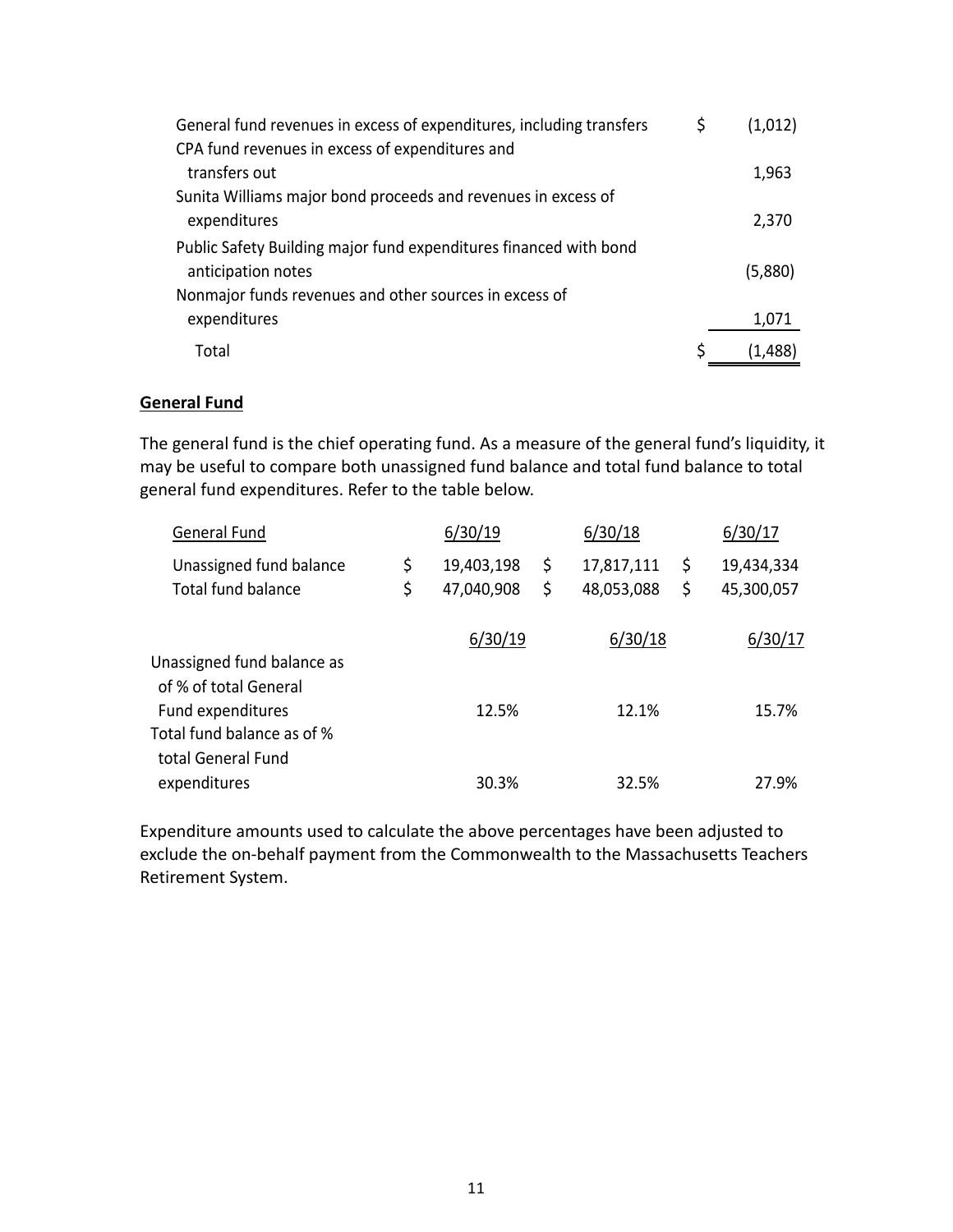The total fund balance of the general fund changed by (\$1,012,180) during the current fiscal year. Key factors in this change are as follows (in thousands):

| Use of free cash, overlay surplus and other reserves used for |    |          |
|---------------------------------------------------------------|----|----------|
| FY2019 appropriations                                         | S. | (13,948) |
| Transfer to stabilization accounts                            |    | 1,527    |
| Revenues and other financing sources in excess of budget      |    | 7,078    |
| Expenditures less than budget                                 |    | 4.926    |
| Other                                                         |    | (595)    |
| Total                                                         | S  | (1,012)  |

Included in the total general fund balance are the Town's committed accounts with the following balances:

|                                   | 6/30/19    |    | 6/30/18    | Change        |
|-----------------------------------|------------|----|------------|---------------|
| <b>General stabilization</b>      | 4,187,516  | \$ | 4,128,629  | \$<br>58,887  |
| Capital improvement stabilization | 910,577    |    | 747,227    | 163,350       |
| Capital facility stabilization    | 1,886,376  |    | 26,767     | 1,859,609     |
| Athletic facility stabilization   | 2,686,229  |    | 4,409,021  | (1,722,792)   |
| Debt service stabilization        | 2,114,506  |    | 2,062,952  | 51,554        |
| Compensated absences              | 204,995    |    | 199,997    | 4,998         |
| Continuing appropriations         | 1,610,524  |    | 1,189,163  | 421,361       |
| Total                             | 13,600,723 | S  | 12,763,756 | \$<br>836,967 |

In fiscal year 2019 general fund intergovernmental revenues and education expenditures include \$9,056,616 in on-behalf payment from the Commonwealth to the Massachusetts Teachers Retirement System.

## **Other Major Funds**

State legislation allows Community Preservation Act fund property taxes and state matching funds to finance projects such as preservation of historical buildings. Capital expenditures in the current year resulted from the development of the Needham Accessible Reservoir Trail.

Sunita L. Williams School - At the October 2016 Special Town Meeting, article 2 appropriated \$57,542,500 for the architectural design, engineering, and construction of the Sunita L. Williams School. The Massachusetts School Building Authority (MSBA) approved a school construction grant of \$13,066,791 and reimbursement rates of 34.72% for the project. During fiscal year 2019, the Town expended \$27,493,314 on the project, and received \$7,252,591 in reimbursements from MSBA.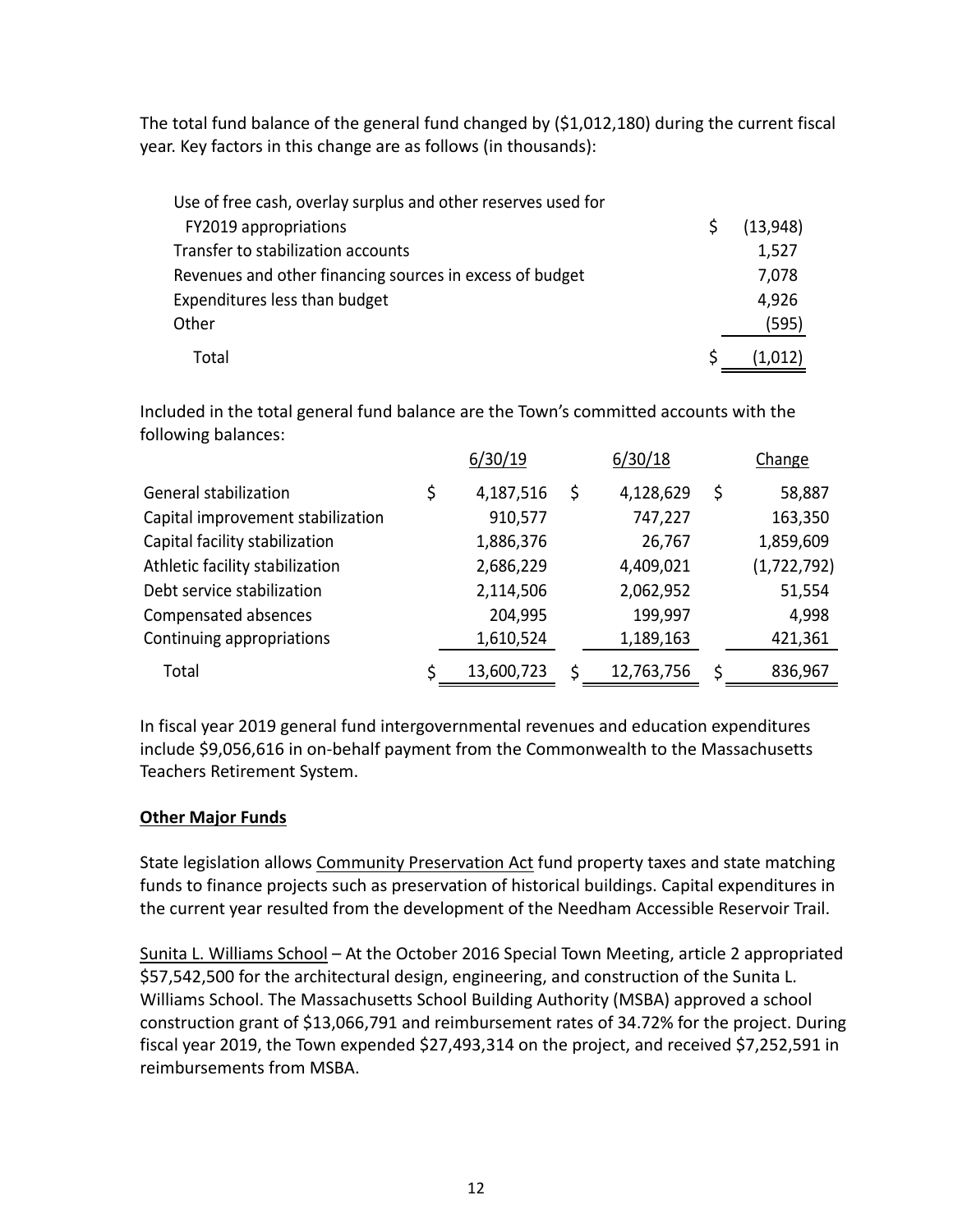Public Safety Building – At the October 2018 Special Town Meeting, article 10 was passed appropriating fund for the renovations of the Public Safety Building and Fire Station #2. Nearly \$6m was expended in fiscal year 2019 for renovation costs.

**Proprietary funds.** Proprietary funds provide the same type of information found in the business‐type activities reported in the government‐wide financial statements, but in more detail.

Unrestricted net position by enterprise fund at the end of the year in comparison to the prior year is shown below:

|             |   | 6/30/19    | 6/30/18    |   | Change      |
|-------------|---|------------|------------|---|-------------|
| Sewer       | S | 6,024,336  | 6,952,846  | Ş | (928, 510)  |
| Water       |   | 5,526,376  | 7,315,364  |   | (1,788,988) |
| Solid Waste |   | 823,939    | 995,115    |   | (171, 176)  |
| Total       |   | 12,374,651 | 15,263,325 |   | (2,888,674) |

Unrestricted net position of the proprietary funds decreased primarily from the voted use of certified retained earnings (a component of unrestricted net position) much of which was used for the acquisition of capital assets, including the funds' contribution to the Public Works Infrastructure and Storage Facility projects. Total net position of the Sewer fund also decreased given the contribution to town‐wide capital projects. The Solid Waste Fund is scheduled to be dissolved in fiscal year 2020.

Other factors concerning the finances of proprietary funds have already been addressed in the entity‐wide discussion of business‐type activities.

## **E. GENERAL FUND BUDGETARY HIGHLIGHTS**

Most all budgeted appropriations occur at the Annual Town Meeting which is held prior to the start of a fiscal year. Subsequent appropriations and line item amendments are made at a special town meeting usually held in the fall. Often the subsequent actions are known or expected at the time of the Annual Town Meeting, but are not presented or acted upon at that time because additional information or other requisite action is needed. Usually in May, prior to the June 30 fiscal year end, Town Meeting acts on other requests for budget line transfers and reallocation of operating resources to capital, other financial warrant articles, and formal reserves. The final budget total for fiscal year 2019 was amended upward by \$16,115 from the original budget. The original operating budget was approved at \$162,720,589, with the amendment, and inclusive of non‐appropriated items, state and county charges, and other amounts to be provided totaled \$164,158,174.

The Town increased the appropriation for the Park and Recreation Department by \$16,115. The increase was necessary to cover the higher cost for cleaning public bathrooms at the parks and playing fields as a result of a new contract. This was the only increase to the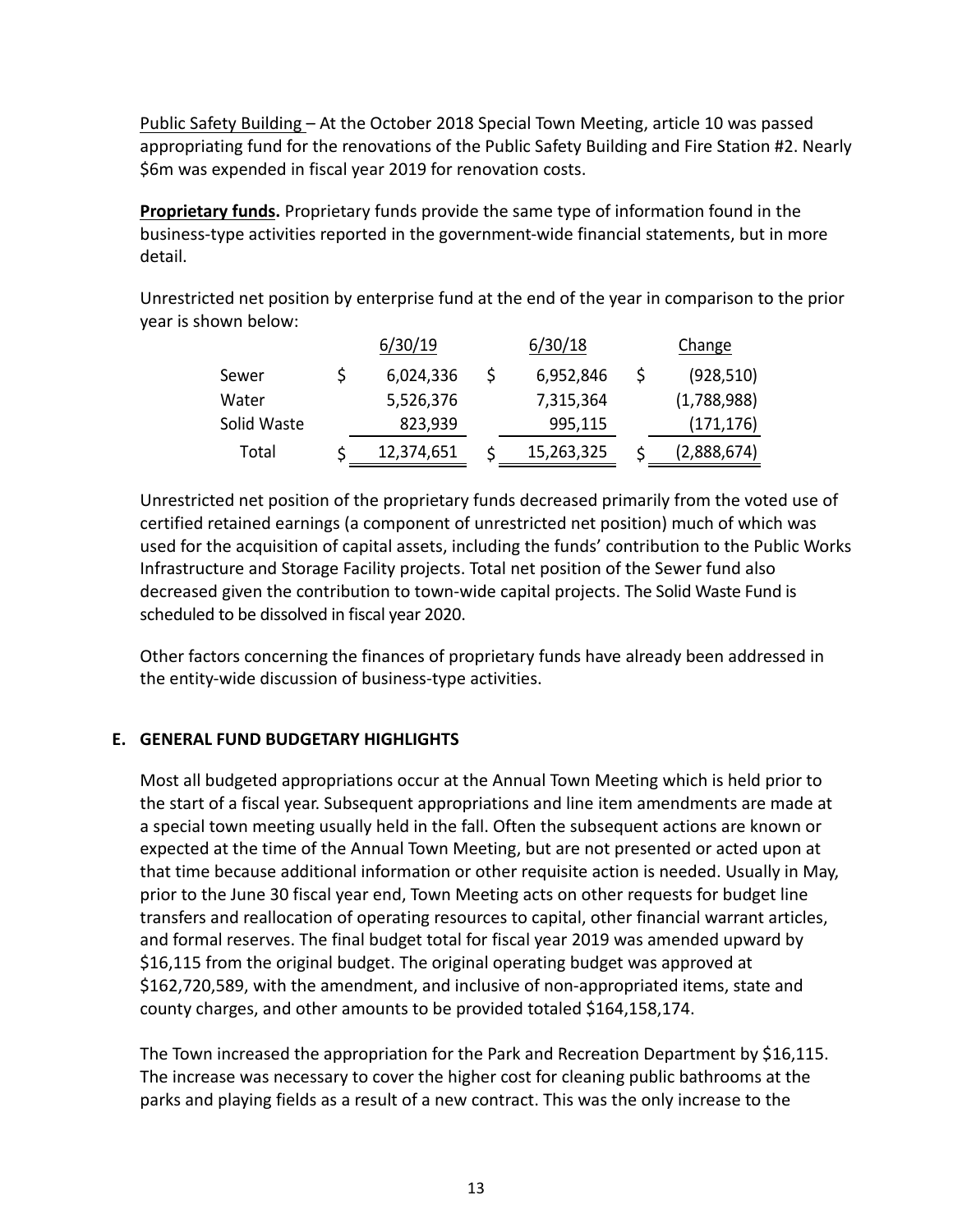operating budget for the fiscal year. Town Meeting also approved line item transfers to the Finance Department budget from salary and wages to expenses and operating capital, which resulted in no net change to the bottom line.

During fiscal year 2019, the Town realized revenue in excess of budget of \$6.8 million and realized budget returns of \$4.9 million. General Fund revenue in excess of budget was higher than the fiscal year 2018 results. The \$4.9 million budget return was higher than the fiscal year 2018 return of approximately \$4.5 million. The higher revenue surplus was primarily due to motor vehicle excise, other excise, and interest income. The budget return was on par with recent years, with a return of 3.0% of the final budget for fiscal year 2019 compared to a return of 2.9% for fiscal year 2018.

Motor vehicle excise tax revenue was 3.9% more than the prior year's actual receipts (\$6,138,951 for FY2019 vs \$5,910,555 for FY2018 vs \$5,701,527 for FY2017), the margin between budgeted and actual revenue was slightly higher, with actual receipts for fiscal year 2019 at \$1.24 million over the budget, compared to \$1.16 million over the budget for fiscal year 2018, but was below the \$1.30 million that actual receipts over the budget was for fiscal year 2017.

Revenue generated from other taxes, penalties, and payments in lieu of tax was approximately \$0.77 million over the budget for fiscal year 2019 which compares to the \$0.52 million over the budget for fiscal year 2018, but the fiscal year 2019 result was below the fiscal year 2017, when actual revenue exceeded the budget by approximately \$0.80 million. Comparing the actual revenue from those sources for fiscal year 2019 to fiscal year 2018 shows mixed results, with the total receipt being approximately \$277,000 more (\$2,408,784 for FY2019 compared to \$2,132,175 for FY2018). However, the result was due to a significant increase in room excise, which was \$311,850 more than the fiscal year 2018 revenue; the meals excise was \$49,943 more than the prior year. An increase in the room excise was anticipated for fiscal year 2018 due to the opening of a third hotel, but did not materialize in fiscal year 2018, that changed in fiscal year 2019. The increases in the room and meal excises helped to offset the decline in penalty for late payment related and payment in lieu of tax revenue, which together declined by approximately \$81,000 for the year.

Revenue from licenses and permits declined by less than one percent, but residential and commercial construction activity remains strong. The total permit income for fiscal year 2019 was \$2,590,858 compared to \$2,603,017 for fiscal year 2018, and the \$4,477,430 for fiscal year 2017. Fiscal year 2017 was a record year.

Overall total actual General Fund revenue (\$170,553,852) for fiscal year 2019 was \$13,907,477 more than the total for fiscal year 2018 (\$156,646,375). The increase was principally related to the growth in property taxes with \$11.75 million more in fiscal year 2019, approximately 84% of the increase in total General Fund revenue. The increase resulted from the high New Growth tax revenue, and a higher amount of excluded debt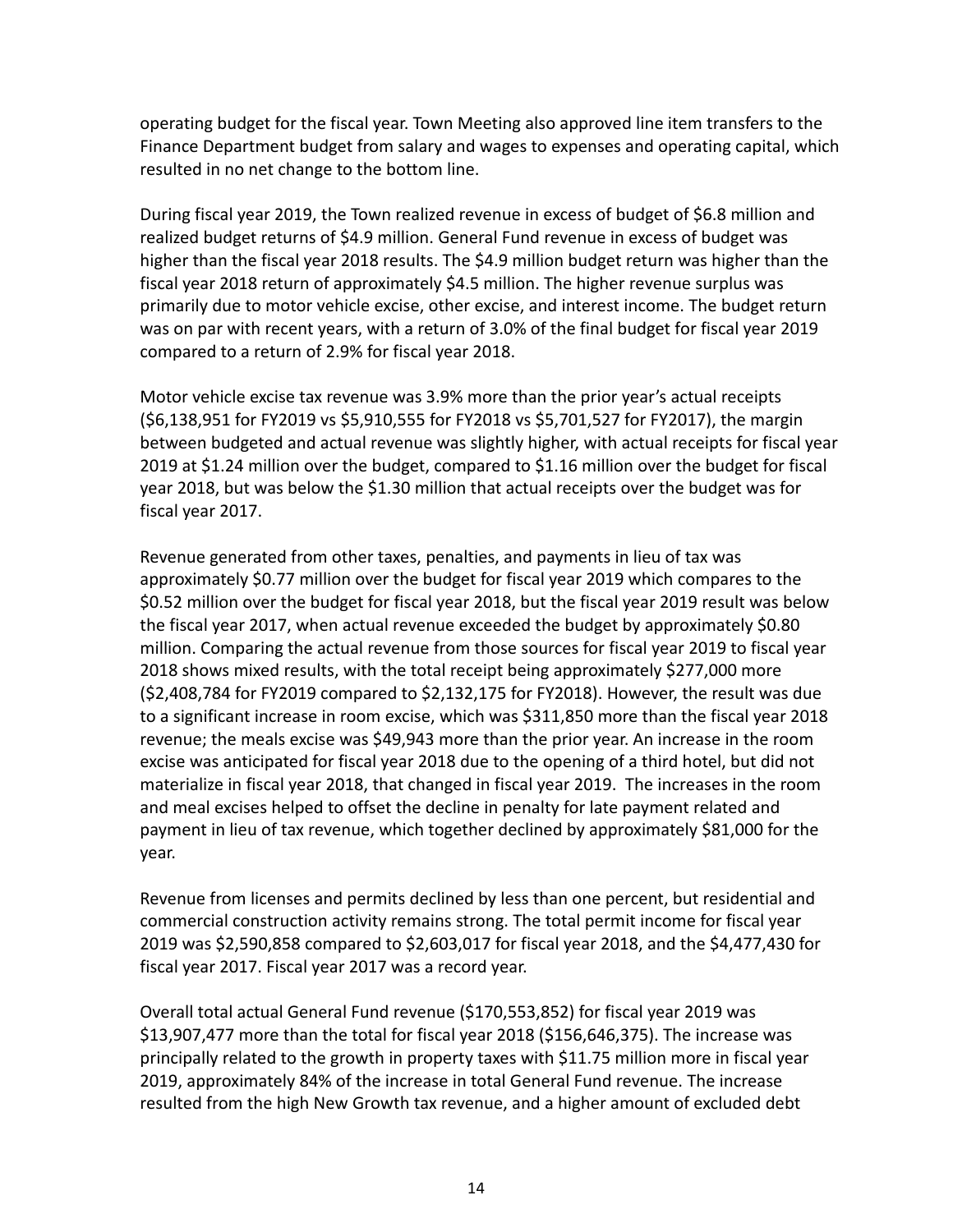which was added to the tax levy, for projects previously approved by the voters of Needham. The total General Fund revenue surplus for fiscal year 2019 was \$6,821,736 which was \$2,000,164 more than fiscal year 2018. The combination of motor vehicle excise revenue permit and license revenue, and other local tax receipts contributed approximately 39.2% of the total General Fund surplus for fiscal year 2019, down from the 56.6% that these sources comprised in 2018.

The General Fund appropriated operating budget, excluding county and state assessments and other amounts to be provided, accounting for most of the expenditures, returned \$4,894,717 or approximately 3.0% of the operating budget appropriation; the return for fiscal year 2018 was \$4,450,548 or approximately 2.9% of the appropriation for that year. The budgetary reserve fund (reserve fund) returned \$1,552,099 which represents 31.7% of the total General Fund operating budget return for the fiscal year 2019 and was the highest dollar amount returned. The reserve fund budget amount returned was more than fiscal year 2018 reserve fund budget return (\$834,939), which was 18.8% of the total return . The \$1,552,099 return of the reserve fund budget represents approximately 83% of the original voted reserve fund budget of \$1,859,891. There was only one draw on the reserve fund during fiscal year 2019, which was the transfer to cover snow and ice removal expenses above the base budget. The base budget for snow and ice removal was \$416,232 which required a \$307,792 transferred from the from the budgetary reserve fund to cover the total expense of \$724,024. The \$724,024 snow and ice removal expense for fiscal year 2019 compares to the expense for fiscal year 2018 of \$1,296,983 and the fiscal year 2017 expense of \$1,004,369.

The second highest dollar turn back was from the Group Health Insurance, Employee Benefits and Administrative Costs budget in the amount of \$1,464,592, which accounts for approximately 29.9% of the total General Fund budget return. A much higher participation rate by employees in the new High Deductible Health Plan offerings than in the more traditional health plans, the so‐called Benchmark HMO plans, contributed to the larger budget return. The return was approximately 9.6% of that budget line.

Looking at the individual department budget turn backs, the Department of Public Works returned the highest amount with \$399,993 or 3.1% of its amended budget of \$12,954,150. The department returned \$78,225 (1.2%) for fiscal year 2018. The Operations division of the Public Facilities Department was incorporated into DPW effective for FY2019. They became the building maintenance division of Public Works. The Construction division of the Public Facilities Department was reconstituted as the Building Design and Construction Department. The Building Design and Construction Department had the second highest department budget turn back with \$228,658 or 44.1% of the amended fiscal year 2019 budget. The large turn back represents the significant portion of the personnel time that was chargeable to specific construction projects, rather than the department operating budget. The turn back represents 4.7% of the total amount returned.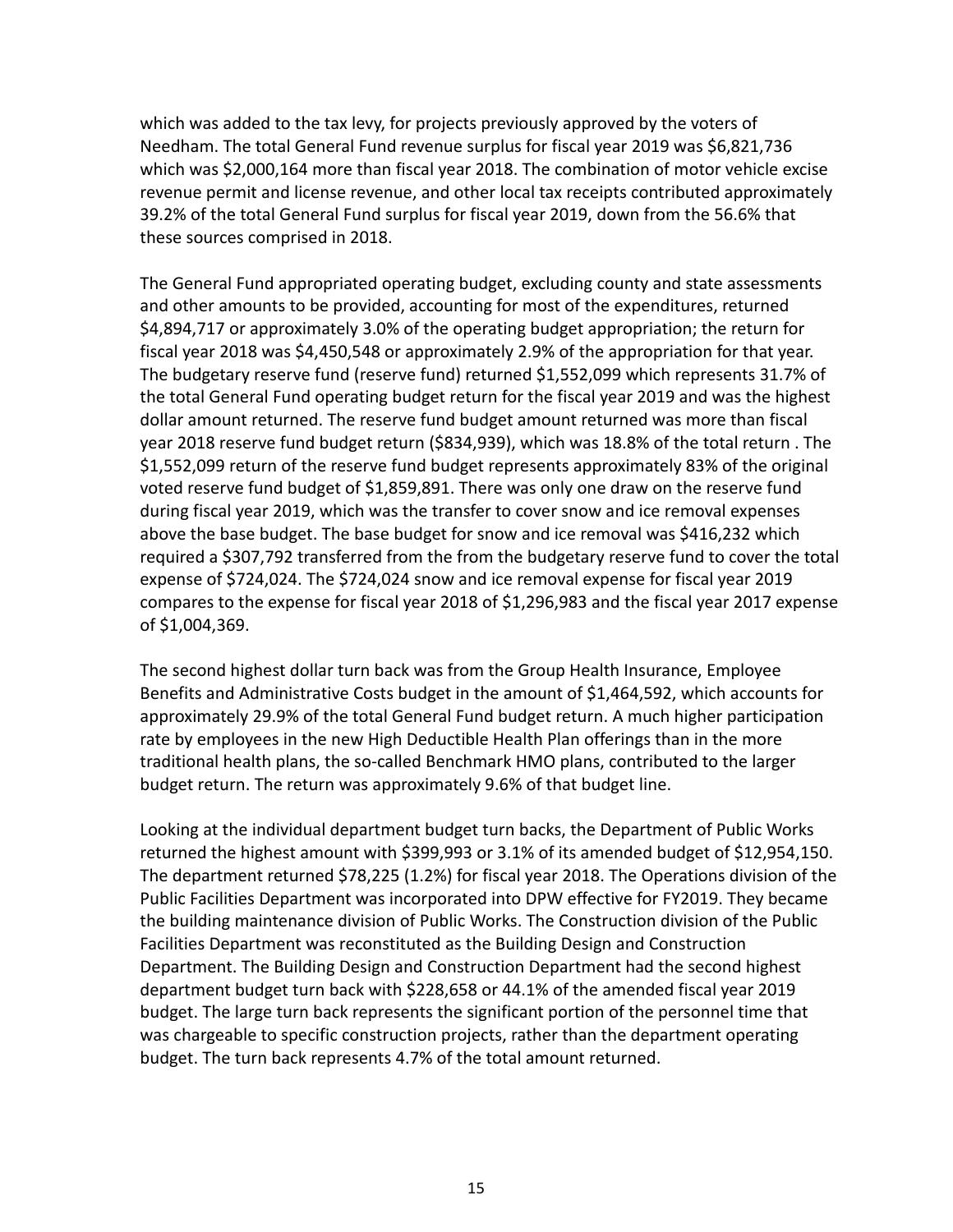The Police Department returned \$139,620 or 2.0% of its budget which compares to the \$272,159 or 4.1% of its fiscal year 2018 budget. Approximately 61% of the turn back (\$86,465) was from salary and wages due to delays with filling vacant positions. The balance (\$53,155) was from operating expenses and lower vehicle replacement costs for the year. The Health and Human Services Department had several vacancies during the year which accounts for most of the \$136,803 that was returned, 88% (\$120,970).

The Needham Public Schools had a very small turnback, with \$18,954 of the \$71,105,943 being returned for fiscal year 2019. The school department had returned \$503,575 or 0.7% of its fiscal year 2018 budget of \$68,350,083 and returned \$542,220 (0.8%) of the fiscal year 2017 budget.

The other 16 departmental budgets returned in total \$501,941 or 2.8% of their combined amended budgets for the year. The Town wide expense budgets (excluding the budgetary reserve fund and employee benefits) returned a combined \$452,057 or approximately 1.3% of their related total amended budgets, which compares to the same budgets last year returning \$711,711 or approximately 2.3% of their related total amended budgets.

## **F. CAPITAL ASSET AND DEBT ADMINISTRATION**

**Capital assets.** Total capital assets for governmental and business‐type activities at year‐end amounted to \$391,322,521 (net of accumulated depreciation), a change of \$54,676,963 from the prior year. This investment in capital assets includes land, buildings and system, improvements, and machinery and equipment.

Major capital asset events during the current fiscal year included the following (in thousands):

| Sunita L. Williams elementary school | \$<br>27,493 |
|--------------------------------------|--------------|
| Public safety building               | \$<br>5,880  |
| Needham High expansion               | \$<br>9,489  |
| Rosemary recreation complex          | \$<br>4,095  |
| Public works infrastructure          | \$<br>1,738  |
| Memorial park improvements           | \$<br>4,699  |
| Public works storage                 | \$<br>1,431  |
| <b>Business-Type Activities:</b>     |              |
| Water distribution improvements      | \$<br>1,771  |
| Water service connections            | \$<br>369    |
| Sewer pump station improvement       | \$<br>498    |
| Sewer system rehab program           | \$<br>393    |

## Governmental Activities: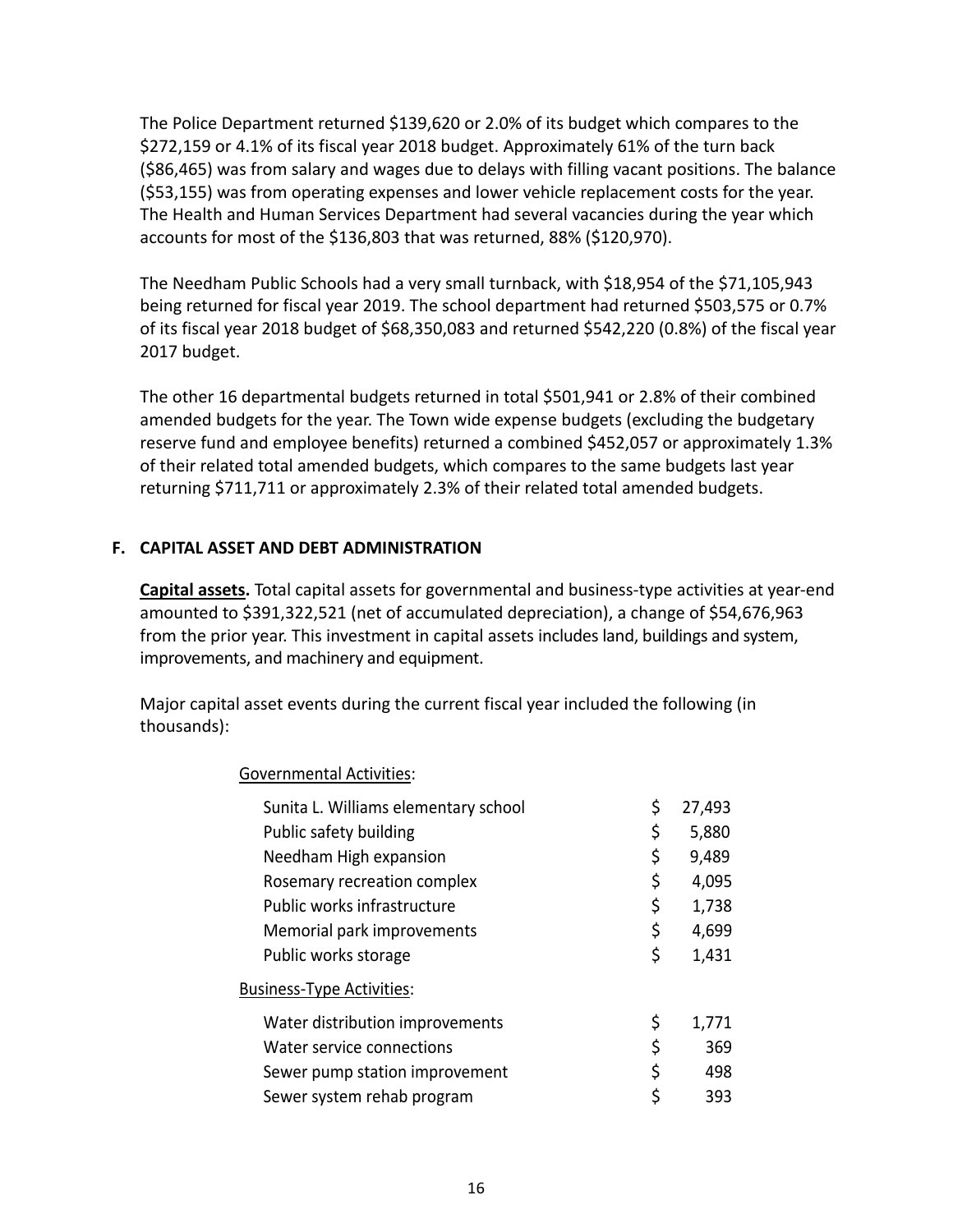Debt. At the end of the current fiscal year, total long-term bonds and loans outstanding, including unamortized bond premium, were \$104,033,479. The bonds are backed by the full faith and credit of the government. The Town's general obligation bond rating continues to carry the highest rating possible, AAA, a rating that has been assigned by Standards & Poor's to the Town debt since 2000. The Town also has \$36,320,000 in bond anticipation notes outstanding as of June 30, 2019.

Additional information on capital assets and debt can be found in the Notes to Financial Statements.

## **G. ECONOMIC FACTORS AND NEXT YEAR'S BUDGETS AND RATES**

The total General Fund balance for fiscal year 2019 was lower than fiscal year 2018. Fund balance was \$47.0 million for fiscal year 2019 compared to \$48.1 million for fiscal year 2018, approximately a 2.3% change. However, the unassigned portion of the General Fund increased from the prior fiscal year with a balance of \$19.4 million for fiscal year 2019 compared to \$17.8 million for fiscal year 2018. The State certified \$10,387,871 available as Free Cash for fiscal year 2019. Free Cash is essentially the portion of the unassigned General Fund balance that the Massachusetts Department of Revenue will allow to be appropriated by the Town. The Free Cash certified for prior year was \$13,518,622.

The Town allocated \$7,418,252 of the Free Cash for capital equipment and projects for fiscal year 2020. The Free Cash appropriated for capital included \$2,169,550 for public roads and related infrastructure improvements, \$630,000 for the construction of modular classrooms at the Mitchell Elementary School, \$295,000 for improvements at the transfer station, \$275,00 for a new gym floor at the Newman Elementary School, \$69,200 to construct a custom shade shelter for the Newman School preschool playground, \$67,000 for a design to upgrade the restrooms at the Mitchell School, \$37,500 for reconfiguration and addition to the lockers at the High School, and \$30,000 for score boards in the Pollard School gyms. Free Cash was also used to fund capital equipment which included \$1,270,648 in core fleet and special equipment, \$852,550 for fire and police radios, computer equipment, and mobile devices, \$719,820 in cash capital equipment and technology for the Needham Public Schools, and \$876,984 was directed to other General Fund cash capital investments in equipment, technology, and facility upgrades for Town departments. The balance of the Free Cash for capital of \$125,000 was appropriated as supplemental funding for a school master plan.

The Town also allocated \$2,068,301 of Free Cash to the fiscal year 2020 operating budget, \$76,000 for a temporary staffing program, \$50,000 for a small repair grant program for homeowners, and \$100,000 for an ongoing Town‐owned property land surveys. The Town also funded a feasibility study for the Ridge Hill and former Nike site for \$50,000. The Town's use of Free Cash for funding the subsequent fiscal year operating budget was in line with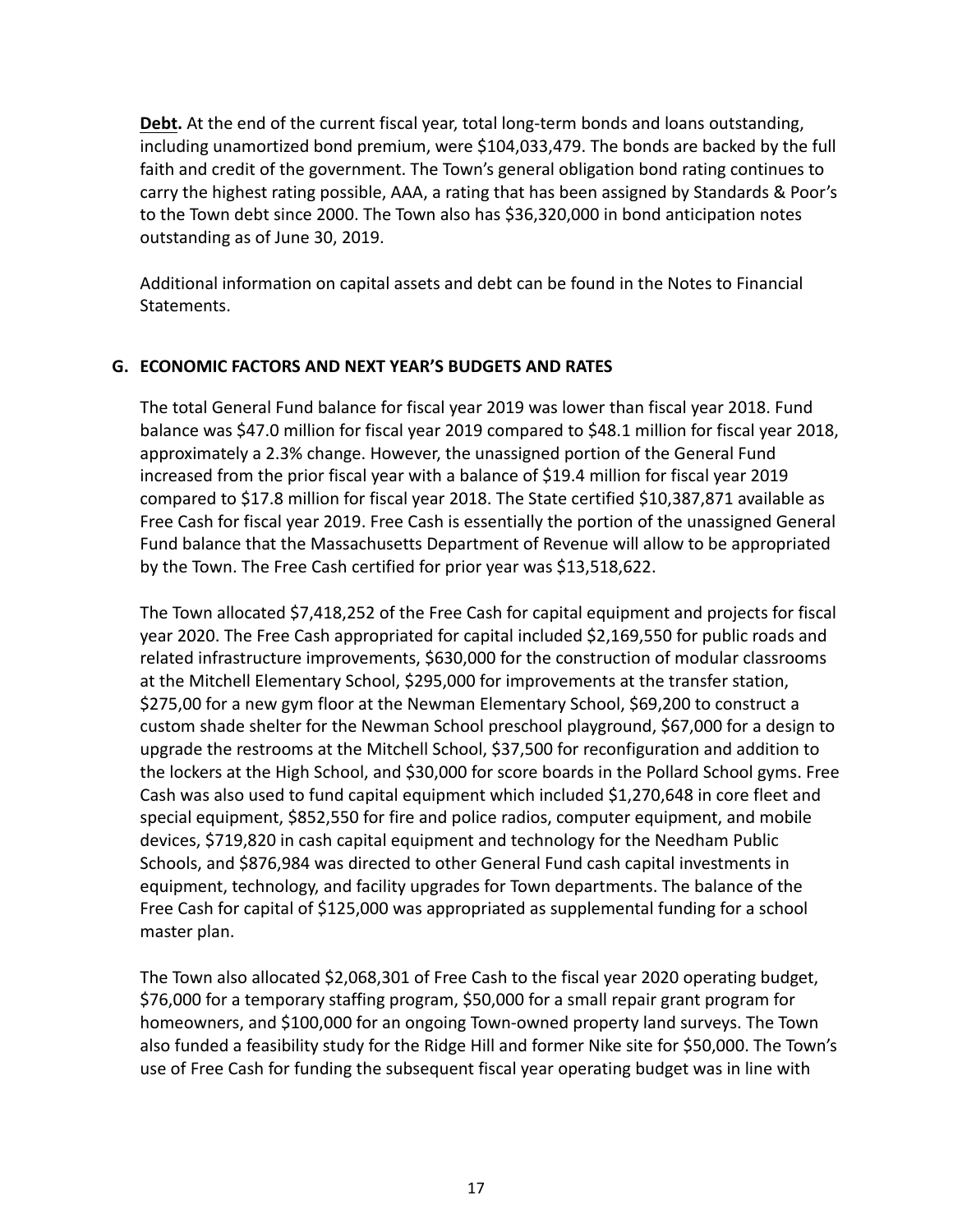management's guidance of not more than two‐percent of the previous year's final budget (excluding the budgetary reserve fund) or the actual turn back, whichever is less.

The Town transferred \$166,612 of Free Cash to the Capital Improvement Fund, and appropriated \$283,706 to the Town's workers compensation account reserve. The Town also appropriated \$125,000 for the compensated absences fund. The \$50,000 balance in Free Cash was closed out at year end to fund balance. Management continues to recommend that the Free Cash certified be directed to cash capital investment, formal reserves, and other non‐recurring expenses and that a limited amount be used for ongoing operating budget expenses. The Select Board endorsed this best practice.

Property tax collections remain consistently strong, and revenue increase from "New Growth" was another above average year with \$4,394,835 for fiscal year 2019, however it was lower than the fiscal year 2018 record at \$4,841,774. This compares to the \$2,830,797 in fiscal year 2017, \$3,684,955 in fiscal year 2016, and \$3,922,530 for fiscal year 2015. The source of the New Growth tax revenue is from the continued demand for large new single‐ family residential construction, some new large multi-family complexes, and more commercial development, particularly the Needham Crossing business park as was reported for the past few years. The ten‐year average annual increase from New Growth property tax was 2.9% of the prior year tax levy, excluding the levy from excluded debt, and the increase from New Growth for fiscal year 2019 was 3.5%, a decline from the fiscal year 2018 New Growth levy increase of 4.1%, but still a solid increase over the average. The New Growth for fiscal year 2020 will be like fiscal year 2019, and we continue to forecast that New Growth revenue is expected to be above average through fiscal year 2021 and perhaps 2022. Increased development in the park includes NBC Universal which is expected to begin broadcasting at its new studios before the end of fiscal year 2020. The Tax Increment Financing (TIF) plan with TripAdvisor will decline from a 76% exemption to 1% exemption so the Town will receive a greater amount of the New Growth revenue from that development starting in fiscal year 2021 or 2022. Room and meals excise revenue has improved, due to the increase in restaurants and the opening of a third hotel, and with the possibility of a fourth hotel to be permitted in the Needham Crossing area, we have confidence that this revenue source will increase. However, we are mindful that these revenue sources (meals and room excise) are more volatile to market conditions than property tax revenue.

As we stated in previous reports, this new development has put increased demands on public safety services, to which we have directed and are directing more resources in the coming years. Funding for two additional police officers (one in FY2019 and one for FY2020) has been approved, and the plan is still to increase the police staffing by an additional two officers in fiscal year 2021, which would have four additional officers in total over a three year period. The Town was awarded a Federal Grant last year to hire eight additional firefighters, and over a three year period will need to phase funding from the grant to local resources. The fiscal year 2020 budget assumed a 35% Town contribution. The Town has funded full-day kindergarten effective for fiscal year 2020. The Town has also increased and expects to increase staff in equipment and building maintenance support to service the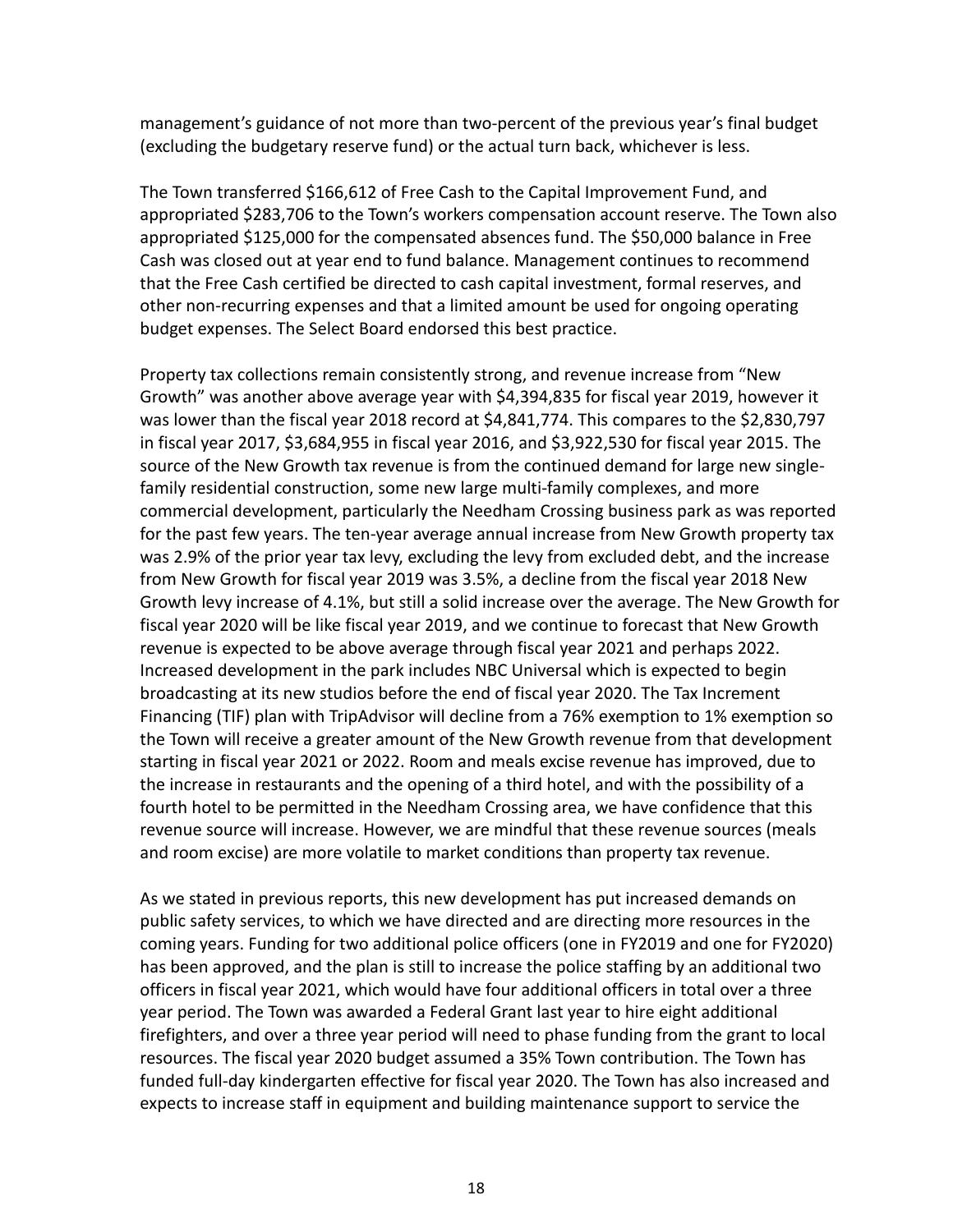increased number and larger buildings that have come online and will soon, including Sunita L. Williams elementary school, the classroom building wing addition to the High School, Memorial Park Field House, and the Jack Cogswell Building. The priorities are still anticipated to be fundable within the Proposition 2‐1/2 limits.

The Sunita L. Williams elementary school opened in September 2019 (FY2020) and the additional operating costs for the facility were fundable within current resources. The estimated final cost of the project, including property acquisition, is \$66 million. The estimate to be paid by the MSBA is \$12.5 with the balance to be financed by long-term debt. The debt service has been exempted from the limits imposed under Proposition 2‐1/2 by a vote of the citizens.

The Town has approved funding for the construction of a new Fire Station #2, a new Fire and Police public safety complex and the project is now under construction. The estimated cost of the public safety projects is \$70 million. The three buildings are expected to be fully complete in 2022. The debt service has been exempted from the limits imposed under Proposition 2‐1/2 by a vote of the citizens at the November 2018 State election.

The Town transferred \$2,500,000 from the Athletic Facility Improvement Fund (AFIF), as planned, to pay for the athletic artificial turf carpets improvements at DeFazio Field and Memorial Park. The Town may need to draw on the Debt Service Stabilization Fund over the next several years, as planned. The Town created the reserve to be one of the tools used to manage the financing demands of the various building and facility improvements.

The Town's water and sewer operations are solid and the identified capital infrastructure improvements over the next several years are fundable within the current annual revenue stream and financing plan. As reported previously, Coca Cola ceased bottling production operations at its Needham facility. The company has consolidated other operations from nearby communities to Needham. The company was one of the largest users of water and its loss has impacted revenues. However, because of prior actions by the Town to account for less water use for conservation reasons, the Town still anticipates that it will be able to mitigate the loss with smaller annual rate adjustments over a three year period, rather than needing a significant one year jump in the rates. The rate change for fiscal year 2020 was the first step.

As we have reported for several years, the Town's solid waste and recycling program was a challenge to fund on an enterprise approach as costs to provide these services continue to increase because of market conditions (lower recycling revenues), more stringent regulations, and other long term costs of disposing of waste. The Town's efforts to promote greater recycling by its citizens have required a greater contribution from the tax levy to offset other fees previously charged. Management conducted an analysis of whether to dissolve the solid waste and recycling enterprise and incorporate the budget into the General Fund operating budget. We determined that incorporating the operation into the General Fund budget was the most prudent, and made that recommendation to the Town.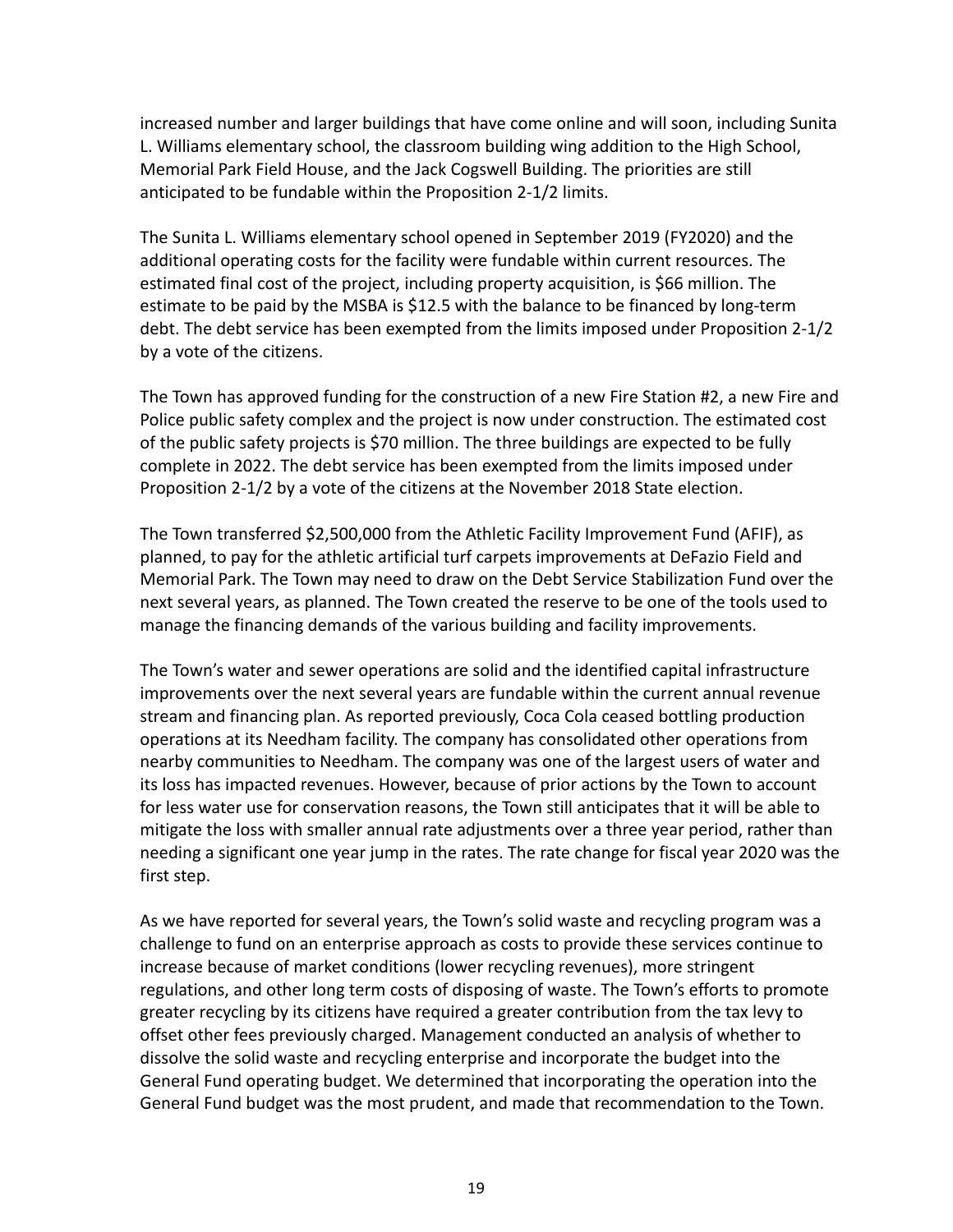Town Meeting approved the recommendation to dissolve the enterprise beginning in fiscal year 2020. All the activities for solid waste disposal and recycling will be recorded under the General Fund beginning in the year ending June 30, 2020.

The outlook for the fiscal year 2020 year end results are expected to be stable with greater tax revenues, with another year of heavy use of reserves to fund capital investments. The Town still assumes significant increases in the General Fund operating budget during the next couple of fiscal years as the Town funds increases in public safety personnel, assessments from the Minuteman regional school, and funds additional personnel needs for the community going forward. There has been upward cost pressure on personnel and contracted services because of the competitive labor market, and near full employment. The Town maintains an adequate reserve for property tax abatements and exemptions for the fiscal year as well as for uncollected taxes from prior fiscal year years. We still anticipate that local resources will remain solid for the next 12 to 24 months based on permitted private construction activity. However, management will continue its prudent approach with its budget estimates to help buffer any decline in the major local revenue sources in the next two to three years.

## **REQUESTS FOR INFORMATION**

This financial report is designed to provide a general overview of the Town of Needham's finances for all those with an interest in the government's finances. Questions concerning any of the information provided in this report or requests for additional financial information should be addressed to:

> Assistant Town Manager/ Director of Finance Town of Needham, Massachusetts Town Hall 1471 Highland Avenue Needham, Massachusetts 02492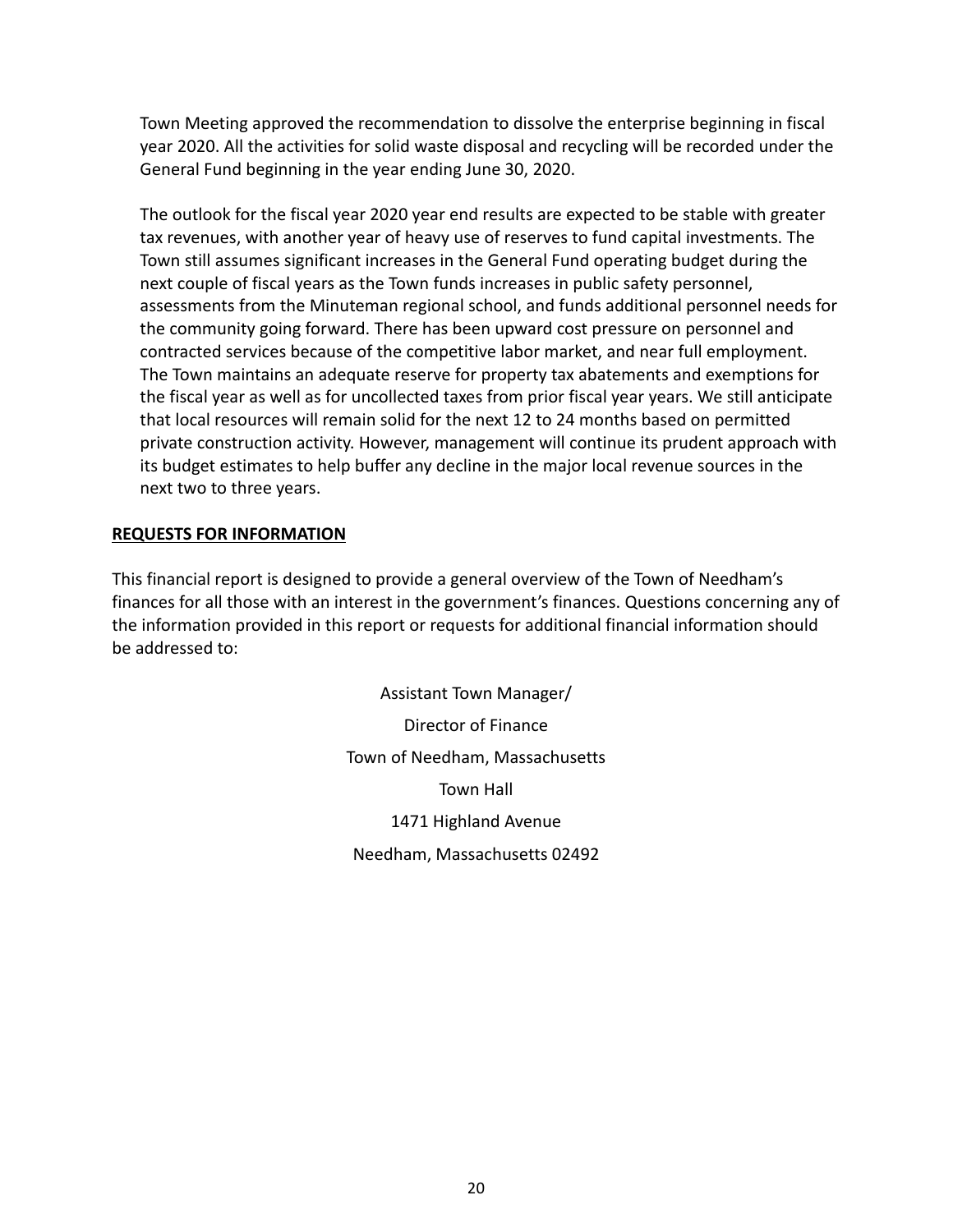### STATEMENT OF NET POSITION

## JUNE 30, 2019

|                                                        | Governmental<br>Activities | <b>Business-Type</b><br>Activities | Total             |
|--------------------------------------------------------|----------------------------|------------------------------------|-------------------|
| ASSETS AND DEFERRED OUTFLOWS OF RESOURCES              |                            |                                    |                   |
| Assets:                                                |                            |                                    |                   |
| Current:                                               |                            |                                    |                   |
| Cash and short-term investments                        | \$<br>70,586,373           | \$<br>13,158,288                   | \$<br>83,744,661  |
| Investments                                            | 20,081,521                 |                                    | 20,081,521        |
| Receivables, net:                                      |                            |                                    |                   |
| Property taxes                                         | 1,559,840                  |                                    | 1,559,840         |
| <b>Excises</b>                                         | 380,373                    |                                    | 380,373           |
| Utilities                                              |                            | 4,737,286                          | 4,737,286         |
| Departmental                                           | 403,779                    |                                    | 403,779           |
| Intergovernmental                                      | 1,086,970                  |                                    | 1,086,970         |
| Other                                                  | 10,476                     |                                    | 10,476            |
| Deposits                                               | 182,226                    |                                    | 182,226           |
| Total current assets                                   | 94,291,558                 | 17,895,574                         | 112,187,132       |
| Noncurrent:                                            |                            |                                    |                   |
| Receivables, net:                                      |                            |                                    |                   |
| Property taxes                                         | 1,092,002                  |                                    | 1,092,002         |
| Intergovernmental                                      | 2,085,444                  |                                    | 2,085,444         |
| Capital assets:                                        |                            |                                    |                   |
| Non-depreciable capital assets                         | 96,372,491                 | 9,616,164                          | 105,988,655       |
| Depreciable assets, net of accumulated depreciation    | 229,101,756                | 56,232,110                         | 285,333,866       |
| Total non-current assets                               | 328,651,693                | 65,848,274                         | 394,499,967       |
| <b>TOTAL ASSETS</b>                                    | 422,943,251                | 83,743,848                         | 506,687,099       |
| Deferred Outflows of Resources                         |                            |                                    |                   |
| Related to pensions                                    | 13,043,664                 | 726,831                            | 13,770,495        |
| Related to OPEB                                        | 25,213,742                 | 433,364                            | 25,647,106        |
| TOTAL DEFERRED OUTFLOWS OF RESOURCES                   | 38,257,406                 | 1,160,195                          | 39,417,601        |
| <b>TOTAL ASSETS AND DEFERRED OUTFLOWS OF RESOURCES</b> | \$<br>461,200,657          | \$<br>84,904,043                   | \$<br>546,104,700 |
|                                                        |                            |                                    |                   |

(continued)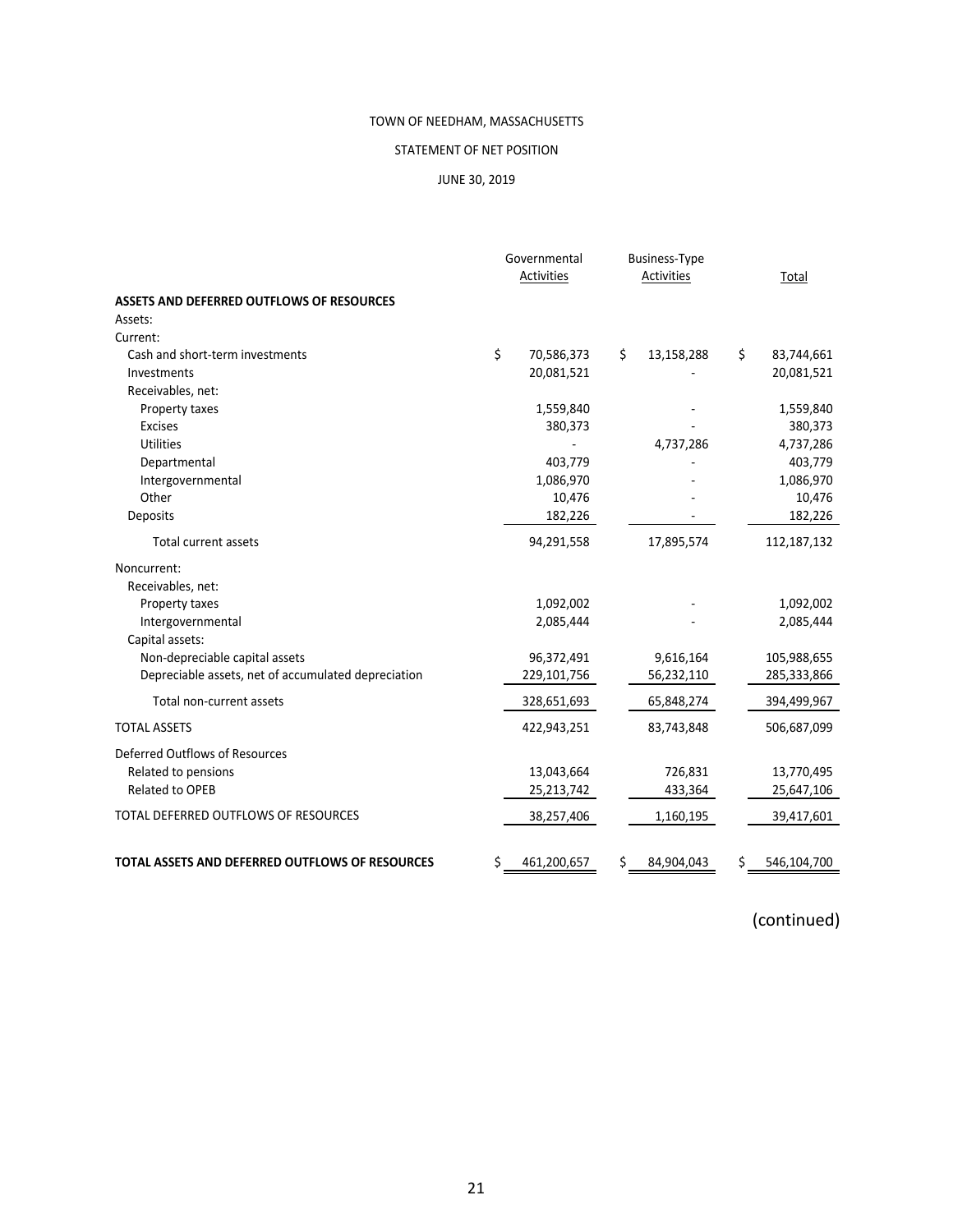# (continued)

### TOWN OF NEEDHAM, MASSACHUSETTS

### STATEMENT OF NET POSITION

### JUNE 30, 2019

|                                                             | Governmental<br>Activities | <b>Business-Type</b><br>Activities | Total             |
|-------------------------------------------------------------|----------------------------|------------------------------------|-------------------|
| LIABILITIES, DEFERRED INFLOWS OF RESOURCES AND NET POSITION |                            |                                    |                   |
| Liabilities:                                                |                            |                                    |                   |
| Current:                                                    |                            |                                    |                   |
| Warrants and accounts payable                               | \$<br>6,517,571            | \$<br>94,034                       | \$<br>6,611,605   |
| <b>Accrued liabilities</b>                                  | 6,211,760                  | 55,833                             | 6,267,593         |
| Unearned revenue                                            | 1,245,683                  | L.                                 | 1,245,683         |
| Refunds payable                                             | 371,711                    | 152,109                            | 523,820           |
| Notes payable                                               | 35,960,000                 | 360,000                            | 36,320,000        |
| <b>Other liabilities</b>                                    | 170,632                    |                                    | 170,632           |
| Current portion of long-term liabilities:                   |                            |                                    |                   |
| Bonds payable                                               | 9,843,032                  | 1,145,220                          | 10,988,252        |
| Compensated absences                                        | 1,376,227                  | 340,156                            | 1,716,383         |
| Landfill liability                                          | 56,415                     | $\blacksquare$                     | 56,415            |
| <b>Total current liabilities</b>                            | 61,753,031                 | 2,147,352                          | 63,900,383        |
| Noncurrent:                                                 |                            |                                    |                   |
| Bonds payable, net of current portion                       | 82,559,466                 | 10,485,761                         | 93,045,227        |
| Net pension liability                                       | 74,610,588                 | 4,157,518                          | 78,768,106        |
| Net OPEB liability                                          | 65,107,262                 | 1,541,220                          | 66,648,482        |
| Compensated absences, net of current portion                | 4,128,679                  |                                    | 4,128,679         |
| Landfill liability, net of current portion                  | 507,738                    |                                    | 507,738           |
| Total non-current liabilities                               | 226,913,733                | 16,184,499                         | 243,098,232       |
| <b>TOTAL LIABILITIES</b>                                    | 288,666,764                | 18,331,851                         | 306,998,615       |
| Deferred Inflows of Resources                               |                            |                                    |                   |
| Related to pensions                                         | 370,603                    | 20,651                             | 391,254           |
| <b>Related to OPEB</b>                                      | 13,252,919                 | 313,723                            | 13,566,642        |
| Taxes paid in advance                                       | 143,509                    |                                    | 143,509           |
| TOTAL DEFERRED INFLOWS OF RESOURCES                         | 13,767,031                 | 334,374                            | 14,101,405        |
| Net Position:                                               |                            |                                    |                   |
| Net investment in capital assets                            | 205,578,639                | 53,863,167                         | 259,441,806       |
| Restricted for:                                             |                            |                                    |                   |
| Permanent funds:                                            |                            |                                    |                   |
| Nonexpendable                                               | 160,152                    |                                    | 160,152           |
| Expendable                                                  | 2,550,626                  |                                    | 2,550,626         |
| Grants and by enabling legislation                          | 12,873,567                 |                                    | 12,873,567        |
| Unrestricted                                                | (62,396,122)               | 12,374,651                         | (50,021,471)      |
| <b>TOTAL NET POSITION</b>                                   | 158,766,862                | 66,237,818                         | 225,004,680       |
| TOTAL LIABILITIES, DEFERRED INFLOWS OF RESOURCES AND NET    |                            |                                    |                   |
| <b>POSITION</b>                                             | \$<br>461,200,657          | \$<br>84,904,043                   | \$<br>546,104,700 |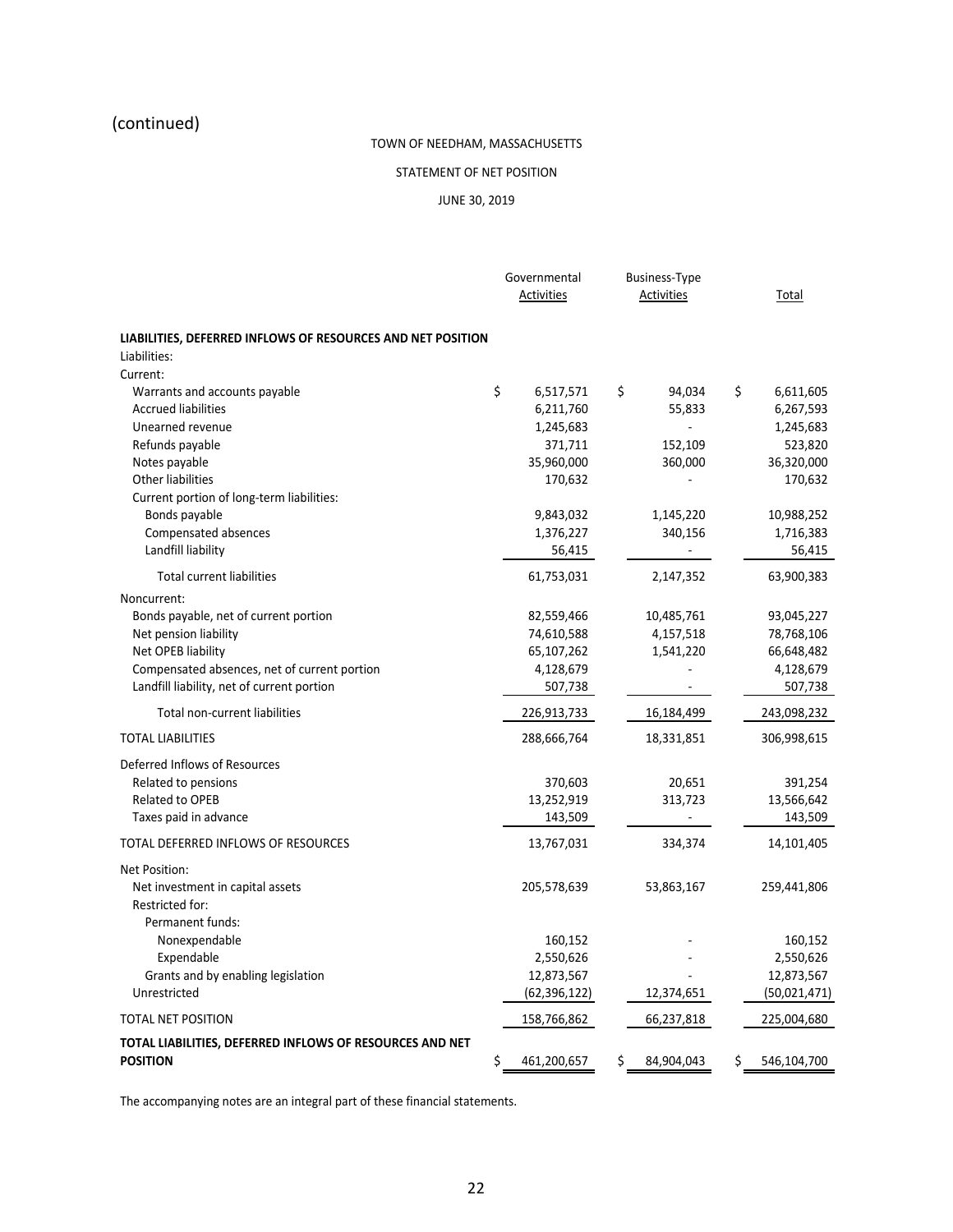## STATEMENT OF ACTIVITIES

## FOR THE YEAR ENDED JUNE 30, 2019

|                                       |                 |                  | Program Revenues |               |    |               |                   |
|---------------------------------------|-----------------|------------------|------------------|---------------|----|---------------|-------------------|
|                                       |                 |                  |                  | Operating     |    | Capital       |                   |
|                                       |                 | Charges for      |                  | Grants and    |    | Grants and    | Net (Expenses)    |
|                                       | Expenses        | Services         |                  | Contributions |    | Contributions | Revenues          |
| <b>Governmental Activities:</b>       |                 |                  |                  |               |    |               |                   |
| General government                    | \$<br>8,477,798 | \$<br>596,926    | \$               | 25,853        | \$ |               | \$<br>(7,855,019) |
| Public safety                         | 21,501,159      | 3,443,807        |                  | 422,607       |    |               | (17, 634, 745)    |
| Education                             | 124,661,223     | 6,829,029        |                  | 31,264,317    |    | 7,344,145     | (79, 223, 732)    |
| Public works                          | 24,706,134      | 1,510,001        |                  |               |    |               | (23, 196, 133)    |
| Building design and construction      | 668,018         | 160,789          |                  |               |    |               | (507, 229)        |
| Health and human services             | 3,366,677       | 180,867          |                  | 577,478       |    |               | (2,608,332)       |
| Culture and recreation                | 4,256,992       | 997,706          |                  | 543,312       |    |               | (2,715,974)       |
| Interest on debt service              | 2,938,314       |                  |                  |               |    |               | (2,938,314)       |
| Intergovernmental                     | 1,389,486       |                  |                  |               |    |               | (1,389,486)       |
| Other unallocated costs               | 2,380,163       |                  |                  |               |    |               | (2,380,163)       |
| <b>Total Governmental Activities</b>  | 194,345,964     | 13,719,125       |                  | 32,833,567    |    | 7,344,145     | (140, 449, 127)   |
| <b>Business-Type Activities:</b>      |                 |                  |                  |               |    |               |                   |
| Sewer services                        | 8,239,923       | 9,004,469        |                  | 34,374        |    | 369,573       | 1,168,493         |
| <b>Water services</b>                 | 4,689,095       | 6,447,189        |                  |               |    | 340,660       | 2,098,754         |
| Solid waste services                  | 2,394,823       | 1,205,419        |                  |               |    |               | (1,189,404)       |
| <b>Total Business-Type Activities</b> | 15,323,841      | 16,657,077       |                  | 34,374        |    | 710,233       | 2,077,843         |
| Total                                 | 209,669,805     | \$<br>30,376,202 |                  | 32,867,941    | Ś  | 8,054,378     | (138, 371, 284)   |

(continued)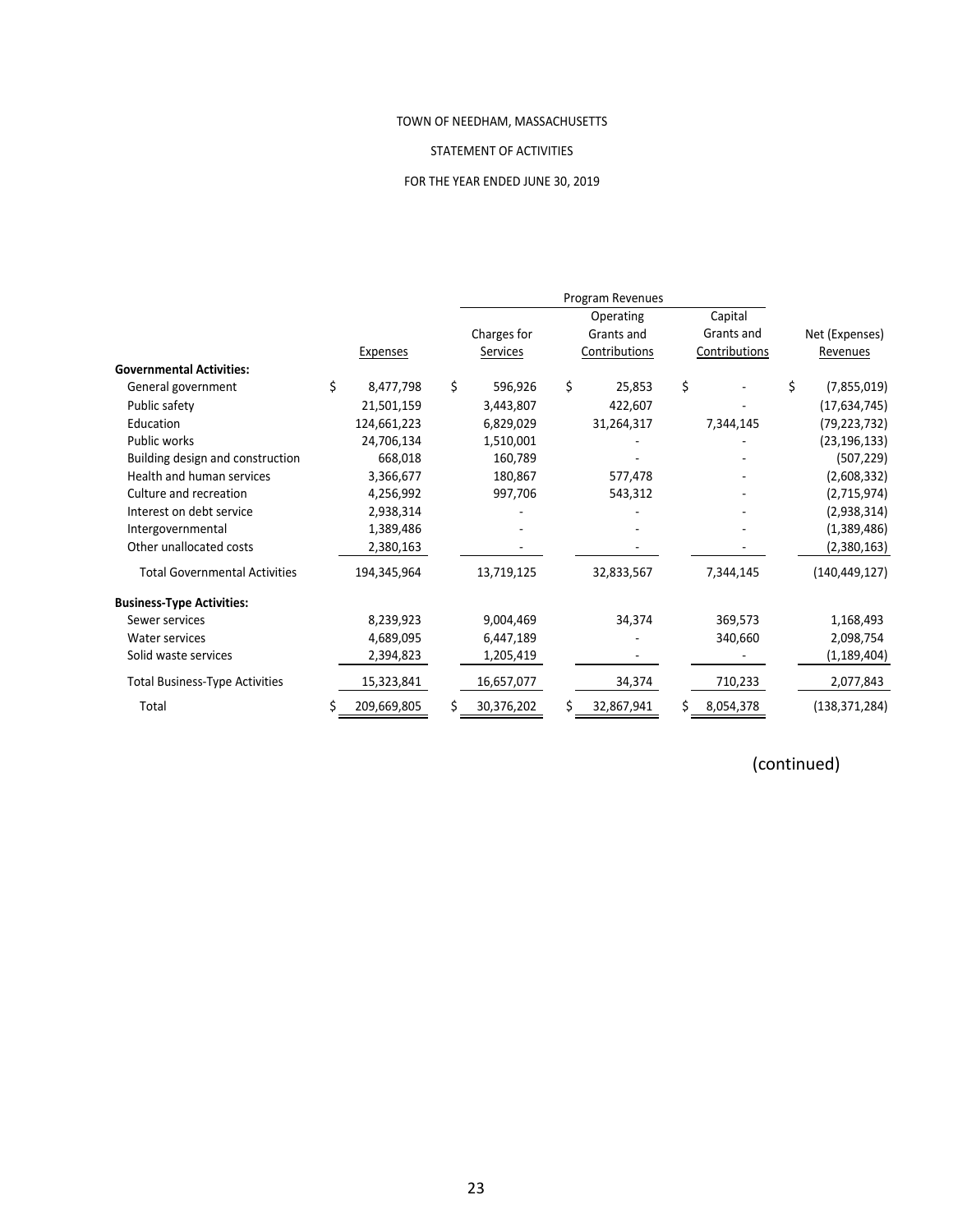## (continued)

### TOWN OF NEEDHAM, MASSACHUSETTS

### STATEMENT OF ACTIVITIES

#### FOR THE YEAR ENDED JUNE 30, 2019

|                                           |                   | Business-         |                 |
|-------------------------------------------|-------------------|-------------------|-----------------|
|                                           | Governmental      | Type              |                 |
|                                           | Activities        | Activities        | Total           |
| Change in Net Position:                   |                   |                   |                 |
| Net (Expenses) revenue from previous page | (140, 449, 127)   | 2,077,843         | (138, 371, 284) |
| <b>General Revenues and Transfers:</b>    |                   |                   |                 |
| Property taxes                            | 144,181,574       |                   | 144,181,574     |
| Excise taxes                              | 6,131,064         |                   | 6,131,064       |
| Penalties, interest, and other taxes      | 2,411,973         |                   | 2,411,973       |
| Grants and contributions not restricted   |                   |                   |                 |
| to specific programs                      | 2,253,017         |                   | 2,253,017       |
| Investment income                         | 1,781,519         | 62,738            | 1,844,257       |
| Miscellaneous                             | 559,787           |                   | 559,787         |
| Total general revenues                    | 157,318,934       | 62,738            | 157,381,672     |
| <b>Excess before transfers</b>            | 16,869,807        | 2,140,581         | 19,010,388      |
| Transfers, net                            | 2,458,420         | (2,458,420)       |                 |
| Change in Net Position                    | 19,328,227        | (317, 839)        | 19,010,388      |
| <b>Net Position:</b>                      |                   |                   |                 |
| Beginning of year                         | 139,438,635       | 66,555,657        | 205,994,292     |
| End of year                               | \$<br>158,766,862 | \$.<br>66,237,818 | 225,004,680     |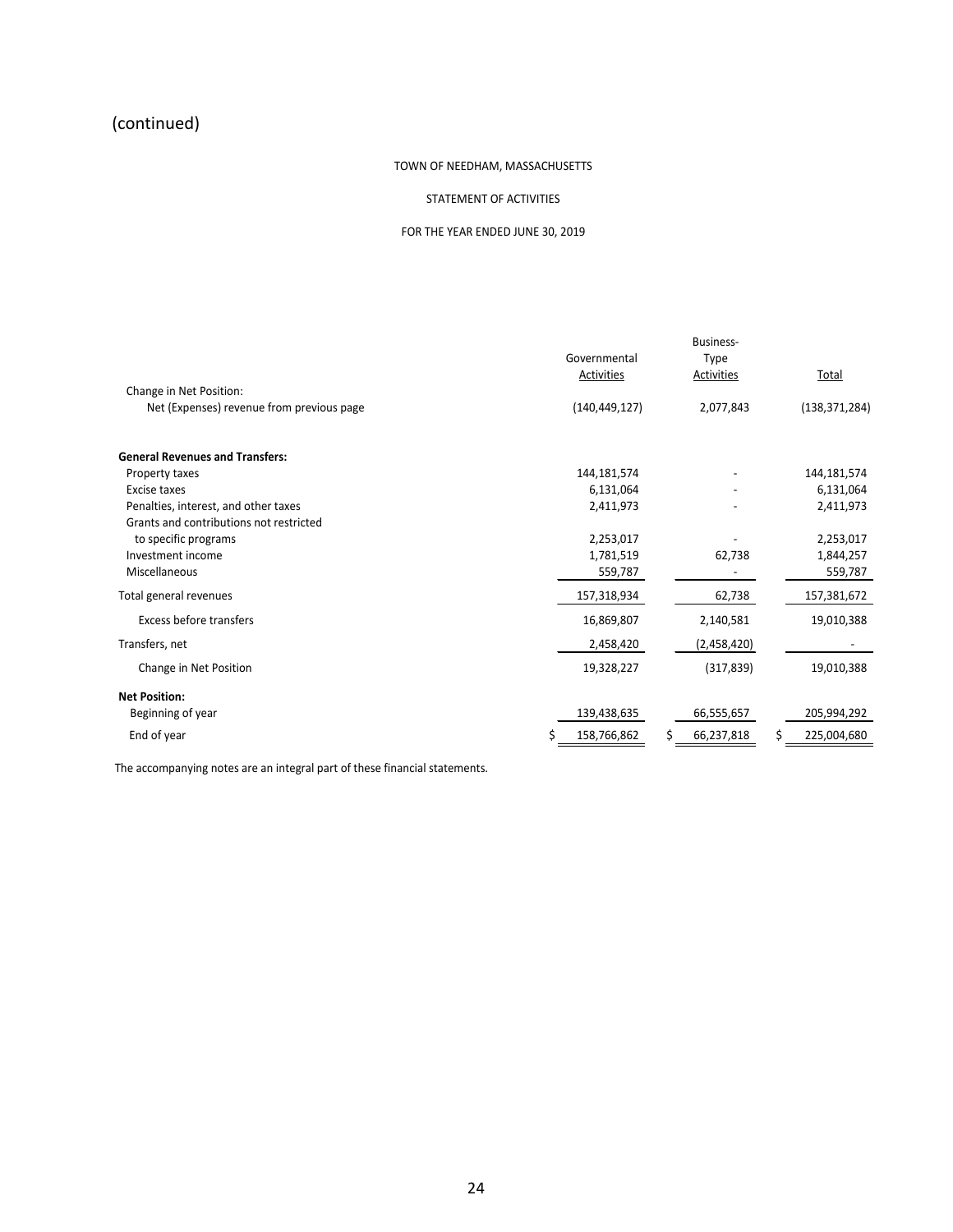#### GOVERNMENTAL FUNDS

#### BALANCE SHEET

#### JUNE 30, 2019

|                                                                                        |    | General                 | Community<br>Preservation         |    | Sunita L.<br>Williams<br>School | Public<br>Safety<br><b>Building</b> | Nonmajor<br>Governmental<br>Funds |    | Total<br>Governmental<br><b>Funds</b> |
|----------------------------------------------------------------------------------------|----|-------------------------|-----------------------------------|----|---------------------------------|-------------------------------------|-----------------------------------|----|---------------------------------------|
| <b>ASSETS</b>                                                                          |    |                         |                                   |    |                                 |                                     |                                   |    |                                       |
| Cash and short-term investments<br>Investments<br>Receivables:                         | Ś. | 41,606,429<br>9,670,699 | \$<br>$\overline{a}$<br>7,697,896 | \$ | 4,583,142                       | \$<br>7,435,741                     | \$<br>16,024,864<br>2,712,926     | \$ | 69,650,176<br>20,081,521              |
| Property taxes                                                                         |    | 3,294,447               | 17,395                            |    |                                 |                                     |                                   |    | 3,311,842                             |
| Excises                                                                                |    | 943,373                 |                                   |    |                                 |                                     |                                   |    | 943,373                               |
| Departmental                                                                           |    | 612,668                 |                                   |    |                                 |                                     | 23,110                            |    | 635,778                               |
| Intergovernmental                                                                      |    | 2,780,592               |                                   |    |                                 |                                     | 391,821                           |    | 3,172,413                             |
| Other                                                                                  |    | 10,476                  |                                   |    |                                 |                                     |                                   |    | 10,476                                |
| Deposits                                                                               |    |                         |                                   |    |                                 |                                     | 182,226                           |    | 182,226                               |
| <b>TOTAL ASSETS</b>                                                                    | Ś. | 58,918,684              | \$7,715,291                       | Ś  | 4,583,142                       | \$<br>7,435,741                     | \$<br>19,334,947                  | Ś. | 97,987,805                            |
| LIABILITIES, DEFERRED INFLOWS OF<br><b>RESOURCES AND FUND BALANCES</b><br>Liabilities: |    |                         |                                   |    |                                 |                                     |                                   |    |                                       |
| Warrants and accounts payable                                                          | \$ | 906,255                 | \$<br>119,294                     | \$ | 1,666,688                       | \$<br>1,315,493                     | \$<br>2,509,840                   | \$ | 6,517,570                             |
| Unearned revenue                                                                       |    |                         |                                   |    |                                 |                                     | 1,245,683                         |    | 1,245,683                             |
| <b>Accrued liabilities</b>                                                             |    | 3,174,950               |                                   |    |                                 |                                     | 42,009                            |    | 3,216,959                             |
| Anticipation notes payable                                                             |    |                         |                                   |    | 11,100,000                      | 12,000,000                          | 12,860,000                        |    | 35,960,000                            |
| Refunds payable                                                                        |    | 371,711                 |                                   |    |                                 |                                     |                                   |    | 371,711                               |
| Other liabilities                                                                      |    | 169,017                 |                                   |    |                                 |                                     | 1,615                             |    | 170,632                               |
| TOTAL LIABILITIES                                                                      |    | 4,621,933               | 119,294                           |    | 12,766,688                      | 13,315,493                          | 16,659,147                        |    | 47,482,555                            |
| Deferred Inflows of Resources:                                                         |    |                         |                                   |    |                                 |                                     |                                   |    |                                       |
| Unavailable revenues                                                                   |    | 7,112,334               | 17,395                            |    |                                 |                                     | 597,157                           |    | 7,726,886                             |
| Taxes paid in advance                                                                  |    | 143,509                 |                                   |    |                                 |                                     |                                   |    | 143,509                               |
| TOTAL DEFERRED INFLOWS                                                                 |    |                         |                                   |    |                                 |                                     |                                   |    |                                       |
| OF RESOURCES                                                                           |    | 7,255,843               | 17,395                            |    |                                 |                                     | 597,157                           |    | 7,870,395                             |
| <b>Fund Balances:</b>                                                                  |    |                         |                                   |    |                                 |                                     |                                   |    |                                       |
| Nonspendable                                                                           |    |                         |                                   |    |                                 |                                     | 160,152                           |    | 160,152                               |
| Restricted                                                                             |    | 897,985                 | 7,578,602                         |    |                                 |                                     | 7,994,743                         |    | 16,471,330                            |
| Committed                                                                              |    | 13,600,723              |                                   |    |                                 |                                     | 7,401,706                         |    | 21,002,429                            |
| Assigned                                                                               |    | 13,139,002              |                                   |    |                                 |                                     |                                   |    | 13,139,002                            |
| Unassigned                                                                             |    | 19,403,198              |                                   |    | (8, 183, 546)                   | (5,879,752)                         | (13, 477, 958)                    |    | (8, 138, 058)                         |
| TOTAL FUND BALANCES                                                                    |    | 47,040,908              | 7,578,602                         |    | (8, 183, 546)                   | (5,879,752)                         | 2,078,643                         |    | 42,634,855                            |
| TOTAL LIABILITIES, DEFERRED INFLOWS OF                                                 |    |                         |                                   |    |                                 |                                     |                                   |    |                                       |
| RESOURCES AND FUND BALANCES                                                            | \$ | 58,918,684              | \$<br>7,715,291                   | \$ | 4,583,142                       | \$<br>7,435,741                     | \$<br>19,334,947                  | \$ | 97,987,805                            |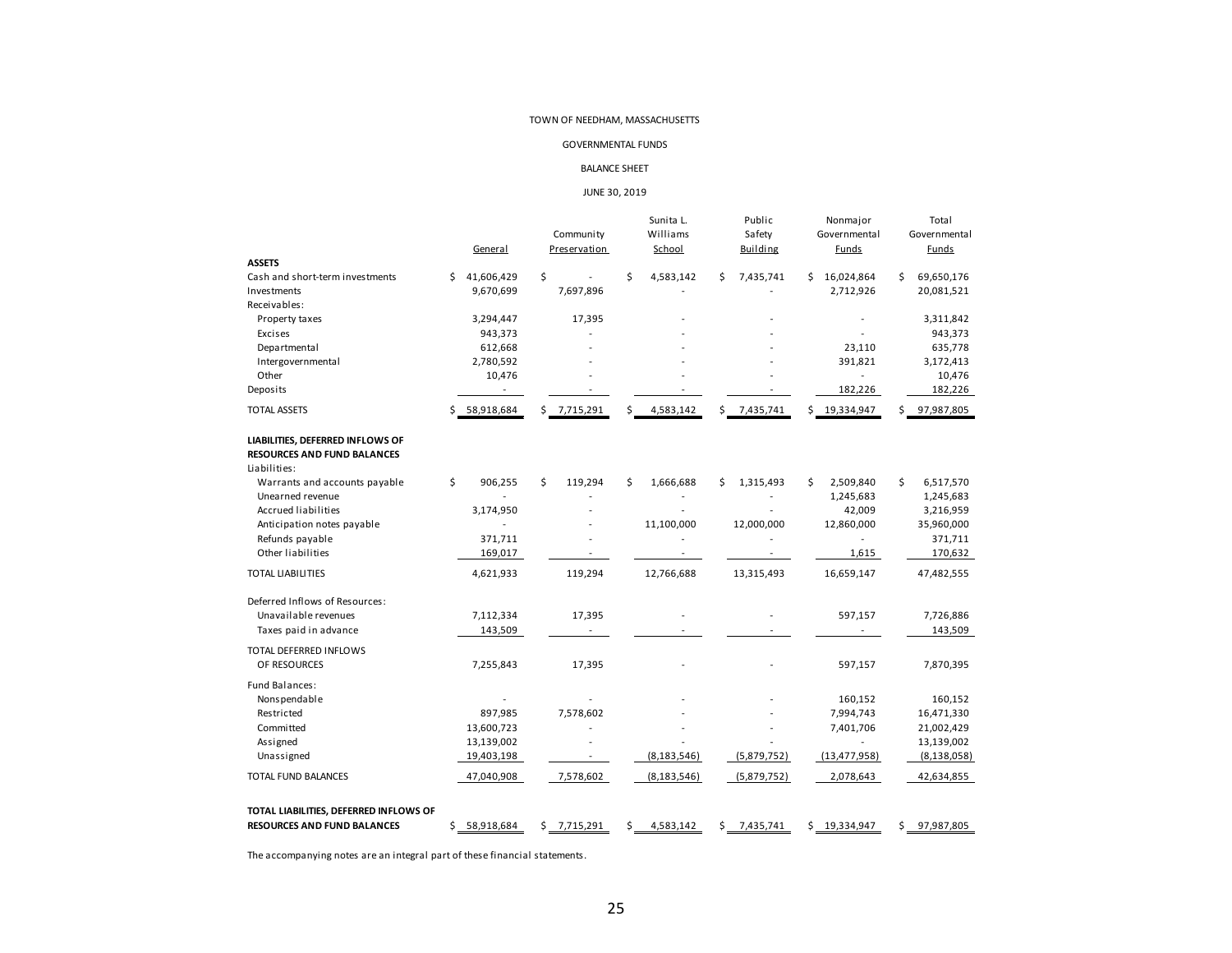## RECONCILIATION OF TOTAL GOVERNMENTAL FUND BALANCES TO NET POSITION OF GOVERNMENTAL ACTIVITIES IN THE STATEMENT OF NET POSITION

## JUNE 30, 2019

| <b>Total governmental fund balances</b>                                                                                                                                                                                                                             | \$<br>42,634,855  |
|---------------------------------------------------------------------------------------------------------------------------------------------------------------------------------------------------------------------------------------------------------------------|-------------------|
| Capital assets used in governmental activities are not financial<br>resources and, therefore, are not reported in the funds.                                                                                                                                        | 325,474,247       |
| Revenues are reported on the accrual basis of accounting<br>and are not deferred until collection.                                                                                                                                                                  | 6,271,887         |
| Internal service funds are used by management to account for<br>health insurance and workers' compensation activities. The<br>assets and liabilities of the internal service funds are included<br>in the governmental activities in the Statement of Net Position. | (560, 297)        |
| In the Statement of Activities, interest is accrued on outstanding<br>long-term debt, whereas in governmental funds interest is not<br>reported until due.                                                                                                          | (1,498,307)       |
| Long-term liabilities, net of related deferred outflows and inflows<br>of resources, are not due and payable in the current period and,<br>therefore, are not reported in the governmental funds.                                                                   |                   |
| Net pension liability, net of related deferred outflows and inflows                                                                                                                                                                                                 | (74, 610, 588)    |
| Pension related deferred outflows of resources                                                                                                                                                                                                                      | 13,043,664        |
| Pension related deferred inflows of resources                                                                                                                                                                                                                       | (370, 603)        |
| Net OPEB liability, net of related deferred outflows and inflows                                                                                                                                                                                                    | (65, 107, 262)    |
| OPEB related deferred outflows of resources                                                                                                                                                                                                                         | 25,213,742        |
| OPEB related deferred inflows of resources                                                                                                                                                                                                                          | (13, 252, 919)    |
| Bonds and loans payable, net unamortized premiums                                                                                                                                                                                                                   | (92, 402, 498)    |
| Compensated absences payable                                                                                                                                                                                                                                        | (5,504,906)       |
| Estimated liability for landfill postclosure care costs                                                                                                                                                                                                             | (564, 153)        |
| Net position of governmental activities                                                                                                                                                                                                                             | \$<br>158,766,862 |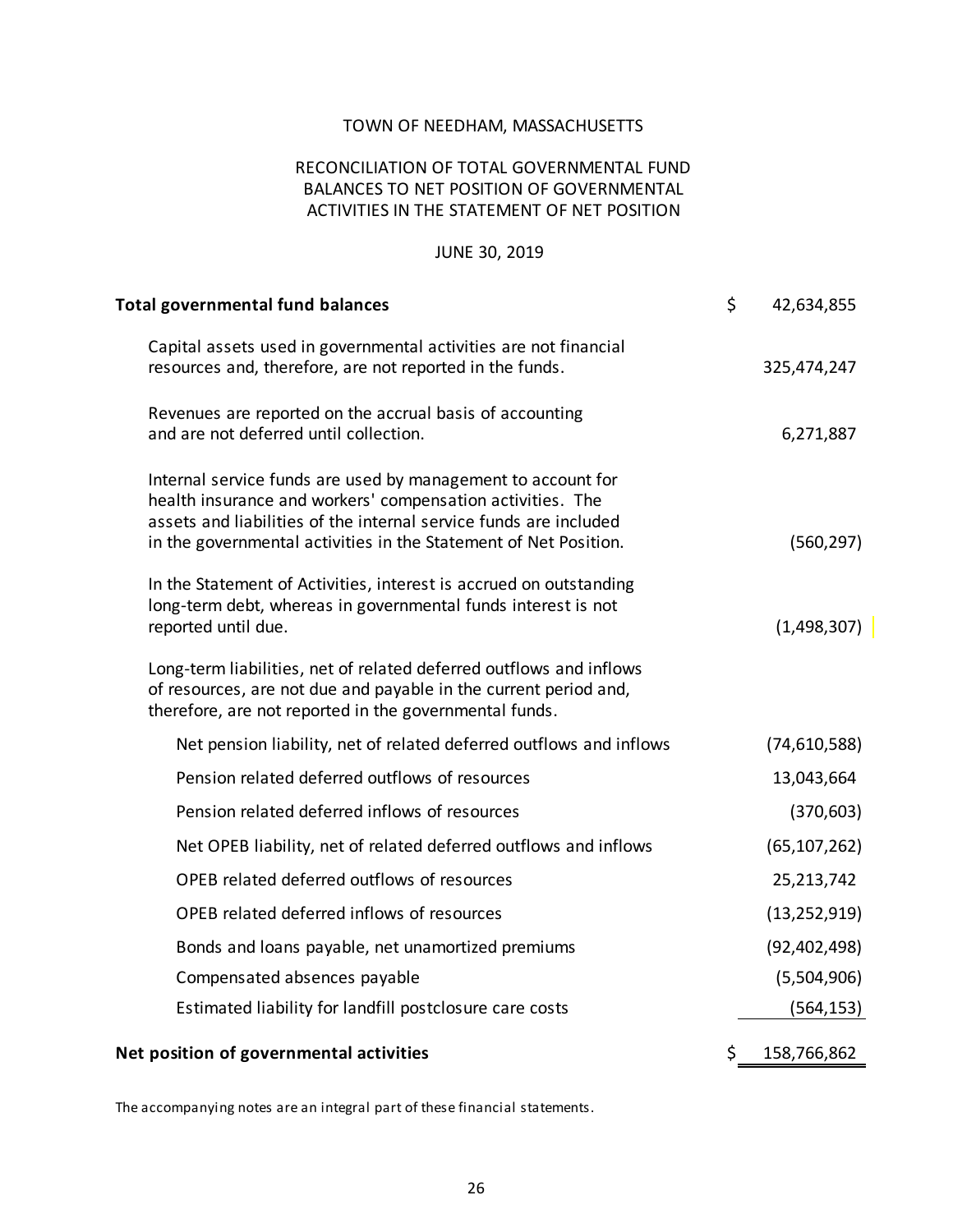#### GOVERNMENTAL FUNDS

#### STATEMENT OF REVENUES, EXPENDITURES AND CHANGES IN FUND BALANCES

#### FOR THE YEAR ENDED JUNE 30, 2019

|                                         |                   |                 | Sunita L.           | Public           | Nonmajor       | Total             |
|-----------------------------------------|-------------------|-----------------|---------------------|------------------|----------------|-------------------|
|                                         |                   | Community       | Williams            | Safety           | Governmental   | Governmental      |
|                                         | General           | Preservation    | School              | Building         | <b>Funds</b>   | <b>Funds</b>      |
| Revenues:                               |                   |                 |                     |                  |                |                   |
| Property taxes                          | \$<br>141,476,623 | \$<br>2,468,833 | \$                  | \$               | \$             | \$<br>143,945,456 |
| Excise taxes                            | 6,138,951         |                 |                     |                  |                | 6,138,951         |
| Penalties, interest, and other taxes    | 2,408,784         | 3,189           |                     |                  |                | 2,411,973         |
| Charges for services                    | 1,684,919         |                 |                     |                  | 7,475,916      | 9,160,835         |
| Departmental                            | 2,052,584         |                 |                     |                  |                | 2,052,584         |
| Licenses and permits                    | 2,587,095         |                 |                     |                  |                | 2,587,095         |
| Intergovernmental                       | 21,724,476        | 438,305         | 7,252,591           |                  | 6,405,203      | 35,820,575        |
| Investment income (loss)                | 1,223,466         | 384,021         |                     |                  | 174,032        | 1,781,519         |
| Fines and forfeitures                   | 209,162           |                 |                     |                  | ä,             | 209,162           |
| Contributions                           |                   |                 |                     |                  | 472,767        | 472,767           |
| Other                                   | 356,613           |                 |                     |                  | 36,589         | 393,202           |
| <b>Total Revenues</b>                   | 179,862,673       | 3,294,348       | 7,252,591           |                  | 14,564,507     | 204,974,119       |
| <b>Expenditures:</b>                    |                   |                 |                     |                  |                |                   |
| Current:                                |                   |                 |                     |                  |                |                   |
| General government                      | 6,830,257         | 2,115           |                     |                  | 109,819        | 6,942,191         |
| Public safety                           | 20,033,593        |                 |                     |                  | 354,416        | 20,388,009        |
| Education                               | 98,145,562        |                 |                     |                  | 12,271,053     | 110,416,615       |
| Public works                            | 19,923,360        |                 |                     |                  | 457,303        | 20,380,663        |
| Building design and construction        | 645,481           | ä,              |                     |                  |                | 645,481           |
| Health and human services               | 2,461,346         |                 |                     |                  | 569,605        | 3,030,951         |
| Culture and recreation                  | 2,987,961         | 3,480           |                     |                  | 548,663        | 3,540,104         |
| Employee benefits                       | 790,238           |                 |                     |                  | ÷,             | 790,238           |
| Other                                   | 556,798           |                 |                     |                  |                | 556,798           |
| Capital outlay                          |                   | 384,506         | 27,493,314          | 5,879,752        | 29,835,802     | 63,593,374        |
| Debt service:                           |                   |                 |                     |                  |                |                   |
| Principal                               | 7,722,526         |                 |                     |                  |                | 7,722,526         |
| Interest                                | 2,282,765         |                 |                     |                  |                | 2,282,765         |
| Intergovernmental                       | 1,389,486         |                 |                     |                  |                | 1,389,486         |
| <b>Total Expenditures</b>               | 163,769,373       | 390,101         | 27,493,314          | 5,879,752        | 44,146,661     | 241,679,201       |
| Excess (deficiency) of revenues         |                   |                 |                     |                  |                |                   |
| over expenditures                       | 16,093,300        | 2,904,247       | (20, 240, 723)      | (5,879,752)      | (29, 582, 154) | (36,705,082)      |
| <b>Other Financing Sources (Uses):</b>  |                   |                 |                     |                  |                |                   |
| Issuance of bonds                       |                   |                 | 18,000,000          |                  | 13,000,000     | 31,000,000        |
| Bond premium                            |                   |                 | 1,745,331           |                  | 13,221         | 1,758,552         |
| Transfers in                            | 2,214,458         |                 | 2,865,000           |                  | 18,050,979     | 23,130,437        |
| Transfers out                           | (19,319,938)      | (941, 494)      | $\sim$              |                  | (410,585)      | (20,672,017)      |
| Total Other Financing Sources (Uses)    | (17, 105, 480)    | (941, 494)      | 22,610,331          |                  | 30,653,615     | 35,216,972        |
| Net change in fund balances             | (1,012,180)       | 1,962,753       | 2,369,608           | (5,879,752)      | 1,071,461      | (1,488,110)       |
| Fund Balances, at beginning of year, as |                   |                 |                     |                  |                |                   |
| reclassified                            | 48,053,088        | 5,615,849       | (10,553,154)        |                  | 1,007,182      | 44,122,965        |
| Fund Balances, at end of year           | 47,040,908<br>ς   | 7,578,602<br>\$ | ς.<br>(8, 183, 546) | (5,879,752)<br>Ś | ς<br>2,078,643 | 42,634,855<br>ς.  |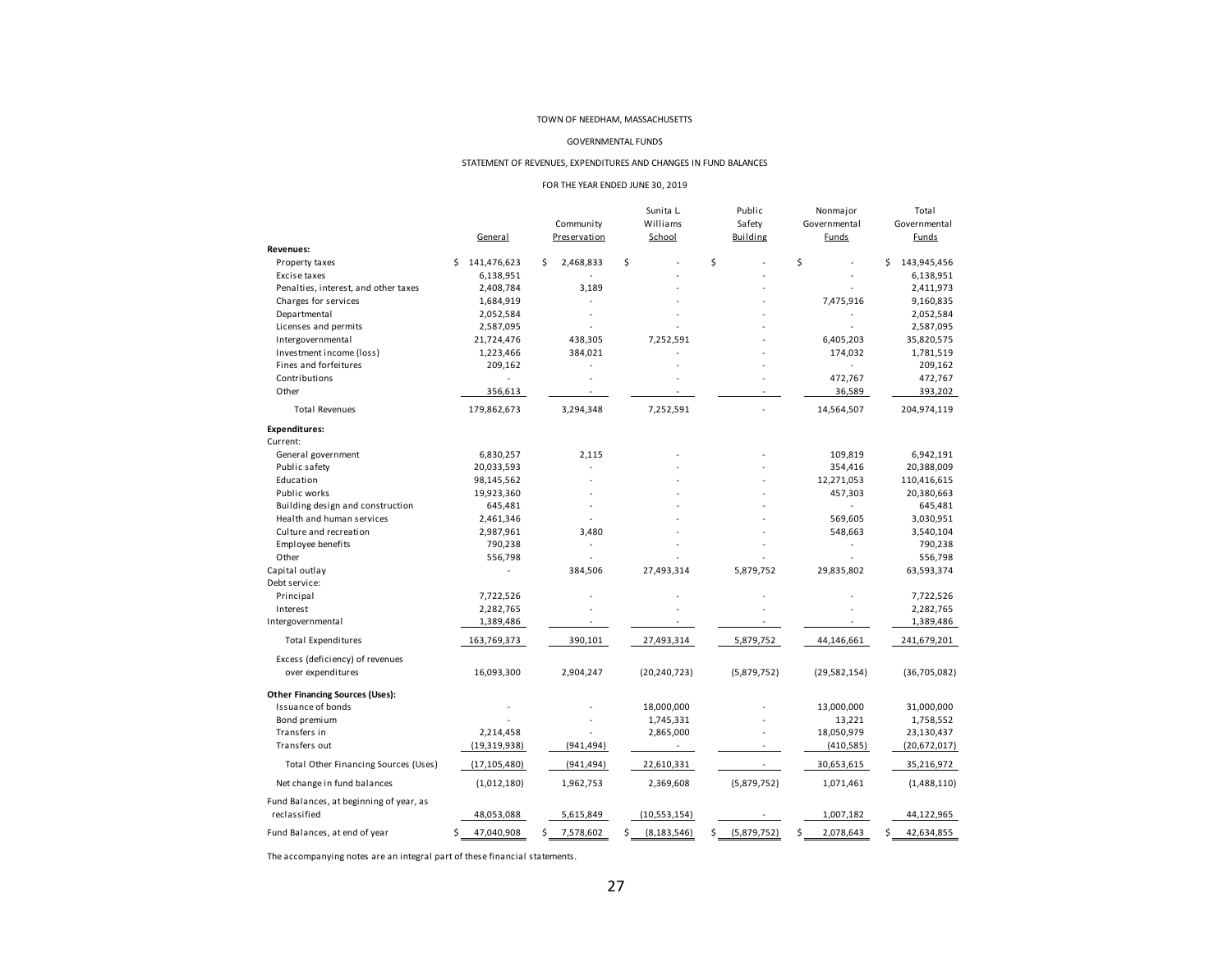### RECONCILIATION OF THE STATEMENT OF REVENUES, EXPENDITURES, AND CHANGES IN FUND BALANCES OF GOVERNMENTAL FUNDS TO THE STATEMENT OF ACTIVITIES

FOR THE YEAR ENDED JUNE 30, 2019

| NET CHANGES IN FUND BALANCES - TOTAL GOVERNMENTAL FUNDS                                                                                                                                                                                                                                                                                                                                                                                                                                | \$  | (1,488,110)   |
|----------------------------------------------------------------------------------------------------------------------------------------------------------------------------------------------------------------------------------------------------------------------------------------------------------------------------------------------------------------------------------------------------------------------------------------------------------------------------------------|-----|---------------|
| Governmental funds report capital outlays as expenditures. However,<br>in the Statement of Activities the cost of those assets is allocated<br>over their estimated useful lives and reported as depreciation expense:                                                                                                                                                                                                                                                                 |     |               |
| Capital outlay purchases, net of loss on disposal                                                                                                                                                                                                                                                                                                                                                                                                                                      |     | 63,563,571    |
| Depreciation                                                                                                                                                                                                                                                                                                                                                                                                                                                                           |     | (10,880,965)  |
| Revenues in the Statement of Activities that do not provide current<br>financial resources are fully deferred in the Statement of Revenues,<br>Expenditures and Changes in Fund Balances. Therefore, the<br>recognition of revenue for various types of accounts receivable<br>(real estate and personal property, motor vehicle excise, etc.) differ<br>between the two statements. This amount represents the net change<br>in deferred revenue and allowance for doubtful accounts. |     | (1, 284, 808) |
| The issuance of long-term debt (bonds) provides current<br>financial resources to governmental funds, while the repayment of<br>the principal of long-term debt consumes the financial resources of<br>governmental funds. Neither transaction, however, has any affect<br>net position:                                                                                                                                                                                               |     |               |
| Bond premium                                                                                                                                                                                                                                                                                                                                                                                                                                                                           |     | (1,745,331)   |
| Bond premium amortization                                                                                                                                                                                                                                                                                                                                                                                                                                                              |     | 332,853       |
| Issuance of debt                                                                                                                                                                                                                                                                                                                                                                                                                                                                       |     | (31,000,000)  |
| Repayments of debt                                                                                                                                                                                                                                                                                                                                                                                                                                                                     |     | 7,722,526     |
| Amortization of deferred amount on refunding                                                                                                                                                                                                                                                                                                                                                                                                                                           |     | (195, 865)    |
| In the Statement of Activities, interest is accrued on outstanding<br>long-term debt, whereas in governmental funds interest is not<br>reported until due.                                                                                                                                                                                                                                                                                                                             |     | (792, 537)    |
| Some expenses reported in the Statement of Activities do not<br>require the use of current financial resources and therefore, are<br>not reported as expenditures in the governmental funds.                                                                                                                                                                                                                                                                                           |     |               |
| Change in net pension liability and related deferred outflows and inflows of resources                                                                                                                                                                                                                                                                                                                                                                                                 |     | (4,601,832)   |
| Change in net OPEB liability and related deferred outflows and inflows of resources                                                                                                                                                                                                                                                                                                                                                                                                    |     | 336,618       |
| Change in compensated absences                                                                                                                                                                                                                                                                                                                                                                                                                                                         |     | 320,135       |
| Change in landfill liability                                                                                                                                                                                                                                                                                                                                                                                                                                                           |     | 56,415        |
| Internal service funds are used by management to account for self-<br>insurance activities. The net activity of internal service funds is<br>reported with Governmental Activities.                                                                                                                                                                                                                                                                                                    |     | (1,014,443)   |
|                                                                                                                                                                                                                                                                                                                                                                                                                                                                                        |     |               |
| <b>CHANGE IN NET POSITION OF GOVERNMENTAL ACTIVITIES</b>                                                                                                                                                                                                                                                                                                                                                                                                                               | \$. | 19,328,227    |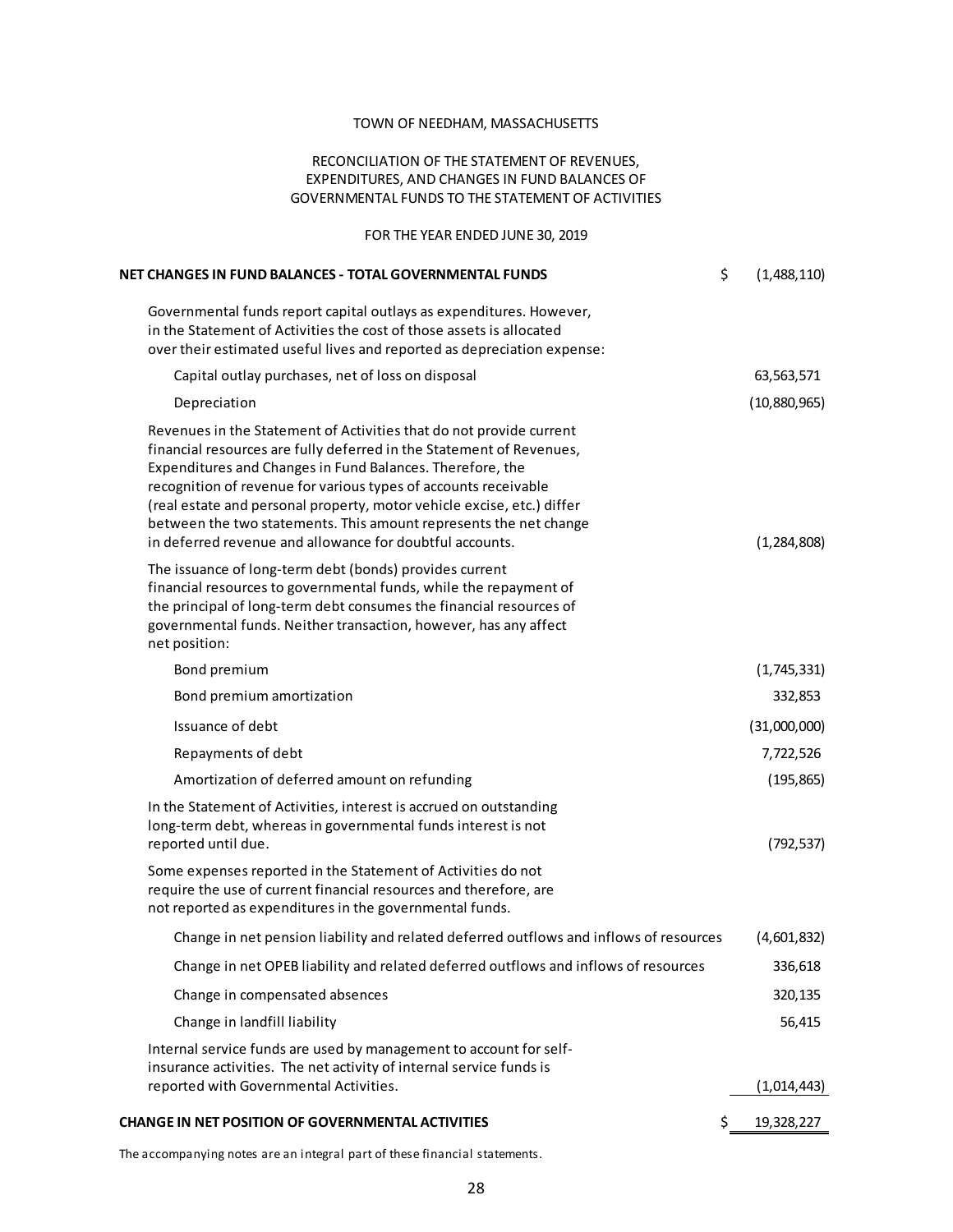### GENERAL FUND

### STATEMENT OF REVENUES AND OTHER SOURCES, AND EXPENDITURES AND OTHER USES ‐ BUDGET AND ACTUAL

### FOR THE YEAR ENDED JUNE 30, 2019

|                                                                                |               | <b>Budgeted Amounts</b> |                   |                     |
|--------------------------------------------------------------------------------|---------------|-------------------------|-------------------|---------------------|
|                                                                                | Original      | Final                   | Actual            | Variance with       |
|                                                                                | <b>Budget</b> | <b>Budget</b>           | <b>Amounts</b>    | <b>Final Budget</b> |
| <b>Revenues:</b>                                                               |               |                         |                   |                     |
| \$<br>Property taxes                                                           | 139,925,876   | \$<br>139,925,876       | \$<br>141,476,623 | \$<br>1,550,747     |
| Excise taxes                                                                   | 4,900,000     | 4,900,000               | 6,138,951         | 1,238,951           |
| Penalties, interest, and other taxes                                           | 1,635,000     | 1,635,000               | 2,408,784         | 773,784             |
| Charges for services                                                           | 1,029,010     | 1,029,010               | 1,684,919         | 655,909             |
| Departmental                                                                   | 1,465,990     | 1,465,990               | 2,052,584         | 586,594             |
| Licenses and permits                                                           | 1,929,106     | 1,929,106               | 2,587,095         | 657,989             |
| Intergovernmental                                                              | 12,470,984    | 12,470,984              | 12,659,472        | 188,488             |
| Investment income                                                              | 250,000       | 250,000                 | 979,649           | 729,649             |
| Fines and forfeits                                                             | 122,150       | 122,150                 | 209,162           | 87,012              |
| Other revenue                                                                  | 4,000         | 4,000                   | 356,613           | 352,613             |
| <b>Total Revenues</b>                                                          | 163,732,116   | 163,732,116             | 170,553,852       | 6,821,736           |
| <b>Expenditures</b>                                                            |               |                         |                   |                     |
| General government                                                             | 4,764,807     | 4,825,057               | 4,618,615         | 206,442             |
| Land use                                                                       | 554,873       | 564,283                 | 508,579           | 55,704              |
| Public safety                                                                  | 15,738,080    | 15,778,251              | 15,446,562        | 331,689             |
| Education                                                                      | 72,020,179    | 72,020,179              | 72,001,225        | 18,954              |
| Public works                                                                   | 16,148,684    | 16,635,948              | 16,040,074        | 595,874             |
| <b>Public facilities</b>                                                       | 507,856       | 518,220                 | 289,562           | 228,658             |
| Community services                                                             | 4,307,040     | 4,395,799               | 4,233,371         | 162,428             |
| Debt service                                                                   | 14,904,503    | 14,904,503              | 14,891,903        | 12,600              |
| Employee benefits                                                              | 30,776,911    | 30,776,911              | 29,187,748        | 1,589,163           |
| Other appropriated expenses                                                    | 3,013,771     | 2,317,553               | 625,373           | 1,692,180           |
| Intergovernmental                                                              | 1,408,970     | 1,408,970               | 1,389,486         | 19,484              |
| Other amounts provided                                                         | 12,500        | 12,500                  |                   | 12,500              |
| <b>Total Expenditures</b>                                                      | 164,158,174   | 164,158,174             | 159,232,498       | 4,925,676           |
| Excess (deficiency) of revenues over                                           |               |                         |                   |                     |
| expenditures                                                                   | (426, 058)    | (426, 058)              | 11,321,354        | 11,747,412          |
| <b>Other Financing Sources (Uses)</b>                                          |               |                         |                   |                     |
| Transfers in                                                                   | 2,049,558     | 2,049,558               | 2,305,981         | 256,423             |
| Use of free cash for operating budget                                          | 2,506,298     | 2,506,298               |                   | (2,506,298)         |
| Use of free cash for stabilization                                             | 1,590,791     | 1,590,791               |                   | (1,590,791)         |
| Use of free cash for capital projects                                          | 8,589,289     | 9,219,289               |                   | (9,219,289)         |
| Use of free cash for special articles                                          | 181,000       | 181,000                 |                   | (181,000)           |
| Use of bond premium                                                            | 115,147       | 115,147                 |                   | (115, 147)          |
| Use of overlay surplus for operating budget                                    | 335,000       | 335,000                 |                   | (335,000)           |
| Use of overlay surplus for special articles                                    | 665,000       | 665,000                 |                   | (665,000)           |
| Transfers out                                                                  | (15,606,025)  | (16, 236, 025)          | (16,016,029)      | 219,996             |
| Total Other Financing Sources (Uses)                                           | 426,058       | 426,058                 | (13,710,048)      | (14, 136, 106)      |
| Excess of revenues and other sources<br>over expenditures and other uses<br>\$ |               | \$.                     | (2,388,694)<br>\$ | (2,388,694)<br>\$   |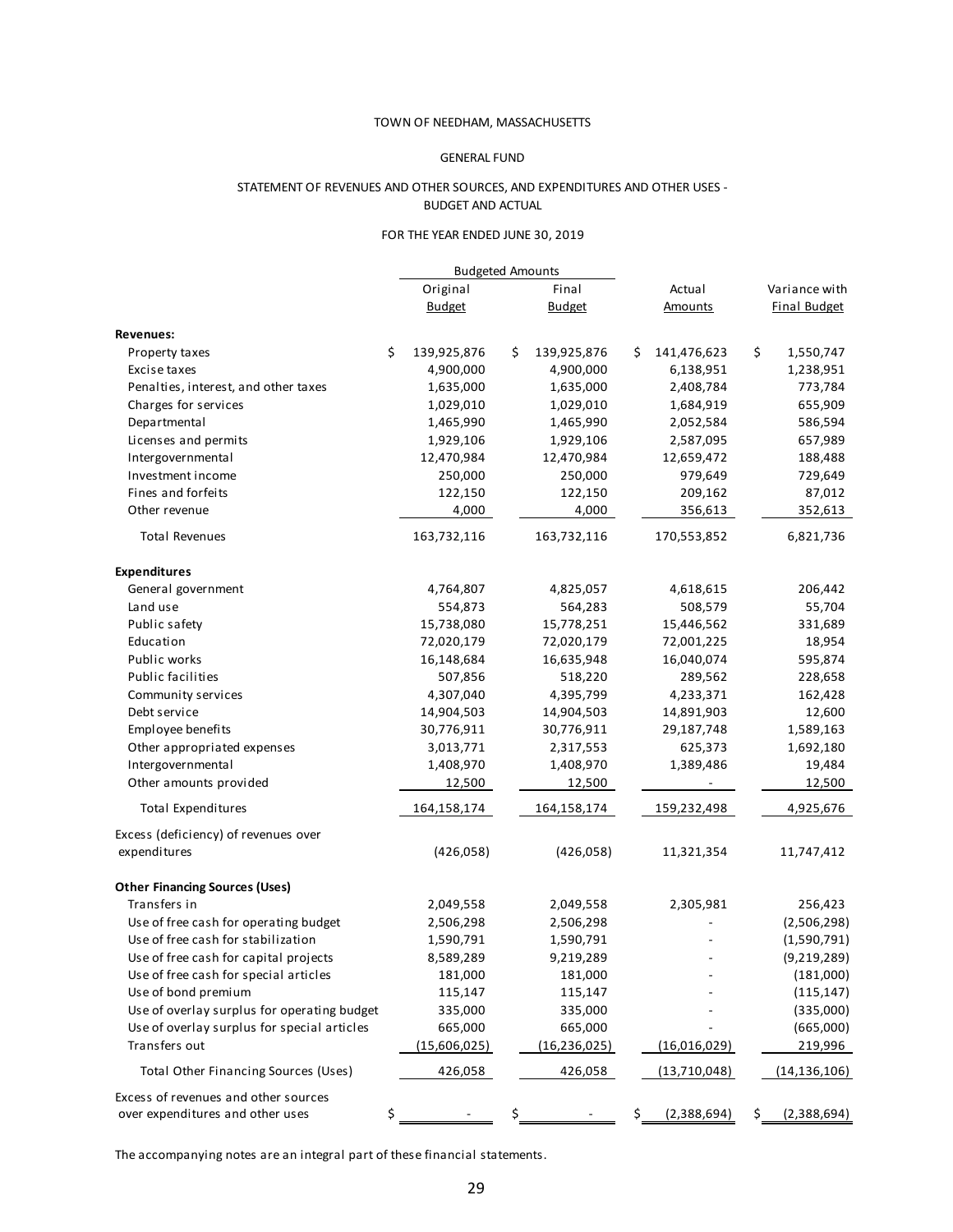#### PROPRIETARY FUNDS

#### STATEMENT OF NET POSITION

#### JUNE 30, 2019

|                                                                                             |                              |                              | Business-Type Activities<br><b>Enterprise Funds</b> |                               | Governmental<br>Activities          |
|---------------------------------------------------------------------------------------------|------------------------------|------------------------------|-----------------------------------------------------|-------------------------------|-------------------------------------|
|                                                                                             | Sewer<br><b>Fund</b>         | Water<br><b>Fund</b>         | Solid Waste<br><b>Fund</b>                          | Total                         | Internal<br>Service<br><b>Funds</b> |
| <b>ASSETS AND DEFERRED OUTFLOWS OF</b><br><b>RESOURCES</b>                                  |                              |                              |                                                     |                               |                                     |
| Assets:                                                                                     |                              |                              |                                                     |                               |                                     |
| Current:                                                                                    |                              |                              |                                                     |                               |                                     |
| Cash and short-term investments<br>User fees receivable                                     | \$<br>5,347,971<br>2,694,691 | \$<br>6,296,719<br>1,774,910 | \$1,513,598<br>267,685                              | 13,158,288<br>S.<br>4,737,286 | \$<br>936,196                       |
| Total current assets                                                                        | 8,042,662                    | 8,071,629                    | 1,781,283                                           | 17,895,574                    | 936,196                             |
| Noncurrent:<br>Land and construction in progress<br>Other capital assets, net of            | 2,350,059                    | 2,240,464                    | 5,025,641                                           | 9,616,164                     |                                     |
| accumulated depreciation                                                                    | 22,117,298                   | <u>31,955,279</u>            | <u>2,159,533</u>                                    | <u>56,232,110</u>             |                                     |
| Total noncurrent assets                                                                     | 24,467,357                   | 34,195,743                   | 7,185,174                                           | 65,848,274                    | $\sim$                              |
| <b>TOTAL ASSETS</b>                                                                         | 32,510,019                   | 42,267,372                   | 8,966,457                                           | 83,743,848                    | 936,196                             |
| Deferred Outflows of Resources:                                                             |                              |                              |                                                     |                               |                                     |
| Related to pensions                                                                         | 216,085                      | 333,949                      | 176,797                                             | 726,831                       |                                     |
| Related to OPEB                                                                             | 208,079                      | 225,285                      |                                                     | 433,364                       |                                     |
| TOTAL DEFERRED OUTFLOW OF RESOURCES                                                         | 424,164                      | 559,234                      | 176,797                                             | 1,160,195                     |                                     |
| TOTAL ASSETS AND DEFERRED OUTFLOW OF                                                        |                              |                              |                                                     |                               |                                     |
| <b>RESOURCES</b>                                                                            | \$32,934,183                 | \$<br>42,826,606             | \$9,143,254                                         | \$<br>84,904,043              | 936,196                             |
| LIABILITIES, DEFERRED INFLOWS OF RESOURCES<br>AND, NET POSITION<br>Liabilities:<br>Current: |                              |                              |                                                     |                               |                                     |
| Accounts payable                                                                            | \$<br>17,657                 | \$<br>36,275                 | \$<br>40,102                                        | \$<br>94,034                  | \$                                  |
| Accrued payroll                                                                             | 20,642                       | 20,018                       | 15,173                                              | 55,833                        |                                     |
| Accrued liabilities                                                                         |                              |                              |                                                     |                               | 1,496,493                           |
| Refunds payable<br>Notes payable                                                            | 92,639                       | 22,559<br>360,000            | 36,911                                              | 152,109<br>360,000            |                                     |
| Current portion of long-term liabilities:                                                   |                              |                              |                                                     |                               |                                     |
| Bonds payable                                                                               | 463,614                      | 641,606                      | 40,000                                              | 1,145,220                     |                                     |
| Compensated absences                                                                        | 178,748                      | 135,764                      | 25,644                                              | 340,156                       |                                     |
| Total current liabilities                                                                   | 773,300                      | 1,216,222                    | 157,830                                             | 2,147,352                     | 1,496,493                           |
| Noncurrent:                                                                                 |                              |                              |                                                     |                               |                                     |
| Bonds payable, net of current portion<br>Net pension liability                              | 4,927,835<br>1,236,019       | 5,557,926<br>1,910,211       | 1,011,288                                           | 10,485,761<br>4,157,518       |                                     |
| Net OPEB liability                                                                          | 740,014                      | 801,206                      |                                                     | 1,541,220                     |                                     |
| Total noncurrent liabilities                                                                | 6,903,868                    | 8,269,343                    | 1,011,288                                           | 16,184,499                    | $\overline{\phantom{a}}$            |
| <b>TOTAL LIABILITIES</b>                                                                    | 7,677,168                    | 9,485,565                    | 1,169,118                                           | 18,331,851                    | 1,496,493                           |
| Deferred Inflow of Resources:                                                               |                              |                              |                                                     |                               |                                     |
| Related to pensions                                                                         | 6,140                        | 9,488                        | 5,023                                               | 20,651                        |                                     |
| Related to OPEB                                                                             | 150,633                      | 163,090                      |                                                     | 313,723                       |                                     |
| TOTAL DEFERRED INFLOW OF RESOURCES                                                          | 156,773                      | 172,578                      | 5,023                                               | 334,374                       |                                     |
| Net Position:                                                                               |                              |                              |                                                     |                               |                                     |
| Net investment in capital assets                                                            | 19,075,906                   | 27,642,087                   | 7,145,174                                           | 53,863,167                    |                                     |
| Unrestricted                                                                                | 6,024,336                    | 5,526,376                    | 823,939                                             | 12,374,651                    | (560, 297)                          |
| TOTAL NET POSITION                                                                          | 25,100,242                   | 33,168,463                   | 7,969,113                                           | 66,237,818                    | (560, 297)                          |
| TOTAL LIABILITIES, DEFERRED INFLOW OF                                                       |                              |                              |                                                     |                               |                                     |
| <b>RESOURCES AND NET POSITION</b>                                                           | \$32,934,183                 | \$42,826,606                 | \$9,143,254                                         | \$84,904,043                  | 936,196<br>Ş.                       |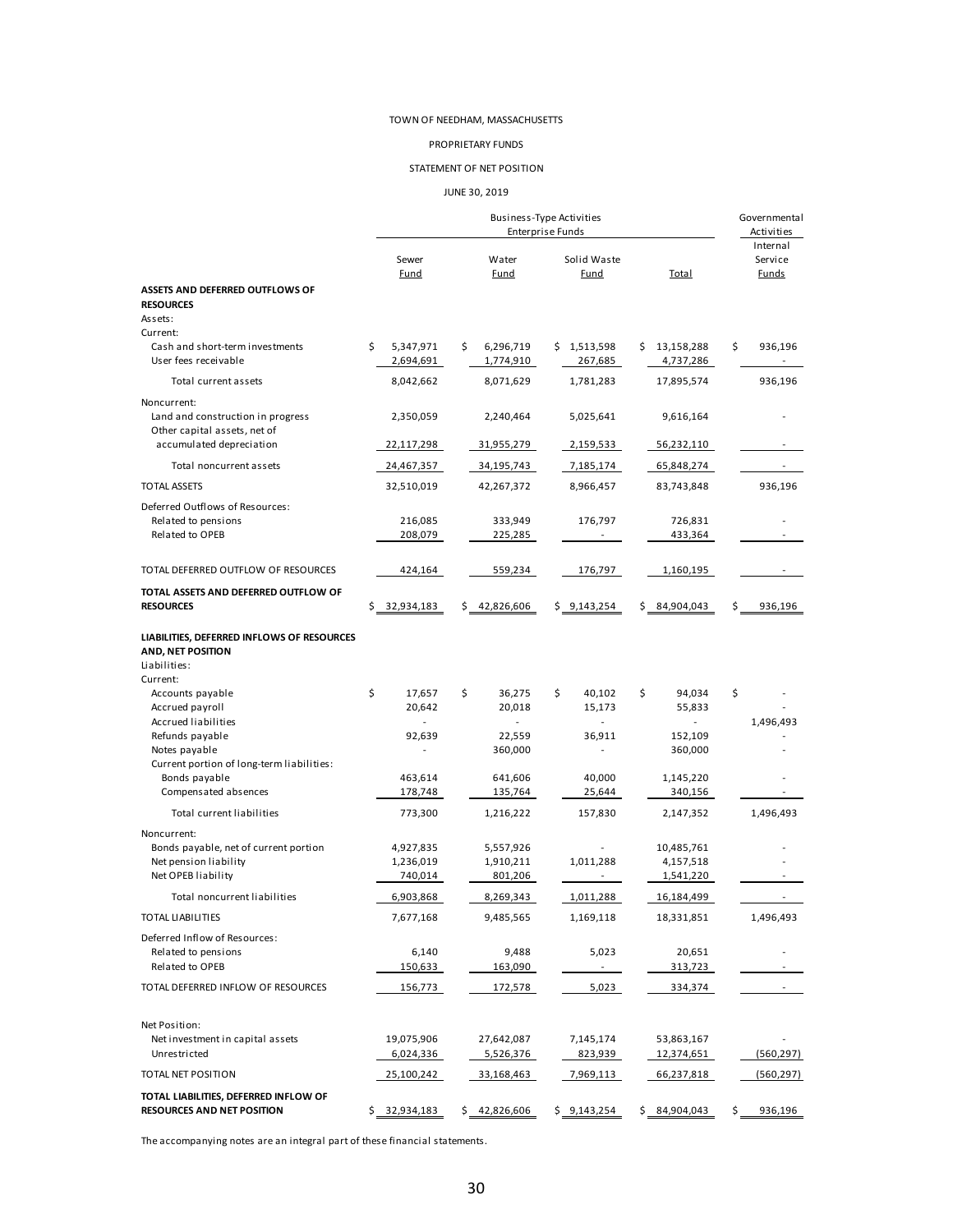#### PROPRIETARY FUNDS

### STATEMENT OF REVENUES, EXPENSES AND CHANGES IN FUND NET POSITION

### FOR THE YEAR ENDED JUNE 30, 2019

|                                             |    |                      |    | Business-Type Activities<br><b>Enterprise Funds</b> |    |                            |                           | Governmental<br>Activities          |
|---------------------------------------------|----|----------------------|----|-----------------------------------------------------|----|----------------------------|---------------------------|-------------------------------------|
|                                             |    | Sewer<br><b>Fund</b> |    | Water<br><b>Fund</b>                                |    | Solid Waste<br><b>Fund</b> | Total                     | Internal<br>Service<br><b>Funds</b> |
| <b>Operating Revenues:</b>                  |    |                      |    |                                                     |    |                            |                           |                                     |
| Charges for services<br>Other               | Ś  | 9,004,469            | Ś. | 6,441,669<br>5,520                                  | Ś. | 1,205,419                  | \$<br>16,651,557<br>5,520 | \$<br>562,738                       |
| <b>Total Operating Revenues</b>             |    | 9,004,469            |    | 6,447,189                                           |    | 1,205,419                  | 16,657,077                | 562,738                             |
| <b>Operating Expenses:</b>                  |    |                      |    |                                                     |    |                            |                           |                                     |
| Personnel services                          |    | 662,714              |    | 1,291,023                                           |    | 716,108                    | 2,669,845                 | 1,577,181                           |
| Non-personnel services                      |    | 372,037              |    | 1,055,827                                           |    | 1,281,068                  | 2,708,932                 |                                     |
| Depreciation                                |    | 895,147              |    | 1,323,127                                           |    | 393,835                    | 2,612,109                 |                                     |
| Intergovernmental assessments               |    | 6,173,219            |    | 856,049                                             |    |                            | 7,029,268                 |                                     |
| <b>Total Operating Expenses</b>             |    | 8,103,117            |    | 4,526,026                                           |    | 2,391,011                  | 15,020,154                | 1,577,181                           |
| Operating Income (Loss)                     |    | 901,352              |    | 1,921,163                                           |    | (1, 185, 592)              | 1,636,923                 | (1,014,443)                         |
| <b>Nonoperating Revenues (Expenses):</b>    |    |                      |    |                                                     |    |                            |                           |                                     |
| Intergovernmental revenue                   |    | 34,374               |    |                                                     |    |                            | 34,374                    |                                     |
| Investment income                           |    | 27,735               |    | 30,329                                              |    | 4,674                      | 62,738                    |                                     |
| Other revenue                               |    |                      |    |                                                     |    |                            |                           |                                     |
| Interest expense                            |    | (136, 806)           |    | (163,069)                                           |    | (3,812)                    | (303, 687)                |                                     |
| Total Nonoperating Revenues (Expenses), Net |    | (74, 697)            |    | (132, 740)                                          |    | 862                        | (206, 575)                |                                     |
| Income (Loss) Before Contributions and      |    |                      |    |                                                     |    |                            |                           |                                     |
| Transfers                                   |    | 826,655              |    | 1,788,423                                           |    | (1, 184, 730)              | 1,430,348                 | (1,014,443)                         |
| Capital contributions                       |    | 369,573              |    | 340,660                                             |    |                            | 710,233                   |                                     |
| Transfers in                                |    | 724,750              |    | 68,000                                              |    | 1,772,602                  | 2,565,352                 |                                     |
| Transfers out                               |    | (1,635,071)          |    | (2,945,743)                                         |    | (442, 958)                 | (5,023,772)               |                                     |
| Change in Net Position                      |    | 285,907              |    | (748, 660)                                          |    | 144,914                    | (317, 839)                | (1,014,443)                         |
| Net Position at Beginning of Year           |    | 24,814,335           |    | 33,917,123                                          |    | 7,824,199                  | 66,555,657                | 454,146                             |
| Net Position at End of Year                 | \$ | 25,100,242           | \$ | 33,168,463                                          | \$ | 7,969,113                  | \$66,237,818              | \$<br>(560, 297)                    |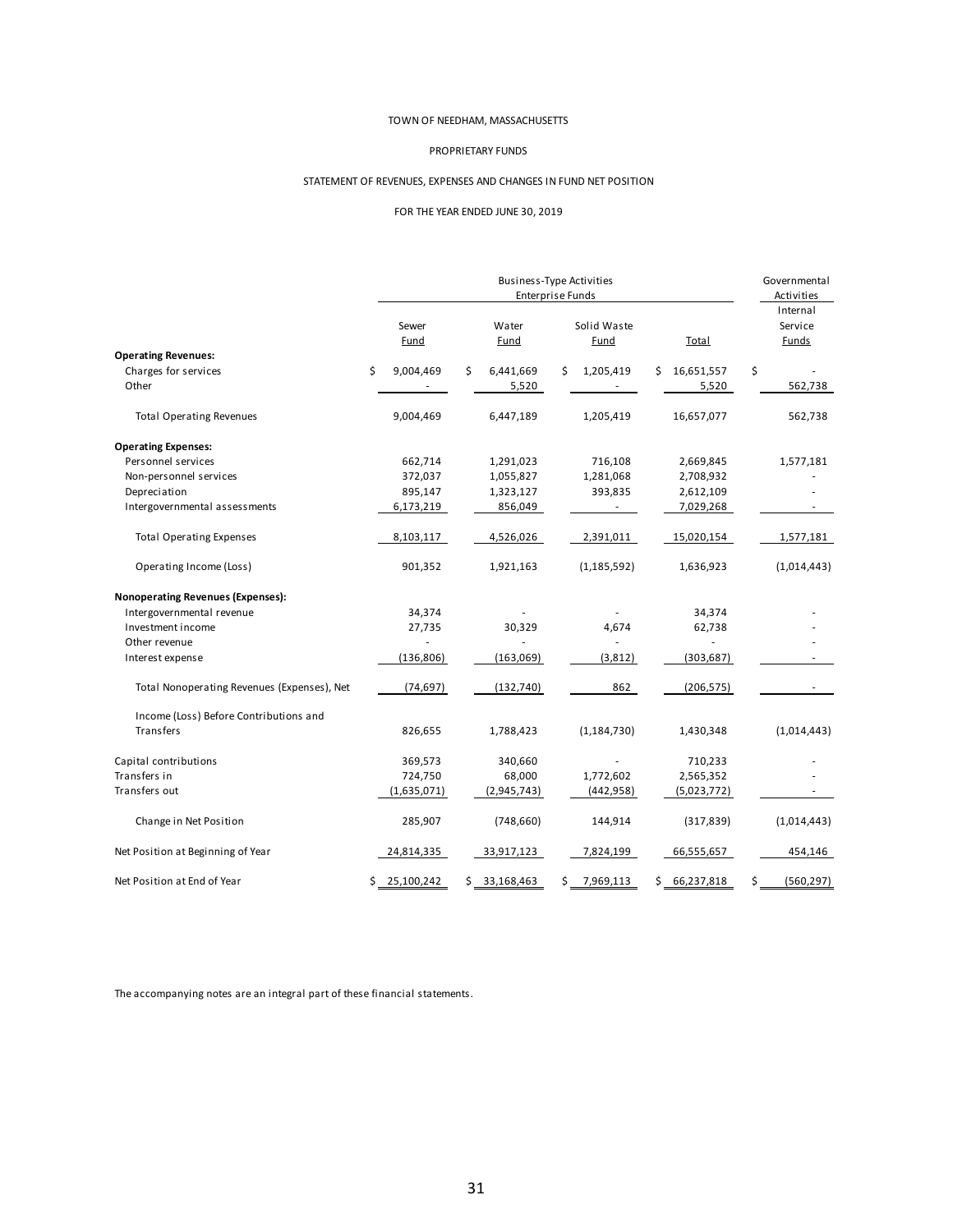#### PROPRIETARY FUNDS

#### STATEMENT OF CASH FLOWS

### FOR THE YEAR ENDED JUNE 30, 2019

|                                                                  | Business-Type Activities<br><b>Enterprise Funds</b> |                      |    |                |    |                            |    |                   |    | Governmental<br>Activities<br>Internal |
|------------------------------------------------------------------|-----------------------------------------------------|----------------------|----|----------------|----|----------------------------|----|-------------------|----|----------------------------------------|
|                                                                  |                                                     | Sewer<br><b>Fund</b> |    | Water<br>Fund  |    | Solid Waste<br><b>Fund</b> |    | Total             |    | Service<br><b>Fund</b>                 |
| <b>Cash Flows From Operating Activities:</b>                     |                                                     |                      |    |                |    |                            |    |                   |    |                                        |
| Receipts from customers and users<br>Employer contributions      | \$                                                  | 8,844,813            | \$ | 6,710,899      | \$ | 1,049,457                  | \$ | 16,605,169        | \$ | 562,738                                |
| Payments of utility assessments                                  |                                                     | (6, 173, 219)        |    | (856, 049)     |    |                            |    | (7,029,268)       |    |                                        |
| Payments to vendors and contractors                              |                                                     | (389,051)            |    | (1,049,213)    |    | (1,485,633)                |    | (2,923,897)       |    |                                        |
| Payments of employee salaries, benefits, and related expenses    |                                                     | (928, 986)           |    | (1, 258, 819)  |    | (737, 361)                 |    | (2,925,166)       |    | (1,091,453)                            |
| Net Cash Provided By (Used For) Operating Activities             |                                                     | 1,353,557            |    | 3,546,818      |    | (1, 173, 537)              |    | 3,726,838         |    | (528, 715)                             |
| <b>Cash Flows From Noncapital Financing Activities:</b>          |                                                     |                      |    |                |    |                            |    |                   |    |                                        |
| Operating grants received                                        |                                                     | 34,374               |    |                |    |                            |    | 34,374            |    |                                        |
| Transfers from other funds                                       |                                                     | 724,750              |    | 68,000         |    | 1,772,603                  |    | 2,565,353         |    |                                        |
| Transfers to other funds                                         |                                                     | (1,635,071)          |    | (2,945,743)    |    | (442, 958)                 |    | (5,023,772)       |    |                                        |
| Net Cash Provided by (Used For) Noncapital Financing Activities  |                                                     | (875, 947)           |    | (2,877,743)    |    | 1,329,645                  |    | (2,424,045)       |    |                                        |
| <b>Cash Flows From Capital and Related Financing Activities:</b> |                                                     |                      |    |                |    |                            |    |                   |    |                                        |
| Acquisition and construction of capital assets                   |                                                     | (1,029,474)          |    | (2, 216, 836)  |    | (649, 925)                 |    | (3,896,235)       |    |                                        |
| Proceeds of notes                                                |                                                     |                      |    | 360,000        |    |                            |    | 360,000           |    |                                        |
| Principal payments on bonds and loans                            |                                                     | (842, 507)           |    | (1, 153, 848)  |    | (55,000)                   |    | (2,051,355)       |    |                                        |
| Paydowns of notes                                                |                                                     |                      |    |                |    | (5,000)                    |    | (5,000)           |    |                                        |
| Interest expense                                                 |                                                     | (136, 806)           |    | (163,069)      |    | (3,812)                    |    | (303, 687)        |    |                                        |
| Net Cash (Used For) Capital and Related Financing Activities     |                                                     | (2,008,787)          |    | (3, 173, 753)  |    | (713, 737)                 |    | (5,896,277)       |    |                                        |
| <b>Cash Flows From Investing Activities:</b>                     |                                                     |                      |    |                |    |                            |    |                   |    |                                        |
| Investment income                                                |                                                     | 27,735               |    | 30,329         |    | 4,674                      |    | 62,738            |    |                                        |
| Net Cash Provided By Investing Activities                        |                                                     | 27,735               |    | 30,329         |    | 4,674                      |    | 62,738            |    | $\overline{\phantom{a}}$               |
| Net Change in Cash and Short-Term Investments                    |                                                     | (1,503,442)          |    | (2,474,349)    |    | (552, 955)                 |    | (4,530,746)       |    | (528, 715)                             |
| Cash and Short-Term Investments, Beginning of Year               |                                                     | 6,851,413            |    | 8,771,068      |    | 2,066,553                  |    | 17,689,034        |    | 1,464,911                              |
| Cash and Short-Term Investments, End of Year                     |                                                     | 5,347,971            |    | 6,296,719      |    | 1,513,598                  | \$ | 13,158,288        |    | 936,196                                |
| Reconciliation of Operating Income (Loss) to Net Cash            |                                                     |                      |    |                |    |                            |    |                   |    |                                        |
| Provided by (Used For) Operating Activities:                     |                                                     |                      |    |                |    |                            |    |                   |    |                                        |
| Operating income (loss)                                          | Ś                                                   | 901,352              | Ś  | 1,921,163      | \$ | (1, 185, 592)              | S. | 1,636,923         |    | \$(1,014,443)                          |
| Adjustments to reconcile operating income to net                 |                                                     |                      |    |                |    |                            |    |                   |    |                                        |
| cash provided by operating activities:                           |                                                     |                      |    |                |    |                            |    |                   |    |                                        |
| Loss on disposal of an asset                                     |                                                     |                      |    |                |    |                            |    |                   |    |                                        |
| Depreciation                                                     |                                                     | 895,147              |    | 1,323,127      |    | 393,835                    |    | 2,612,109         |    |                                        |
| Changes in assets, liabilities, and deferred outflows/inflows:   |                                                     |                      |    |                |    |                            |    |                   |    |                                        |
| User fees                                                        |                                                     | (153, 394)           |    | 264,235        |    | 36,200                     |    | 147,041           |    |                                        |
| Deferred outflows - related to pensions                          |                                                     | (8,402)              |    | (81, 041)      |    | (28, 601)                  |    | (118, 044)        |    |                                        |
| Deferred outflows - related to OPEB                              |                                                     | (208, 079)           |    | (208,079)      |    |                            |    | (416, 158)        |    |                                        |
| Accounts payable                                                 |                                                     | (17, 015)            |    | 6,614          |    | (204, 565)                 |    | (214, 966)        |    |                                        |
| Accrued liabilities<br>Refunds payable                           |                                                     | 157<br>(6, 261)      |    | (678)<br>(525) |    | 973<br>(192, 162)          |    | 452<br>(198, 948) |    | 485,728                                |
| Compensated absences                                             |                                                     | 13,403               |    | 4,530          |    | (11, 421)                  |    | 6,512             |    |                                        |
| Net pension liability                                            |                                                     | 78,963               |    | 367,470        |    | 111,356                    |    | 557,789           |    |                                        |
| Net OPEB liability                                               |                                                     | (87, 829)            |    | 25,599         |    |                            |    | (62, 230)         |    |                                        |
| Deferred inflows - related to pensions                           |                                                     | (205, 118)           |    | (226, 230)     |    | (93, 560)                  |    | (524, 908)        |    |                                        |
| Deferred inflows - related to OPEB                               |                                                     | 150,633              |    | 150,633        |    |                            |    | 301,266           |    |                                        |
| Net Cash Provided By (Used For) Operating Activities             |                                                     | 1,353,557            |    | 3,546,818      |    | (1, 173, 537)              |    | 3,726,838         |    | (528, 715)                             |
|                                                                  |                                                     |                      |    |                |    |                            |    |                   |    |                                        |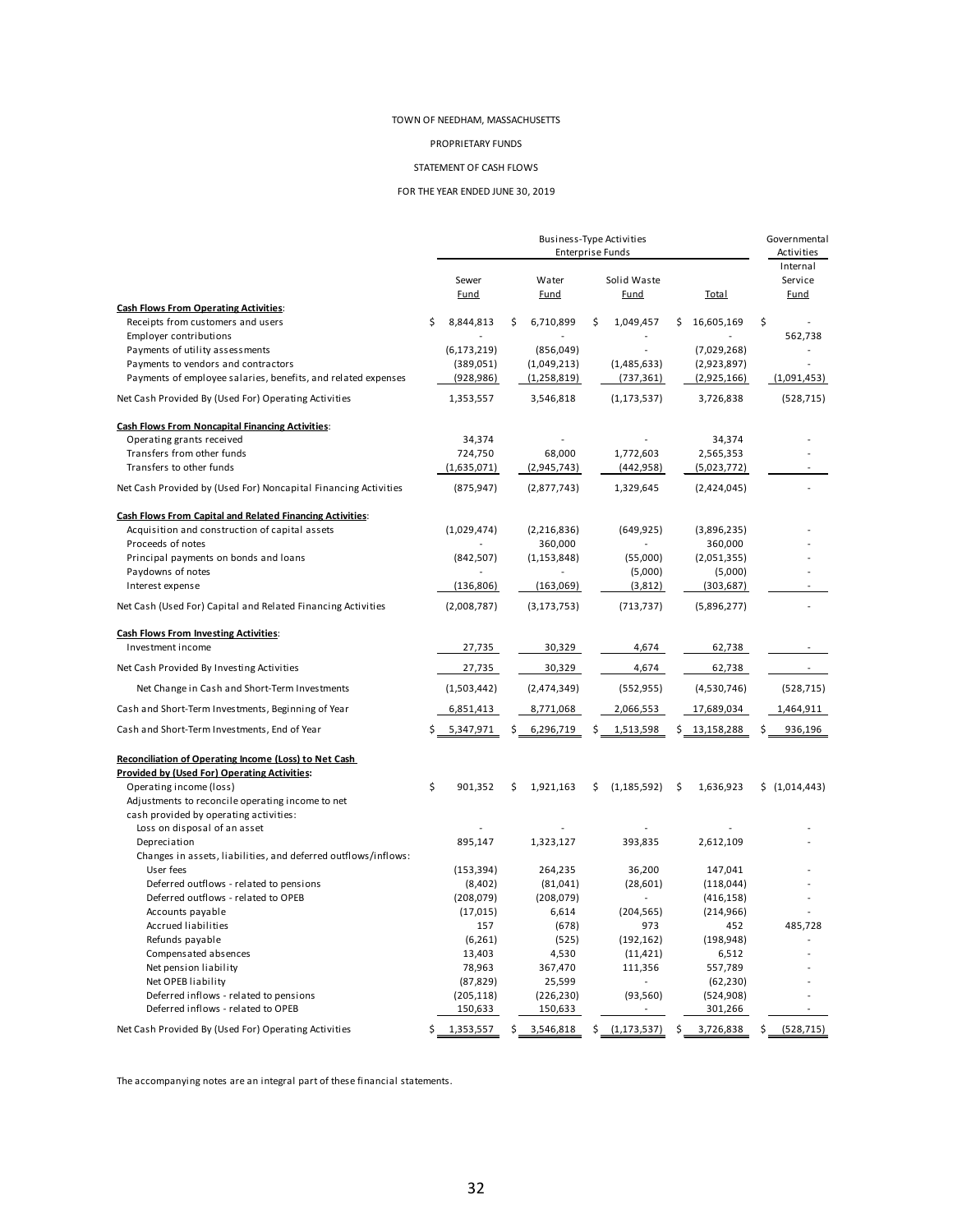### FIDUCIARY FUNDS

### STATEMENT OF FIDUCIARY NET POSITION

### JUNE 30, 2019

|                                                  | Pension                  |    | Other Post-       |    | Private      |    |              |
|--------------------------------------------------|--------------------------|----|-------------------|----|--------------|----|--------------|
|                                                  | <b>Trust Fund</b>        |    | Employment        |    | Purpose      |    |              |
|                                                  | (As of                   |    | Benefit           |    | Trust        |    | Agency       |
|                                                  | December 31, 2018)       |    | <b>Trust Fund</b> |    | Fund         |    | <b>Funds</b> |
| <b>ASSETS</b>                                    |                          |    |                   |    |              |    |              |
| Cash and short-term investments                  | \$<br>3,997,043          | \$ | 645,867           | \$ |              | \$ | 1,077,967    |
| Investments:                                     |                          |    |                   |    |              |    |              |
| PRIT - external investment pool                  | 154,662,006              |    |                   |    |              |    |              |
| SRBT - external investment pool                  |                          |    | 37,691,254        |    |              |    |              |
| Other                                            |                          |    |                   |    | 5,385,950    |    |              |
| Receivables                                      | 83,584                   |    |                   |    |              |    | 244,066      |
| <b>TOTAL ASSETS</b>                              | \$<br><u>158,742,633</u> |    | \$ 38,337,121     |    | \$ 5,385,950 |    | \$ 1,322,033 |
|                                                  |                          |    |                   |    |              |    |              |
| <b>LIABILITIES AND NET POSITION</b>              |                          |    |                   |    |              |    |              |
| Liabilities:                                     |                          |    |                   |    |              |    |              |
| Accounts payable                                 | \$<br>13,515             | \$ |                   | \$ | 9,000        | \$ | 12,142       |
| <b>Accrued liabilities</b>                       |                          |    |                   |    |              |    | 42,088       |
| Refunds payable                                  |                          |    |                   |    |              |    | 20,166       |
| Other liabilities                                |                          |    |                   |    |              |    | 1,247,637    |
| <b>TOTAL LIABILITIES</b>                         | 13,515                   |    |                   |    | 9,000        |    | 1,322,033    |
| Net Position:                                    |                          |    |                   |    |              |    |              |
| Total net position restricted for pension, other |                          |    |                   |    |              |    |              |
| post employment benefits, and other purposes     | 158,729,118              |    | 38,337,121        |    | 5,376,950    |    |              |
| <b>TOTAL LIABILITIES AND NET POSITION</b>        | \$<br>158,742,633        | Ś. | 38,337,121        | Ś. | 5,385,950    | Ś. | 1,322,033    |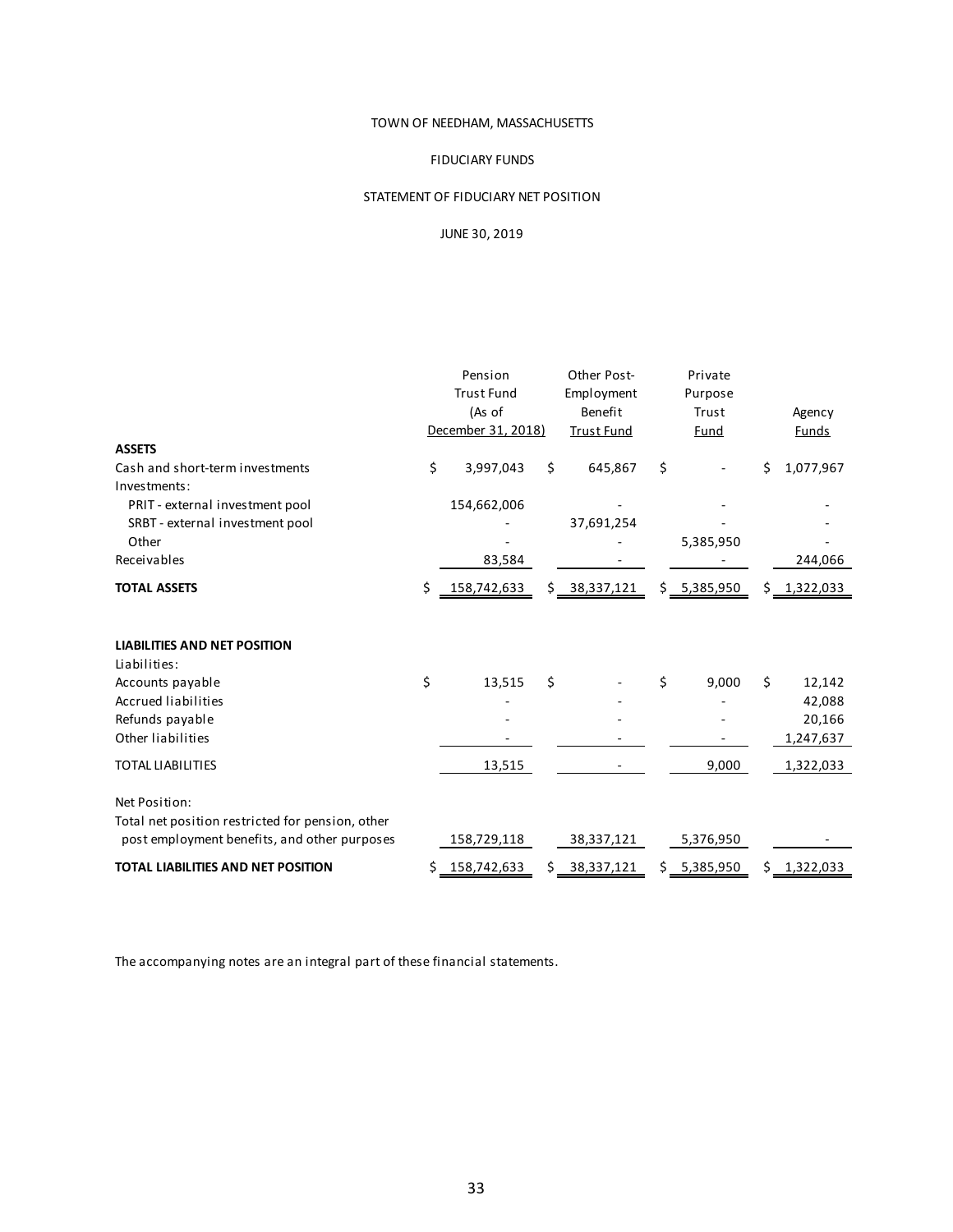#### TOWN OF NEEDHAM, MASSACHUSETTS

#### FIDUCIARY FUNDS

#### STATEMENT OF CHANGES IN FIDUCIARY NET POSITION

#### FOR THE YEAR ENDED JUNE 30, 2019

|                                                          | Pension<br><b>Trust Fund</b><br>(For the Year Ended<br>December 31, 2018) | Other Post-<br>Employment<br>Benefit<br><b>Trust Fund</b> | Private<br>Purpose<br><b>Trust Fund</b> |
|----------------------------------------------------------|---------------------------------------------------------------------------|-----------------------------------------------------------|-----------------------------------------|
| <b>Additions:</b>                                        |                                                                           |                                                           |                                         |
| Contributions:                                           |                                                                           |                                                           |                                         |
| Employers                                                | \$<br>7,934,482                                                           | \$<br>7,800,967                                           | \$                                      |
| Plan members                                             | 4,057,100                                                                 |                                                           |                                         |
| Other                                                    | 237,246                                                                   |                                                           | 45,417                                  |
| <b>Total contributions</b>                               | 12,228,828                                                                | 7,800,967                                                 | 45,417                                  |
| Investment Income:                                       |                                                                           |                                                           |                                         |
| Earnings and change in fair value of investments         | (2,859,697)                                                               | 1,831,609                                                 | 336,732                                 |
| Less: management fees                                    | (846, 786)                                                                |                                                           |                                         |
| Net investment income                                    | (3,706,483)                                                               | 1,831,609                                                 | 336,732                                 |
| <b>Total additions</b>                                   | 8,522,345                                                                 | 9,632,576                                                 | 382,149                                 |
| <b>Deductions:</b>                                       |                                                                           |                                                           |                                         |
| Benefit payments to plan members and beneficiaries       | 13,350,840                                                                | 4,174,262                                                 |                                         |
| Refunds to plan members                                  | 288,248                                                                   |                                                           |                                         |
| Administrative expenses                                  | 328,142                                                                   |                                                           |                                         |
| Other                                                    | 209,137                                                                   |                                                           | 135,406                                 |
| <b>Total deductions</b>                                  | 14,176,367                                                                | 4,174,262                                                 | 135,406                                 |
| Net increase (decrease)                                  | (5,654,022)                                                               | 5,458,314                                                 | 246,743                                 |
| Net position restricted for pensions and other purposes: |                                                                           |                                                           |                                         |
| Beginning of year                                        | 164,383,140                                                               | 32,878,807                                                | 5,130,207                               |
| End of year                                              | \$<br>158,729,118                                                         | \$<br>38,337,121                                          | \$5,376,950                             |

The accompanying notes are an integral part of these financial statements.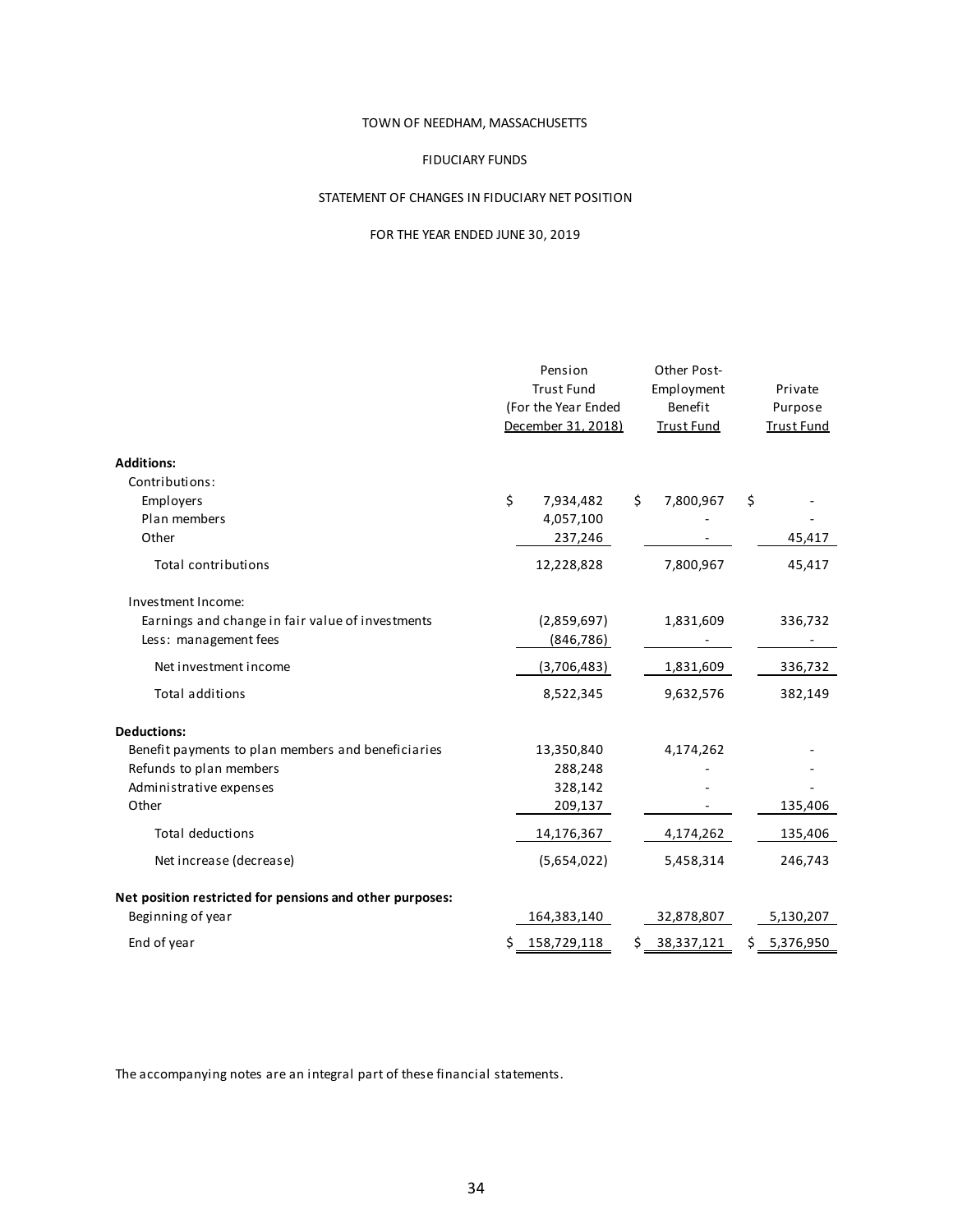#### **TOWN OF NEEDHAM, MASSACHUSETTS**

Notes to Financial Statements

#### **1. Summary of Significant Accounting Policies**

The accounting policies of the Town of Needham (the Town) conform to generally accepted accounting principles (GAAP) as applicable to governmental units. The following is a summary of the more significant policies:

# *A. Reporting Entity*

The Town is a municipal corporation governed by an elected Board of Selectmen. As required by generally accepted accounting principles, these financial statements present the Town and applicable component units for which the Town is considered to be financially accountable.

Component unit fiduciary in nature: The Needham Contributory Retirement System (the System) which was established to provide retirement benefits primarily to employees and their beneficiaries. The System is presented using the accrual basis of accounting and is reported as a pension trust fund in the fiduciary fund financial statements. Additional financial information of the System and complete financial statements can be obtained by contacting the System located at Town of Needham, Massachusetts, Town Hall, Needham, Massachusetts 02492.

# *B. Government‐wide and Fund Financial Statements*

# Government‐wide Financial Statements

The government‐wide financial statements (i.e., the Statement of Net Position and the Statement of Activities) report information on all of the nonfiduciary activities of the primary government. For the most part, the effect of interfund activity has been removed from these statements. *Governmental activities*, which normally are supported by taxes and intergovernmental revenues, are reported separately from *business‐type activities*, which rely to a significant extent on fees and charges for support. Likewise, the primary government is reported separately from certain legally separate component units for which the primary government is financially accountable.

The Statement of Activities demonstrates the degree to which the direct expenses of a given function or segment are offset by program revenues. *Direct expenses* are those that are clearly identifiable with a specific function or segment. Program revenues include (1) charges to customers or applicants who purchase, use, or directly benefit from goods, services, or privileges provided by a given function or segment and (2) grants and contributions that are restricted to meeting the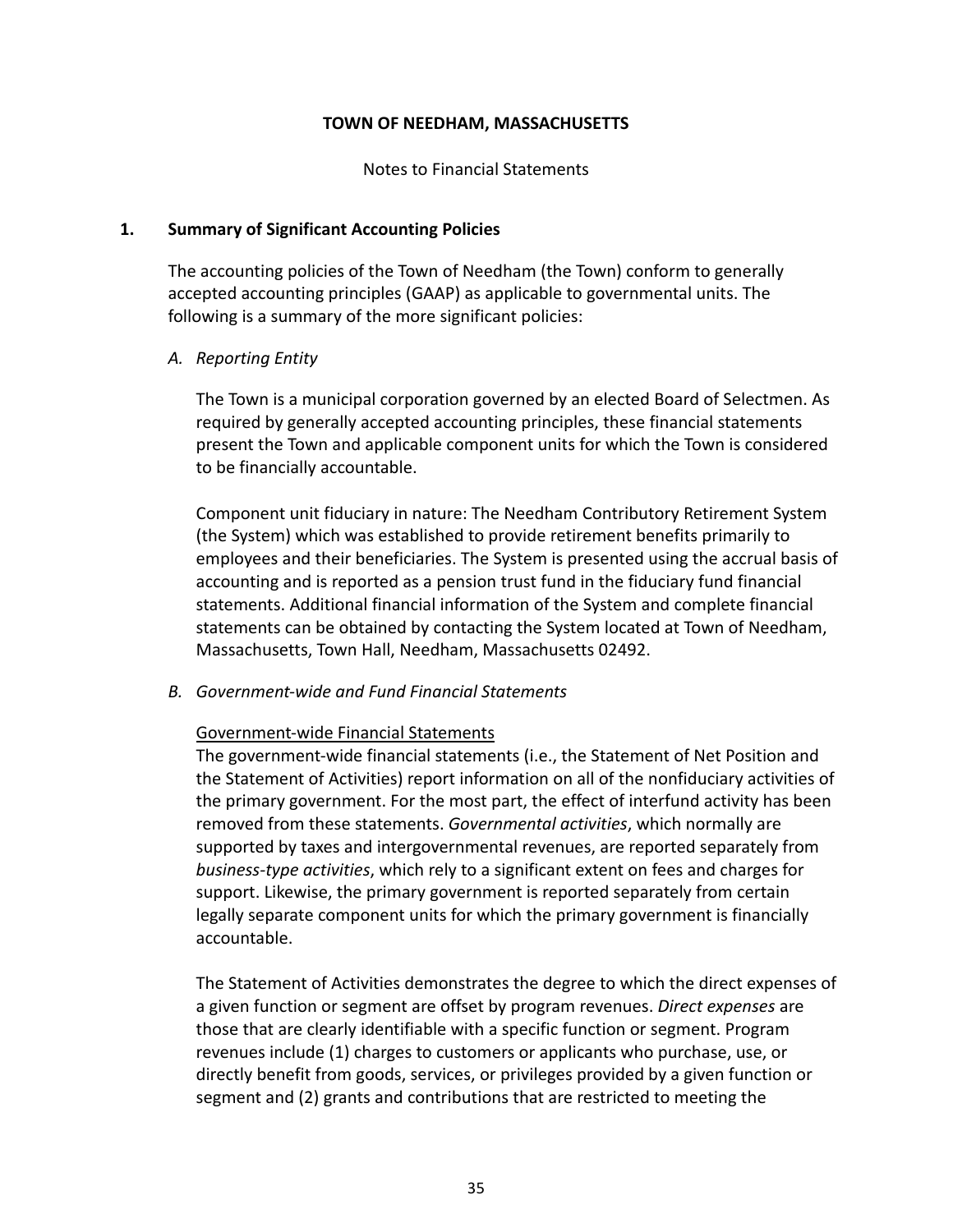operational or capital requirements of a particular function or segment. Taxes and other items not properly included among program revenues are reported instead as *general revenues*.

#### Fund Financial Statements

Separate financial statements are provided for governmental funds, proprietary funds and fiduciary funds, even though the latter are excluded from the government‐ wide financial statements. Major individual governmental funds and major individual enterprise funds are reported as separate columns in the fund financial statements.

#### *C. Measurement Focus, Basis of Accounting, and Financial Statement Presentation*

#### Government‐wide Financial Statements

The government‐wide financial statements are reported using the *economic resources measurement focus* and the *accrual basis of accounting*, as is the proprietary fund and fiduciary fund financial statements. Revenues are recorded when earned and expenses are recorded when a liability is incurred, regardless of the timing of related cash flows. Property taxes are recognized as revenues in the year for which they are levied. Grants and similar items are recognized as revenue as soon as all eligibility requirements imposed by the provider have been met. As a general rule, the effect of interfund activity has been eliminated from the govern‐ ment‐wide financial statements.

Amounts reported as *program revenues* include (1) charges to customers or applicants for goods, services, or privileges provided, (2) operating grants and contributions, and (3) capital grants and contributions, including special assessments. Internally dedicated resources are reported as *general revenues* rather than as program revenues. Likewise, general revenues include all taxes and excises.

#### Fund Financial Statements

Governmental fund financial statements are reported using the *current financial resources measurement focus* and the *modified accrual basis of accounting*. Revenues are recognized as soon as they are both measurable and available. Revenues are considered to be available when they are collectible within the current period or soon enough thereafter to pay liabilities of the current period. For this purpose, the Town considers property tax revenues to be available if they are collected within 60 days of the end of the current fiscal period. All other revenue items are considered to be measurable and available only when cash is received by the government. Expenditures generally are recorded when a liability is incurred, as under accrual accounting. However, certain expenditures such as debt service, claims and judgments, compensated absences, OPEB, and pension are recorded only when payment is due.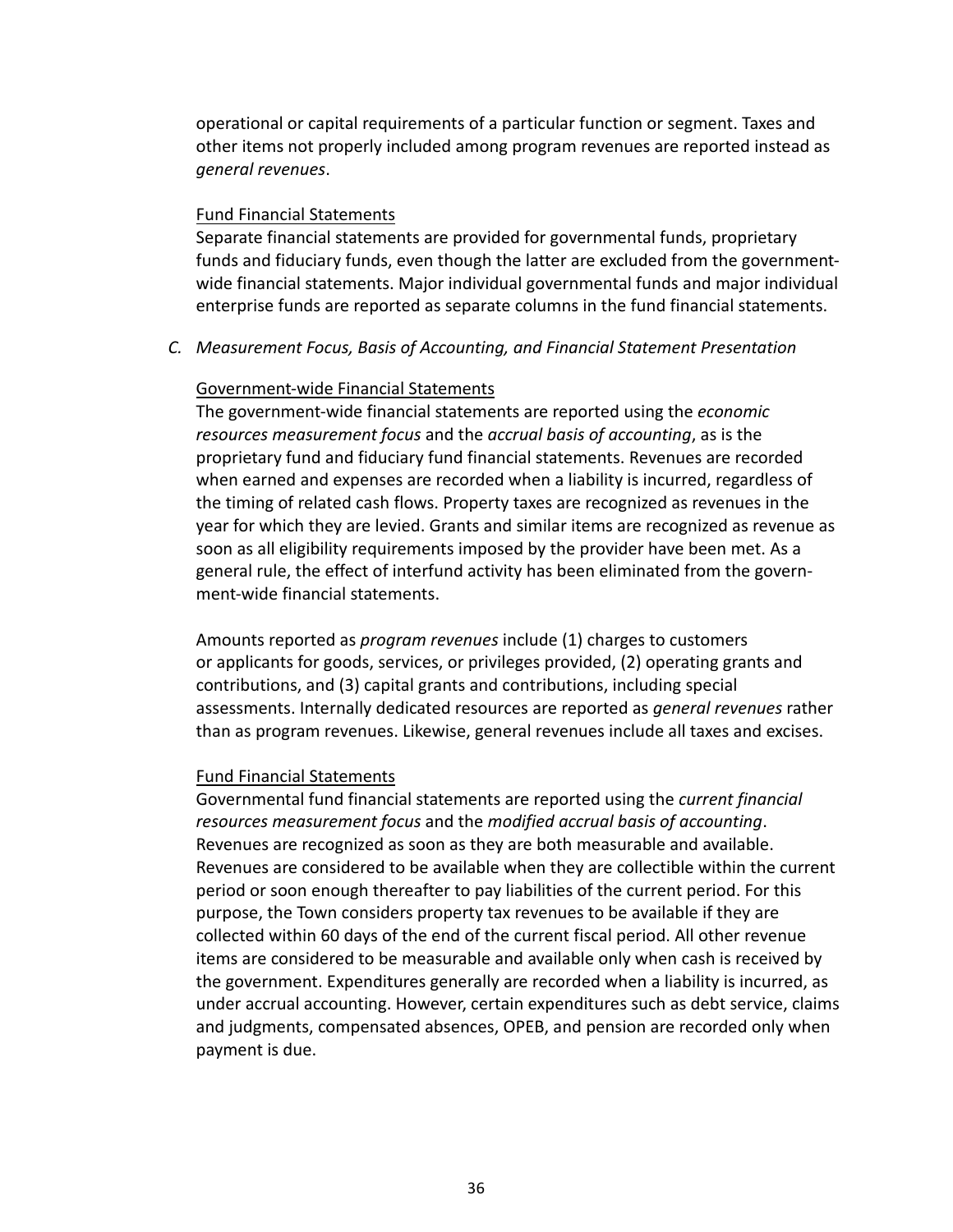The Town reports the following major governmental funds:

- The *General Fund* is the government's primary operating fund. It accounts for all financial resources of the general government, except those required to be accounted for in another fund.
- The *Community Preservation Fund* was adopted on November 2, 2004 by a state‐wide act enabling legislation to allow Cities and Towns to choose to create a new funding source that can be used to address three core community concerns:
	- Acquisition and preservation of open space
	- Creation and support of affordable housing
	- Acquisition and preservation of historic buildings and landscapes
- The *Sunita L. Williams School Fund* was created in accordance with Article 2 of the October 2016 Special Town Meeting for the construction of the new elementary school. Expenditures in the current year result mainly from the architectural and engineering costs. This fund specifically excludes land acquisition costs associated with the project.
- The *Public Safety Building Fund* was created in accordance with Article 10 of the October 2018 Annual Town Meeting for the construction and reconstruction of the building and Fire Station #2. Expenditures in the current year result mainly from the architectural and engineering costs as well as general construction costs.

The proprietary fund financial statements are reported using the *economic resources measurement* focus and the *accrual basis of accounting.* Under this method, revenues are recognized when earned and expenses are recorded when liabilities are incurred.

Proprietary funds distinguish operating revenues and expenses from nonoperating items. Operating revenues and expenses generally result from providing services and producing and delivering goods in connection with a proprietary fund's principal ongoing operations. The principal operating revenues of the enterprise fund are charges to customers for sales and services. Operating expenses for enterprise funds include the cost of sales and services, administrative expenses and depreciation on capital assets. All revenues and expenses not meeting this definition are reported as nonoperating revenues and expenses.

The Town reports the following major proprietary funds:

 The *Sewer Fund* is used to report the Town's sewer enterprise fund operations.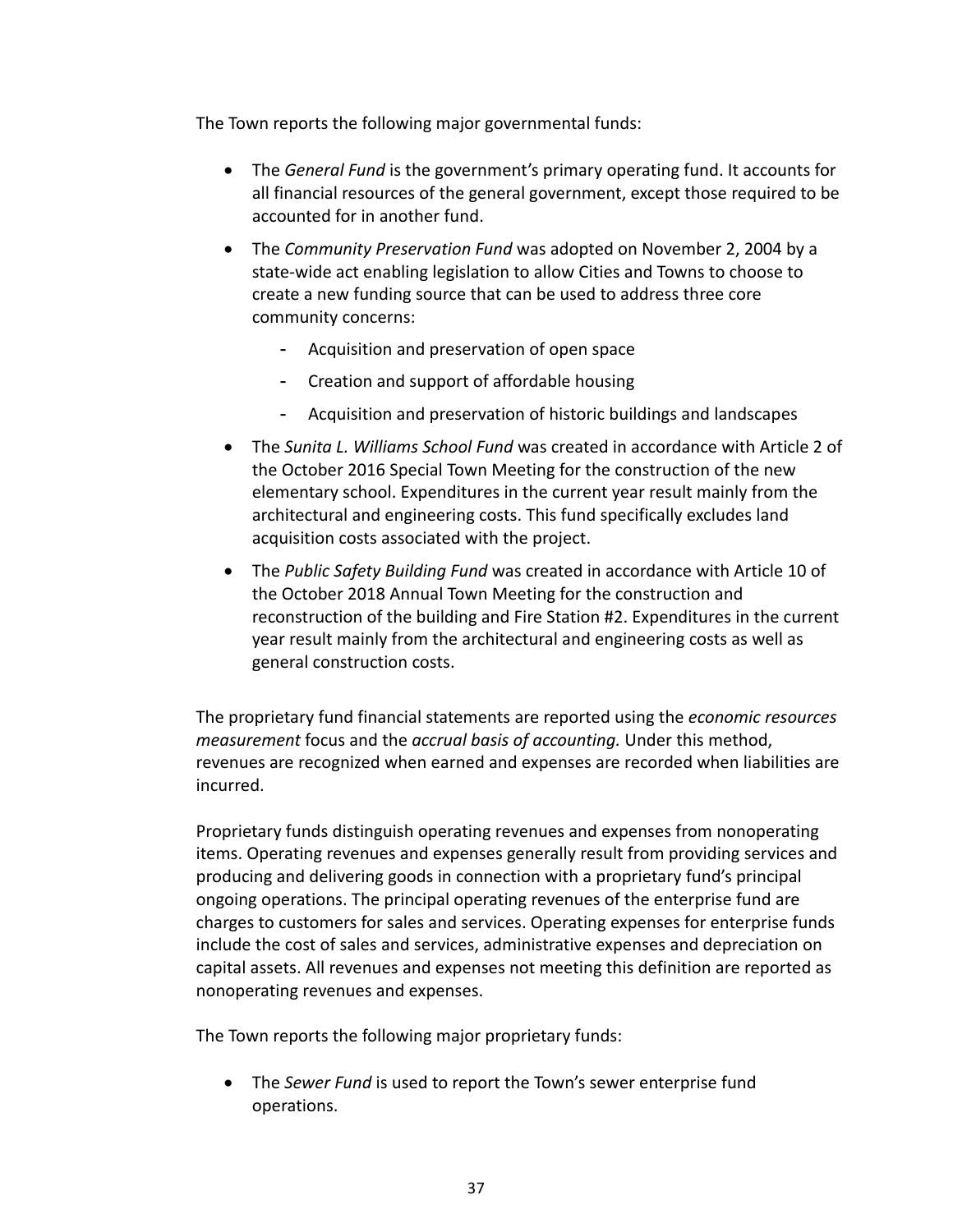- The *Water Fund* is used to report the Town's water enterprise fund operations.
- The *Solid Waste Fund* is used to report the Town's transfer station enterprise fund operations.

The self‐insured employee workers compensation is reported as an *Internal Service Fund* in the accompanying financial statements.

The fiduciary fund financial statements are reported using the *economic resources measurement focus* and the *accrual basis of accounting.* Under this method, revenues are recognized when earned and expenses are recorded when liabilities are incurred.

The Town reports the following fiduciary funds:

- The Pension Trust Fund accounts for the activities of the Employees Contributory Retirement System, which accumulates resources for pension benefit payments to qualified employees.
- The Other Post-Employment Benefits Trust Fund is used to accumulate resources for health and life insurance benefits for retired employees.
- The Private-Purpose Trust Fund is used to account for trust arrangements, other than those properly reported in the pension trust fund or permanent fund, under which principal and investment income exclusively benefit individuals, private organizations, or other governments.
- The Agency Funds include Student Activity Funds, Police, Fire and Maintenance Detail Funds, Traffic Mitigation Fund, Sewer Impact Fees Fund, Needham Retirement Board Fund, Rail Trail Fund and other Miscellaneous Funds. Agency funds report only assets and liabilities, and therefore, have no measurement focus.

# *D. Cash and Short‐Term Investments*

Cash balances from all funds, except those required to be segregated by law, are combined to form a consolidation of cash. Cash balances are invested to the extent available, and interest earnings are recognized in the General Fund. Certain special revenue, proprietary, and fiduciary funds segregate cash, and investment earnings become a part of those funds.

Deposits with financial institutions consist primarily of demand deposits, certificates of deposits, and savings accounts. A cash and investment pool is maintained that is available for use by all funds. Each fund's portion of this pool is reflected on the combined financial statements under the caption "cash and short‐term investments".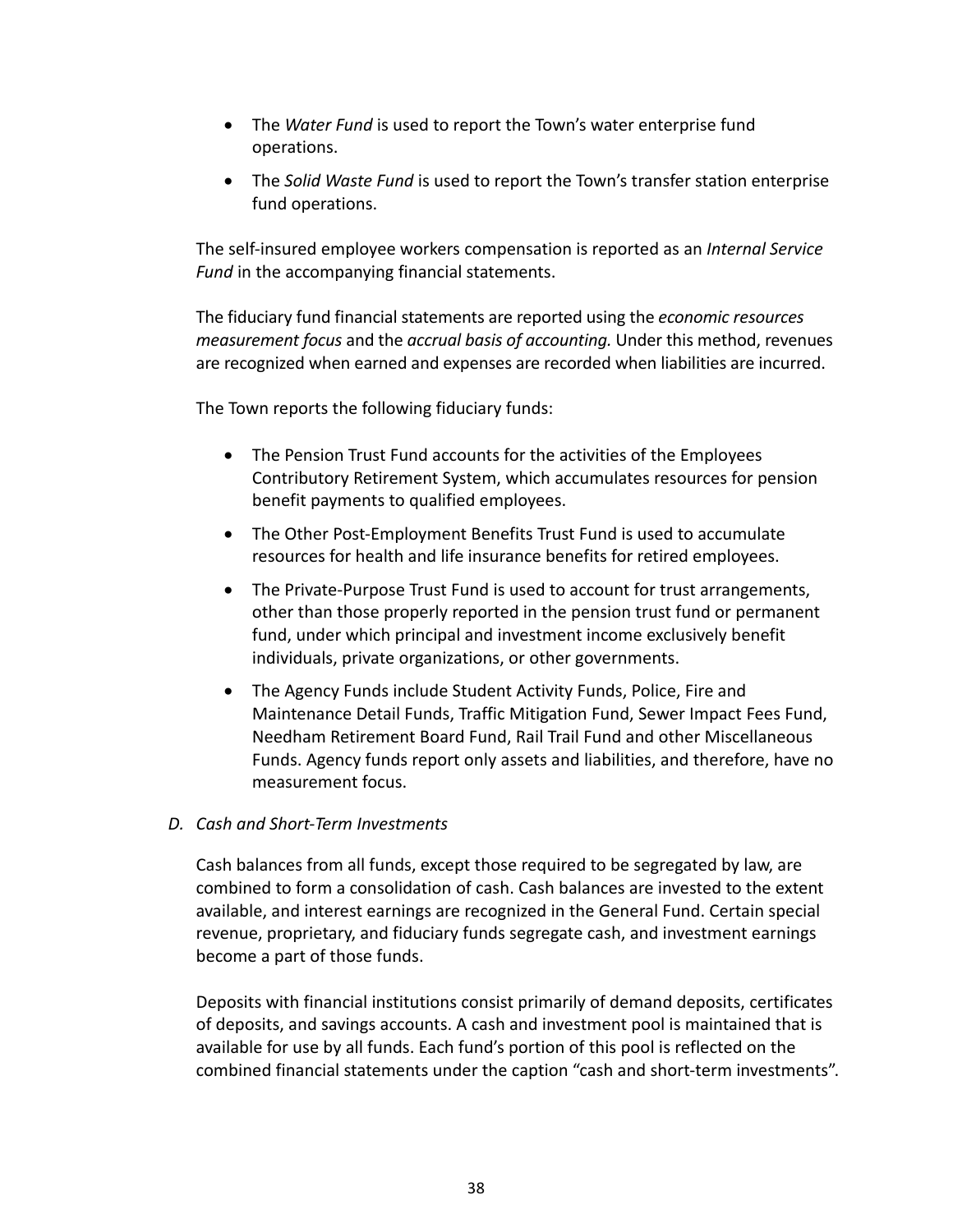The interest earnings attributable to each fund type are included under investment income.

For purpose of the statement of cash flows, the proprietary funds consider investments with original maturities of three months or less to be short‐term investments.

The Town reports its investment in Massachusetts Municipal Depository Trust (MMDT), an external investment pool overseen by the Treasurer of the Commonwealth of Massachusetts, at amortized cost per GASB 79.

*E. Investments* 

State and local statutes place certain limitations on the nature of deposits and investments available. Deposits in any financial institution may not exceed certain levels within the financial institution. Non‐fiduciary fund investments can be made in securities issued by or unconditionally guaranteed by the U.S. Government or agencies that have a maturity of three years or less from the date of purchase and repurchase agreements guaranteed by such securities with maturity dates of no more than 90 days from the date of purchase.

Investments in the OPEB Trust Fund are maintained at the Massachusetts State Retiree Trust Fund. Investments for the Contributory Retirement System are maintained at the Massachusetts Pension Reserve Investment Trust Fund.

# *F. Property Tax Limitations*

Legislation known as "Proposition 2½" limits the amount of revenue that can be derived from property taxes. The prior fiscal year's tax levy limit is used as a base and cannot increase by more than 2.5 percent (excluding new growth), unless an override or debt exemption is voted. The actual fiscal year 2019 tax levy reflected an excess capacity of \$1,528,768.

# *G. Capital Assets*

Capital assets, which include property, plant, equipment, and infrastructure assets are reported in the applicable governmental or business‐type activities columns in the government‐wide financial statements. Capital assets are defined by the Town as assets with an estimated useful life in excess of five years. The Town has a capitalization policy with the following established thresholds for capitalization: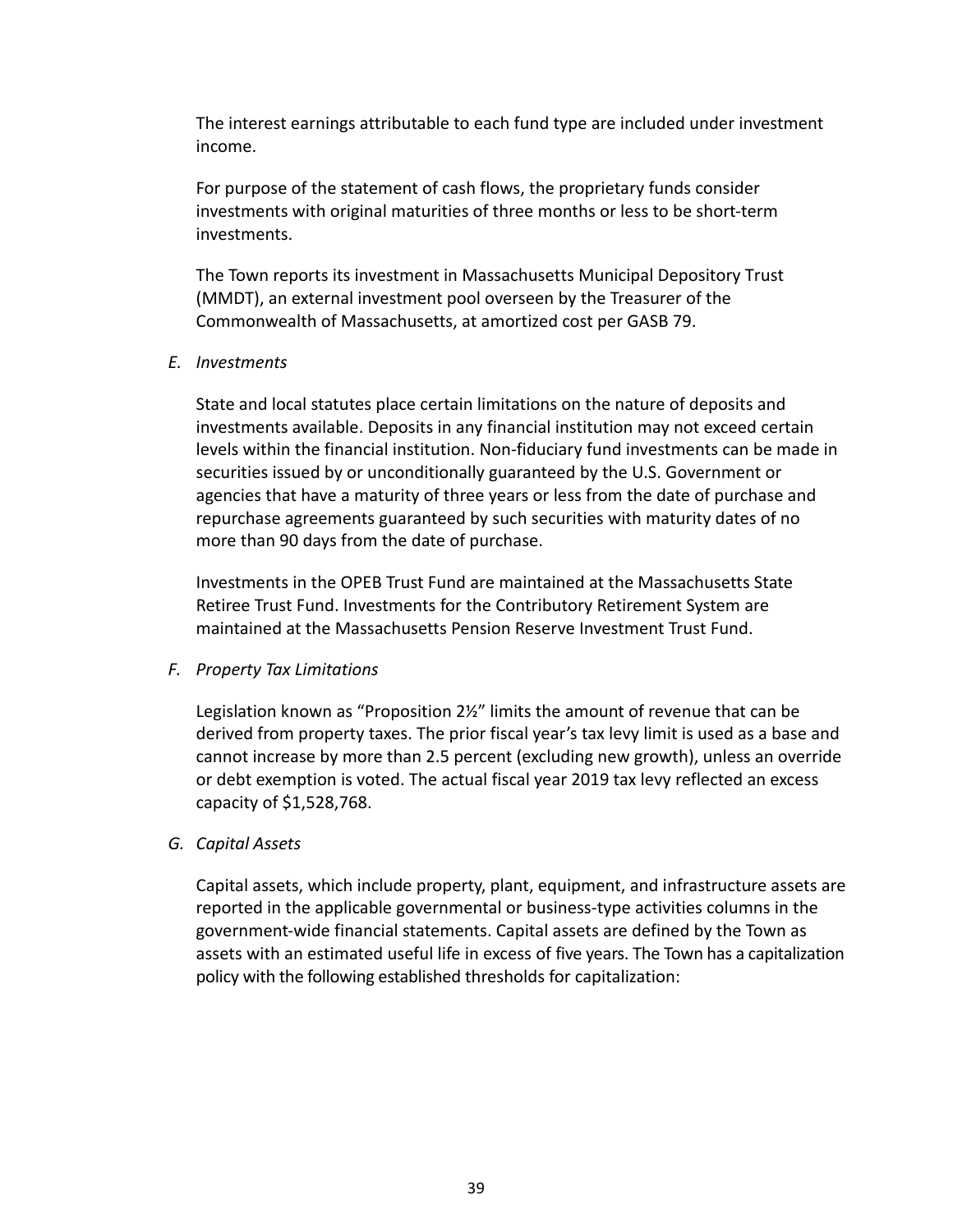| Assets                          |     | Threshold |
|---------------------------------|-----|-----------|
| Land improvements               | S   | 5,000     |
| <b>Buildings and facilities</b> |     | \$50,000  |
| <b>Building improvements</b>    |     | \$25,000  |
| Furniture, fixtures, machinery, |     |           |
| and equipment                   | \$. | 5,000     |
| Vehicles                        | \$  | 5,000     |
| Road work                       |     | \$75,000  |
| Water and sewer systems         |     | \$75,000  |

Such assets are recorded at historical cost or estimated historical cost if purchased or constructed. Donated capital assets are recorded at acquisition value.

The costs of normal maintenance and repairs that do not add to the value of the asset or materially extend assets lives are not capitalized.

Major outlays for capital assets and improvements are capitalized as projects are constructed. Interest incurred during the construction phase of capital assets of business‐type activities is included as part of the capitalized value of the assets constructed.

Capital assets are depreciated using the straight‐line method over the following estimated useful lives:

| Assets                                | Years     |
|---------------------------------------|-----------|
| Building and improvements             | $40 - 50$ |
| Machinery, equipment, and furnishings | $5 - 10$  |
| Vehicles                              | 5         |
| Infrastructure                        | $20 - 40$ |

#### *H. Compensated Absences*

Based on provisions contained in the Town's personnel policy or collective bargaining agreement, employees are eligible to accumulate earned but unused vacation and sick leave benefits. Vacation time accrues either annually or monthly based on years of service and is considered vested at the time it is earned. Employees are limited in their ability to carry unused vacation leave from one year to the next. Personal leave is not cumulative and is not carried forward to the next year. Sick leave is accrued either monthly or annually and accumulates without limit. Some employees whose employment terminates by retirement, disability, or death are entitled to payment upon termination at their current rate of pay for twenty‐five percent of accrued sick leave. Some employees are subject to a 960‐hour cap for the purposes of sick leave buy‐back, and some employees are ineligible to participate in the program.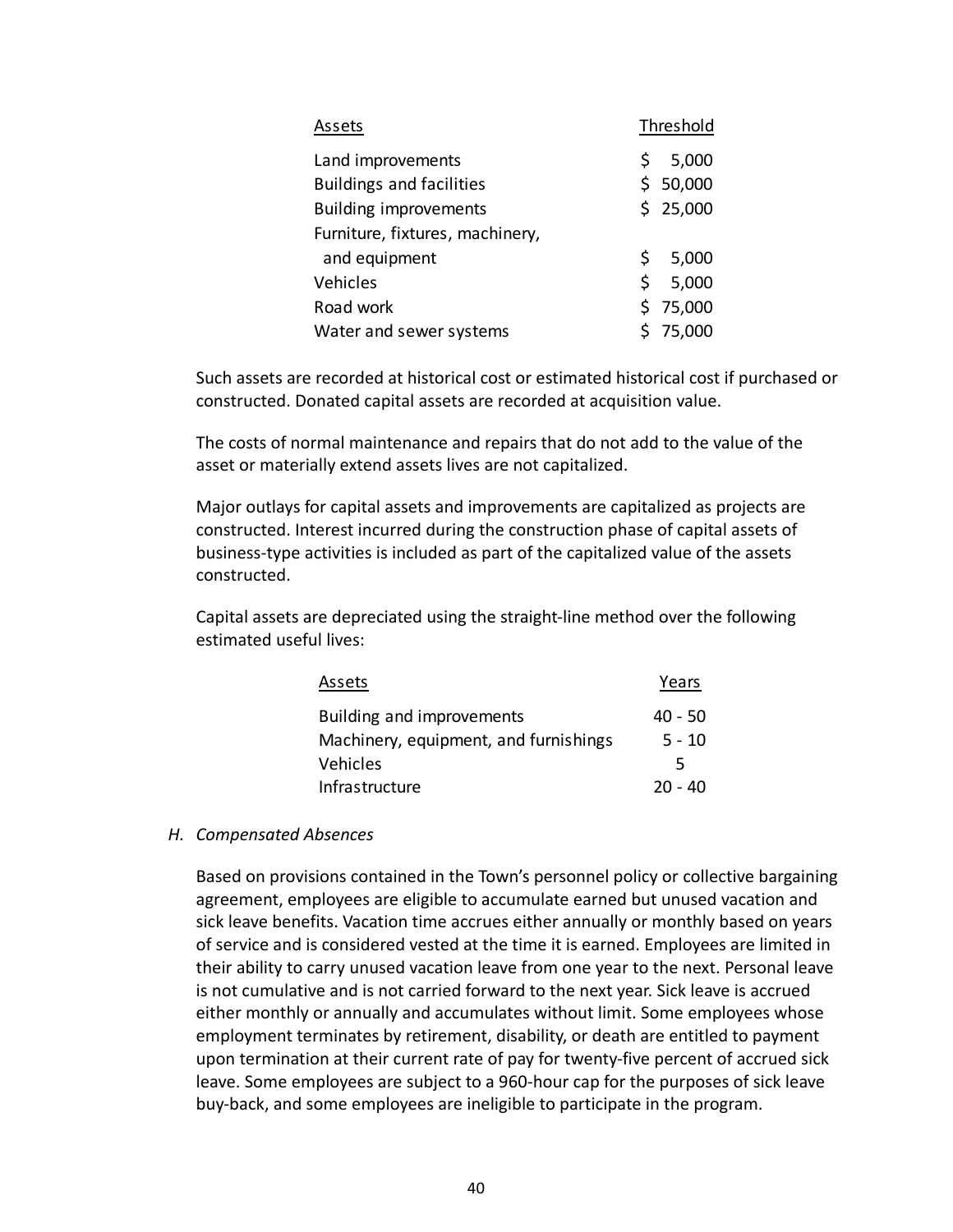All vested personal and vacation pay is accrued when incurred in the government‐ wide financial statements. Twenty-five percent of vested sick leave is accrued when incurred in the government-wide financial statements, based on an estimate number of employees expected to retire. A liability for these amounts is reported in governmental funds only if the employee has met the requirements to be eligible for buy‐back of sick leave upon a qualifying event.

# *I. Long‐Term Obligations*

In the government‐wide financial statements, and proprietary fund types in the fund financial statements, long‐term debt, and other long‐term obligations are reported as liabilities in the applicable governmental activities, business‐type activities, or proprietary fund type Statement of Net Position.

# *J. Fund Equity*

Fund equity at the governmental fund financial reporting level is classified as "fund balance". Fund equity for all other reporting is classified as "net position".

*Fund Balance* ‐ Generally, fund balance represents the difference between the current assets/deferred outflows and current liabilities/deferred inflows. The Town reserves those portions of fund balance that are legally segregated for a specific future use or which do not represent available, spendable resources and therefore, are not available for appropriation or expenditure. Unassigned fund balance indicates that portion of fund balance that is available for appropriation in future periods.

The Town's fund balance classification policies and procedures are as follows:

- 1) Nonspendable funds are either unspendable in the current form or can never be spent (i.e., perpetual care).
- 2) Restricted funds are used solely for the purpose in which the fund was established. In the case of special revenue funds, these funds are created by statute or otherwise have external constraints on how the funds can be expended.
- 3) Committed funds are reported and expended as a result of motions passed by the highest decision‐making authority in the Town (i.e., the Town Meeting).
- 4) Assigned funds are used for specific purposes as established by management. These funds, which include encumbrances, have been assigned for specific goods and services ordered but not yet paid for. This account also includes fund balance (free cash) voted to be used in the subsequent fiscal year.
- 5) Unassigned funds represent the residual classification for the general fund and include all amounts not contained in other classifications. Unassigned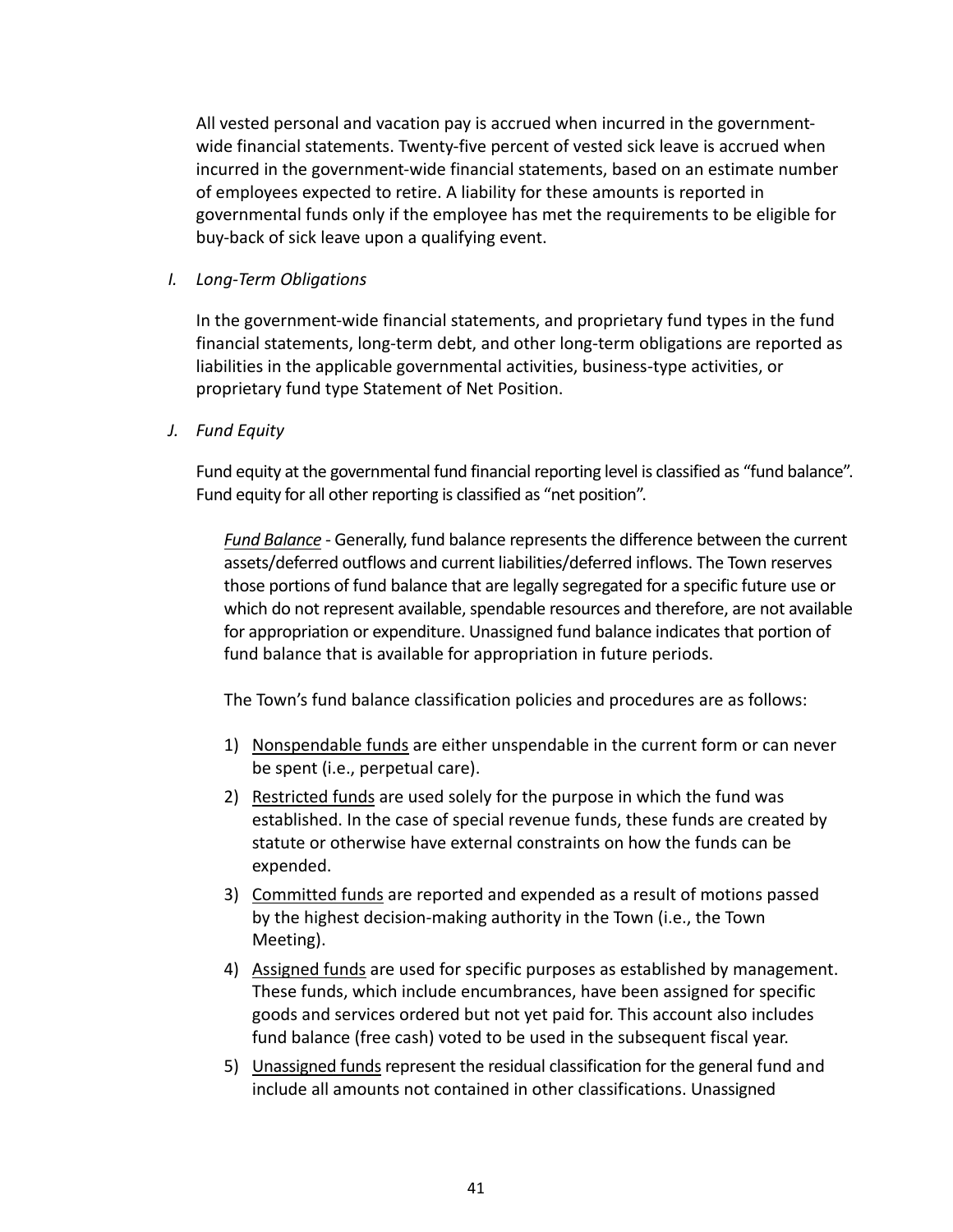amounts are available for any purpose. Temporary fund balance deficits are reported as negative amounts in the unassigned classification in other governmental funds. Positive unassigned amounts are reported only in the general fund.

When an expenditure is incurred that would qualify for payment from multiple fund balance types, the Town uses the following order to liquidate liabilities: restricted, committed, assigned and unassigned.

*Net Position* ‐ Net position represents the difference between assets/deferred outflows and liabilities/deferred inflows. Net investment in capital assets, consists of capital assets, net of accumulated depreciation, reduced by the outstanding balances of any borrowing used for the acquisition, construction or improvement of those assets. Net position is reported as restricted when there are limitations imposed on their use either through the enabling legislation adopted by the Town or through external restrictions imposed by creditors, grantors, or laws or regulations of other governments. The remaining net position is reported as unrestricted.

*K. Use of Estimates* 

The preparation of basic financial statements in conformity with generally accepted accounting principles requires management to make estimates and assumptions that affect the reported amounts of assets and liabilities and disclosures for contingent assets and liabilities at the date of the basic financial statements, and the reported amounts of the revenues and expenditures/expenses during the fiscal year. Actual results could vary from estimates that were used.

# **2. Stewardship, Compliance, and Accountability**

# *A. Budgetary Information*

At the annual town meeting, the Finance Committee presents an operating budget for the proposed expenditures of the fiscal year commencing the following July 1. The budget, as enacted by town meeting, establishes the legal level of control and specifies that certain appropriations are to be funded by particular revenues. The original budget is amended during the fiscal year at special town meetings as required by changing conditions. In cases of extraordinary or unforeseen expenses, the Finance Committee is empowered to transfer funds from the Reserve Fund (a contingency appropriation) to a departmental appropriation. "Extraordinary" includes expenses which are not in the usual line, or are great or exceptional. "Unforeseen" includes expenses which are not foreseen as of the time of the annual meeting when appropriations are voted.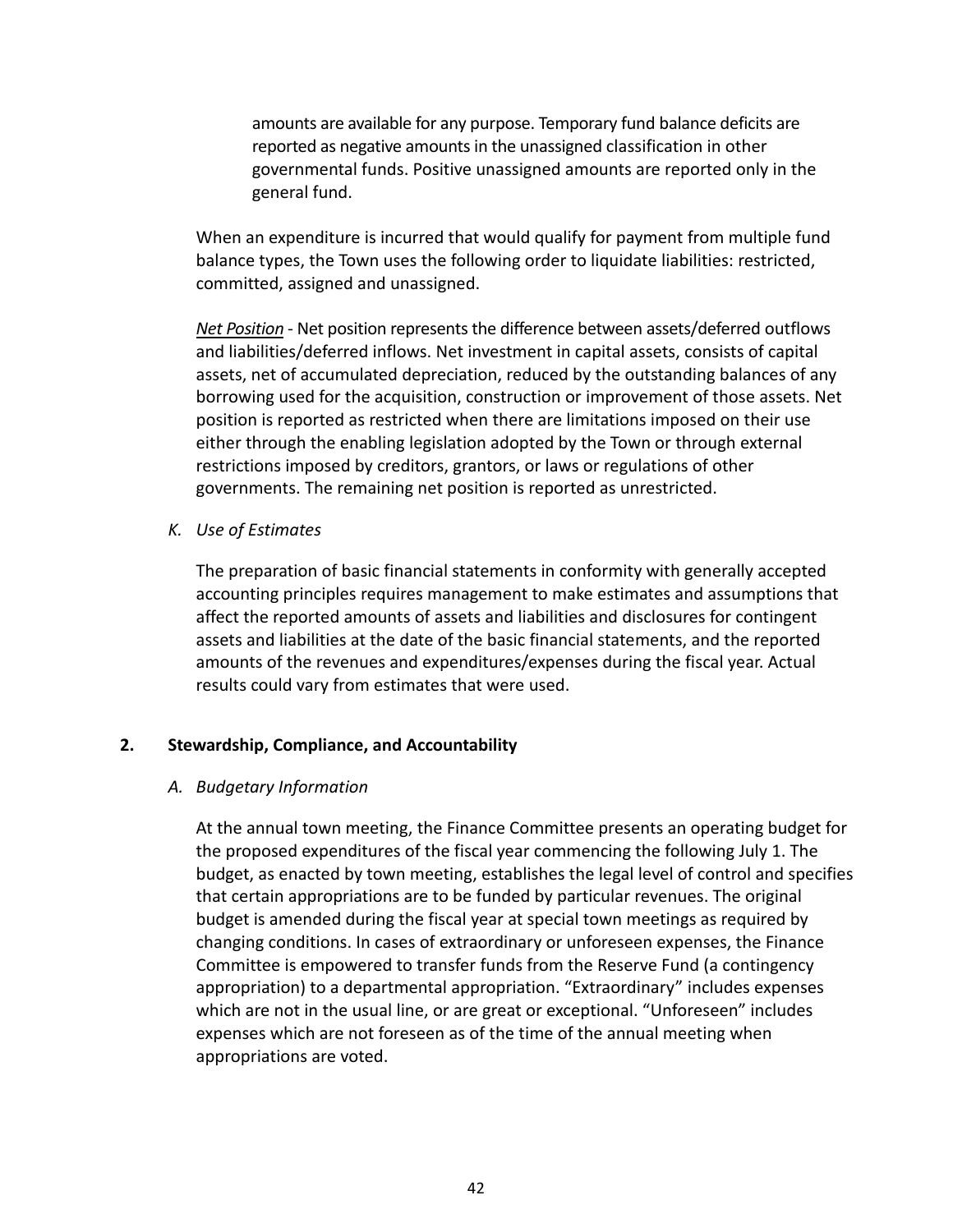Departments are limited to the line items as voted. Certain items may exceed the line item budget as approved if it is for an emergency and for the safety of the general public. These items are limited by the Massachusetts General Laws and must be raised in the next year's tax rate.

Formal budgetary integration is employed as a management control device during the year for the General Fund and Proprietary Funds. Effective budgetary control is achieved for all other funds through provisions of the Massachusetts General Laws.

At year‐end, appropriation balances lapse, except for certain unexpended capital items and encumbrances, which will be honored during the subsequent year.

#### *B. Budgetary Basis*

The General Fund final appropriation appearing on the "Budget and Actual" page of the fund financial statements represents the final amended budget after all reserve fund transfers and supplemental appropriations.

# *C. Budget/GAAP Reconciliation*

The budgetary data for the general and proprietary funds is based upon accounting principles that differ from generally accepted accounting principles (GAAP). Therefore, in addition to the GAAP basis financial statements, the results of operations of the general fund are presented in accordance with budgetary accounting principles to provide a meaningful comparison to budgetary data.

The following is a summary of adjustments made to the actual revenues and other sources, and expenditures and other uses, to conform to the budgetary basis of accounting.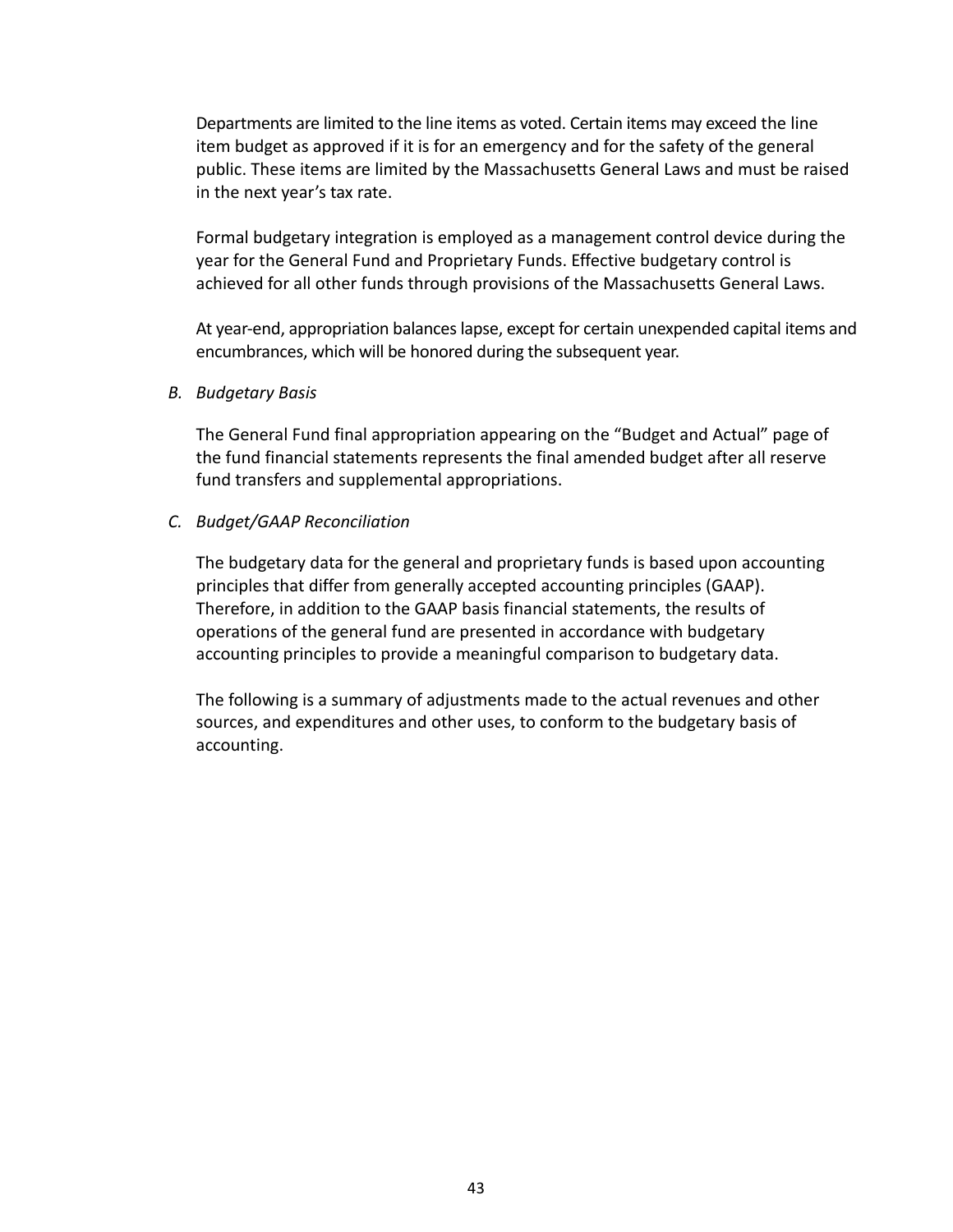|                                                                            |    | Revenues<br>and Other    |    | Expenditures<br>and Other |  |
|----------------------------------------------------------------------------|----|--------------------------|----|---------------------------|--|
| General Fund                                                               |    | <b>Financing Sources</b> |    | <b>Financing Uses</b>     |  |
| Revenues/Expenditures<br>(GAAP Basis)                                      | \$ | 179,862,673              |    | 163,769,373               |  |
| Other financing sources/uses<br>(GAAP Basis)                               |    | 2,214,458                |    | 19,319,938                |  |
| Subtotal (GAAP Basis)                                                      |    | 182,077,131              |    | 183,089,311               |  |
| Reverse beginning of year appropriation<br>carryforwards from expenditures |    |                          |    | (2,790,500)               |  |
| Add end-of-year appropriation<br>carryforwards from expenditures           |    |                          |    | 2,418,634                 |  |
| Add transfer to special article fund                                       |    |                          |    | 1,424,300                 |  |
| To reverse gross up for MTRS<br>on behalf payment                          |    | (9,056,616)              |    | (9,056,616)               |  |
| Less nonbudgeted funds                                                     |    | (152, 294)               |    | 171,786                   |  |
| Less MWPAT subsidy                                                         |    | (8,388)                  |    | (8,388)                   |  |
| <b>Budgetary Basis</b>                                                     | \$ | 172,859,833              | \$ | 175,248,527               |  |

# *D. Deficit Fund Equity*

The Town reflects several special revenue and capital project fund deficits, primarily caused by grant expenses occurring in advance of grant reimbursements and the use of bond anticipation notes to finance construction activities or in anticipation of future use of bond anticipation notes or issuance of long‐term debt authorized at Town Meetings.

The deficits in these funds will be eliminated through future intergovernmental revenues, transfers from other funds and issuance of long-term debt.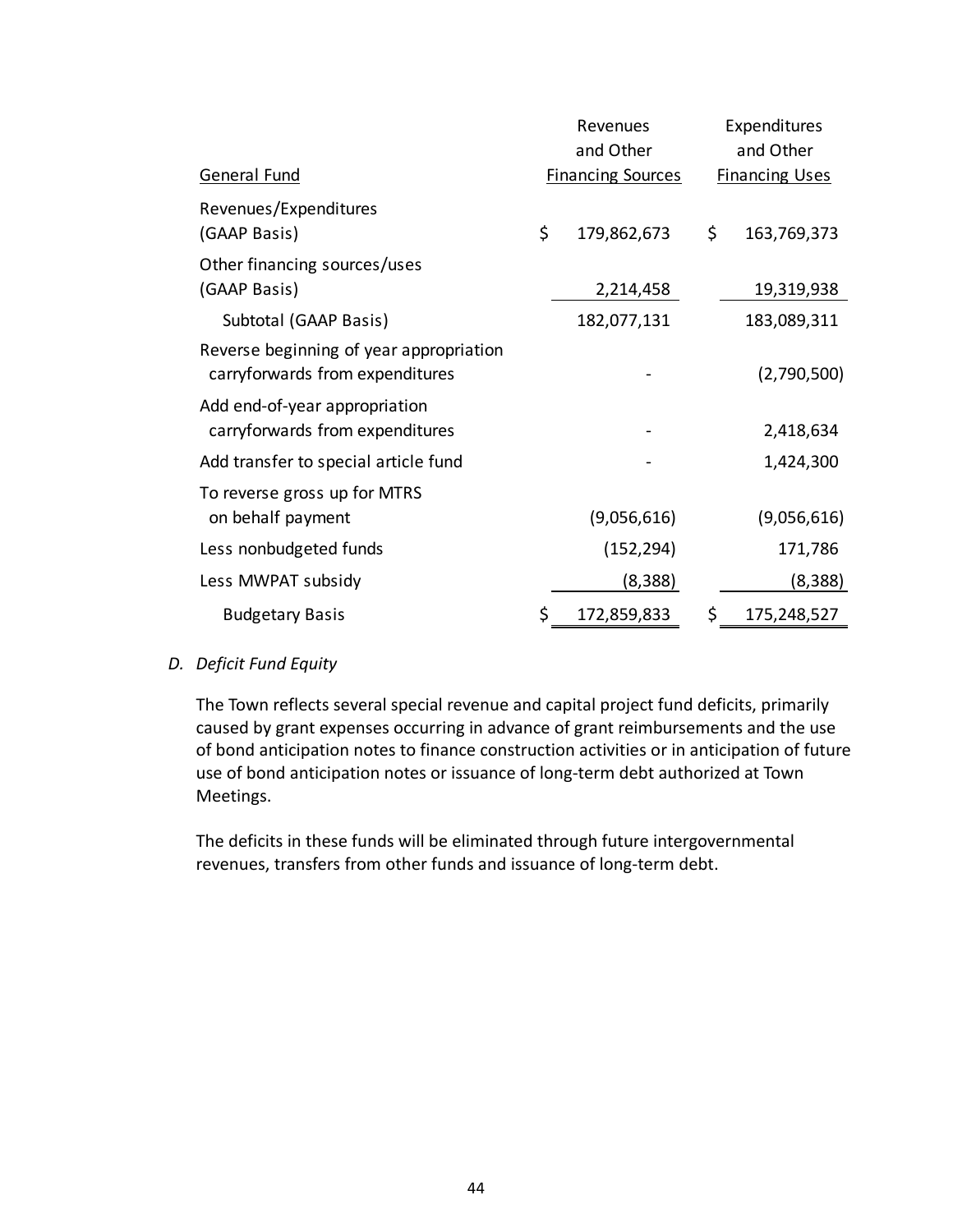The following funds had deficits as of June 30, 2019:

| A 2 STM 10/16 Sunita L. Williams School     | \$<br>8,183,546  |
|---------------------------------------------|------------------|
| <b>Public Safety Buildings Construction</b> | 5,879,752        |
| Nonmajor Governmental Funds:                |                  |
| Special Revenue Funds:                      |                  |
| Other                                       | 13,850           |
| Capital Project Funds                       |                  |
| <b>Rosemary Recreation Complex</b>          | 3,870,598        |
| <b>NHS Expansion Construction</b>           | 4,056,238        |
| <b>Public Safety Design</b>                 | 3,402,056        |
| <b>Memorial Park Building</b>               | 1,994,038        |
| <b>Other Deficit Funds</b>                  | 141,179          |
| Subtotal Nonmajor Governmental Funds        | 13,477,959       |
| <b>Fiduciary Funds:</b>                     |                  |
| Fire outside detail                         | 72,132           |
| Police outside detail                       | 67,675           |
| Needham retirement board                    | 15,804           |
| Subtotal Fiduciary Funds                    | 155,611          |
| Total                                       | \$<br>27,696,868 |

#### **3. Cash and Short‐Term Investments**

*Custodial Credit Risk* ‐ *Deposits*. Custodial credit risk is the risk that in the event of a bank failure, the Town's deposits may not be returned. Massachusetts General Law (MGL) Chapter 44, Section 55, limits deposits "in a bank or trust company or banking company to an amount not exceeding sixty percent of the capital and surplus of such bank or trust company or banking company, unless satisfactory security is given to it by such bank or trust company or banking company for such excess." The Town's custodial credit risk policy allows unlimited amounts to be deposited in certificates of deposits with a maximum maturity as set by Massachusetts General Laws (MGL) and full collateralization through a third‐party agreement. The policy also allows unlimited deposits in Massachusetts State pooled fund and limits the remaining unsecured deposits to 5% of any institution's assets and no more than 25% of the Town's assets. The Town's policy was designed to limit exposure to only those institutions with a proven financial strength, capital adequacy of the firm, and overall affirmative reputation in the municipal industry. Further, all securities not held directly by the Town, will be held in the Town's name and the tax identification number by a third‐party custodian approved by the Treasurer and evidenced by safekeeping receipts showing individual CUSIP numbers for each security. The Retirement System does not have a deposit policy for custodial credit risk.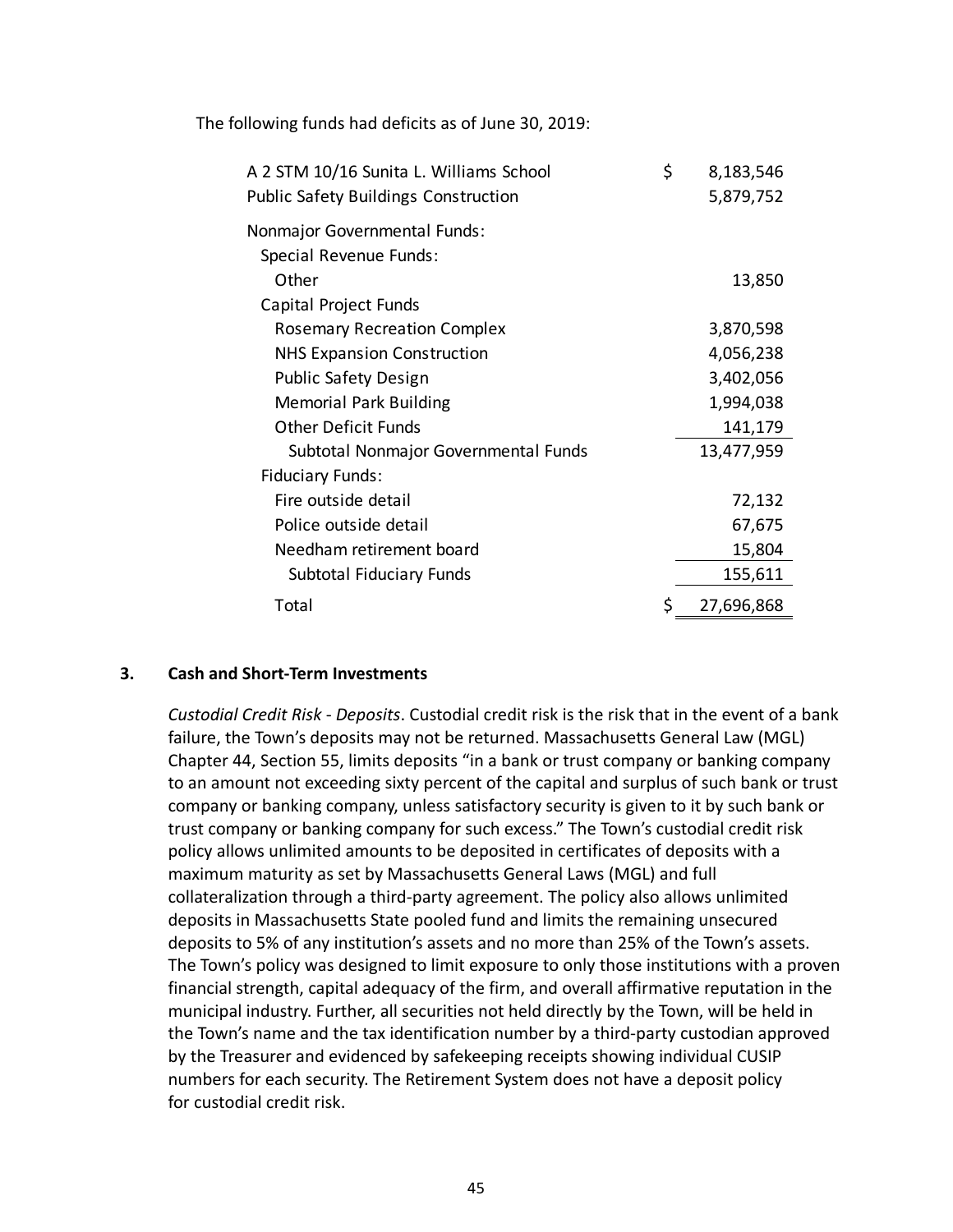# As of June 30, 2019, the Town had the following cash and short term investments:

| Insured by FDIC                        | Ś | 6,551,904  |
|----------------------------------------|---|------------|
| Insured by DIF                         |   | 7,435,177  |
| Insured by SIF                         |   | 4,417,699  |
| Collateralized                         |   | 51,756,672 |
| Held by counterparty or counterparty's |   |            |
| agent in the Town's name               |   | 2,774,099  |
| Held in state pool (MMDT), not         |   | 8,289,504  |
| subject to disclosure                  |   |            |
| Exposed to custodial credit risk       |   | 6,808,347  |
| Total                                  |   | 88,033,402 |

As of June 30, 2019, the OPEB Plan had short term investments of \$913,518 in a money market account held by the counterparty's agent in the Town's name.

As of December 31, 2018, the Retirement System's bank balance of \$3,929,858 repre‐ sented deposits of \$5,584 insured by FDIC, \$1,978,160 invested in state pool (MMDT) and \$230,579 invested in Pension Reserves Investment Trust (PRIT). The MMDT Cash Portfolio is an external state investment pool and is not SEC‐registered. The fund is State-regulated and is valued at amortized cost. PRIT Cash Fund III is measured at fair value and maintains a stable net position value of \$1.00 per unit (NAV) with daily redemption frequency. Amounts invested in the state pools are not subject to custodial credit risk disclosure.

#### **4. Investments**

# **Town**

The following is a summary of the Town's investments as of June 30, 2019:

| <b>Investment Type</b>    | Amount          |
|---------------------------|-----------------|
| Federal agency securities | \$<br>6,765,810 |
| US treasury notes         | 4,155,532       |
| Corporate bonds           | 1,980,186       |
| Fixed income mutual funds | 1,311,779       |
| Corporate equities        | 4,599,555       |
| Equity mutual funds       | 2,929,004       |
| Certificates of deposits  | 3,725,605       |
| Total investments         | 25,467,471      |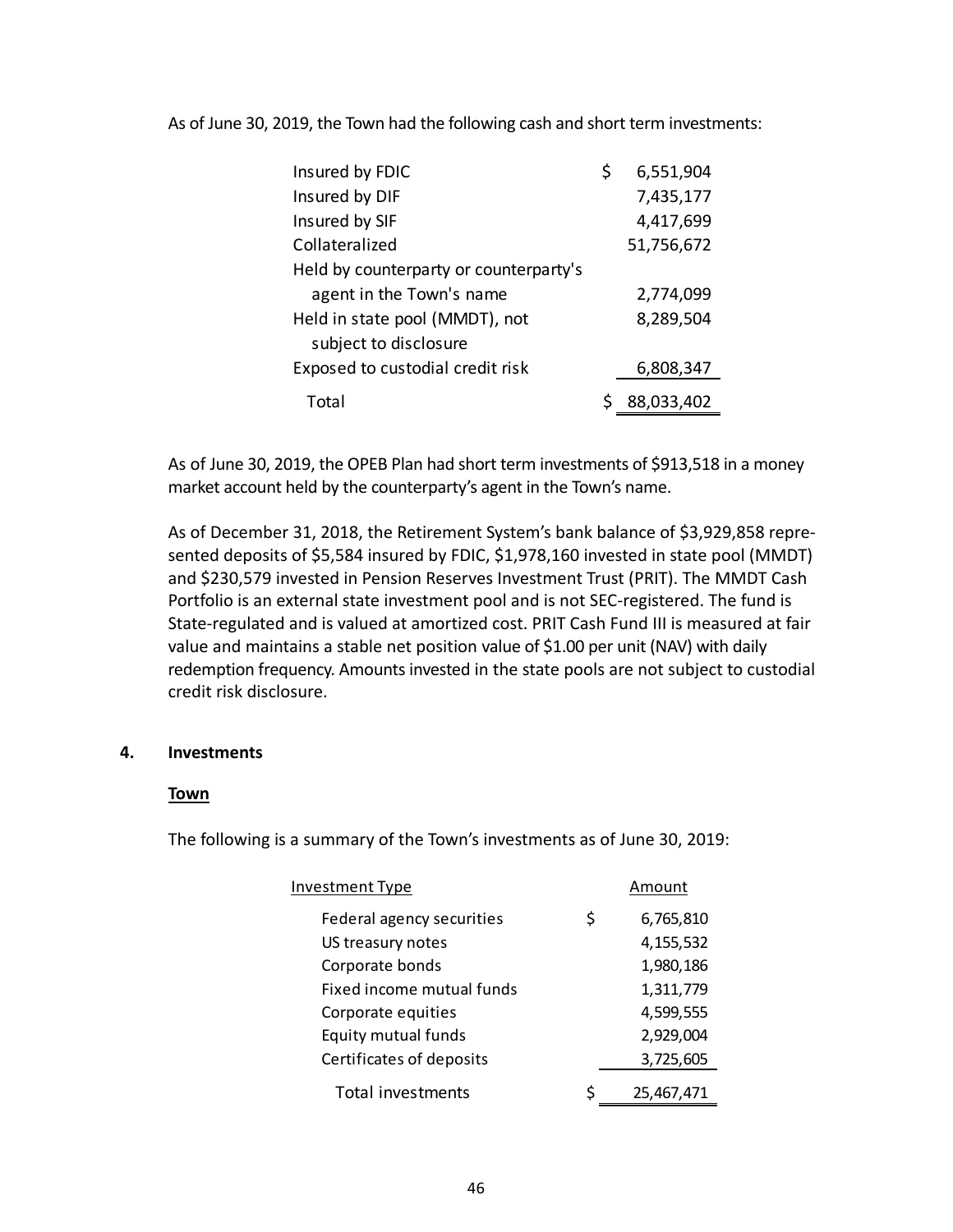# *A. Credit Risk*

Generally, credit risk is the risk that an issuer of an investment will not fulfill its obligation to the holder of the investment. For short‐term investments that were purchased using surplus revenues, MGL, Chapter 44, Section 55, limits investments to the top rating issued by at least one nationally recognized statistical rating organization (NRSROs). Effective November 7, 2016, legislation (referred to as the Municipal Modernization Act) expanded the listing of legal investments and now permits most investments to have a maturity date from date of purchase of up to 3 years.

Presented below is the actual rating as of year‐end for debt related investments of the Town. All federal agency securities and US treasury notes have an implied credit rating of AAA.

|                           |              |              | Ratings as of Year End |         |               |
|---------------------------|--------------|--------------|------------------------|---------|---------------|
|                           | Fair         |              |                        |         |               |
| Investment Type           | Value        | Aaa-A3       | Baa1-B3                | Caa-C3  | Other/Unrated |
| Corporate bonds           | 1.980.186 \$ | 1,327,817 \$ | 652.369 S              |         | ۰             |
| Fixed income mutual funds | 1,311,779    | 1,076,281    | 153.215                | 2.479   | 79,804        |
| Total                     | 3,291,965    | 2,404,098    | 805.584                | 2.479 S | 79,804        |

# *B. Custodial Credit Risk*

The custodial credit risk for investments is the risk that, in the event of the failure of the counterparty (e.g., broker‐dealer) to a transaction, the Town will not be able to recover the value of its investment or collateral securities that are in the possession of another party. The Town's custodial credit risk policy allows unlimited investments in U.S. Agency obligations, certificates of deposits secured through a third party, and other investments allowable by MGL.

As of June 30, 2019, the Town had the following investments:

| Insured by FDIC                        | S | 500,000      |
|----------------------------------------|---|--------------|
| Insured by DIF                         |   | 422,413      |
| Collateralized                         |   | 7,534,362    |
| Held by counterparty or counterparty's |   |              |
| agent in the Town's name               |   | 15,204,102   |
| Exposed to custodial credit risk       |   | 1,806,594    |
| Total                                  |   | \$25,467,471 |

# *C. Concentration of Credit Risk*

The Town manages concentration of credit risk by diversifying the investment portfolio so that the impact of potential losses from any type of security or issuer will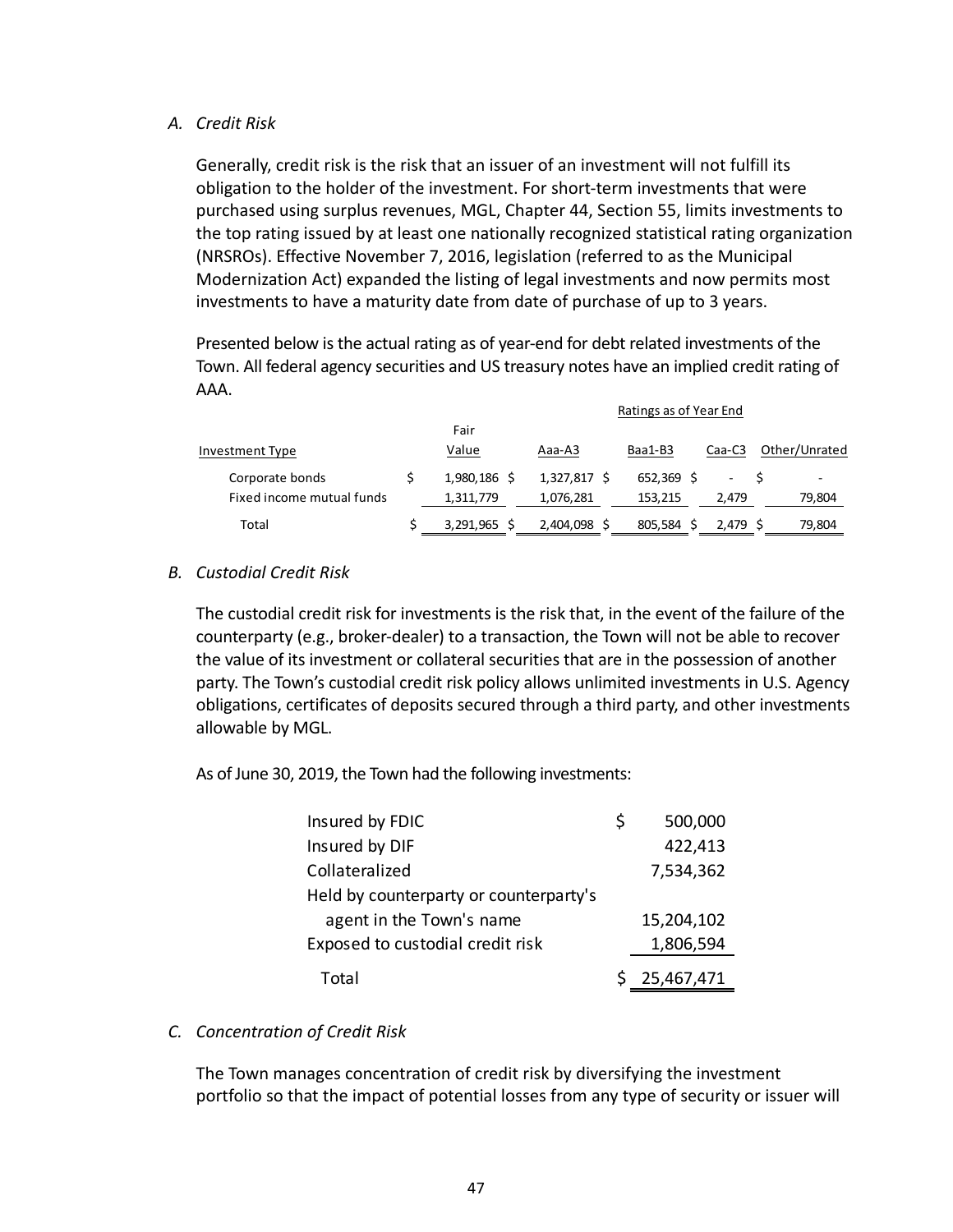be minimized. With the exception U.S. Treasury obligations or investments fully collateralized by U.S. agencies, and State Pool (MMDT), no more than 10% of the Town's investments shall be invested in a single financial institution.

The Town does not have an investment in one issuer greater than 5% of total investments.

*D. Interest Rate Risk* 

Interest rate risk is the risk that changes in market interest rates will adversely affect the fair value of an investment. Generally, the longer the maturity of an investment, the greater the sensitivity of its fair value to changes in market interest rates. Per Massachusetts general law, investments of operating cash or bond paydown amounts should be placed in investments with a one year or less maturity date or in shares issued by money market funds registered with the Securities and Exchange Commission. The Town addresses interest rate risk by managing duration.

Information about the sensitivity of the fair values of the Town's investments to market interest rate fluctuations is as follows:

|                           |                 | Average    |
|---------------------------|-----------------|------------|
|                           |                 | Effective  |
|                           | Fair            | Duration   |
| Investment Type           | Value           | (in years) |
| Debt related:             |                 |            |
| Federal agency securities | \$<br>6,765,810 | 2.77       |
| US treasury notes         | 4,155,532       | 2.13       |
| Corporate bonds           | 1,980,186       | 1.72       |
| Fixed income mutual funds | 1,311,779       | 6.19       |
| Total debt securities     | 14,213,307      |            |

*E. Foreign Currency Risk* 

Foreign currency risk is the risk that changes in foreign exchange rates will adversely affect the fair value of an investment. The Town will not invest in any investment exposed to foreign currency risk.

# *F. Fair Value*

The Town categorizes its fair value measurements within the fair value hierarchy established by *Governmental Accounting Standards Board Statement No. 72 Fair Value Measurement and Application* (GASB 72). The hierarchy is based on the valuation inputs used to measure the fair value of the asset and give the highest priority to unadjusted quoted prices in active markets for identical assets or liabilities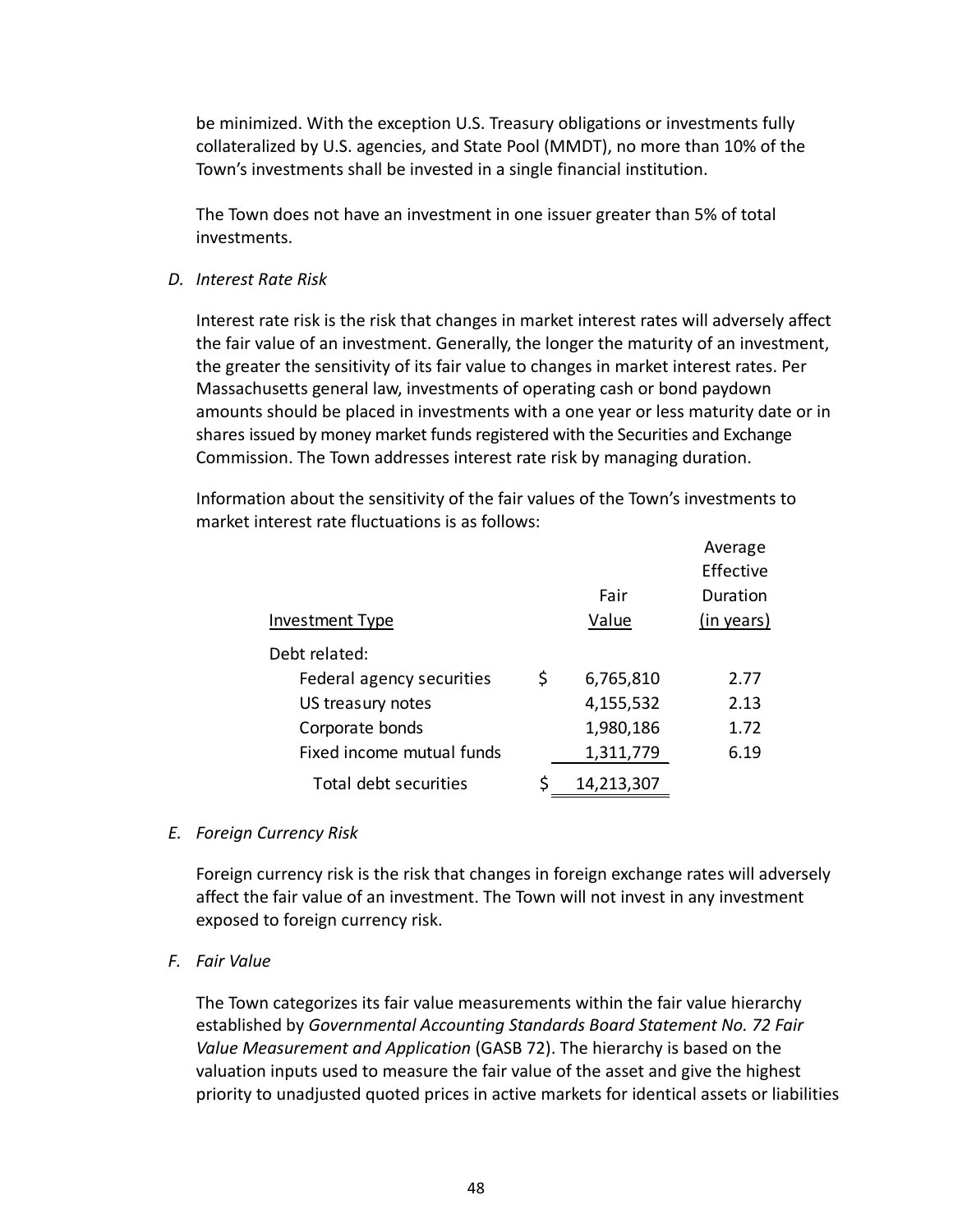(level 1 measurements) and the lowest priority to unobservable inputs (level 3 measurements).

Level 1 ‐ Unadjusted quoted prices for identical instruments in active markets.

Level 2 – Quoted prices for similar instruments in active markets; quoted prices for identical or similar instruments in markets that are not active; and model‐derived valuations in which all significant inputs are observable.

Level 3 – Valuations derived from valuation techniques in which significant inputs are unobservable.

Investments that are measured at fair value using the net asset value per share (or its equivalent) as a practical expedient are not classified in the fair value hierarchy.

In instances where inputs used to measure fair value fall into different levels in the fair value hierarchy, fair value measurements in their entirety are categorized based on the lowest level input that is significant to the valuation. The Town's and OPEB Plan's assessment of the significance of particular inputs to these fair value measurements requires judgment and considers factors specific to each asset or liability.

Equity securities classified in Level 1 are valued using prices quoted in active markets for those securities.

Debt securities classified in Level 2 are valued using either a bid evaluation or a matrix pricing technique. Bid evaluations may include market quotations, yields, maturities, call features, and ratings. Matrix pricing is used to value securities based on the securities relationship to benchmark quote prices. Level 2 debt securities have non‐proprietary information that was readily available to market participants, from multiple independent sources, which are known to be actively involved in the market.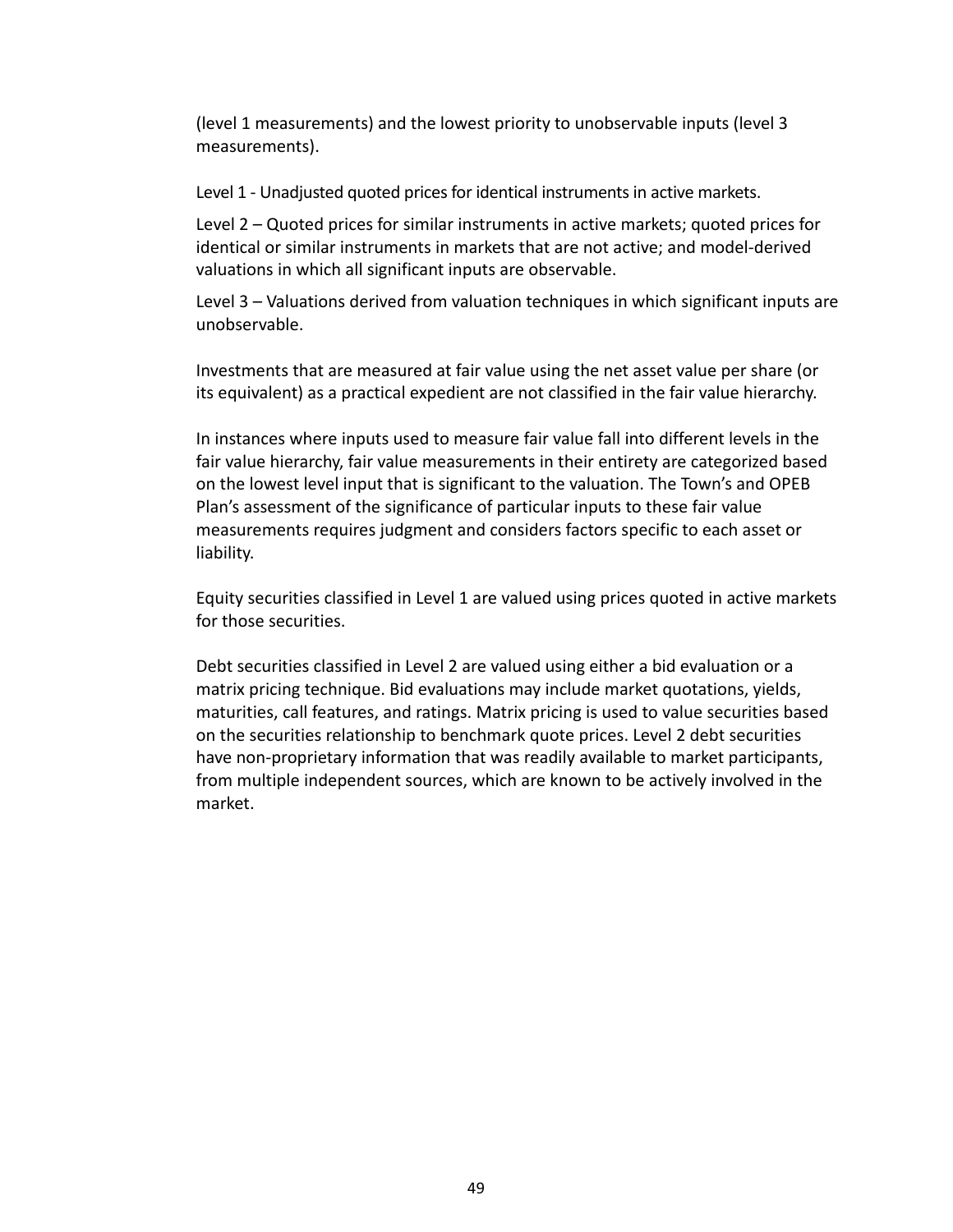#### The Town has the following fair value measurements as of June 30, 2019:

|                                  |                 | Fair Value Measurements Using: |                                                               |    |                                     |    |                                       |
|----------------------------------|-----------------|--------------------------------|---------------------------------------------------------------|----|-------------------------------------|----|---------------------------------------|
|                                  |                 |                                | Quoted prices<br>in active<br>markets for<br>identical assets |    | Significant<br>observable<br>inputs |    | Significant<br>unobservable<br>inputs |
| Description                      |                 |                                | (Level 1)                                                     |    | (Level 2)                           |    | (Level 3)                             |
| Investments by fair value level: |                 |                                |                                                               |    |                                     |    |                                       |
| Debt securities:                 |                 |                                |                                                               |    |                                     |    |                                       |
| Federal agency securities        | \$<br>6,765,810 | \$                             |                                                               | Ś. | 6,765,810                           | \$ |                                       |
| US treasury notes                | 4,155,532       |                                |                                                               |    | 4,155,532                           |    |                                       |
| Corporate bonds                  | 1,980,186       |                                |                                                               |    | 1,980,186                           |    |                                       |
| Fixed income mutual funds        | 1,311,779       |                                |                                                               |    | 1,311,779                           |    |                                       |
| <b>Equity securities</b>         |                 |                                |                                                               |    |                                     |    |                                       |
| Consumer discretionary           | 836,428         |                                | 836,428                                                       |    |                                     |    |                                       |
| Consumer cyclical                | 98,111          |                                | 98,111                                                        |    |                                     |    |                                       |
| <b>Utilities</b>                 | 501,550         |                                | 501,550                                                       |    |                                     |    |                                       |
| Information technology           | 448,243         |                                | 448,243                                                       |    |                                     |    |                                       |
| Healthcare                       | 855,567         |                                | 855,567                                                       |    |                                     |    |                                       |
| Industrials                      | 332,982         |                                | 332,982                                                       |    |                                     |    |                                       |
| <b>Financials</b>                | 163,266         |                                | 163,266                                                       |    |                                     |    |                                       |
| Consumer staples                 | 282,592         |                                | 282,592                                                       |    |                                     |    |                                       |
| <b>Materials</b>                 | 311,871         |                                | 311,871                                                       |    |                                     |    |                                       |
| Other                            | 768,945         |                                | 768,945                                                       |    |                                     |    |                                       |
| Equity mutual funds              | 2,929,004       |                                | 2,929,004                                                     |    |                                     |    |                                       |
| Subtotal                         | 21,741,866      |                                | 7,528,559                                                     | S  | 14,213,307                          | Ś  |                                       |

# **OPEB Plan**

*A. Credit Risk* 

At June 30, 2019, the OPEB Plan maintained its investments in State Retiree Trust Fund (SRBT) with a fair value of \$37,691,254, same as the value of the pool share. The SRBT fund is an external investment pool that is not registered with the Securities Exchange Commission. This investment type is not rated. SBRT was created under Massachusetts General Law (MGL), Chapter 32A, Section 24. SBRT assets are invested by the PRIT Fund.

*B. Custodial Credit Risk* 

All OPEB Plan's investments were held in the SBRT, pooled investment fund not subject to custodial credit risk disclosure.

*C. Concentration of Credit Risk* 

MGL limits the amount that may be invested in any one issuer or security type, with the exception of the PRIT fund. All of the OPEB Plan's investments were held in SBRT, invested by the PRIT fund.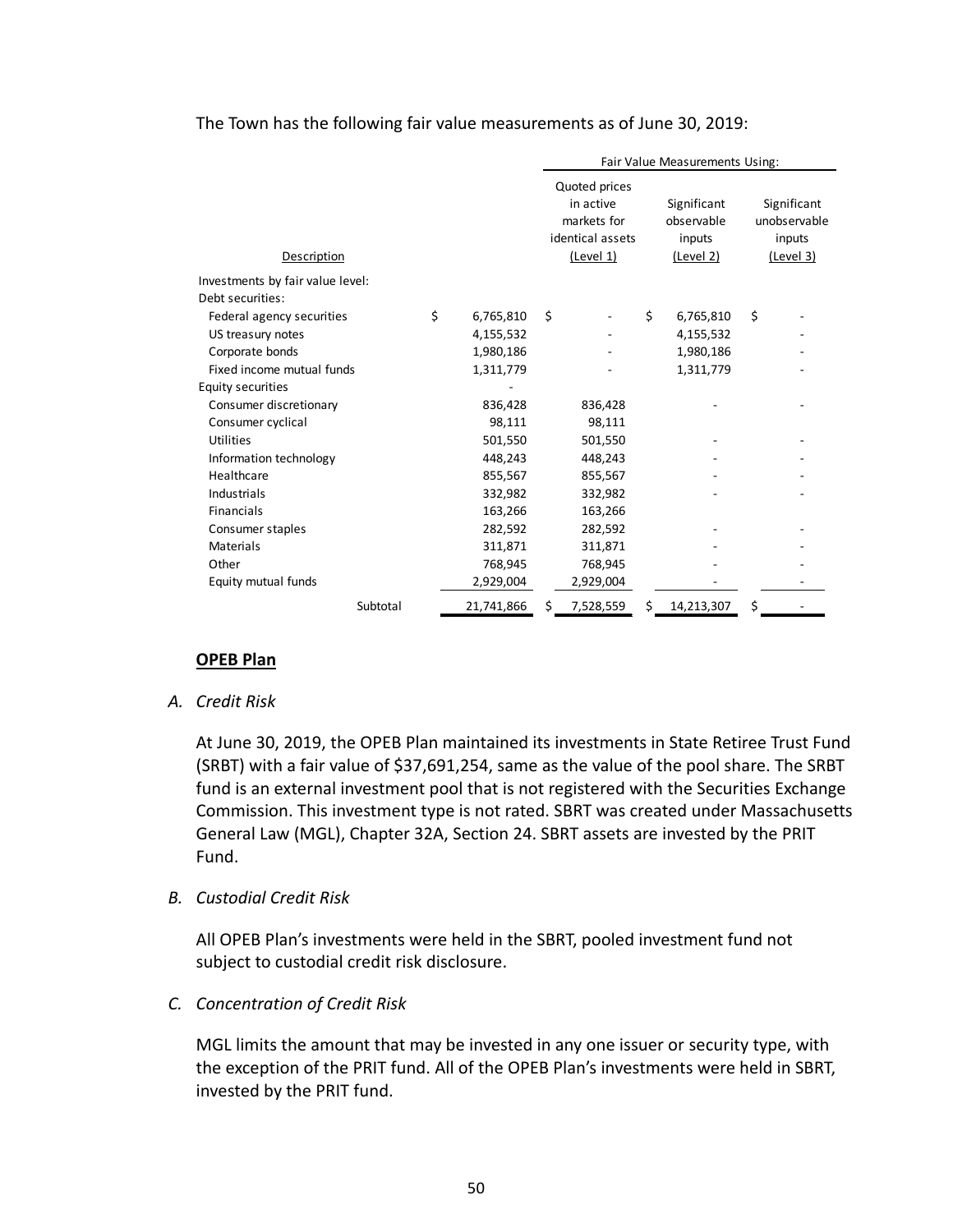# *D. Fair Value*

Investments held in SBRT are valued at net asset value (NAV). There were no unfunded commitments. The redemption frequency is monthly with a 30‐day redemption notice period.

# **Retirement System**

*A. Credit Risk* 

Massachusetts General Law, Chapter 32, Section 23, limits the investment of System funds, to the extent not required for current disbursements, in the PRIT Fund or in securities, other than mortgages or collateral loans, which are legal for the investment of funds in savings banks under the laws of the Commonwealth, provided that no more than the established percentage of assets, is invested in any one security.

At December 31, 2018, the System maintained its investments in PRIT with a fair value of \$154,662,006, same as the value of the pool share. The PRIT fund is an external investment pool that is not registered with the Securities Exchange Commission. This investment type is not rated. PRIT Fund issues separately available financial statements with a year end of June 30. PRIT was created under Massachusetts General Law, Chapter 32, Section 22, in December 1983. PRIT is operated under contract with a private investment advisor, approved by the Pension Reserves Investment Manage‐ ment Board (PRIM). PRIM chooses an investment advisor by requesting proposals from advisors and reviewing such proposals based on criteria adopted under Massachusetts General Law, Chapter 30B.

*B. Custodial Credit Risk* 

As of December 31, 2018, the System's investments of \$154,662,006 were held in the State investment pool (PRIT) and are not subject to custodial credit risk disclosure.

# *C. Concentration of Credit Risk*

Massachusetts General Law Chapter 32, Section 23 limits the amount the System may invest in any one issuer or security type, with the exception of the PRIT fund. All of the System's investments are in the PRIT fund.

*D. Fair Value* 

Investments held in PRIT are valued at net asset value (NAV). There were no unfunded commitments. The redemption frequency is monthly with a 30‐day redemption notice period.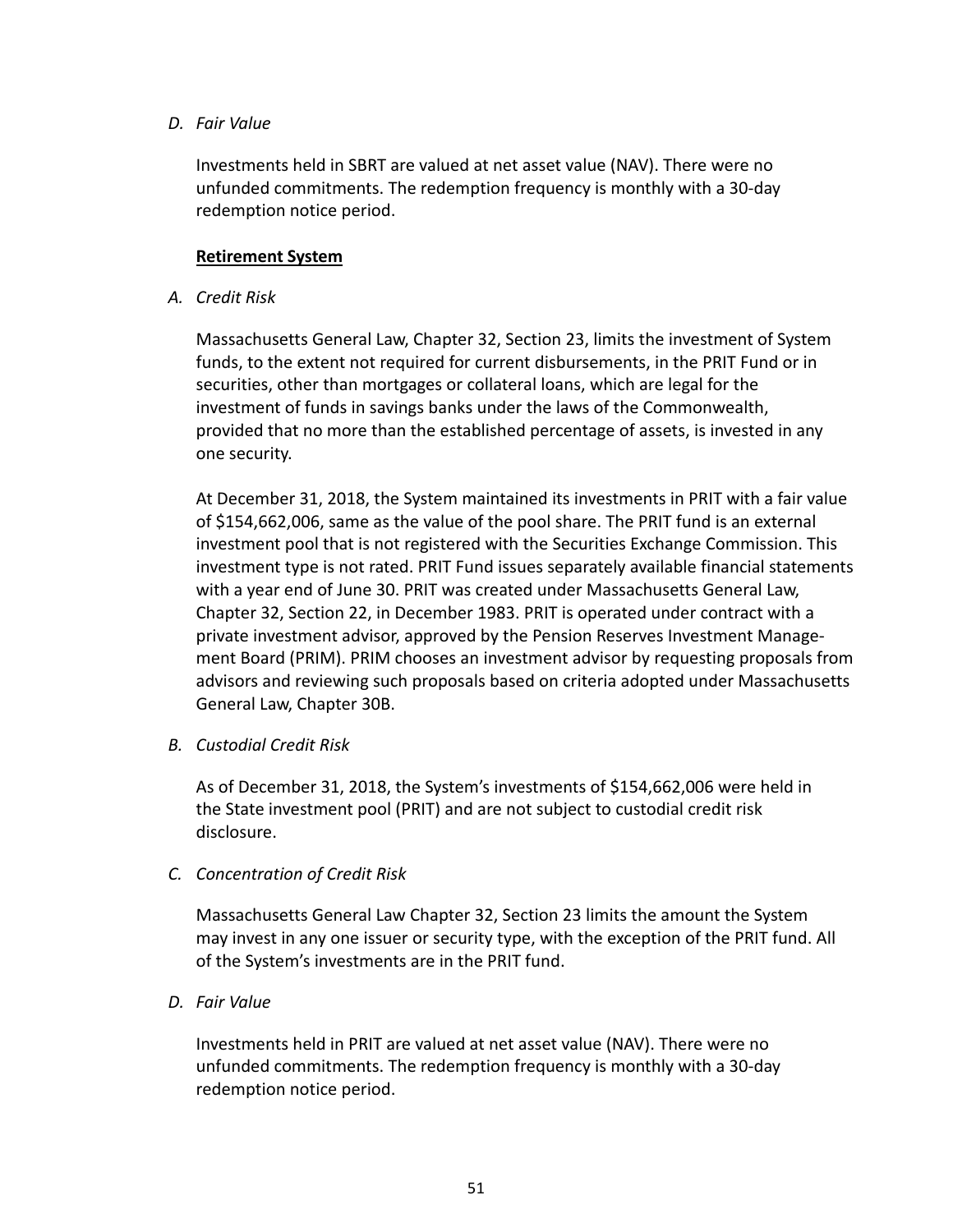The System values its investments in good faith at the System's pro‐rata interest in PRIT based upon audited financial statements or other information provided to the Plan by the underlying investment manager (PRIM). The estimated fair value of these investments may differ significantly from values that would have been used had a ready market existed.

#### **5. Accounts Receivable**

# *A. Property Taxes and Excises Receivable*

Real estate and personal property taxes are levied and based on values assessed on January 1st of every year. Assessed values are established by the Board of Assessor's for 100% of the estimated fair market value. Taxes are due on a quarterly basis and are subject to penalties and interest if they are not paid by the respective due date. Real estate and personal property taxes levied are recorded as receivables in the fiscal year they relate to.

Fourteen days after the due date for the final tax bill for real estate taxes, a demand notice may be sent to the delinquent taxpayer. Fourteen days after the demand notice has been sent, the tax collector may proceed to file a lien against the delinquent taxpayers' property. The Town has an ultimate right to foreclose on property for unpaid taxes. Personal property taxes cannot be secured through the lien process.

Motor vehicle excise taxes are assessed annually for every motor vehicle and trailer registered in the Commonwealth. The Registry of Motor Vehicles annually calculates the value of all registered motor vehicles for the purpose of excise assessment. The amount of motor vehicle excise tax due is calculated using a fixed rate of \$25 per \$1,000 of value.

|                         | Gross<br>Amount | Allowance for<br>Doubtful |                | Net Amount<br>(accrual |
|-------------------------|-----------------|---------------------------|----------------|------------------------|
| Receivables:            | (fund basis)    | <b>Accounts</b>           |                | basis)                 |
| Real estate taxes       | \$<br>956,950   | \$                        | \$             | 956,950                |
| Personal property taxes | 876,824         | (660,000)                 |                | 216,824                |
| <b>Tax liens</b>        | 955,161         |                           |                | 955,161                |
| Deferred taxes          | 505,512         |                           |                | 505,512                |
| <b>CPA</b>              | 17,395          |                           |                | 17,395                 |
| Total property taxes    | 3,311,842       | (660,000)                 |                | 2,651,842              |
| Motor vehicle excise    | 943,373         | (563,000)                 |                | 380,373                |
| Grand total             | 4,255,215       | \$<br>(1,223,000)         | $\ddot{\zeta}$ | 3,032,215              |

Taxes receivable at June 30, 2019 consist of the following (in thousands):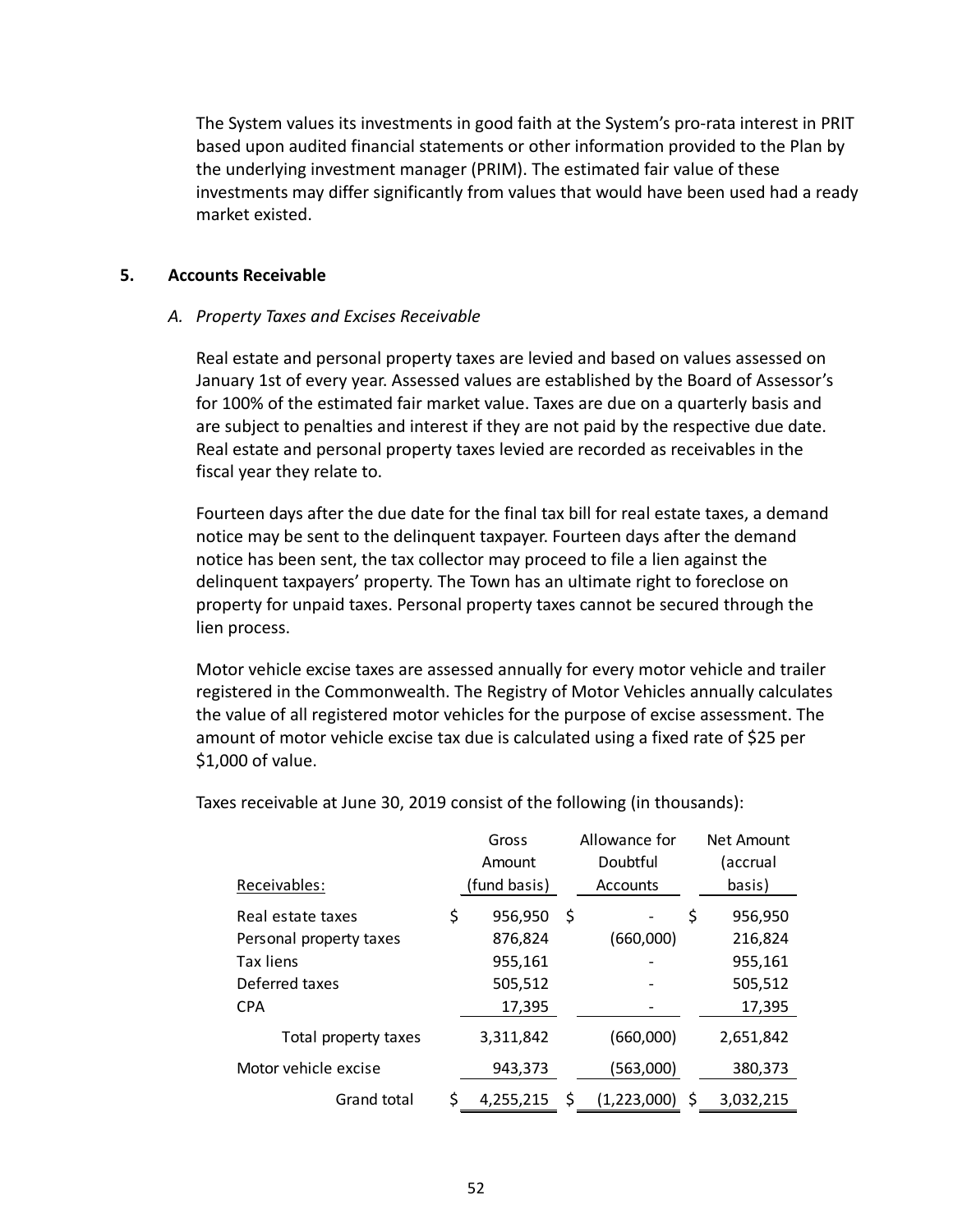The allowance amount is estimated using varying percentages that the Town believes are not collectible based on year of levy.

*B. Departmental* 

Departmental receivables primarily comprise ambulance receivables. Departmental receivables in the accompanying entity‐wide financial statements reflect an estimated allowance for doubtful accounts of \$232,000.

*C. Intergovernmental Receivables* 

This balance represents reimbursements requested from Federal and State agencies for expenditures incurred in fiscal 2019 and future reimbursements from the MSBA.

#### **6. Interfund Transfers**

The Town reports interfund transfers between many of its funds. The sum of all transfers presented in the table agrees with the sum of interfund transfers presented in the governmental and proprietary fund financial statements. The following is an analysis of interfund transfers made in fiscal year 2019:

| <b>Governmental Funds:</b>           | <b>Transfers In</b> | <b>Transfers Out</b> |            |
|--------------------------------------|---------------------|----------------------|------------|
| <b>General Fund</b>                  | \$<br>2,214,458     | \$                   | 19,319,938 |
| <b>Community Preservation Fund</b>   |                     |                      | 941,494    |
| Sunita L. Williams School            | 2,865,000           |                      |            |
| Nonmajor Funds:                      |                     |                      |            |
| Special Revenue Funds:               |                     |                      |            |
| Town grants                          | 4                   |                      | 30,266     |
| School grants                        |                     |                      | 1,267      |
| <b>Trust funds</b>                   |                     |                      | 14,208     |
| Other special revenue funds          | 26,686              |                      | 5          |
| <b>Capital Project Funds:</b>        |                     |                      |            |
| Mitchell School Modular              | 1,980,000           |                      |            |
| <b>Memorial Park Building</b>        | 3,332,000           |                      |            |
| <b>Public Works Storage Facility</b> | 4,112,000           |                      |            |
| Public Works Infrastructure Program  | 1,523,500           |                      |            |
| Other capital project funds          | 7,076,789           |                      | 364,839    |
| Subtotal Nonmajor Funds              | 18,050,979          |                      | 410,585    |
| <b>Business-Type Funds:</b>          |                     |                      |            |
| Sewer Fund                           | 724,750             |                      | 1,635,071  |
| <b>Water Fund</b>                    | 68,000              |                      | 2,945,743  |
| Solid Waste Fund                     | 1,772,602           |                      | 442,958    |
| Subtotal Business-Type Funds:        | 2,565,352           |                      | 5,023,772  |
| <b>Grand Total</b>                   | \$<br>25,695,789    | \$                   | 25,695,789 |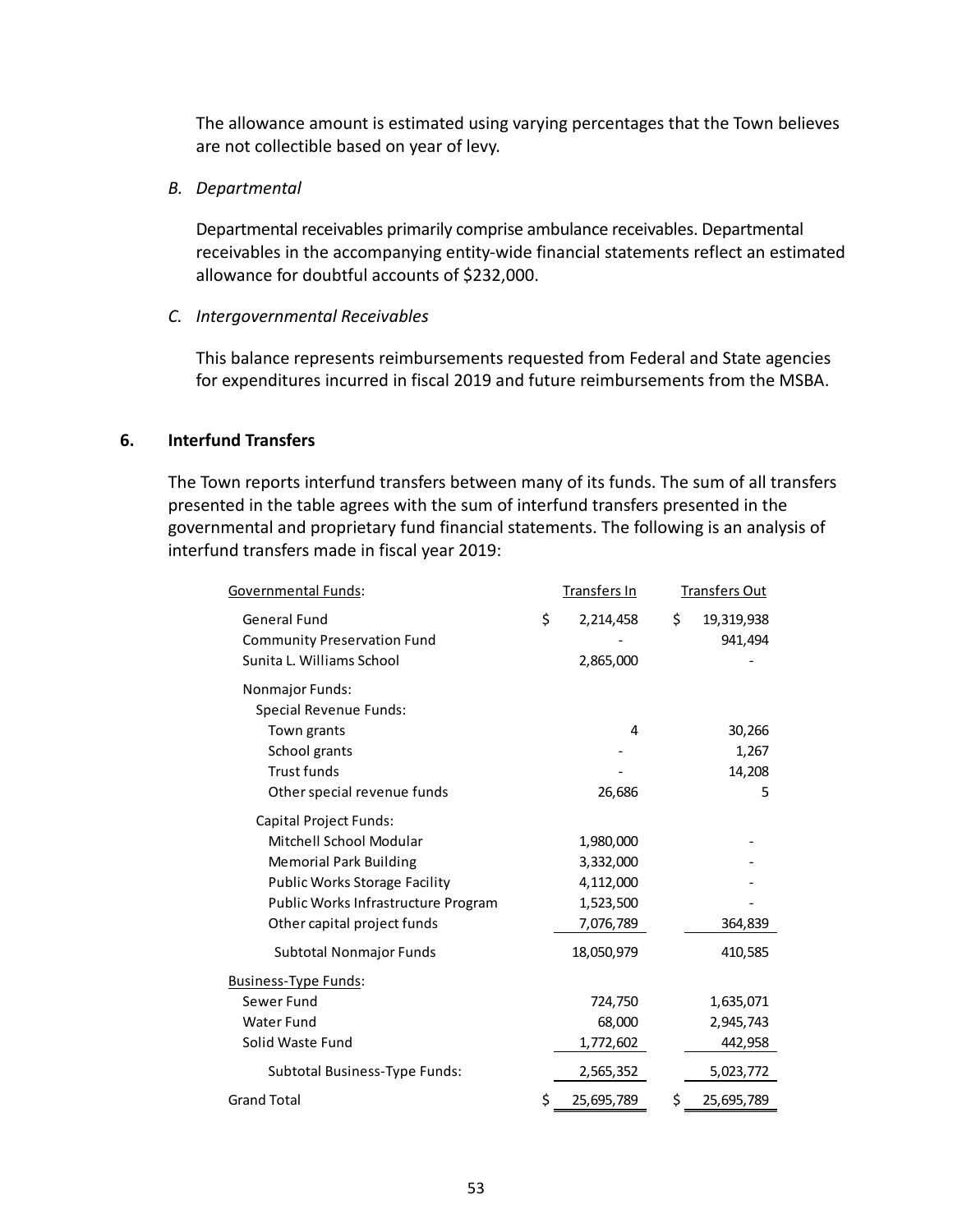Of the transfers out from the sewer, water, and solid waste funds, \$1,608,064 was transferred to the general fund to reimburse indirect costs. The balance represent the sewer and water funds' contribution to the Public Works Infrastructure and Storage Facility capital projects.

The majority of the transfers from the general fund into the enterprise funds represents a subsidy to the solid waste of \$1,772,603 and funds to cover sewer fund storm water expenses funded by general revenues. Most of the transfers out of the general fund represent the Town's practice of using free cash and overlay surplus to the various major and non‐major capital project funds.

Other transfers are used to (1) move revenues from the fund that statute or budget requires to collect them to the fund that statute or budget requires to expend them, (2) use unrestricted revenues collected in the general fund to finance various programs and accounted for in other funds in accordance with budgetary authorizations.

#### **7. Capital Assets**

Capital asset activity for the year ended June 30, 2019 was as follows (in thousands):

|                                              | Beginning     |    |                |                 |    | Ending     |
|----------------------------------------------|---------------|----|----------------|-----------------|----|------------|
|                                              | Balance       |    | Increases      | Decreases       |    | Balance    |
| <b>Governmental Activities:</b>              |               |    |                |                 |    |            |
| Capital assets, being depreciated:           |               |    |                |                 |    |            |
| Buildings and improvements                   | \$<br>240.637 | Ś. | 34,195         | \$              | Ś. | 274,832    |
| Machinery, equipment, and furnishings        | 13,117        |    | 3,242          | (345)           |    | 16,014     |
| Vehicles                                     | 7,701         |    | 497            | (488)           |    | 7,710      |
| Infrastructure                               | 39,379        |    | 7,586          |                 |    | 46,965     |
| Total capital assets, being depreciated      | 300,834       |    | 45,520         | (833)           |    | 345,521    |
| Less accumulated depreciation for:           |               |    |                |                 |    |            |
| Buildings and improvements                   | (67, 314)     |    | (7, 277)       |                 |    | (74, 591)  |
| Machinery, equipment, and furnishings        | (11, 172)     |    | (1,200)        | 345             |    | (12,027)   |
| Vehicles                                     | (5,801)       |    | (805)          | 488             |    | (6, 118)   |
| Infrastructure                               | (22,084)      |    | <u>(1,599)</u> |                 |    | (23, 683)  |
| Total accumulated depreciation               | (106,371)     |    | (10,881)       | 833             |    | (116, 419) |
| Total capital assets, being depreciated, net | 194,463       |    | 34,639         |                 |    | 229,102    |
| Capital assets, not being depreciated:       |               |    |                |                 |    |            |
| Land                                         | 32,348        |    |                |                 |    | 32,348     |
| Works of art                                 | 120           |    |                |                 |    | 120        |
| Construction in progress                     | 45,861        |    | 45,540         | (27,497)        |    | 63,904     |
| Total capital assets, not being depreciated  | 78,329        |    | 45,540         | (27,497)        |    | 96,372     |
| Governmental activities capital assets, net  | \$<br>272,792 | \$ | 80,179         | \$<br>(27, 497) | Ŝ. | 325,474    |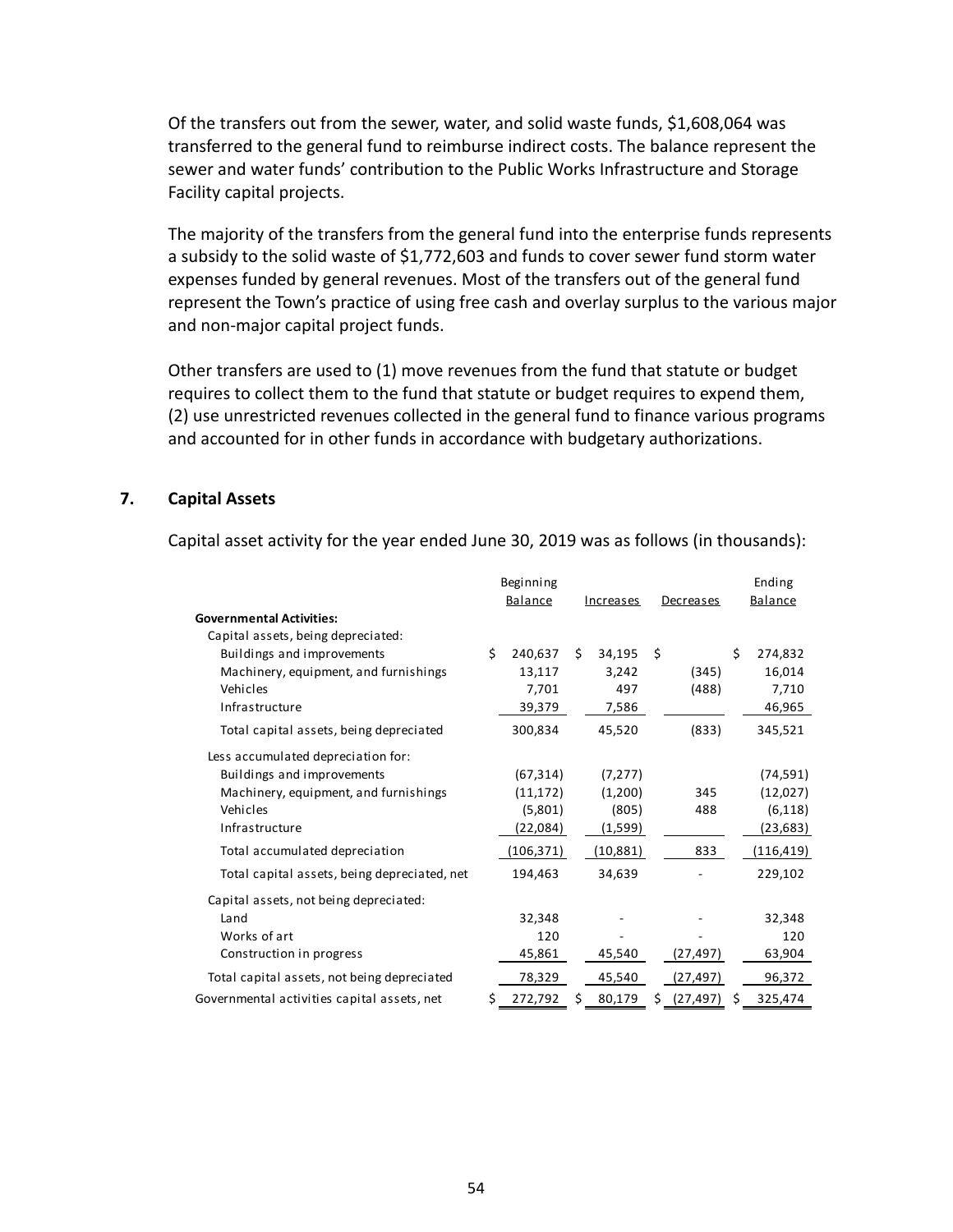|                                              |    | Beginning |    |           |    |           | Ending          |
|----------------------------------------------|----|-----------|----|-----------|----|-----------|-----------------|
|                                              |    | Balance   |    | Increases |    | Decreases | Balance         |
| <b>Business-Type Activities:</b>             |    |           |    |           |    |           |                 |
| Capital assets, being depreciated:           |    |           |    |           |    |           |                 |
| Buildings and improvements                   | Ś. | 21,948    | Ś. | 614       | Ś  | $(44)$ \$ | 22,518          |
| Plant                                        |    | 6,600     |    |           |    |           | 6,600           |
| Machinery, equipment, and furnishings        |    | 5,336     |    | 537       |    | (137)     | 5,736           |
| Vehicles                                     |    | 1,690     |    | 266       |    | (193)     | 1,763           |
| Infrastructure                               |    | 76,519    |    | 2,794     |    |           | 79,313          |
| Total capital assets, being depreciated      |    | 112,093   |    | 4,211     |    | (374)     | 115,930         |
| Less accumulated depreciation for:           |    |           |    |           |    |           |                 |
| Buildings and improvements                   |    | (5, 728)  |    | (517)     |    | 44        | (6,201)         |
| Plant                                        |    | (3,815)   |    | (214)     |    |           | (4,029)         |
| Machinery, equipment, and furnishings        |    | (3,876)   |    | (433)     |    | 137       | (4, 172)        |
| Vehicles                                     |    | (1,626)   |    | (52)      |    | 193       | (1,485)         |
| Infrastructure                               |    | (42,415)  |    | (1,396)   |    |           | <u>(43,811)</u> |
| Total accumulated depreciation               |    | (57,460)  |    | (2,612)   |    | 374       | (59,698)        |
| Total capital assets, being depreciated, net |    | 54,633    |    | 1,599     |    |           | 56,232          |
| Capital assets, not being depreciated:       |    |           |    |           |    |           |                 |
| Land                                         |    | 5,275     |    |           |    |           | 5,275           |
| Construction in progress                     |    | 3,946     |    | 2,763     |    | (2,368)   | 4,341           |
| Total capital assets, not being depreciated  |    | 9,221     |    | 2,763     |    | (2,368)   | 9,616           |
| Business-type activities capital assets, net | \$ | 63,854    | \$ | 4,362     | \$ | (2,368)   | \$<br>65,848    |

Depreciation expense was charged to functions of the Town as follows:

| <b>Governmental Activities:</b>                       |    |            |
|-------------------------------------------------------|----|------------|
| General government                                    | \$ | 1,494,497  |
| Public safety                                         |    | 524,107    |
| Education                                             |    | 5,486,450  |
| Public works                                          |    | 2,549,691  |
| Building design and construction                      |    | 41,609     |
| <b>Health and human services</b>                      |    | 216,630    |
| Culture and recreation                                |    | 567,982    |
| Total depreciation expense - governmental activities  | S. | 10,880,966 |
| <b>Business-Type Activities:</b>                      |    |            |
| Sewer                                                 | \$ | 895,147    |
| Water                                                 |    | 1,323,127  |
| Solid waste                                           |    | 393,835    |
| Total depreciation expense - business-type activities | \$ | 2,612,109  |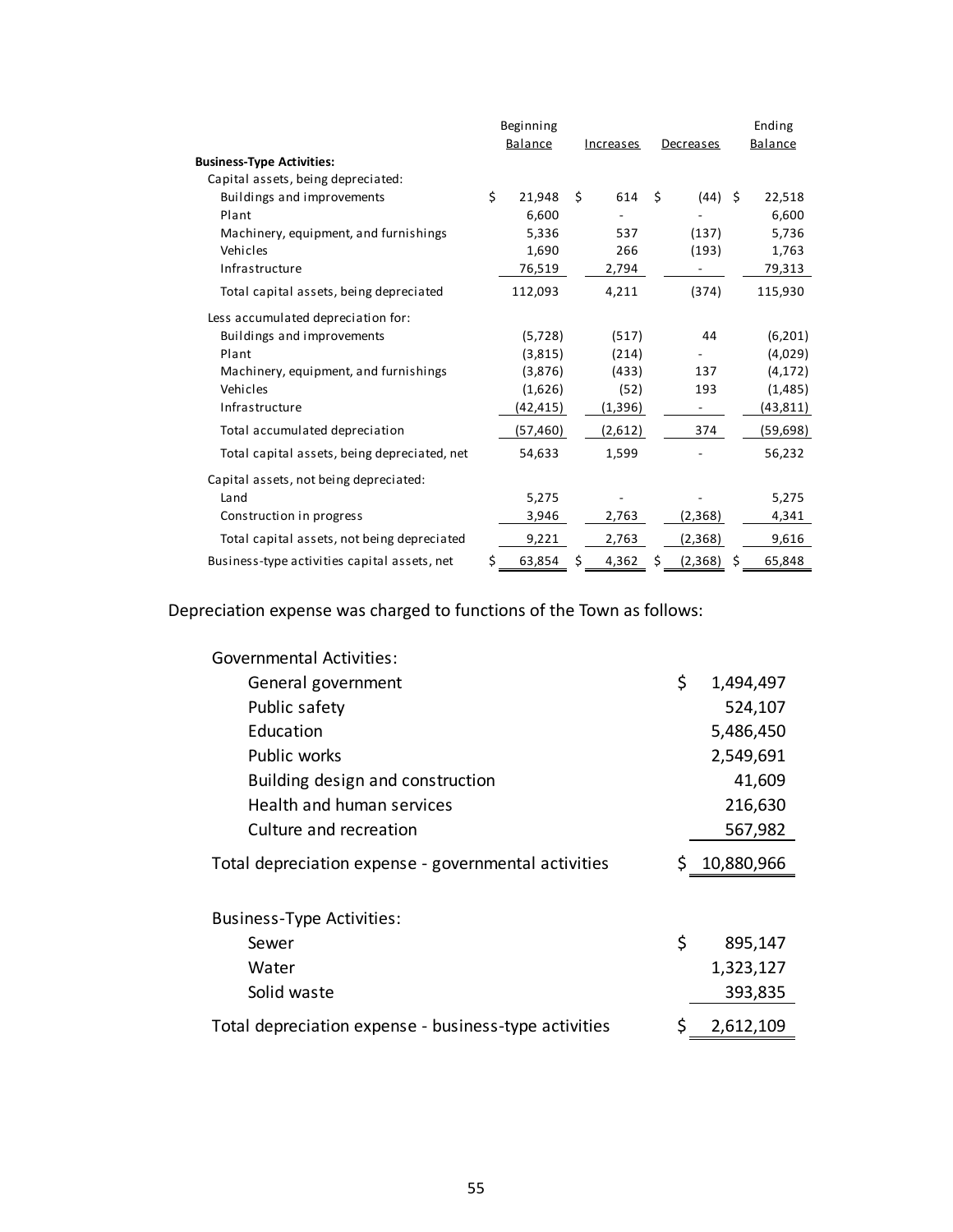#### **8. Deferred Outflows of Resources**

Deferred outflows of resources represent the consumption of net position by the Town that is applicable to future reporting periods. Deferred outflows of resources have a positive effect on net position, similar to assets. Deferred outflows of resources related to pensions and OPEB, in accordance with GASB Statements No. 68 and 75, are more fully discussed in the corresponding pension and OPEB notes.

#### **9. Warrants and Accounts Payable**

Warrants and accounts payable represent 2019 expenditures paid after June 30, 2019.

#### **10. Accrued Liabilities**

Accrued liabilities represent primary accrued payroll and withholdings. On the government‐wide Statement of Net Position, accrued liabilities also include accrued interest for bonds and anticipation notes.

Accrued liabilities reported in the Internal Service Fund represent an estimate of incurred but not reported workers compensation claims.

# **11. Refunds Payable**

This balance consists of an estimate of refunds due to property taxpayers for potential abatements. These cases are currently pending with the state Appellate Tax Board.

#### **12. Notes Payable**

The Town had the following notes outstanding at June 30, 2019:

|                   | Interest | Date of      | Date of  | Balance at                 |  |
|-------------------|----------|--------------|----------|----------------------------|--|
| Purpose           | Rate     | <b>Issue</b> | Maturity | 6/30/19                    |  |
| Bond anticipation | 2.00%    | 06/27/19     |          | $10/01/19$ \$ 34,820,000 * |  |
| Bond anticipation | 1.70%    | 08/01/18     | 07/15/19 | 1,500,000                  |  |
| Total             |          |              |          | 36,320,000                 |  |
| *See Note 23.     |          |              |          |                            |  |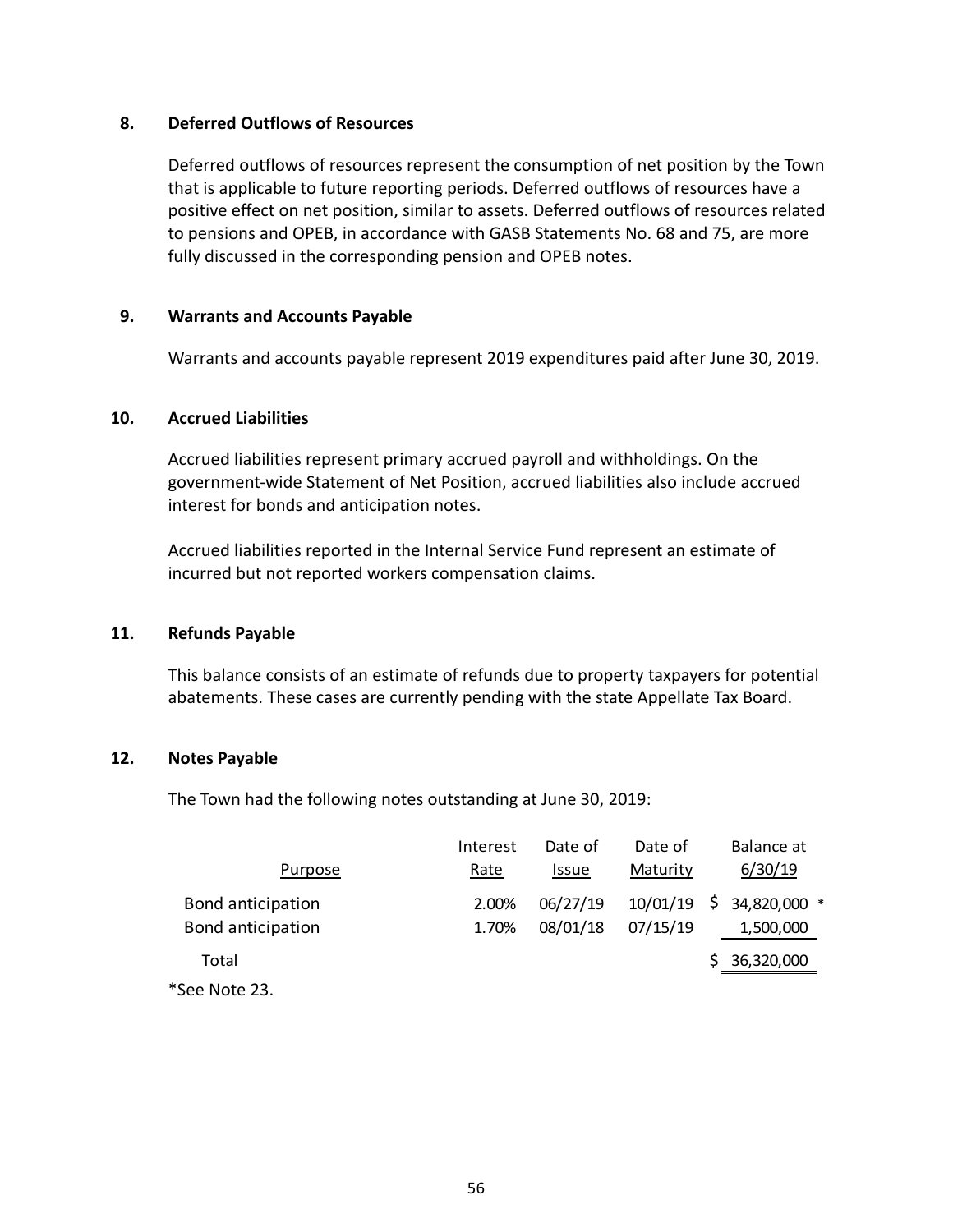| Purpose                                       | Balance<br><b>Beginning</b><br>of Year | <b>New</b><br><b>Issues</b> | <b>Maturities</b>        | <b>Balance</b><br>End of<br>Year |
|-----------------------------------------------|----------------------------------------|-----------------------------|--------------------------|----------------------------------|
| Sunita L. Williams (Hillside) School          | 16,150,000<br>Ś.                       | \$<br>11,100,000            | $(16, 150, 000)$ \$<br>s | 11,100,000                       |
| Central Ave/Elliot Street Bridge Construction | 320,000                                |                             | (320,000)                |                                  |
| <b>Rosemary Recreation Complex</b>            | 7,000,000                              | 3,885,000                   | (7,000,000)              | 3,885,000                        |
| Needham High Expansion                        | 7,010,000                              | 3,625,000                   | (7,010,000)              | 3,625,000                        |
| <b>Public Safety Building</b>                 | 1,500,000                              | 15,500,000                  | (1,500,000)              | 15,500,000                       |
| <b>RTS Fleet Replacement</b>                  | 5,000                                  |                             | (5,000)                  |                                  |
| <b>Memorial Park Building</b>                 |                                        | 1,850,000                   |                          | 1,850,000                        |
| Water System Rehabilitation                   |                                        | 295,000                     |                          | 295,000                          |
| <b>Water Distribution System</b>              |                                        | 65,000                      |                          | 65,000                           |
| Total                                         | 31,985,000                             | 36,320,000<br>S             | (31,985,000)<br>s        | 36,320,000                       |

# The following summarizes activity in notes payable during fiscal year 2019:

#### **13. Long‐Term Debt**

#### *A. Long‐Term Debt Supporting Activities*

General obligation bonds, issued by the Town, are repaid with general and enterprise fund revenues and the use of unassigned fund balance or unrestricted retained earnings. Compensated absences are paid from the fund responsible for the employee's compensation ‐ the general fund and the enterprise funds*.* 

*B. General Obligation Bonds* 

The Town issues general obligation bonds to provide funds for the acquisition and construction of major capital facilities. General obligation bonds have been issued for both governmental and business-type activities. General obligation bonds currently outstanding are as follows: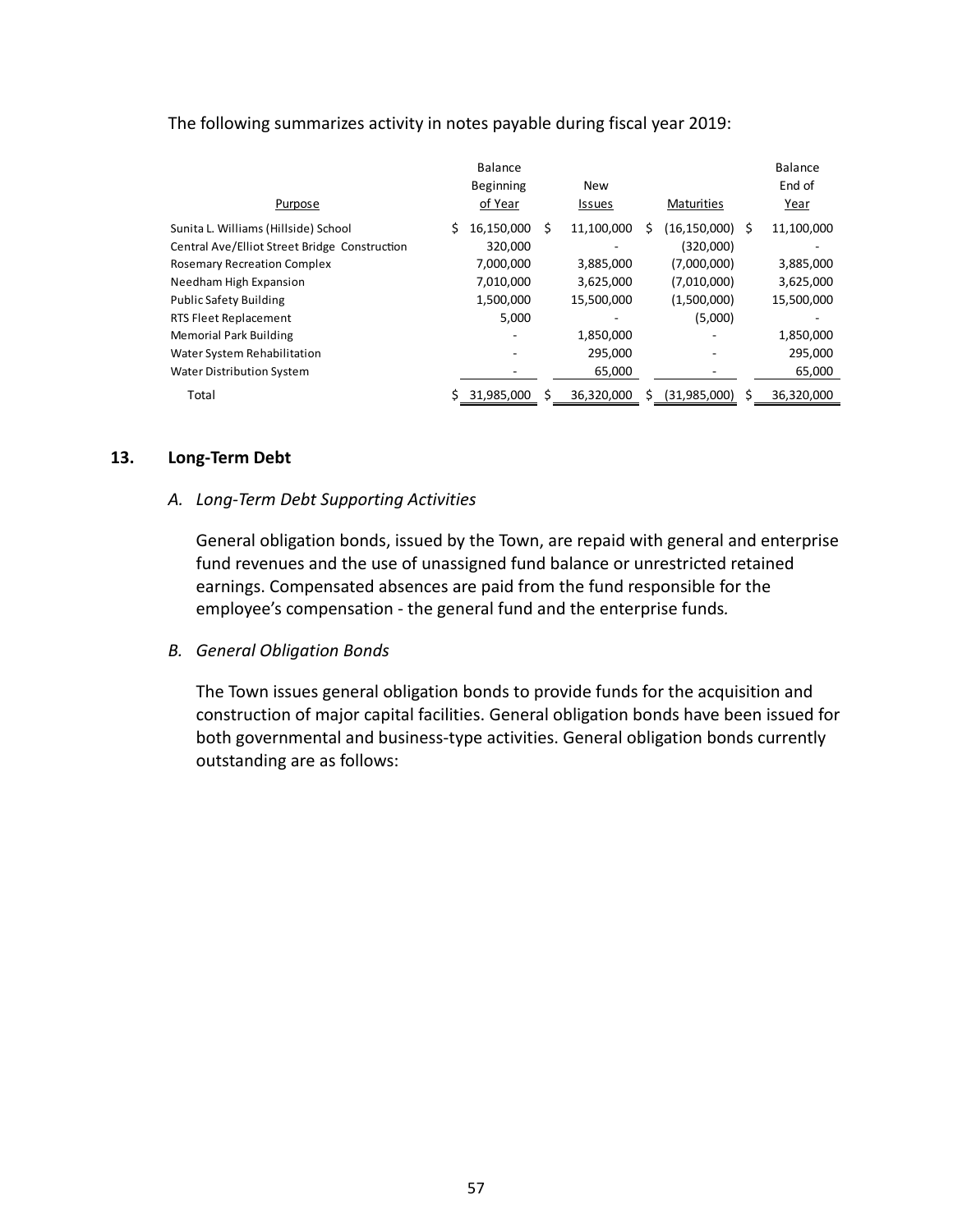|                                            |              |                |              |               | Amount      |
|--------------------------------------------|--------------|----------------|--------------|---------------|-------------|
|                                            |              |                |              |               | Outstanding |
|                                            | Original     | Interest       | Date of      | Date of       | as of       |
|                                            | Amount       | $Rate(s)$ %    | <b>Issue</b> | Maturity      | 6/30/19     |
| MA Water Pollution Abatement Trust         | \$<br>85,894 | Various        | 05/01/01     | $01/01/20$ \$ | 4,724       |
| MA Water Pollution Abatement Trust         | 496,276      | Various        | 11/01/04     | 01/01/20      | 27,802      |
| High School                                | 6,842,000    | 2.94           | 06/01/09     | 06/01/28      | 1,705,000   |
| Municipal Purpose FY 2009                  | 15,815,000   | $2.00 - 4.00$  | 12/15/09     | 08/01/28      | 7,850,000   |
| Municipal Purpose FY 2010                  | 4,000,000    | $2.00 - 3.00$  | 06/15/10     | 12/01/24      | 700,000     |
| Town Hall and Newman School                | 11,750,000   | $2.00 - 5.00$  | 05/19/11     | 10/01/28      | 4,700,000   |
| Town Hall, Parking and Bridge              | 2,460,000    | $2.00 - 3.125$ | 10/05/11     | 08/01/26      | 1,065,000   |
| GOB - Refunding FY2012                     | 10,995,000   | $2.00 - 4.00$  | 06/06/12     | 11/01/23      | 4,020,000   |
| Municipal Purpose FY 2013                  | 12,244,000   | $2.00 - 4.00$  | 10/03/12     | 07/15/32      | 7,280,000   |
| Municipal Purpose FY 2013                  | 5,945,000    | $2.00 - 4.00$  | 06/18/13     | 11/01/32      | 3,990,000   |
| Municipal Purpose FY 2014                  | 6,085,000    | $3.00 - 4.00$  | 12/02/13     | 07/15/33      | 3,985,000   |
| Municipal Purpose FY 2014                  | 5,032,000    | $2.00 - 2.50$  | 06/02/14     | 05/15/34      | 2,670,000   |
| Municipal Purpose FY 2015                  | 13,425,000   | $2.00 - 4.00$  | 04/01/15     | 11/15/33      | 8,080,000   |
| High School, High Rock and Pollard Schools | 6,645,000    | $2.00 - 4.00$  | 06/16/16     | 08/01/27      | 6,505,000   |
| Municipal Purpose FY 2017                  | 10,945,000   | $3.00 - 4.00$  | 01/05/17     | 01/15/42      | 8,820,000   |
| Municipal Purpose FY 2018                  | 31,000,000   | $3.00 - 4.00$  | 07/17/18     | 07/15/38      | 31,000,000  |
| MA Water Pollution Abatement Trust         | 765,335      | 2.00           | 06/01/12     | 07/15/30      | 516,393     |
| MA Water Pollution Abatement Trust         | 9,055,822    | 2.00           | 05/22/13     | 01/15/33      | 4,487,812   |
| Water System Rehab                         | 2,310,813    | $3.00 - 4.00$  | 05/11/17     | 01/15/28      | 2,061,777   |
| Total Business-Type Activities             |              |                |              |               | 99,468,508  |

#### *C. Future Debt Service*

The annual payments to retire all general obligation long‐term debt outstanding as of June 30, 2019 are as follows:

|              | <b>General Obligation Bonds</b> |            |    |            |            |             |  |  |  |  |  |
|--------------|---------------------------------|------------|----|------------|------------|-------------|--|--|--|--|--|
| Governmental |                                 | Principal  |    | Interest   | Total      |             |  |  |  |  |  |
| 2020         | \$                              | 9,502,526  | \$ | 3,706,123  | \$         | 13,208,649  |  |  |  |  |  |
| 2021         |                                 | 8,185,000  |    | 2,769,313  |            | 10,954,313  |  |  |  |  |  |
| 2022         |                                 | 7,855,000  |    | 2,448,647  | 10,303,647 |             |  |  |  |  |  |
| 2023         |                                 | 7,140,000  |    | 2,155,813  | 9,295,813  |             |  |  |  |  |  |
| 2024         |                                 | 7,030,000  |    | 1,877,806  |            | 8,907,806   |  |  |  |  |  |
| 2025 - 2029  |                                 | 24,765,000 |    | 6,042,672  |            | 30,807,672  |  |  |  |  |  |
| 2030 - 2034  |                                 | 12,610,000 |    | 2,778,794  |            | 15,388,794  |  |  |  |  |  |
| 2035 - 2039  |                                 | 6,400,000  |    | 1,293,844  |            | 7,693,844   |  |  |  |  |  |
| 2040 - 2044  |                                 | 4,350,000  |    | 371,950    |            | 4,721,950   |  |  |  |  |  |
| Total        | \$                              | 87,837,526 | Ś  | 23,444,962 |            | 111,282,488 |  |  |  |  |  |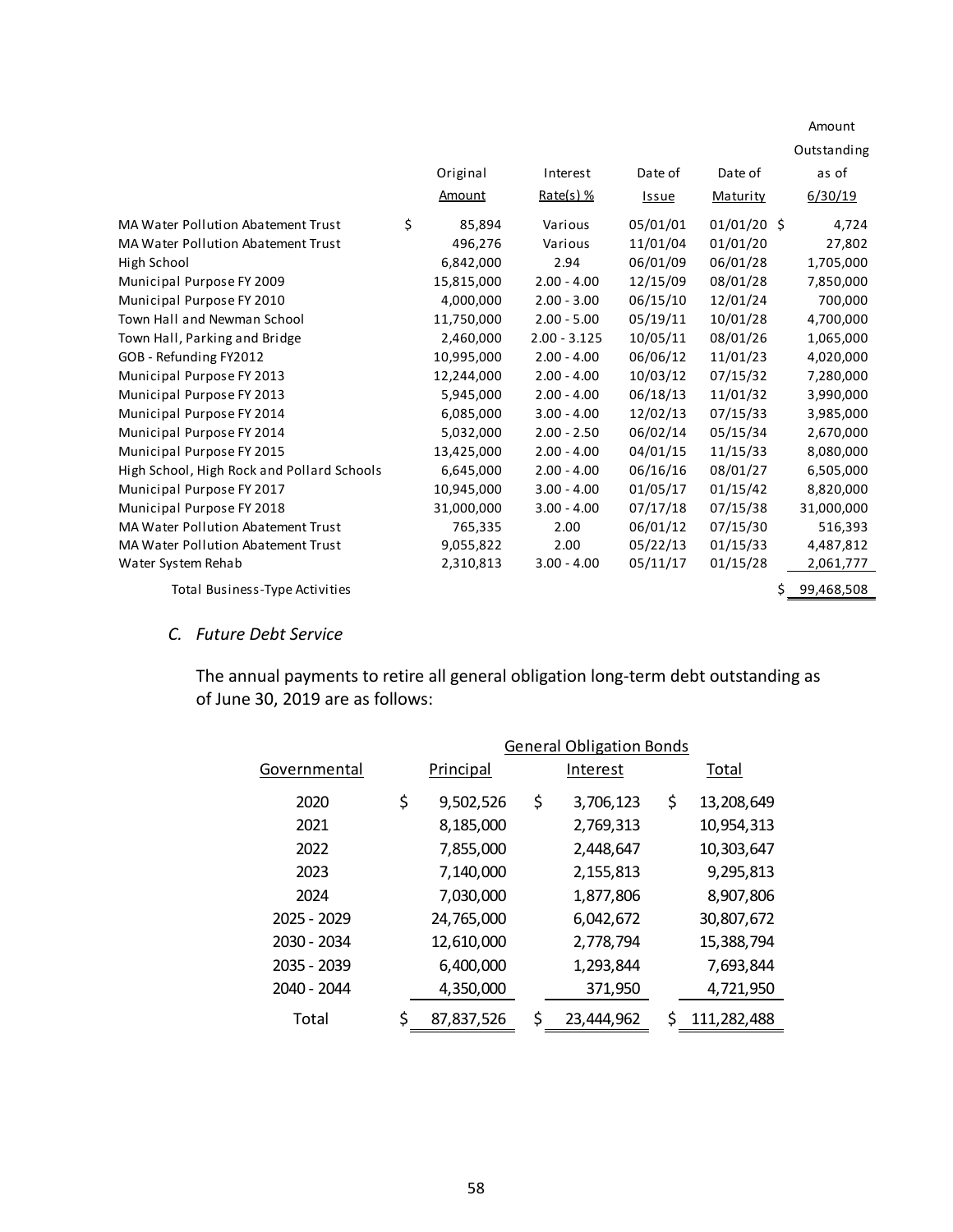|                      | <b>General Obligation Bonds</b> |           |    |          |         |           |  |  |  |  |
|----------------------|---------------------------------|-----------|----|----------|---------|-----------|--|--|--|--|
| <b>Business-Type</b> |                                 | Principal |    | Interest |         | Total     |  |  |  |  |
| 2020                 | \$                              | 580,000   | \$ | 145,888  | \$      | 725,888   |  |  |  |  |
| 2021                 |                                 | 490,000   |    | 125,888  |         | 615,888   |  |  |  |  |
| 2022                 |                                 | 490,000   |    | 108,900  |         | 598,900   |  |  |  |  |
| 2023                 |                                 | 485,000   |    | 91,894   | 576,894 |           |  |  |  |  |
| 2024                 |                                 | 300,000   |    | 78,600   |         | 378,600   |  |  |  |  |
| 2025 - 2029          |                                 | 1,285,000 |    | 258,875  |         | 1,543,875 |  |  |  |  |
| 2030 - 2034          |                                 | 935,000   |    | 84,175   |         | 1,019,175 |  |  |  |  |
| Total                | \$                              | 4,565,000 | Ś  | 894,220  | \$      | 5,459,220 |  |  |  |  |

|                      | <b>MCWT Direct Borrowings</b> |    |          |         |           |  |  |  |  |  |  |
|----------------------|-------------------------------|----|----------|---------|-----------|--|--|--|--|--|--|
| <b>Business-Type</b> | Principal                     |    | Interest | Total   |           |  |  |  |  |  |  |
| 2020                 | \$<br>565,220                 | \$ | 99,699   | \$      | 664,919   |  |  |  |  |  |  |
| 2021                 | 572,028                       |    | 93,368   |         | 665,396   |  |  |  |  |  |  |
| 2022                 | 578,985                       |    | 86,900   | 665,885 |           |  |  |  |  |  |  |
| 2023                 | 586,091                       |    | 80,293   | 666,384 |           |  |  |  |  |  |  |
| 2024                 | 557,439                       |    | 73,544   |         | 630,983   |  |  |  |  |  |  |
| 2025 - 2029          | 2,688,547                     |    | 261,282  |         | 2,949,829 |  |  |  |  |  |  |
| 2030 - 2034          | 1,517,672                     |    | 73,812   |         | 1,591,484 |  |  |  |  |  |  |
| Total                | \$<br>7,065,982               | \$ | 768,898  | Ś       | 7,834,880 |  |  |  |  |  |  |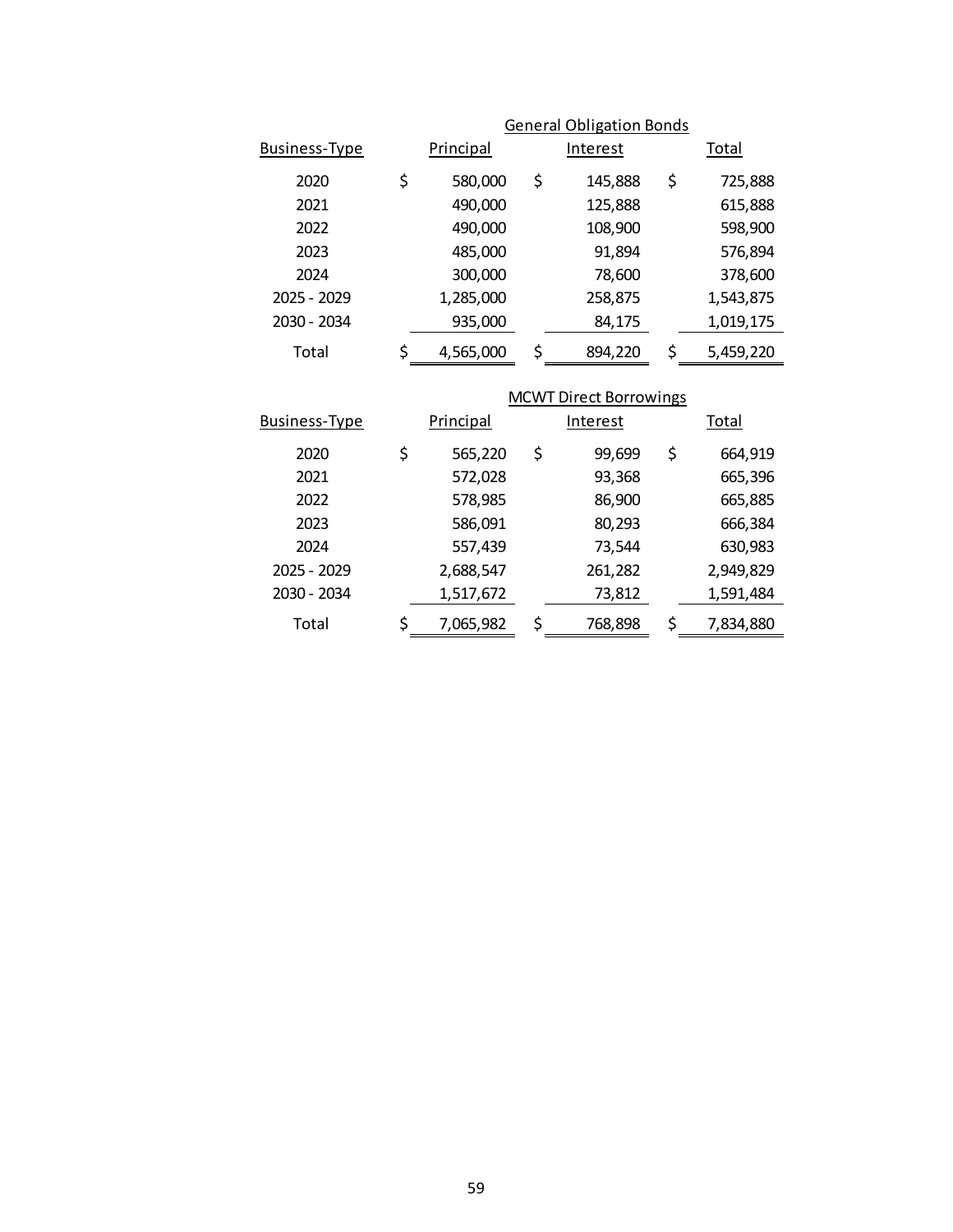# *D. Bond Authorizations*

Long‐term debt authorizations which have not been issued or rescinded as of June 30, 2019 are as follows:

| Date Authorized | Purpose                                     | Amount            |
|-----------------|---------------------------------------------|-------------------|
| May 2015        | Water System Rehabilitation                 | \$<br>307,000     |
| October 2017    | Sunita L. Williams School                   | 24,723,956        |
| October 2017    | <b>NHS Expansion Construction</b>           | 4,175,000         |
| October 2017    | <b>Public Safety Buildings Design</b>       | 3,750,000         |
| May 2017        | <b>NHS Expansion Design</b>                 | 50,000            |
| May 2017        | <b>Rosemary Recreation Complex</b>          | 4,000,000         |
| May 2017        | Wastewater Pump Station Rehabilitation      | 53,550            |
| May 2017        | <b>Water Distribution Improvements</b>      | 100,735           |
| May 2018        | <b>RTS Property Repairs</b>                 | 645,000           |
| May 2018        | <b>Memorial Park Building</b>               | 2,918,000         |
| May 2018        | Public Works Infrastructure Program         | 250,000           |
| May 2018        | <b>Public Works Storage Facility</b>        | 3,503,000         |
| May 2018        | <b>Public Safety Buildings Construction</b> | 66,245,000        |
|                 | Total                                       | \$<br>110,721,241 |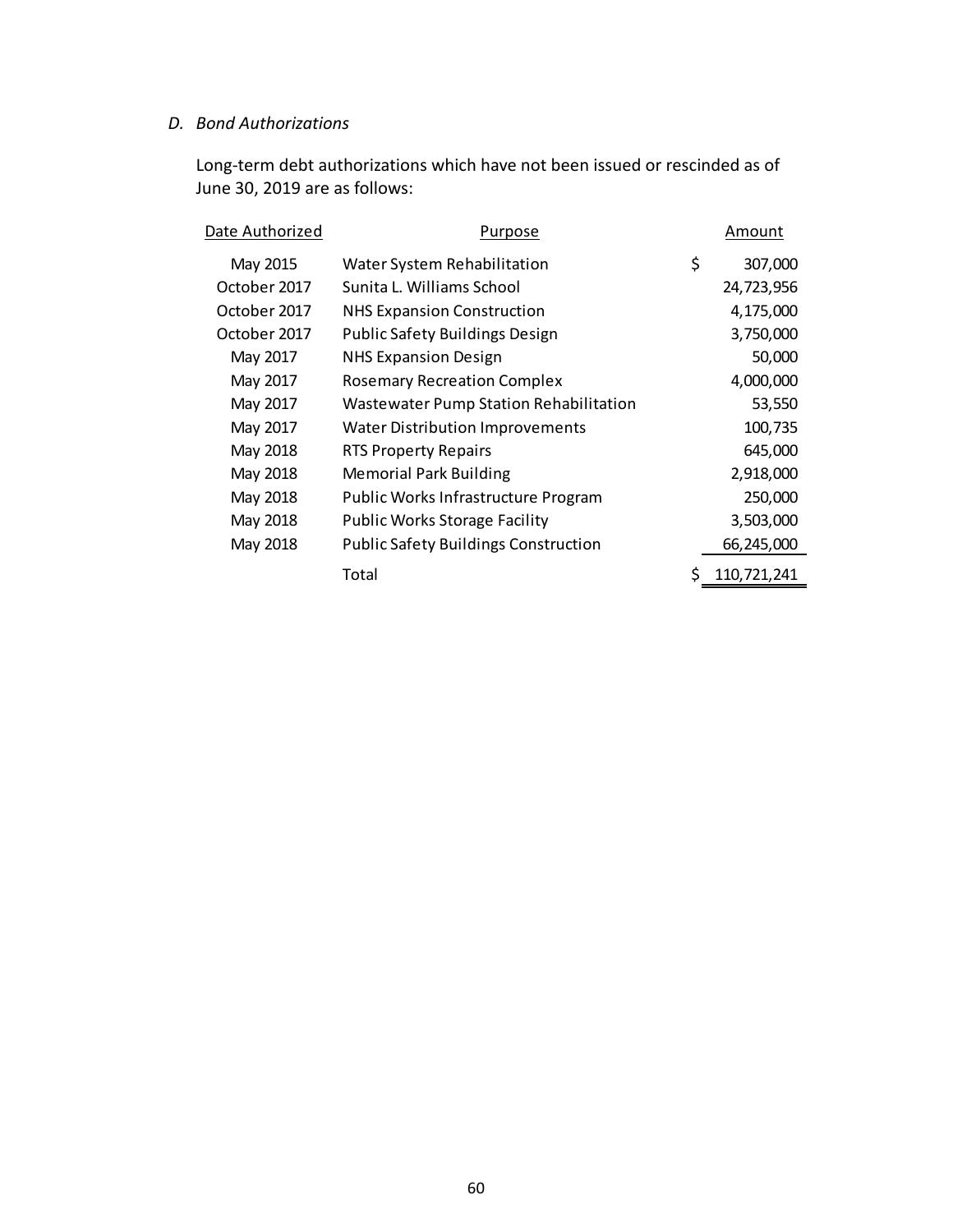#### *E. Changes in General Long‐term Liabilities*

| Governmental Activities                   | Total<br>Balance<br>7/1/18        |    | <b>Additions</b> |    | Reductions        | Total<br><b>Balance</b><br>6/30/19 |    | Less<br>Current<br>Portion |    | Equals<br>Long-Term<br>Portion<br>6/30/19 |
|-------------------------------------------|-----------------------------------|----|------------------|----|-------------------|------------------------------------|----|----------------------------|----|-------------------------------------------|
| Bonds payable<br>Unamortized bond premium | \$<br>64,560<br>3,152             | \$ | 31,000<br>1,745  | \$ | (7, 722)<br>(333) | \$<br>87,838<br>4,564              | \$ | (9,503)<br>(340)           | \$ | 78,335<br>4,224                           |
| Subtotal bonds payable<br>Other:          | 67,712                            |    | 32,745           |    | (8,055)           | 92,402                             |    | (9,843)                    |    | 82,559                                    |
| Net pension liability                     | 60,681                            |    | 13,930           |    |                   | 74,611                             |    |                            |    | 74,611                                    |
| Net OPEB liability                        | 55,114                            |    | 9,993            |    |                   | 65,107                             |    |                            |    | 65,107                                    |
| Accrued employee benefits                 | 5,825                             |    |                  |    | (320)             | 5,505                              |    | (1, 376)                   |    | 4,129                                     |
| Landfill closure                          | 621                               |    |                  |    | (57)              | 564                                |    | (56)                       |    | 508                                       |
| Totals                                    | \$<br>189,953                     | Ś. | 56,668           | Ś  | (8, 432)          | \$<br>238,189                      | Ś. | (11, 275)                  |    | 226,914                                   |
|                                           | Total<br><b>Balance</b><br>7/1/18 |    | Additions        |    | Reductions        | Total<br><b>Balance</b><br>6/30/19 |    | Less<br>Current<br>Portion |    | Equals<br>Long-Term<br>Portion<br>6/30/19 |
| <b>Business-Type Activities</b>           |                                   |    |                  |    |                   |                                    |    |                            |    |                                           |
| Bonds and loans payable<br>Other:         | \$<br>13,683                      | \$ |                  | \$ | (2,052)           | \$<br>11,631                       | \$ | (1, 145)                   | \$ | 10,486                                    |
| Net pension liability                     | 3,600                             |    | 558              |    |                   | 4,158                              |    |                            |    | 4,158                                     |
| Net OPEB liability                        | 1,604                             |    |                  |    | (63)              | 1,541                              |    |                            |    | 1,541                                     |
| Accrued employee benefits                 | 334                               |    | 6                |    |                   | 340                                |    | (340)                      |    |                                           |
| Totals                                    | \$<br>19,221                      | \$ | 564              | S  | (2, 115)          | \$<br>17,670                       | \$ | (1, 485)                   | S  | 16,185                                    |

During the year ended June 30, 2019, the following changes occurred in long‐term liabilities (in thousands):

# *F. Prior Year Refundings*

In prior years, the Town has defeased various bond issues by creating separate irrevocable trust funds. The proceeds from the new issuance of the general obligation bonds were used to purchase U.S. government securities, and those securities were deposited in an irrevocable trust with an escrow agent to provide debt service payments until the refunded bonds mature in 2019. For financial reporting purposes, the debt has been considered defeased and therefore removed as a liability from the Town's balance sheet. As of June 30, 2019, the amount of defeased debt outstanding but removed from the governmental activities and business‐type activities was \$18,535,000.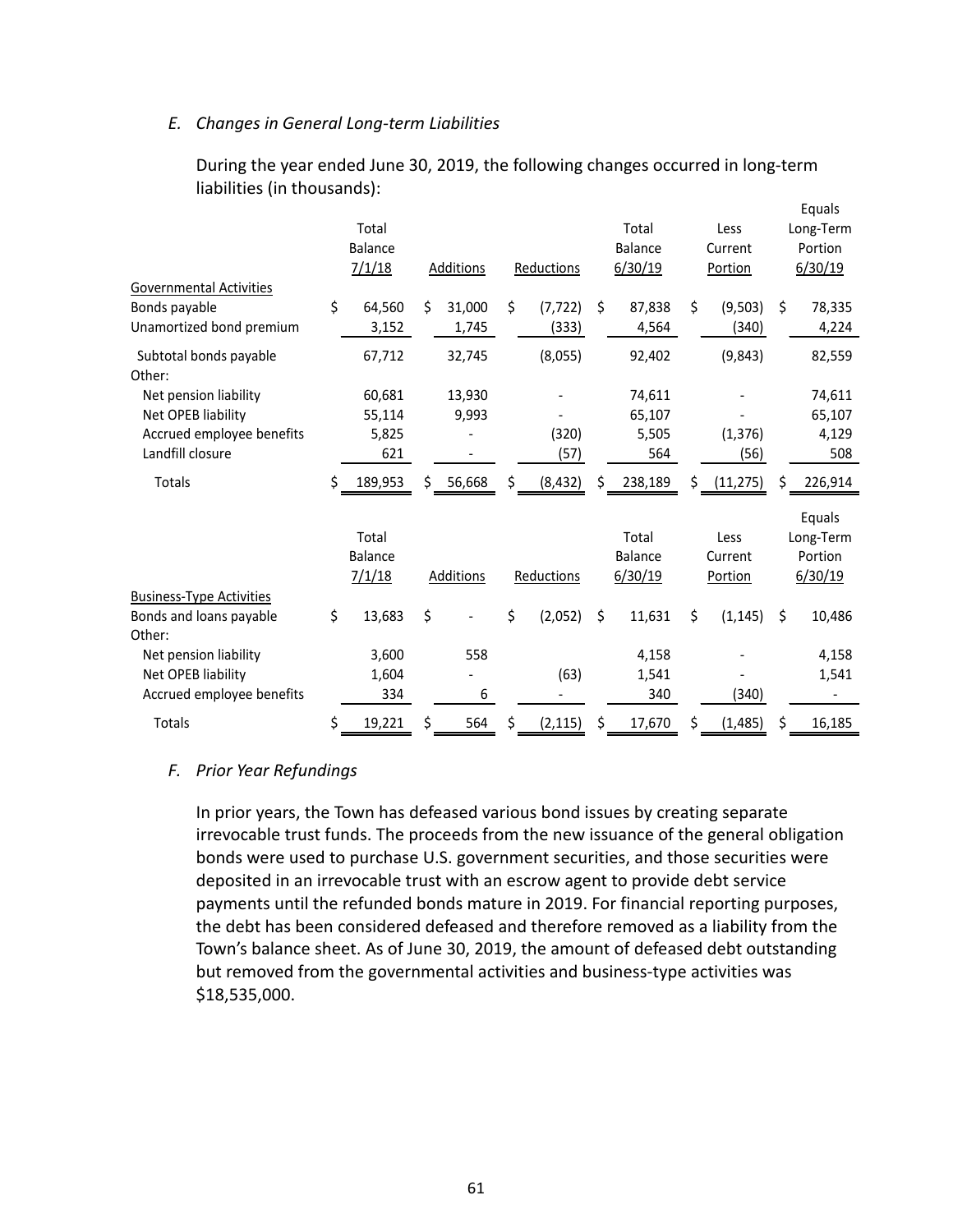# **14. Landfill Postclosure Care Costs**

State and Federal laws and regulations require the Town to perform certain maintenance and monitoring functions at the site for thirty years after closure.

The \$564,153 reported as postclosure care liability at June 30, 2019 represents the estimated costs to maintain and monitor the site for the remainder of the thirty years. These amounts are based on what it would cost to perform all postclosure care in 2019. Actual cost may be higher due to inflation, changes in technology, or changes in regulations.

# **15. Deferred Inflows of Resources**

Deferred inflows of resources are the acquisition of net assets by the Town that are applicable to future reporting periods. Deferred inflows of resources have a negative effect on net position, similar to liabilities. The Town reports two items as deferred inflows of resources: one which is attributable to changes in the net pension liability, and the other one which arises from the current financial resources measurement focus and the modified accrual basis of accounting in governmental funds. Deferred inflows of resources related to pension and OPEB will be recognized as expense in future years and is more fully described in the corresponding pension and OPEB notes.

The balance of the General Fund *unavailable revenues* account is equal to the total of all June 30, 2019 receivable balances, except real and personal property taxes that are accrued for subsequent 60‐day collections.

# **16. Governmental Funds ‐ Balances**

Fund balances are segregated to account for resources that are either not available for expenditure in the future or are legally set aside for a specific future use.

The following types of fund balances are reported at June 30, 2019:

Nonspendable ‐ This fund balance classification represents nonmajor governmental fund reserves for the principal portion of permanent trust funds.

Restricted - This fund balance classification includes general fund encumbrances funded by bond issuances, community preservation funds, various special revenue funds, and the income portion of permanent trust funds.

Committed ‐ This fund balance classification includes general fund encumbrances for non‐lapsing, special article appropriations approved at Town Meeting, and capital project funds funded by cash capital.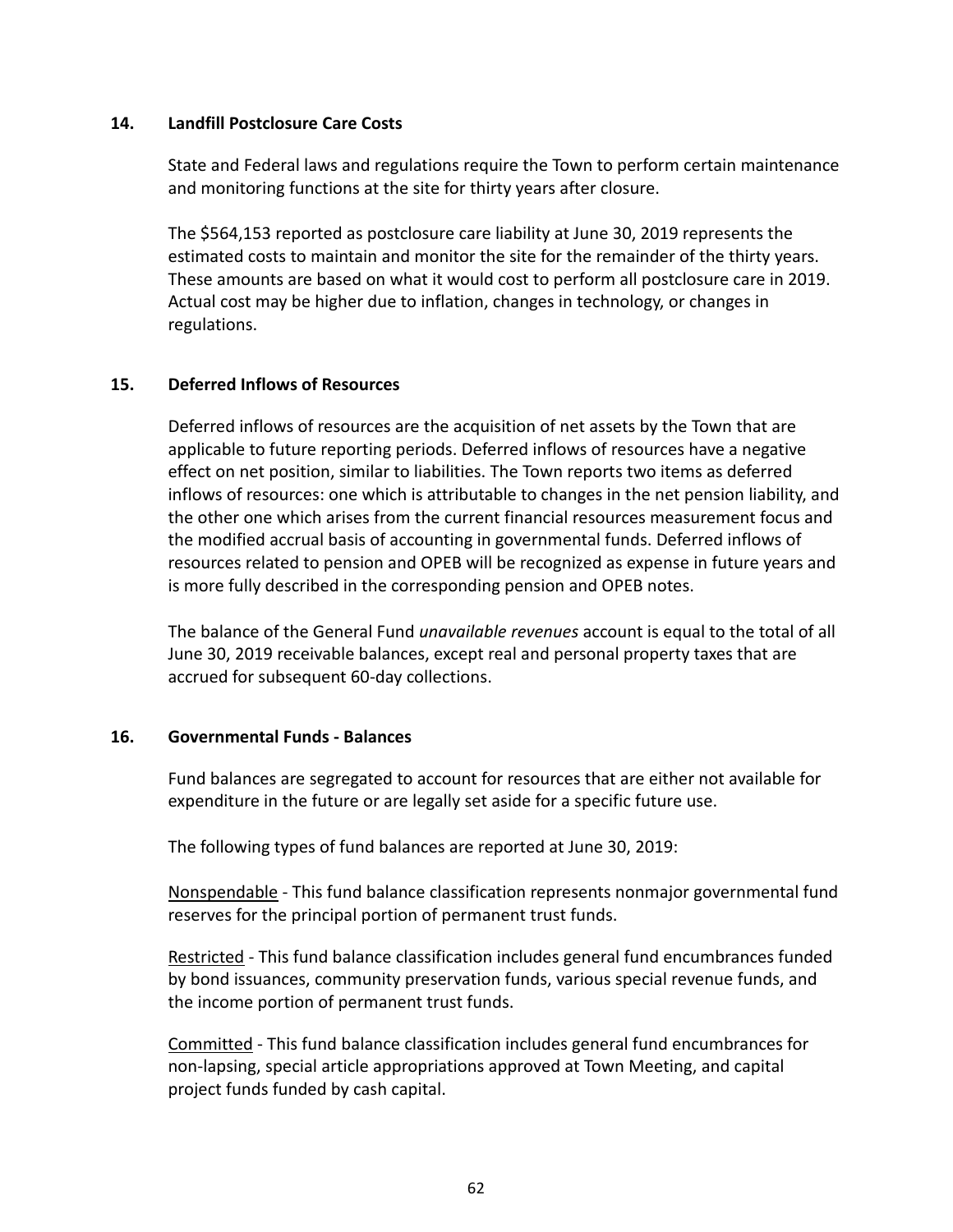Assigned ‐ This fund balance classification includes general fund encumbrances that have been established by various Town departments for the expenditure of current year budgetary financial resources upon vendor performance in the subsequent budgetary period.

|                                    | General<br>Fund | Community<br>Preservation<br>Fund |                    | Sunita L.<br>Williams<br>School |    | Public<br>Safety<br><b>Building</b> |    | Nonmajor<br>Governmental<br>Funds |    | Total<br>Governmental<br><b>Funds</b> |
|------------------------------------|-----------------|-----------------------------------|--------------------|---------------------------------|----|-------------------------------------|----|-----------------------------------|----|---------------------------------------|
| Nonspendable                       |                 |                                   |                    |                                 |    |                                     |    |                                   |    |                                       |
| Permanent funds                    | \$              | Ś.                                | $\mathsf{\hat{S}}$ |                                 | Ś. |                                     | Ś. | 160,152                           | \$ | 160,152                               |
| <b>Total Nonspendable</b>          |                 |                                   |                    |                                 |    |                                     |    | 160,152                           |    | 160,152                               |
| Restricted                         |                 |                                   |                    |                                 |    |                                     |    |                                   |    |                                       |
| Debt service                       | 897,985         |                                   |                    |                                 |    |                                     |    | 674,390                           | \$ | 1,572,375                             |
| Community preservation             |                 | 7,578,602                         |                    |                                 |    |                                     |    |                                   |    | 7,578,602                             |
| Bonded projects                    |                 |                                   |                    |                                 |    |                                     |    | 763,704                           |    | 763,704                               |
| Special revenue funds:             |                 |                                   |                    |                                 |    |                                     |    |                                   |    |                                       |
| Expendable trust funds             |                 |                                   |                    |                                 |    |                                     |    | 2,550,626                         |    | 2,550,626                             |
| School lunch                       |                 |                                   |                    |                                 |    |                                     |    | 555,356                           |    | 555,356                               |
| RRFA - parking meter fund          |                 |                                   |                    |                                 |    |                                     |    | 379,224                           |    | 379,224                               |
| Insurance loss replacement         |                 |                                   |                    |                                 |    |                                     |    | 203,605                           |    | 203,605                               |
| Facility activity use              |                 |                                   |                    |                                 |    |                                     |    | 309,372                           |    | 309,372                               |
| Parks and recreation revolving     |                 |                                   |                    |                                 |    |                                     |    | 317,770                           |    | 317,770                               |
| Other special revenue funds        |                 |                                   |                    |                                 |    |                                     |    | 2,240,695                         |    | 2,240,695                             |
| <b>Total Restricted</b>            | 897,985         | 7,578,602                         |                    |                                 |    |                                     |    | 7,994,742                         |    | 16,471,329                            |
| Committed                          |                 |                                   |                    |                                 |    |                                     |    |                                   |    |                                       |
| Continuing appropriations articles | 1,610,524       |                                   |                    |                                 |    |                                     |    |                                   |    | 1,610,524                             |
| Compensated absences               | 204,995         |                                   |                    |                                 |    |                                     |    |                                   |    | 204,995                               |
| General stabilization              | 4,187,516       |                                   |                    |                                 |    |                                     |    |                                   |    | 4,187,516                             |
| Capital improvement stabilization  | 910,577         |                                   |                    |                                 |    |                                     |    |                                   |    | 910,577                               |
| Capital facility stabilization     | 1,886,376       |                                   |                    |                                 |    |                                     |    |                                   |    | 1,886,376                             |
| Athletic facility stabilization    | 2,686,229       |                                   |                    |                                 |    |                                     |    |                                   |    | 2,686,229                             |
| Debt service stabilization         | 2,114,506       |                                   |                    |                                 |    |                                     |    |                                   |    | 2,114,506                             |
| Capital projects                   |                 |                                   |                    |                                 |    |                                     |    | 7,401,706                         |    | 7,401,706                             |
| <b>Total Committed</b>             | 13,600,723      |                                   |                    |                                 |    |                                     |    | 7,401,706                         |    | 21,002,429                            |
| Assigned                           |                 |                                   |                    |                                 |    |                                     |    |                                   |    |                                       |
| Encumbrances                       | 2,418,631       |                                   |                    |                                 |    |                                     |    |                                   |    | 2,418,631                             |
| For next year's expenditures       | 10,720,371      |                                   |                    |                                 |    |                                     |    |                                   |    | 10,720,371                            |
| <b>Total Assigned</b>              | 13,139,002      |                                   |                    |                                 |    |                                     |    |                                   |    | 13,139,002                            |
| Unassigned                         | 19,403,198      |                                   |                    | (8, 183, 546)                   |    | (5,879,752)                         |    | (13, 477, 959)                    |    | (8, 138, 059)                         |
| <b>Total Fund Balance</b>          | 47,040,908<br>Ś | 7,578,602<br>Ś                    | Ś                  | (8, 183, 546)                   | Ŝ. | (5,879,752)                         | Ŝ. | 2,078,641                         | Ś. | 42,634,853                            |

Following is a breakdown of the Town's fund balances at June 30, 2019:

#### Stabilization Fund Arrangements:

In accordance with Massachusetts General Law, Section 5B of Chapter 40, as amended by Section 22 of Chapter 218 of the Acts of 2016, the Town maintains five stabilization funds. Per Chapter 218, balances in the stabilization funds can be expended only upon appropriation at Town Meeting. Additionally, transfers to the stabilization funds are required to be approved at Town Meeting. The Town maintains the following stabilization funds:

- General stabilization – established around 1970, for general purposes.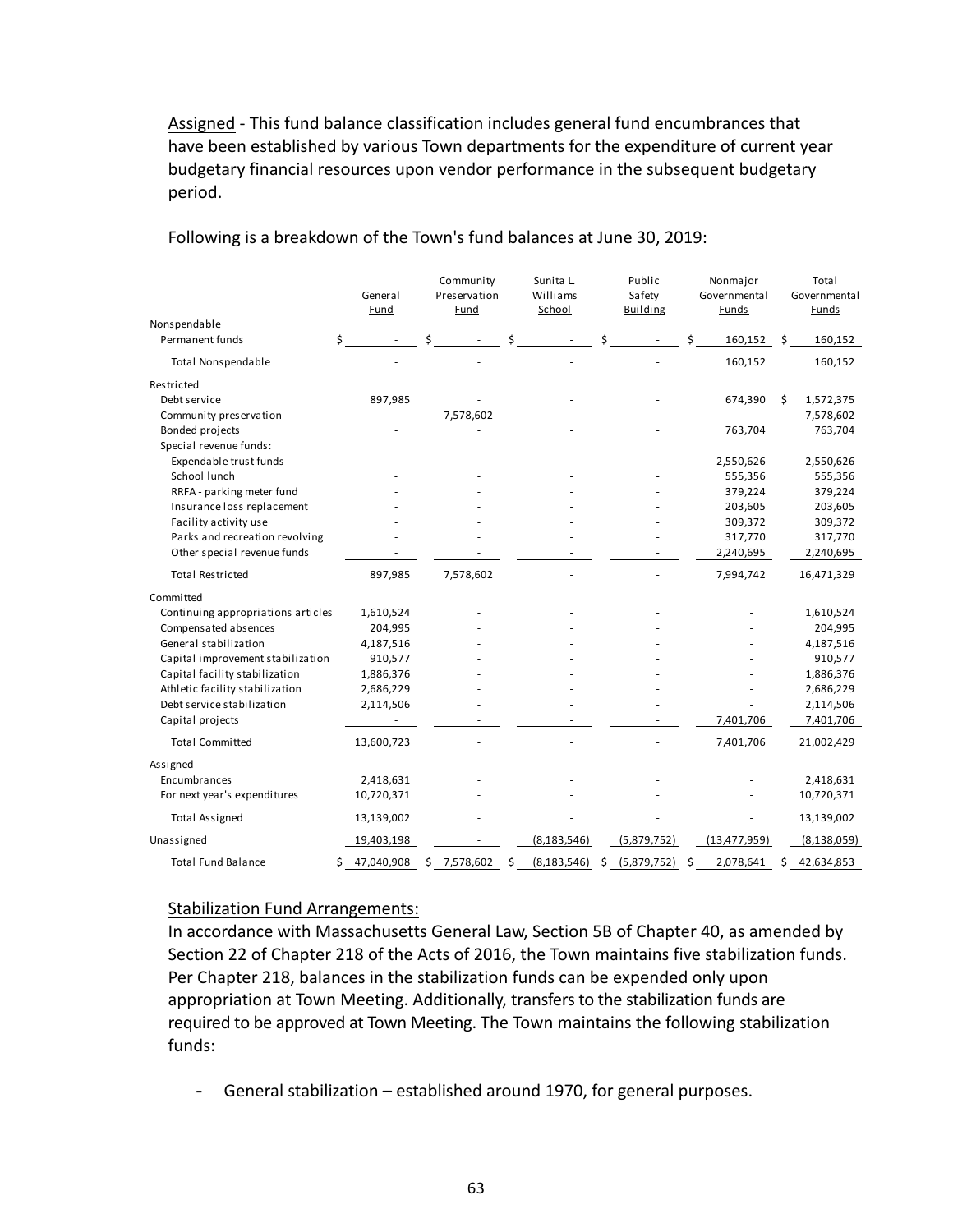- Capital improvement stabilization established in May 2004, to reserve funds for the acquisition of new equipment, and/or the replacement of existing equipment (in both cases relating to equipment for which the Town may borrow for 5 years, or more), and/or for building/facility improvements with a cost of less than \$250,000.
- Capital facility stabilization established in May 2007, to reserve funds for design, maintenance, renovation or reconstruction relating to the structural integrity of the capital facilities.
- Athletic facility stabilization established in May 2012, to reserve funds for the renovation and reconstruction of the Town's athletic facilities.
- Debt service stabilization established in November 2015, to reserve funds to pay certain debt obligations, when necessary. The fund is intended to be part of the Town's overall planning strategy for addressing capital facility needs.

# **17. General Fund Unassigned Fund Balance**

The unassigned general fund balance reported on the balance sheet is stated in accordance with generally accepted accounting principles (GAAP), which differs in certain respects from the Massachusetts Uniform Municipal Accounting System (UMAS). Major differences include an estimate for future potential tax refunds included in these financial statements, which is not recognized under UMAS.

# **18. Retirement System**

The Town follows the provisions of *GASB Statement No. 68, Accounting and Financial Reporting for Pensions – an amendment of GASB Statement No. 27,* with respect to the employees' retirement funds.

# *A. Plan Description*

Substantially all employees of the Town (except teachers and administrators under contract employed by the School Department) are members of the Needham Contributory Retirement System (the System), a cost‐sharing, multiple‐employer public employee defined benefit retirement system (PERS). Eligible employees must participate in the System. The pension plan provides pension benefits, deferred allowances, and death and disability benefits. Chapter 32 of the Massachusetts General Laws establishes the authority of the System, contribution percentages and benefits paid. The System Retirement Board does not have the authority to amend benefit provisions. Additional information is disclosed in the System's annual financial reports publicly available from the System located at 1471 Highland Avenue, Needham, Massachusetts 02492.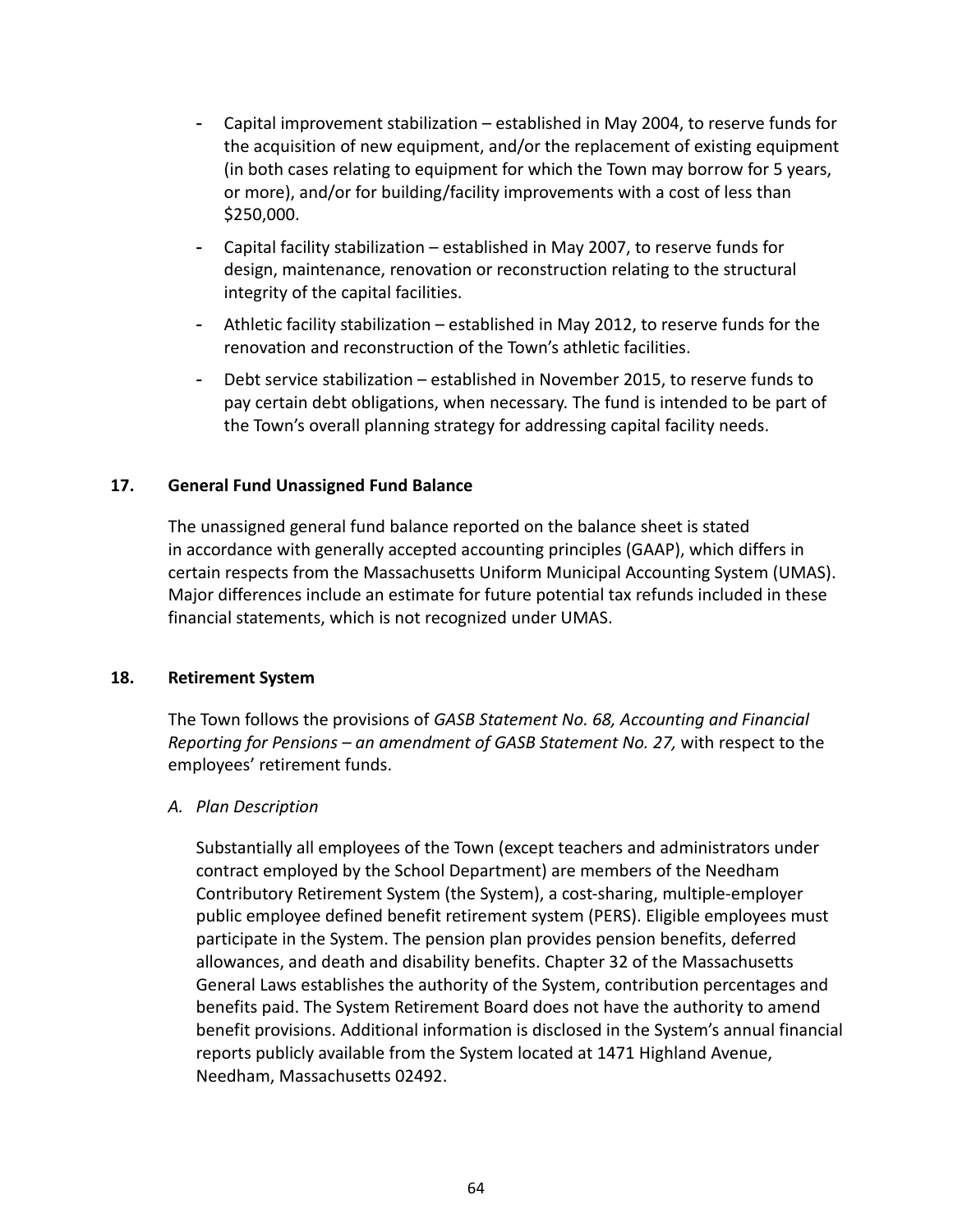#### Participant Retirement Benefits

The System provides for retirement allowance benefits up to a maximum of 80% of a member's highest 3‐year average annual rate of regular compensation for those hired prior to April 2, 2012 and the highest five-year average annual rate of regular compensation for those first becoming members of the Massachusetts System on or after that date. However, per Chapter 176 of the Acts of 2011, for members who retire on or after April 2, 2012, if in the 5 years of creditable service immediately preceding retirement, the difference in the annual rate of regular compensation between any 2 consecutive years exceeds 100 percent, the normal yearly amount of the retirement allowance shall be based on the average annual rate of regular compensation received by the member during the period of 5 consecutive years preceding retirement. Benefit payments are based upon a member's age, length of creditable service, level of compensation and group classification.

If a participant was a member prior to February 2012, a retirement allowance may be received at any age, upon attaining 20 years of service. The plan also provides for retirement at age 55 if the participant was a member prior to January 1, 1978, with no minimum vesting requirements. If the participant was a member on or after January 1, 1978 and a member of Groups 1 or 2, then a retirement allowance may be received if the participant (1) has at least 10 years of creditable service, (2) is age 55, (3) voluntarily left Town employment on or after that date, and (4) left accumulated annuity deductions in the fund. Members of Group 4 have no minimum vesting requirements, however, must be at least age 55. Groups 2 and 4 require that participants perform the duties of the Group position for at least 12 months immediately prior to retirement.

A participant who became a member on or after April 2, 2012 is eligible for a retirement allowance upon 10 years creditable service and reaching ages 60 or 55 for Groups 1 and 2, respectively. Participants in Group 4 must be at least age 55. Groups 2 and 4 require that participants perform the duties of the Group position for at least 12 months immediately prior to retirement.

A retirement allowance consists of two parts: an annuity and a pension. A member's accumulated total deductions and a portion of the interest they generate constitute the annuity. The difference between the total retirement allowance and the annuity is the pension. The average retirement benefit is approximately 80‐85% pension and 15‐20% annuity.

# Participant Refunds

Employees who resign from service and who are not eligible to receive a retirement allowance are entitled to request a refund of their accumulated total deductions. Members voluntarily withdrawing with at least 10 years of service or involuntarily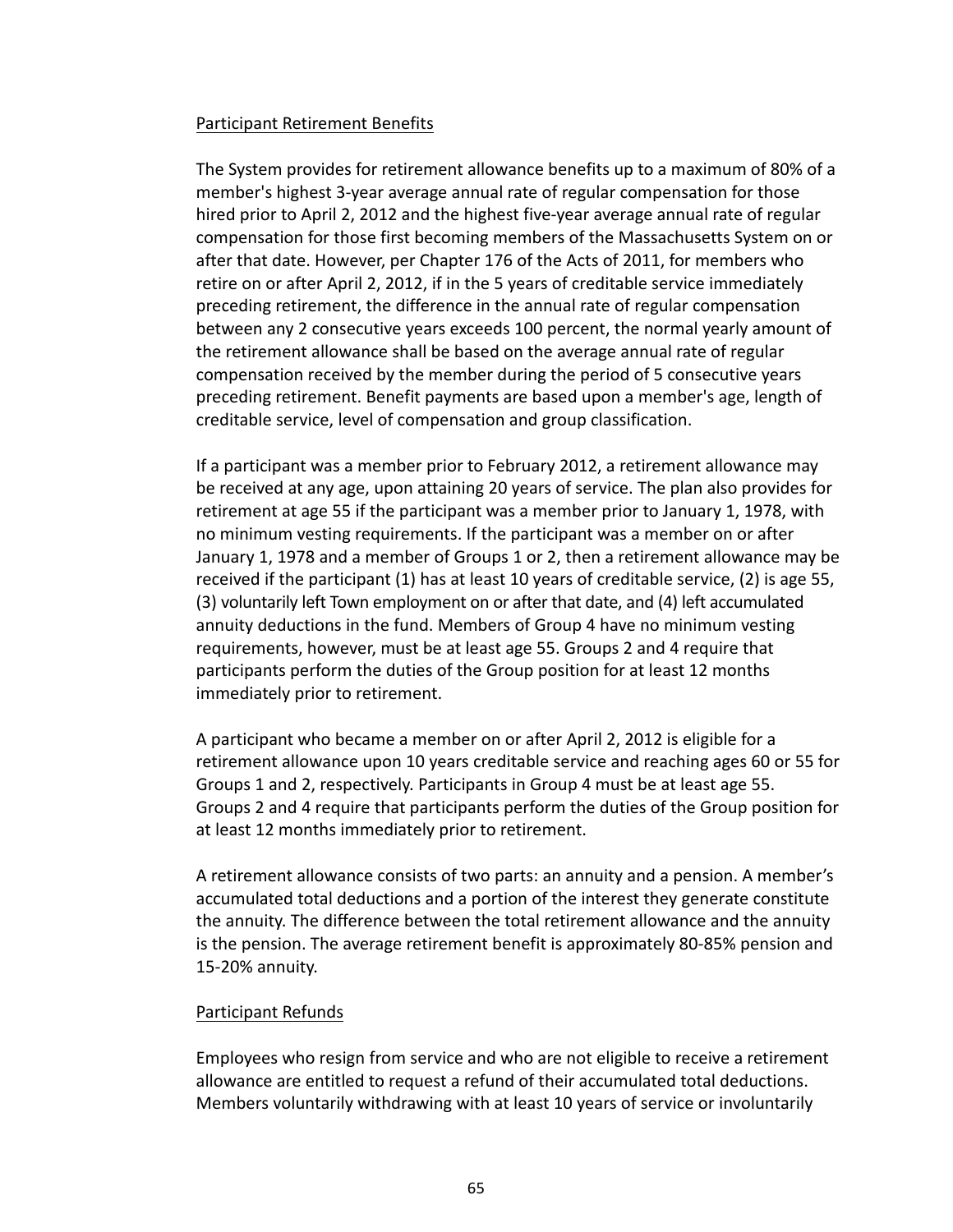withdrawing, receive 100% of the regular interest that has accrued on those accumulated total deductions. Members voluntarily withdrawing with less than 10 years of service get credited interest each year at a rate of 3%.

#### Participants Contributions

Participants contribute a set percentage of their gross regular compensation annually. Employee contribution percentages are specified in Chapter 32 of the Massachusetts General Laws. The employee's individual contribution percentage is determined by their date of entry into the system. In addition, all employees hired on or after January 1, 1979 contribute an additional 2% on all gross regular compensation over the rate of \$30,000 per year. The percentages are as follows:

| Before January 1, 1975              | .5% |
|-------------------------------------|-----|
| January 1, 1975 - December 31, 1983 | 7%  |
| January 1, 1984 - June 30, 1996     | 8%  |
| Beginning July 1, 1996              | 9%  |

For those members entering a Massachusetts System on or after April 2, 2012 in Group 1, the contribution rate will be reduced to 6% when at least 30 years of creditable service has been attained.

# Employer Contributions

Employers are required to contribute at actuarially determined rates as accepted by the Public Employee Retirement Administration Commission (PERAC).

The Town's contribution to the System for the year ended June 30, 2019 was \$7,809,911, which was equal to its annual required contribution.

#### *B. Summary of Significant Accounting Policies*

For purposes of measuring the net pension liability, deferred outflows of resources and deferred inflows of resources related to pensions, and pension expense, information about the fiduciary net position of the System and additions to/deductions from System's fiduciary net position have been determined on the same basis as they are reported by System. For this purpose, benefit payments (including refunds of employee contributions) are recognized when due and payable in accordance with benefit terms. Investments are reported at fair value.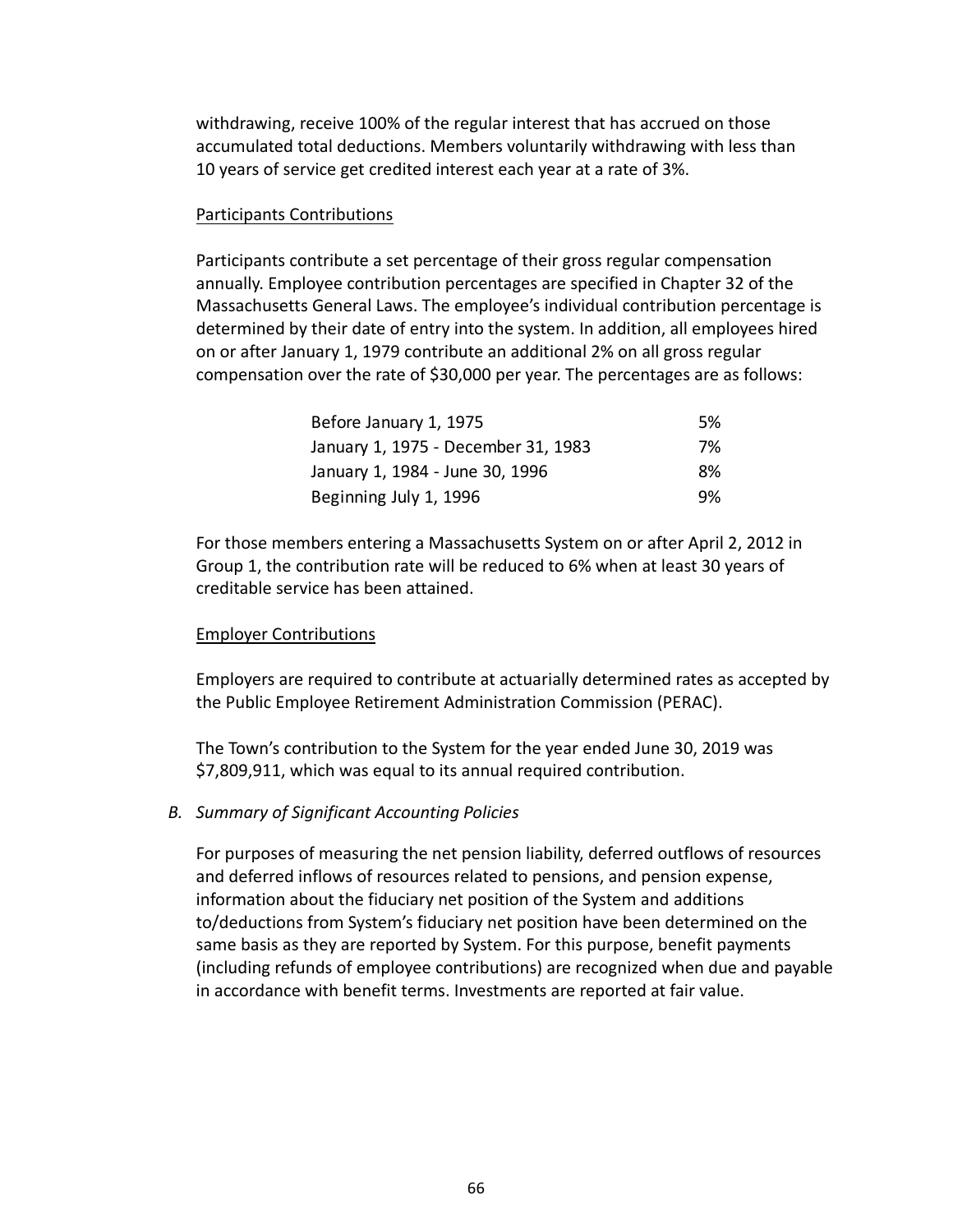# *C. Pension Liabilities, Pension Expense, and Deferred Outflows of Resources and Deferred Inflows of Resources Related to Pensions*

At June 30, 2019, the Town reported a liability of \$78,768,106 for its proportionate share of the net pension liability. The net pension liability was measured as of December 31, 2018, and the total pension liability used to calculate the net pension liability was determined by an actuarial valuation as of January 1, 2018. The Town's proportion of the net pension liability was based on a projection of the Town's long‐ term share of contributions to the pension plan relative to the projected contributions of all participating employers, actuarially determined. At December 31, 2018, the Town's proportion was 98.43% percent.

For the year ended June 30, 2019, the Town recognized pension expense of \$12,461,811. In addition, the Town reported deferred outflows of resources and deferred inflows of resources related to pensions from the following sources:

|                                             | Deferred         |   | Deferred   |  |  |
|---------------------------------------------|------------------|---|------------|--|--|
|                                             | Outflows of      |   | Inflows of |  |  |
|                                             | Resources        |   | Resources  |  |  |
| Differences between expected and actual     |                  |   |            |  |  |
| experience                                  | \$<br>506,127    | Ş | (359,058)  |  |  |
| Changes of assumptions                      | 6,786,209        |   |            |  |  |
| Changes in proportion                       | 72,003           |   | (32, 196)  |  |  |
| Net difference between projected and actual |                  |   |            |  |  |
| earnings on pension plan investments        | 6,406,156        |   |            |  |  |
| Total                                       | \$<br>13,770,495 |   | 391,254)   |  |  |

Amounts reported as deferred outflows of resources and deferred inflows of resources related to pensions will be recognized in pension expense as follows:

| Year ended June 30: | Deferred<br>Outflows<br>(Inflows) of<br>Resources |
|---------------------|---------------------------------------------------|
| 2020                | Ś<br>4,990,055                                    |
| 2021                | 3,099,586                                         |
| 2022<br>2023        | 2,230,328<br>3,059,272                            |
| Total               | 13,379,241                                        |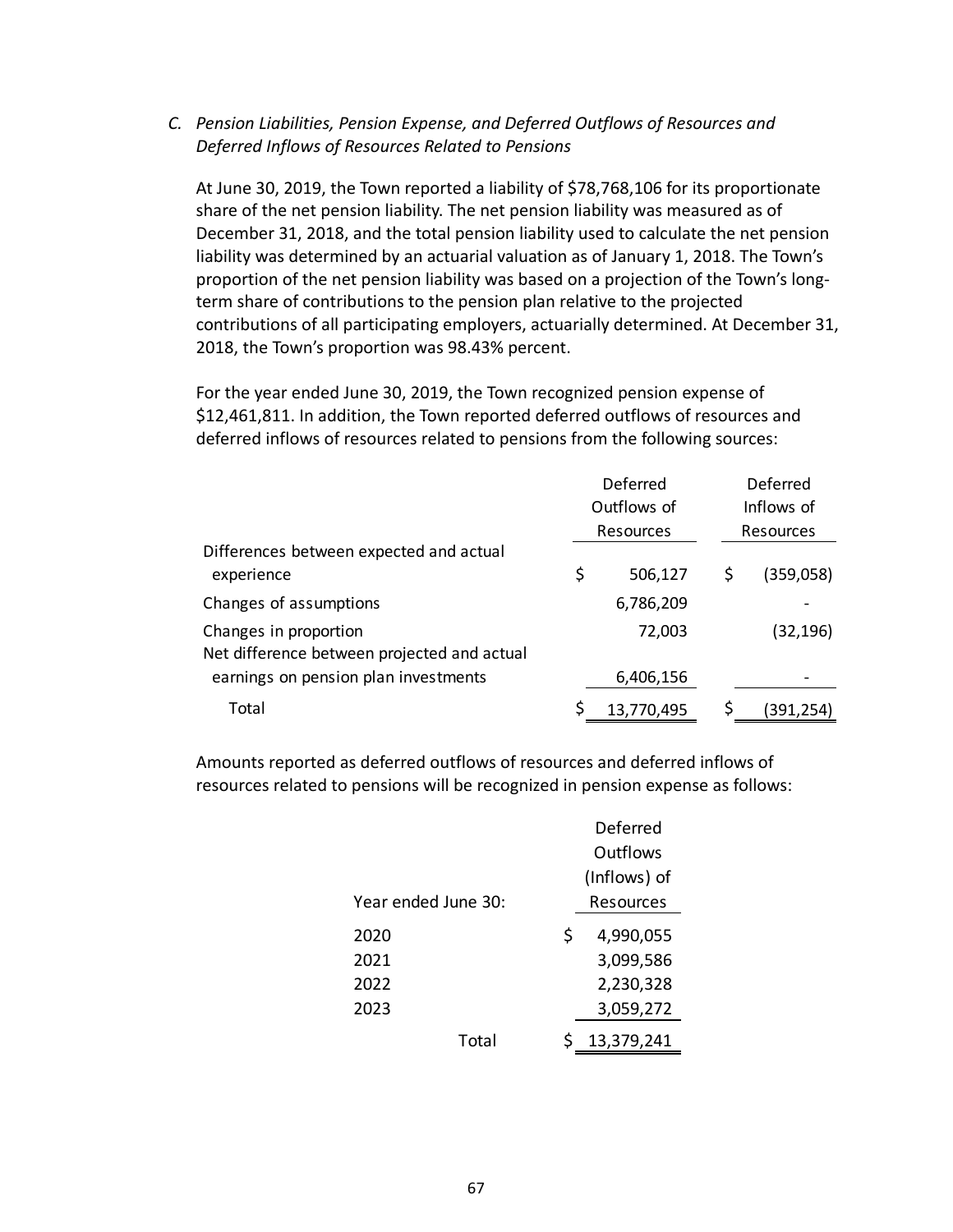# *D. Actuarial Assumptions*

A summary of the actuarial assumptions as of the latest actuarial valuation is shown below:

| Valuation date                                                     | 1/1/2018                        |
|--------------------------------------------------------------------|---------------------------------|
| Actuarial cost methods                                             | Entry Age Normal                |
| Actuarial assumptions:                                             |                                 |
| Investment rate of return                                          | 7.25%                           |
| Projected salary decreases                                         | Ranging from 6.00%              |
|                                                                    | decreasing to 4.25% for Group 1 |
|                                                                    | Ranging from 6.00%              |
|                                                                    | decreasing to 4.50% for Group 2 |
|                                                                    | Ranging from 7.00%              |
|                                                                    | decreasing to 4.75% for Group 3 |
| Inflation rate                                                     | 3.50%                           |
| Post-retirement cost-of-living adjustment 3% of the first \$14,000 |                                 |

Actuarial valuation of the ongoing Systems involves estimates of the reported amounts and assumptions about probability of occurrence of events far into the future. Examples include assumptions about future employment mortality and future salary increases. Amounts determined regarding the net pension liability are subject to continual revision as actual results are compared with past expectations and new estimates are made about the future.

Mortality rates were based on:

- Pre‐Retirement: RP‐2014 Blue Collar Employee Mortality Table projected generationally using Scale MP‐2016 (previously, set forward one year for females)
- Healthy: RP‐2014 Blue Collar Employee and Heathy Annuitant Mortality Tables projected generationally using Scale MP‐2016(previously, set forward one year for females)
- Disabled: RP‐2000 Healthy Annuitant Mortality Table projected generationally from 2015 with Scale BB2D

# **Changes of Assumptions**

Effective January 1, 2018:

• Investment rate of return, previously, 7.50% decreased to 7.25%.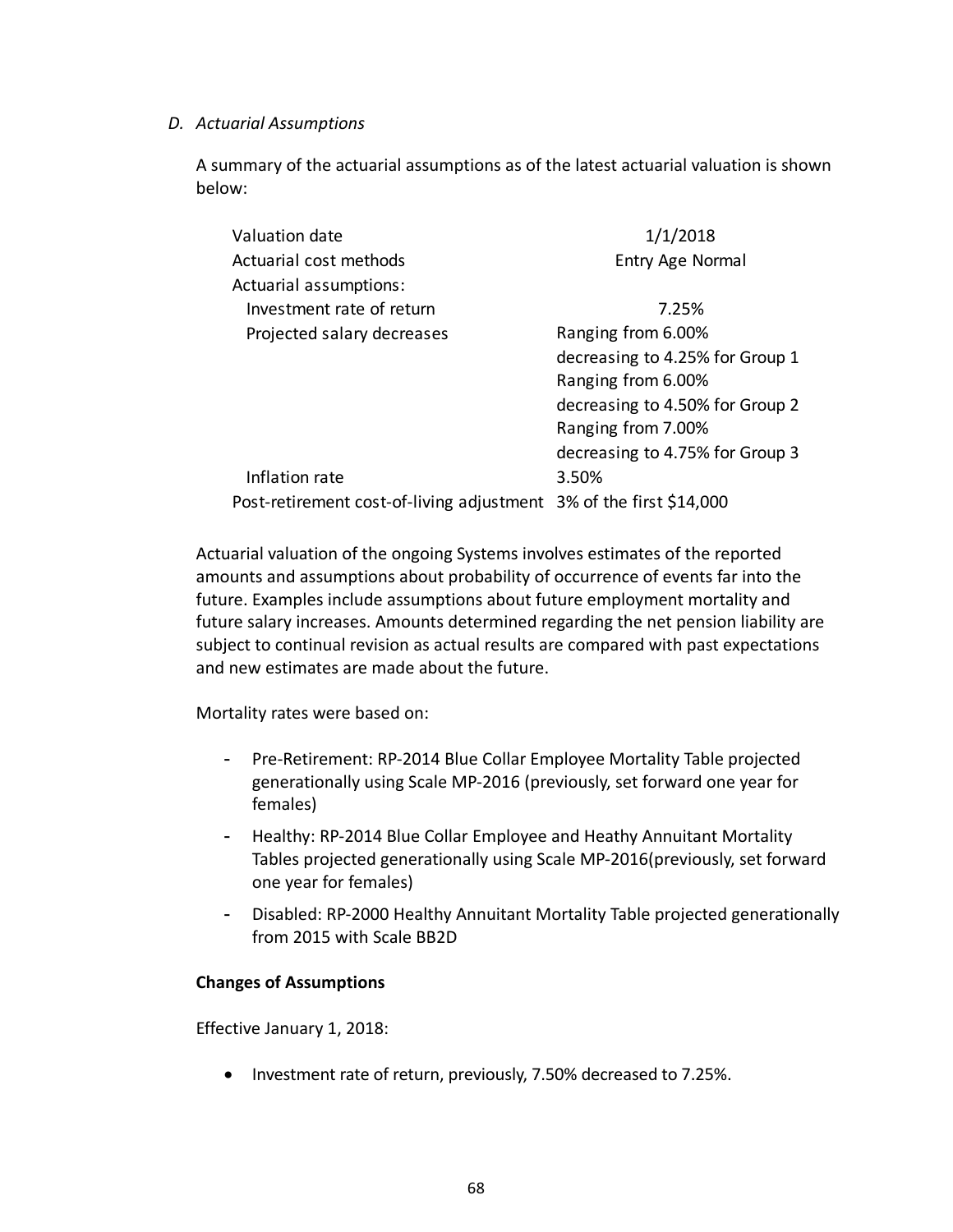The administrative expense assumption was increased from \$285,000 for calendar 2017 to \$325,000 for calendar 2018.

# *E. Target Allocations*

The long-term expected rate of return on pension plan investments was determined using a building‐block method in which best‐estimates ranges of expected future real rates of return (expected returns, net of pension plan investment expense and inflation) are developed for each major asset class. These ranges are combined to produce the long‐term expected rate of return by weighting the expected future real rates of return by the target asset allocation percentage and by adding expected inflation. Best estimates of arithmetic real rates of return for each major asset class included in the System's targeted asset allocation as of June 30, 2019, are summa‐ rized in the following table.

|                                        |            | Long-term |
|----------------------------------------|------------|-----------|
|                                        | Target     | Expected  |
|                                        | Asset      | Real Rate |
| <b>Asset Class</b>                     | Allocation | of Return |
| Domestic equity                        | 21.00%     | 6.16%     |
| International developed markets equity | 13.00%     | 6.69%     |
| International emerging markets equity  | 5.00%      | 9.47%     |
| Core fixed income                      | 15.00%     | 1.89%     |
| High-yield fixed income                | 8.00%      | 4.00%     |
| Real estate                            | 10.00%     | 4.58%     |
| Commodities                            | 4.00%      | 4.77%     |
| Hedge fund, GTAA, risk parity          | 11.00%     | 3.68%     |
| Private equity                         | 13.00%     | 10.00%    |
| Total                                  | 100.00%    |           |

# *F. Discount Rate*

The discount rate used to measure the total pension liability was 7.25%. The projection of cash flows used to determine the discount rate assumed that the plan member contributions will be made at the current contribution rate and that employer contributions will be made at contractually required rates, actuarially determined. Based on those assumptions, the pension plan's fiduciary net position was projected to be available to make all projected future benefit payments to current active and inactive plan members. Therefore, the long-term expected rate of return on pension plan investments was applied to all periods of projected benefit payments to determine the total pension liability.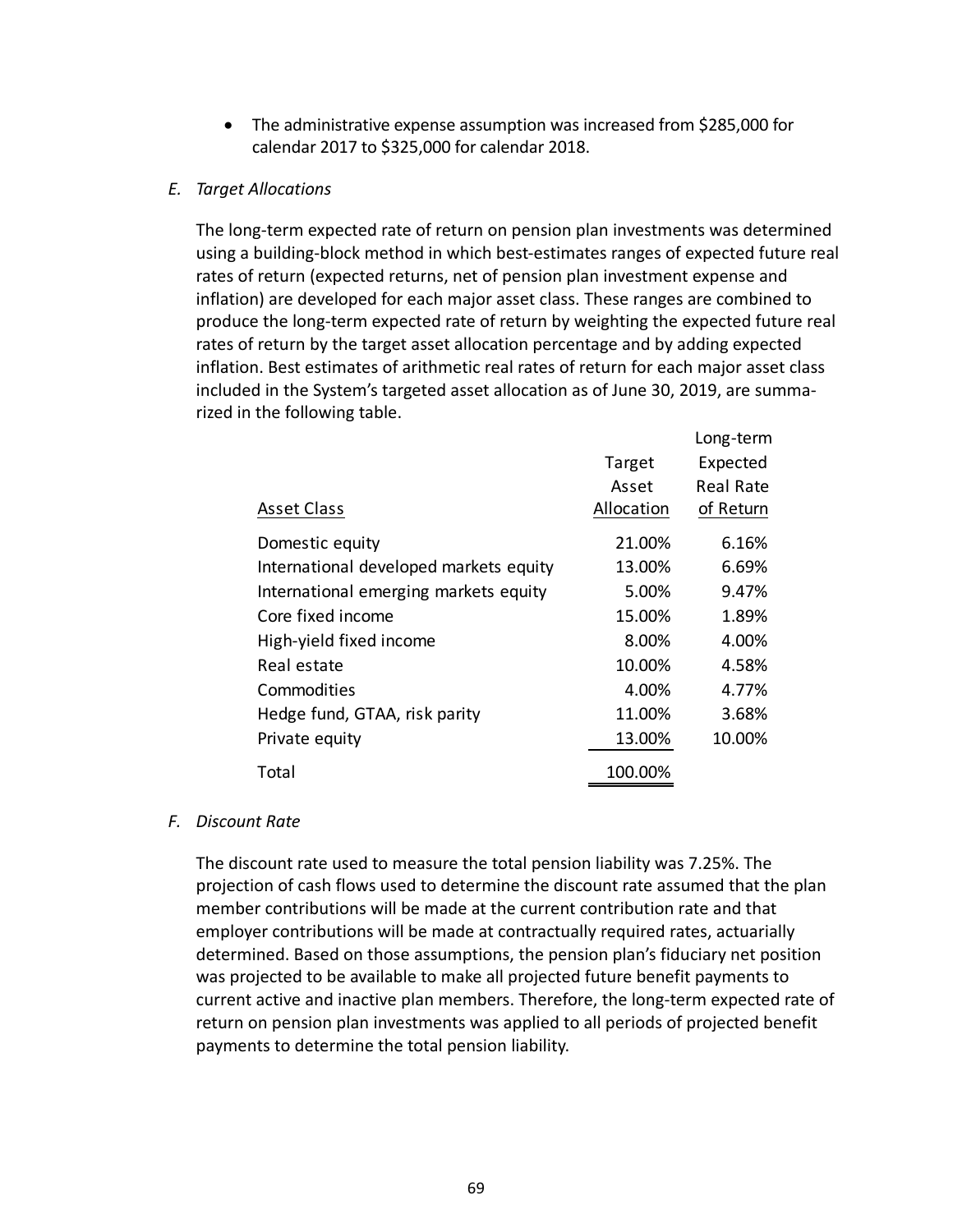*G. Sensitivity of the Proportionate Share of the Net Pension Liability to Changes in the Discount Rate* 

The following presents the Town's proportionate share of the net pension liability calculated using the discount rate of 7.25%, as well as what the Town's proportionate share of the net pension liability would be if it were calculated using a discount rate that is 1 percentage‐point lower (6.25%) or 1 percentage‐point higher (8.25%) than the current rate:

| 1%<br>Current             |  | 1%         |            |
|---------------------------|--|------------|------------|
| Discount Rate<br>Decrease |  | Increase   |            |
| (6.25%)<br>(7.25%)        |  | (8.25%)    |            |
| 105,391,647               |  | 78,768,106 | 56,314,285 |

# *H. Pension Plan Fiduciary Net Position*

Detailed information about the pension plan's fiduciary net position is available in the separately issued System financial report.

# **19. Massachusetts Teachers' Retirement System (MTRS)**

# *A. Plan Description*

The Massachusetts Teachers' Retirement System (MTRS) is a public employee retirement system (PERS) that administers a cost‐sharing multi‐employer defined benefit plan, as defined in *Governmental Accounting Standards Board (GASB) Statement No. 67, Financial Reporting for Pension Plans*. MTRS is managed by the Commonwealth on behalf of municipal teachers and municipal teacher retirees. The Commonwealth is a nonemployer contributor and is responsible for all contributions and future benefit requirements of the MTRS. The MTRS covers certified teachers in cities (except Boston), towns, regional school districts, charter schools, educational collaboratives, and Quincy College. The MTRS is part of the Commonwealth's reporting entity and does not issue a stand‐alone audited financial report.

Management of MTRS is vested in the Massachusetts Teachers' Retirement Board (MTRB), which consists of seven members—two elected by the MTRS members, one who is chosen by the six other MTRB members, the State Treasurer (or their designee), the State Auditor (or their designee), a member appointed by the Governor, and the Commissioner of Education (or their designee), who serves ex‐officio as the Chairman of the MTRB.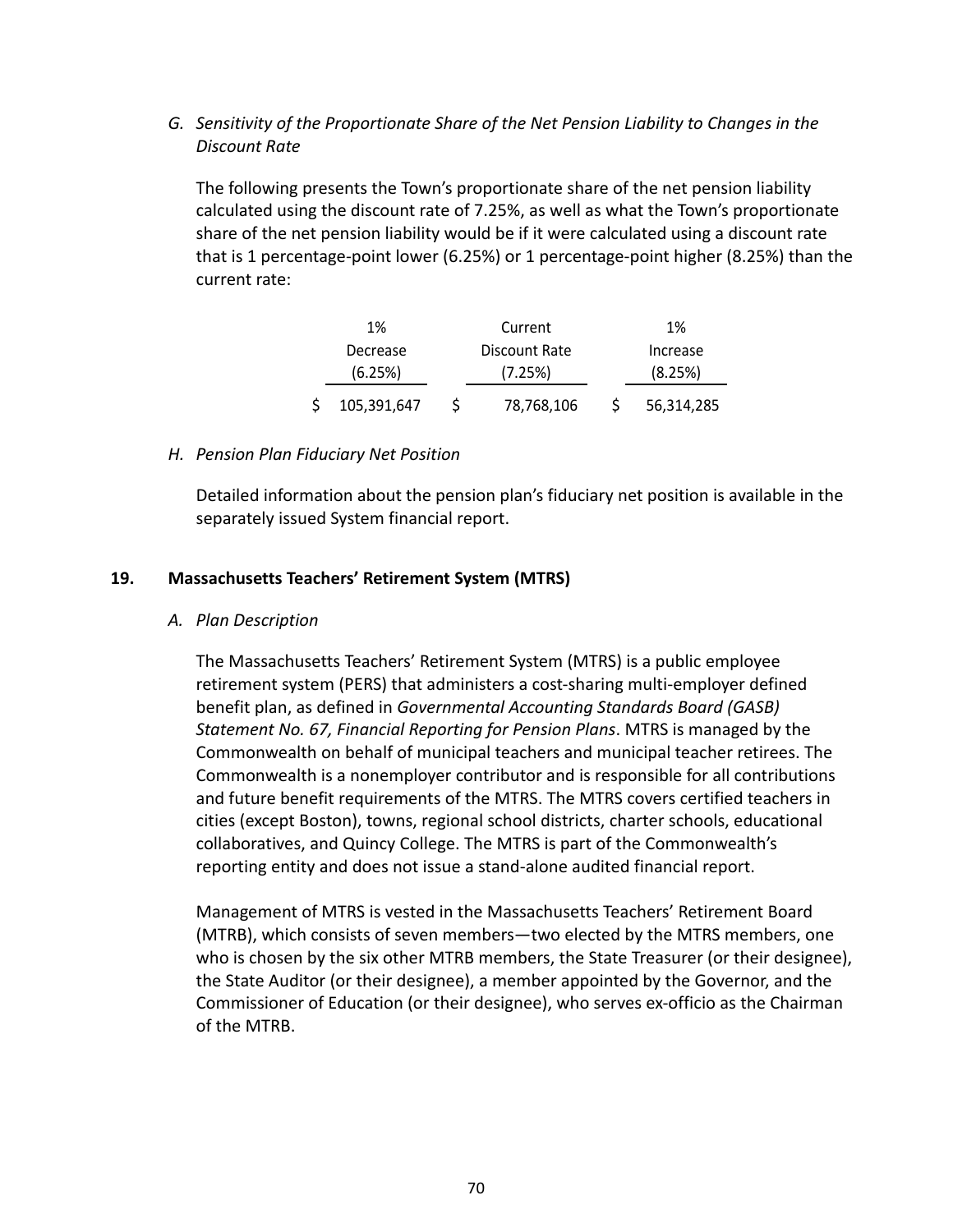### *B. Benefits Provided*

MTRS provides retirement, disability, survivor, and death benefits to members and their beneficiaries. Massachusetts General Laws (MGL) establishes uniform benefit and contribution requirements for all contributory PERS. These requirements provide for superannuation retirement allowance benefits up to a maximum of 80% of a member's highest three‐year average annual rate of regular compensation. For employees hired after April 1, 2012, retirement allowances are calculated on the basis of the last five years or any five consecutive years, whichever is greater in terms of compensation. Benefit payments are based upon a member's age, length of creditable service, and group creditable service, and group classification. The authority for amending these provisions rests with the Legislature.

Members become vested after ten years of creditable service. A superannuation retirement allowance may be received upon the completion of twenty years of creditable service or upon reaching the age of 55 with ten years of service. Normal retirement for most employees occurs at age 65. Most employees who joined the system after April 1, 2012 cannot retire prior to age 60.

The MTRS' funding policies have been established by Chapter 32 of the MGL. The Legislature has the authority to amend these policies. The annuity portion of the MTRS retirement allowance is funded by employees, who contribute a percentage of their regular compensation. Costs of administering the plan are funded out of plan assets.

*C. Contributions* 

Member contributions for MTRS vary depending on the most recent date of membership:

| Membership Date       | % of Compensation                                                                                                                     |
|-----------------------|---------------------------------------------------------------------------------------------------------------------------------------|
| Prior to 1975         | 5% of regular compensation                                                                                                            |
| 1975 - 1983           | 7% of regular compensation                                                                                                            |
| 1984 to 6/30/1996     | 8% of regular compensation                                                                                                            |
| $7/1/1996$ to present | 9% of regular compensation                                                                                                            |
| $7/1/2001$ to present | 11% of regular compensation (for teachers hired<br>after 7/1/01 and those accepting provisions of<br>Chapter 114 of the Acts of 2000) |
| 1979 to present       | An additional 2% of regular compensation in<br>excess of \$30,000                                                                     |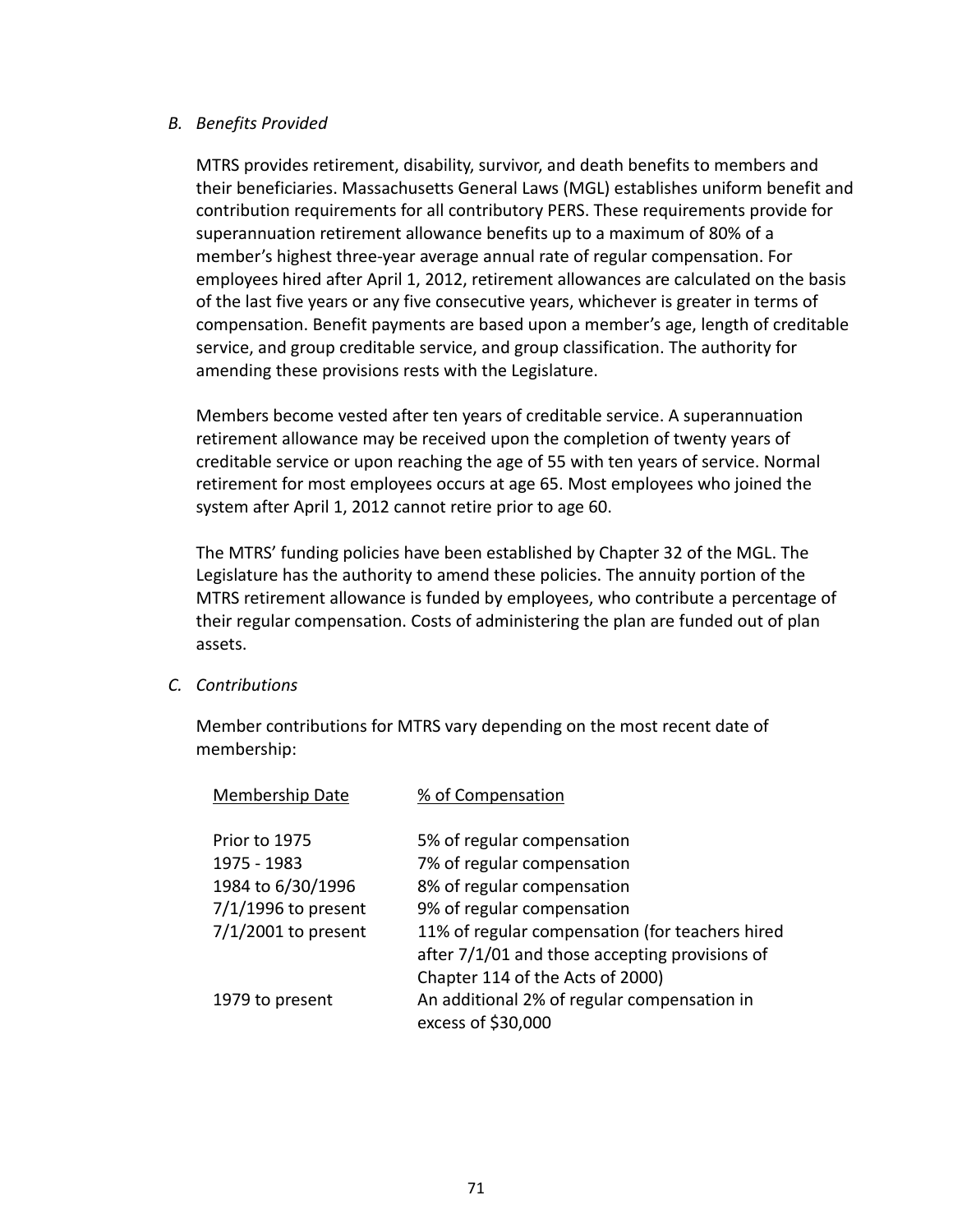### *D. Actuarial Assumptions*

The total pension liability for the June 30, 2018 measurement date was determined by an actuarial valuation as of January 1, 2018 rolled forward to June 30, 2018. This valuation used the following assumptions:

- (a) 7.35% investment rate of return, (b) 3.50% interest rate credited to the annuity savings fund and (c) 3.00% cost of living increase on the first \$13,000 per year.
- Salary increases are based on analyses of past experience but range from 4.00% to 7.5% depending on length of service.
- Experience study is dated July 21, 2014 and encompasses the period January 1, 2006 to December 31, 2011.
- Mortality rates were as follows:
	- Pre-retirement reflects RP-2014 White Collar Employees Table projected generationally with Scale MP‐2016 (gender distinct).
	- Post‐retirement reflects RP‐2014 White Collar Healthy Annuitant Table projected generationally with Scale MP‐2016 (gender distinct).
	- Disability assumed to be in accordance with the RP‐2014 Heathy Annuitant Table projected generationally with Scale BB and a base year of 2014 set forward 4 years.

Investment assets of the MTRS are with the Pension Reserves Investment Trust (PRIT) Fund. The long‐term expected rate of return on pension plan investments was determined using a building‐block method in which best‐estimate ranges of expected future rates of return are developed for each major asset class. These ranges are combined to produce the long-term expected rate of return by weighting the expected future rates of return by the target asset allocation percentage. Best estimates of geometric rates of return for each major asset class included in the PRIT Fund's target asset allocation as of June 30, 2018 is summarized in the following table:

|                                 | Target     | Long-Term Expected  |
|---------------------------------|------------|---------------------|
| <b>Asset Class</b>              | Allocation | Real Rate of Return |
| Global equity                   | 39.00%     | 5.00%               |
| Portfolio completion strategies | 13.00%     | 3.70%               |
| Core fixed income               | 12.00%     | 0.90%               |
| Private equity                  | 12.00%     | 6.60%               |
| Real estate                     | 10.00%     | 3.80%               |
| Value added fixed income        | 10.00%     | 3.80%               |
| Timber/natural resources        | 4.00%      | 3.40%               |
| Total                           | 100.00%    |                     |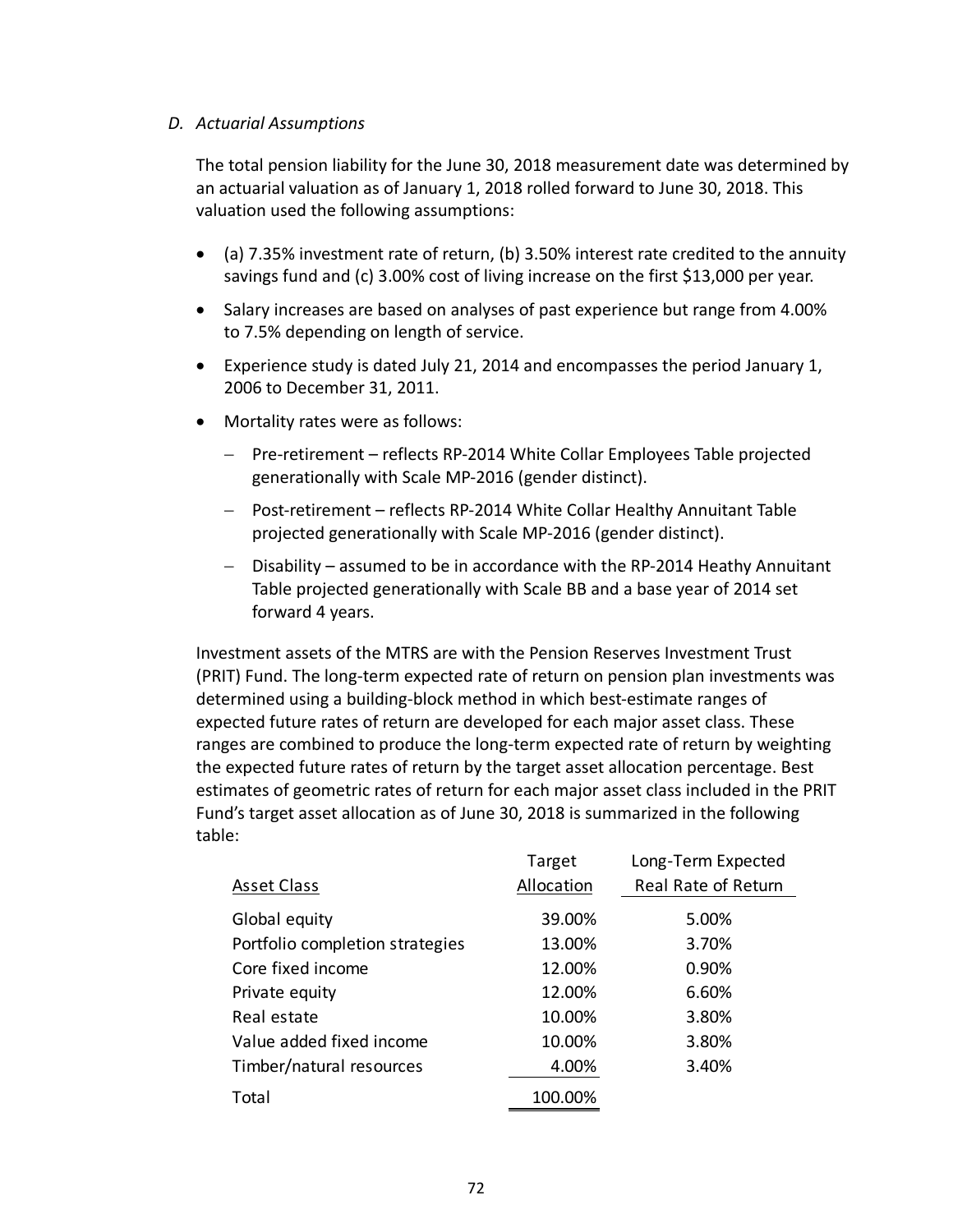### *E. Discount Rate*

The discount rate used to measure the total pension liability was 7.35%. The projection of cash flows used to determine the discount rate assumed that plan member contributions will be made at the current contribution rates and the Commonwealth's contributions will be made at rates equal to the difference between actuarially determined contribution rates and the member rates. Based on those assumptions, the net position was projected to be available to make all projected future benefit payments of current plan members. Therefore, the long‐ term expected rate of return on pension plan investments was applied to all periods of projected benefit payments to determine the total pension liability.

# *F. Sensitivity Analysis*

The following illustrates the sensitivity of the collective net pension liability to changes in the discount rate. In particular, the table presents the MTRS collective net pension liability assuming it was calculated using a single discount rate that is one‐ percentage‐point lower or one‐percentage‐point higher than the current discount rate (amounts in thousands):

| <b>Current Discount</b><br>1% Decrease |              | 1% Increase  |  |  |
|----------------------------------------|--------------|--------------|--|--|
| to 6.35%<br>Rate 7.35%                 |              | to 8.35%     |  |  |
| \$29,482,300                           | \$23,711,289 | \$18,771,300 |  |  |

# *G. Special Funding Situation*

The Commonwealth is a nonemployer contributor and is required by statute to make all actuarial determined employer contributions on behalf of the member employers. Therefore, these employers are considered to be in a special funding situation as defined by *GASB Statement No. 68, Accounting and Financial Reporting for Pensions (GASB 68)* and the Commonwealth is a nonemployer contributing entity in MTRS. Since the employers do not contribute directly to MTRS, there is no net pension liability to recognize for each employer.

### *H. Town Proportions*

In fiscal year 2018 (the most recent measurement period), the Town's proportionate share of the MTRS' collective net pension liability was \$163,330,397 based on a proportionate share of 0.688830%. As required by GASB 68, the Town has recognized its portion of the Commonwealth's contribution as of \$9,056,616 as both a revenue and expenditure in the general fund, and its portion of the collective pension expense of \$16,551,171 as both a revenue and expense in the governmental activities.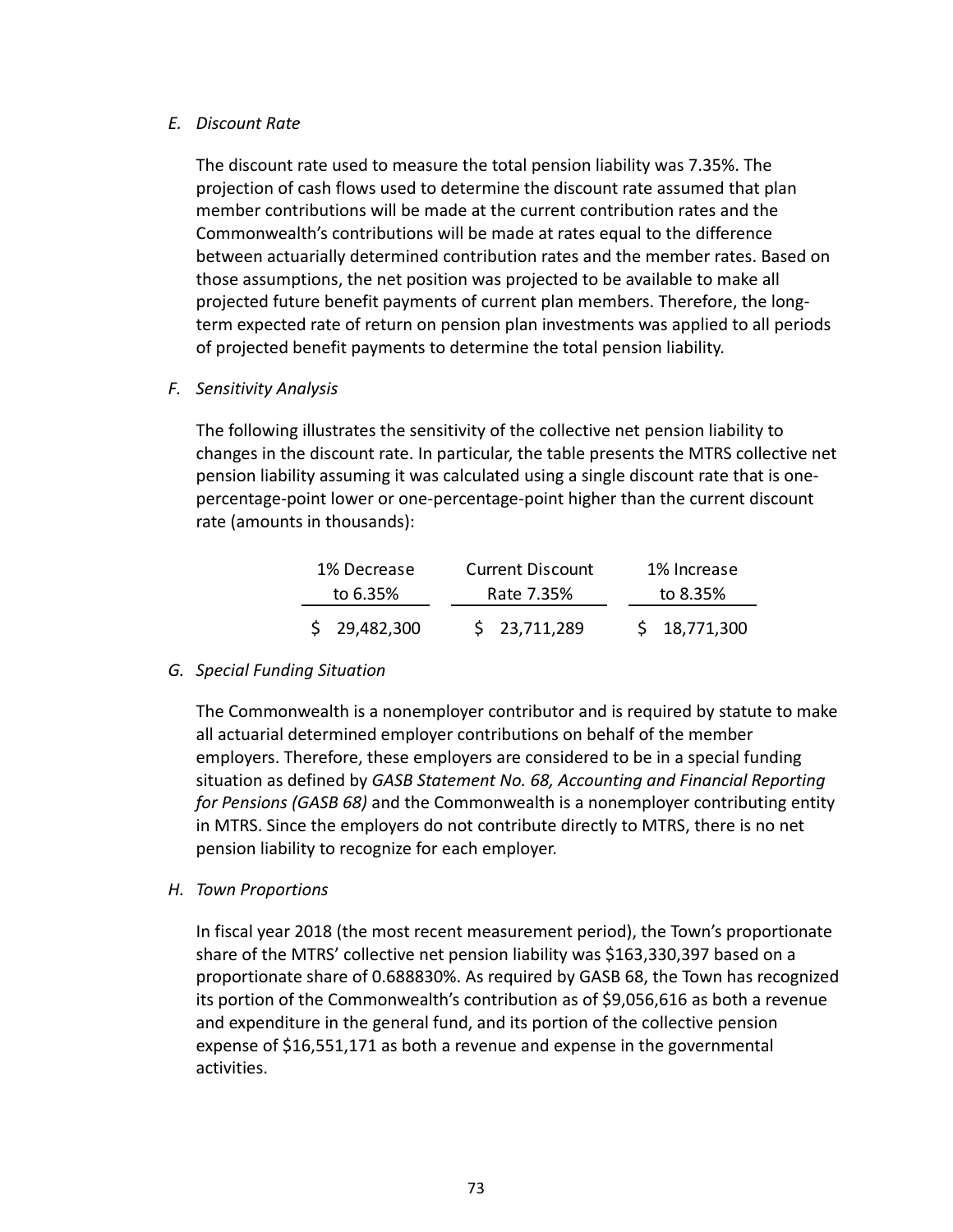# **20. Other Post‐Employment Benefits (GASB 75)**

*GASB Statement No. 75, Accounting and Financial Reporting for Postemployment Benefits Other Than Pensions*, replaces the requirements of *Statement No. 45, Accounting and Financial Reporting by Employers for Postemployment Benefits Other Than Pensions*. The Statement establishes standards for recognizing and measuring liabilities, deferred outflows of resources, deferred inflows of resources, and expense/expenditures. This Statement identifies the methods and assumptions that are required to be used to project benefit payments, discounted projected benefit payments to their actuarial present value, and attribute that present value to periods of employee service.

All the following OPEB disclosures are based on a measurement date of June 30, 2018.

# *A. General Information about the OPEB Plan*

# Plan Description

The Town provides post‐employment healthcare benefits for retired employees through the Town's plan. The Town provides health insurance coverage through a variety of health plans through the West Suburban Health Group, a municipal joint purchase group organized under Massachusetts General Laws Chapter 32B §12. The benefits, benefit levels, employee contributions, and employer contributions are governed by Chapter 32 of the Massachusetts General Laws.

# Benefits Provided

The Town provides medical and prescription drug insurance to retirees and their covered dependents. All active employees who retire from the Town and meet the eligibility criteria will receive these benefits.

# Plan Membership

At June 30, 2018, the following employees were covered by the benefit terms:

| Retirees/Disabled | 865   |
|-------------------|-------|
| Active employees  | 1,271 |
| Total             | 2,136 |

# *B. Actuarial Assumptions and Other Inputs*

The net OPEB liability was determined by an actuarial valuation as of June 30, 2018, using the following actuarial assumptions, applied to all periods included in the measurement, unless otherwise specified: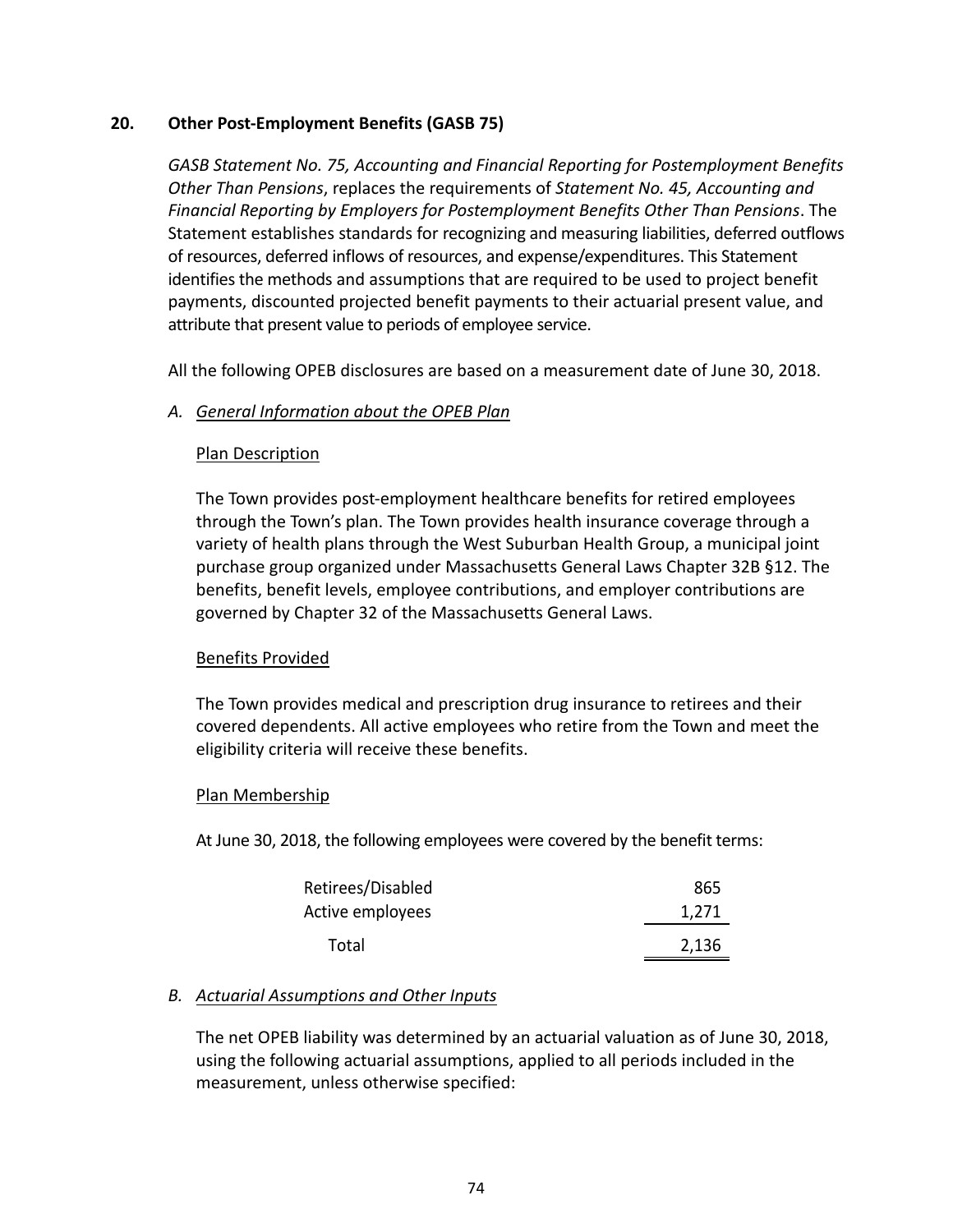| Inflation                                | 2.75%                                        |
|------------------------------------------|----------------------------------------------|
| Salary increases                         | 4%                                           |
| Investment rate of return                | 7.04%                                        |
| Discount rate                            | 7.00%, previously 7.50%                      |
| Healthcare cost trend rates              | 9% for 2019, decreasing by 0.5% per year, to |
|                                          | an ultimate rate of 4.5%                     |
| Participation rate                       | 80% of eligible employees                    |
| Retirees' share of benefit-related costs | 23.5%-50%, depending on the retiree's plan   |

Mortality rates were based on:

- RP-2000 Employees Mortality Table projected generationally with scale BB and a base year 2009 for males and females
- RP-2000 Mortality Table projected generationally with scale BB and a base year 2009 for males and females
- RP-2000 Healthy Annuitant Mortality Table projected generationally with Scale BB and a base year 2012 for males and females

The actuarial assumptions used in the valuation were based on the results of an actuarial experience study as of July 1, 2018.

The long‐term expected rate of return on OPEB plan investments was determined using a building‐block method in which best‐estimate ranges of expected future real rates of return (expected returns, net of investment expense and inflation) are developed for each major asset class. These ranges are combined to produce the long-term expected rate of return by weighting the expected future real rates of return by the target asset allocation percentage and by adding expected inflation. Best estimates of arithmetic real rates of return for each major asset class included in the target asset allocation as of June 30, 2018 are summarized in the following table.

|                                        | Target     | Long-term            |
|----------------------------------------|------------|----------------------|
|                                        | Asset      | <b>Expected Real</b> |
| <b>Asset Class</b>                     | Allocation | Rate of Return       |
| Domestic equity - Large Cap            | 14.50%     | 4.00%                |
| Domestic equity - Small/Mid Cap        | 3.50%      | 6.00%                |
| International developed markets equity | 16.00%     | 4.50%                |
| International emerging markets equity  | 6.00%      | 7.00%                |
| Domestic Fixed Income                  | 20.00%     | 2.00%                |
| International Fixed Income             | 3.00%      | 3.00%                |
| Alternatives                           | 23.00%     | 6.50%                |
| Real Estate                            | 14.00%     | 6.25%                |
| <b>Cash and Cash Equivalents</b>       | 0.00%      | 0.00%                |
| Total                                  | 100.00%    |                      |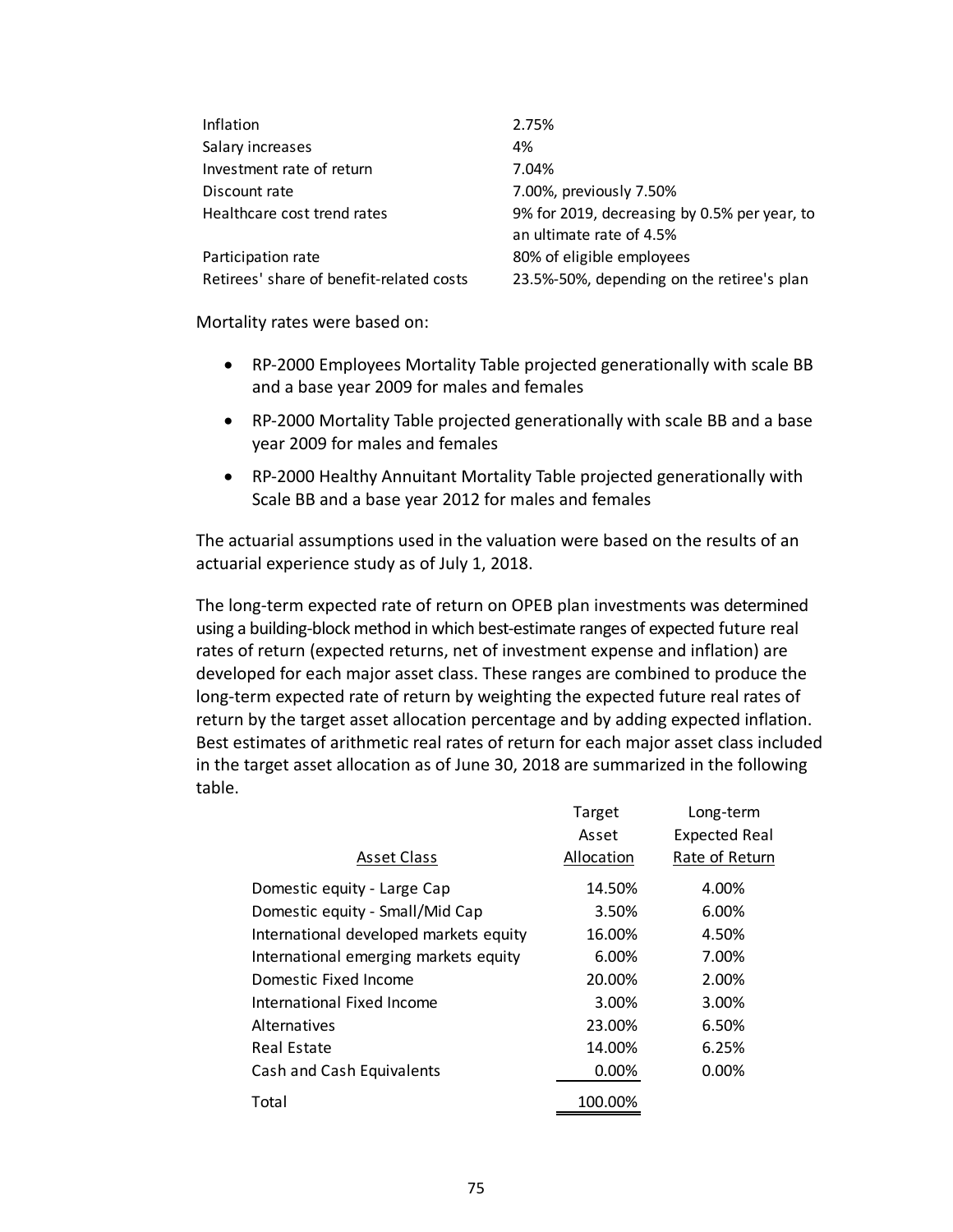#### *C. Discount Rate*

The discount rate used to measure the net OPEB liability was 7.0%. The projection of cash flows used to determine the discount rate assumed that contributions from plan members will be made at the current contribution rate.

Based on those assumptions, the OPEB plan fiduciary net position was projected to be available to make all projected future benefit payments of current plan members.

#### *D. Net OPEB Liability*

The components of the net OPEB liability, measured as of June 30, 2018, were as follows:

| <b>Total OPEB liability</b> | 99,527,289 |
|-----------------------------|------------|
| Plan fiduciary net position | 32,878,807 |
| Net OPEB liability          | 66,648,482 |

### *E. Changes in the Net OPEB Liability*

|                              | Increase (Decrease)                          |    |                                                 |    |                                           |
|------------------------------|----------------------------------------------|----|-------------------------------------------------|----|-------------------------------------------|
|                              | <b>Total OPEB</b><br>Liability<br><u>(a)</u> |    | Plan<br>Fiduciary<br>Net Position<br><u>(b)</u> |    | Net OPEB<br>Liability<br><u>(a) - (b)</u> |
| Balances, beginning of year  | \$<br>83,552,257                             | \$ | 26,835,171                                      | \$ | 56,717,086                                |
| Changes for the year:        |                                              |    |                                                 |    |                                           |
| Service cost                 | 2,614,866                                    |    |                                                 |    | 2,614,866                                 |
| Interest                     | 5,894,910                                    |    |                                                 |    | 5,894,910                                 |
| Contributions - employer     |                                              |    | 6,115,455                                       |    | (6, 115, 455)                             |
| Net investment income        |                                              |    | 3,208,181                                       |    | (3,208,181)                               |
| Plan amendment               |                                              |    |                                                 |    |                                           |
| Differences between expected |                                              |    |                                                 |    |                                           |
| and actual experience        | (9,997,742)                                  |    |                                                 |    | (9,997,742)                               |
| Changes in assumptions       |                                              |    |                                                 |    |                                           |
| or other inputs              | 21,438,486                                   |    |                                                 |    | 21,438,486                                |
| Benefit payments             | (3,975,488)                                  |    | (3,280,000)                                     |    | (695,488)                                 |
| Net Changes                  | 15,975,032                                   |    | 6,043,636                                       |    | 9,931,396                                 |
| Balances, end of year        | \$<br>99,527,289                             | \$ | 32,878,807                                      | \$ | 66,648,482                                |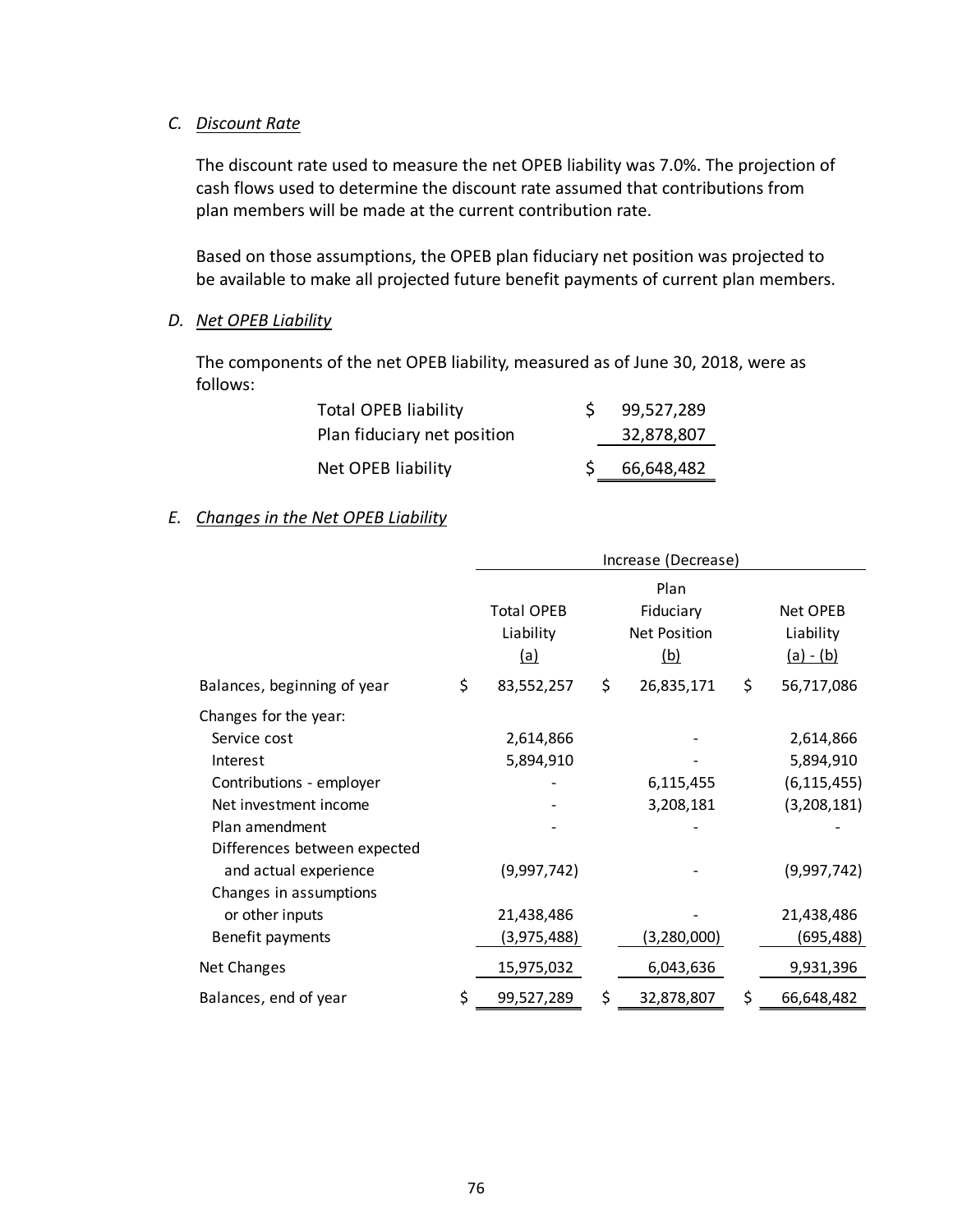# *F. Sensitivity of the Net OPEB Liability to Changes in the Discount Rate*

The following presents the net OPEB liability, as well as what the net OPEB liability would be if it were calculated using a discount rate that is one percentage‐point lower or one percentage‐point higher than the current discount rate:

|            |   | Current         |           |            |
|------------|---|-----------------|-----------|------------|
| 1%         |   | <b>Discount</b> |           | 1%         |
| Decrease   |   | Rate            |           | Increase   |
| 78,470,490 | S | 66,648,482      | $\sim$ \$ | 54,826,474 |

#### *G. Sensitivity of the Net OPEB Liability to Changes in the Healthcare Cost Trend Rates*

The following presents the net OPEB liability, as well as what the net OPEB liability would be if it were calculated using healthcare cost trend rates that are one percentage‐point lower or one percentage‐point higher than the current healthcare cost trend rates:

|              |            |     | Current       |            |
|--------------|------------|-----|---------------|------------|
|              |            |     | Healthcare    |            |
|              | 1%         |     | Cost Trend    | 1%         |
|              | Decrease   |     | Rates         | Increase   |
| <sup>S</sup> | 55,372,907 | - S | 66,648,482 \$ | 80,235,747 |

# *H. OPEB Expense and Deferred Outflows of Resources and Deferred Inflows of Resources Related to OPEB*

For the year ended June 30, 2019, the Town recognized an OPEB expense of \$6,953,225 At June 30, 2019, the Town reported deferred outflows and inflows of resources related to OPEB from the following sources:

|                                                     | Deferred        |    | Deferred       |
|-----------------------------------------------------|-----------------|----|----------------|
|                                                     | Outflows of     |    | Inflows of     |
|                                                     | Resources       |    | Resources      |
| Contributions subsequent to the<br>measurement date | \$<br>6,906,705 | \$ |                |
| Difference between expected and                     |                 |    |                |
| actual experience                                   | 880,961         |    | (8,328,670)    |
| Change in assumptions                               | 17,859,440      |    | (3,536,146)    |
| Net difference between projected and                |                 |    |                |
| actual OPEB investment earnings                     |                 |    | (1,701,826)    |
| Total                                               | 25.647.106      | S. | (13, 566, 642) |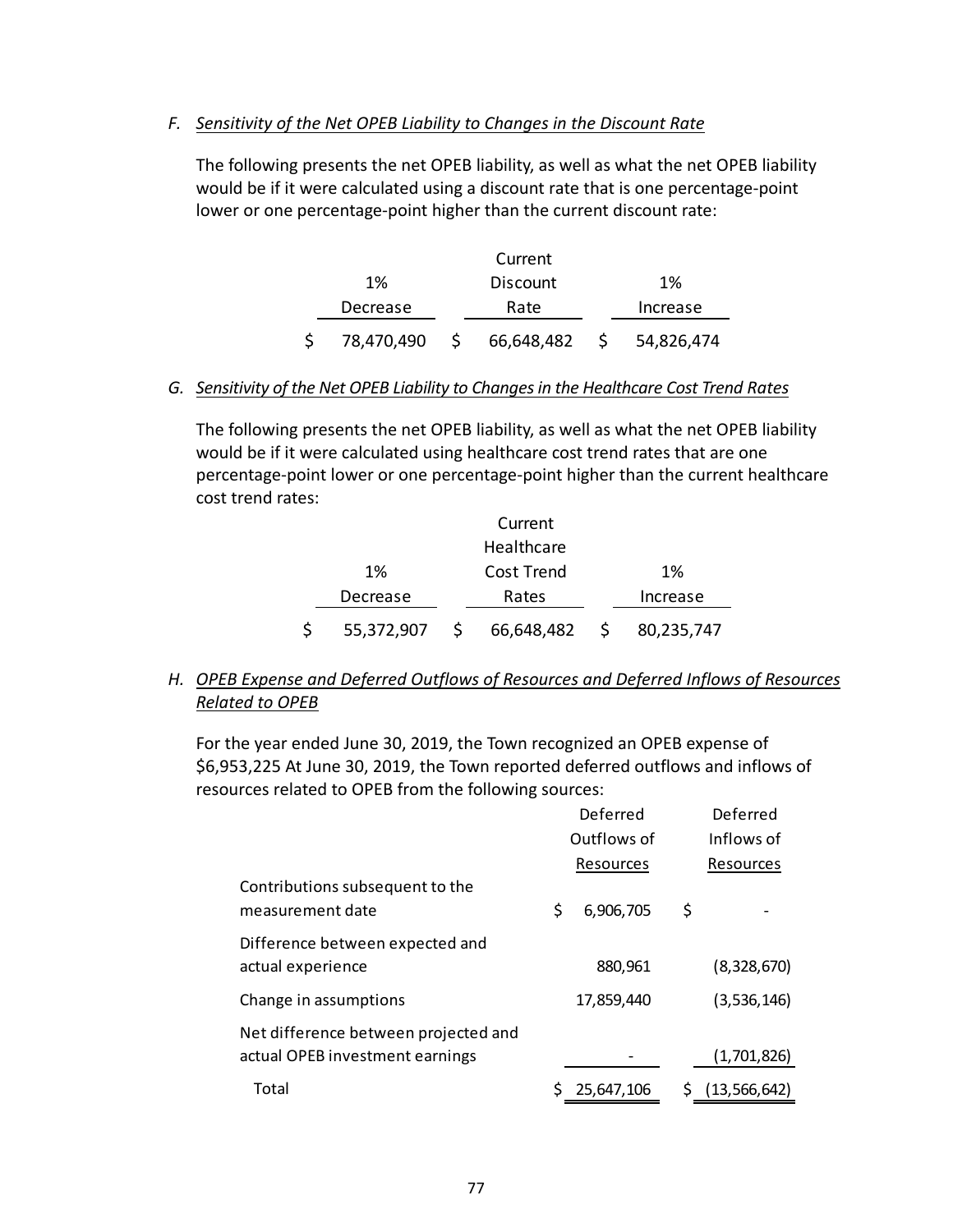The \$6,906,705 reported as deferred outflows of resources related to OPEB resulting from contributions subsequent to the measurement date and before the end of the fiscal year will be included as a reduction of the net OPEB liability in the year ended June 30, 2019.

Other amounts reported as deferred outflows and inflows of resources related to OPEB will be recognized in OPEB expense as follows:

| Year Ended June 30: |   |           |
|---------------------|---|-----------|
| 2019                | Ś | 532,262   |
| 2020                |   | 532,262   |
| 2021                |   | 532,262   |
| 2022                |   | 1,686,100 |
| 2023                |   | 1,890,873 |
| Total               | Ś | 5,173,759 |

# **21. Other Post‐Employment Benefits (GASB 74)**

*GASB Statement No. 74, Financial Reporting for Postemployment Benefit Plans Other Than Pension Plans (OPEB)*, replaces the requirements of *Statement No. 43, Financial Reporting for Postemployment Benefit Plans Other Than Pension Plans*. This applies if a trust fund has been established to fund future OPEB costs. In prior years, the Town established an OPEB Trust Fund to provide funding for future employee health care costs.

All the following OPEB disclosures are based on a measurement date of June 30, 2019.

### *A. Investments*

The OPEB trust fund assets are invested with the Commonwealth's State Retirees Benefit Trust Fund.

*Rate of return.* For the year ended June 30, 2019, the annual money‐weighted rate of return on investments, net of investment expense, was 4.93 percent. The money‐ weighted rate of return expresses investment performance, net of investment expense, adjusted for the changing amounts actually invested.

### *B. Actuarial Assumptions and Other Inputs*

The total OPEB liability was determined by an actuarial valuation as of June 30, 2018, using the following actuarial assumptions, applied to all periods included in the measurement, unless otherwise specified: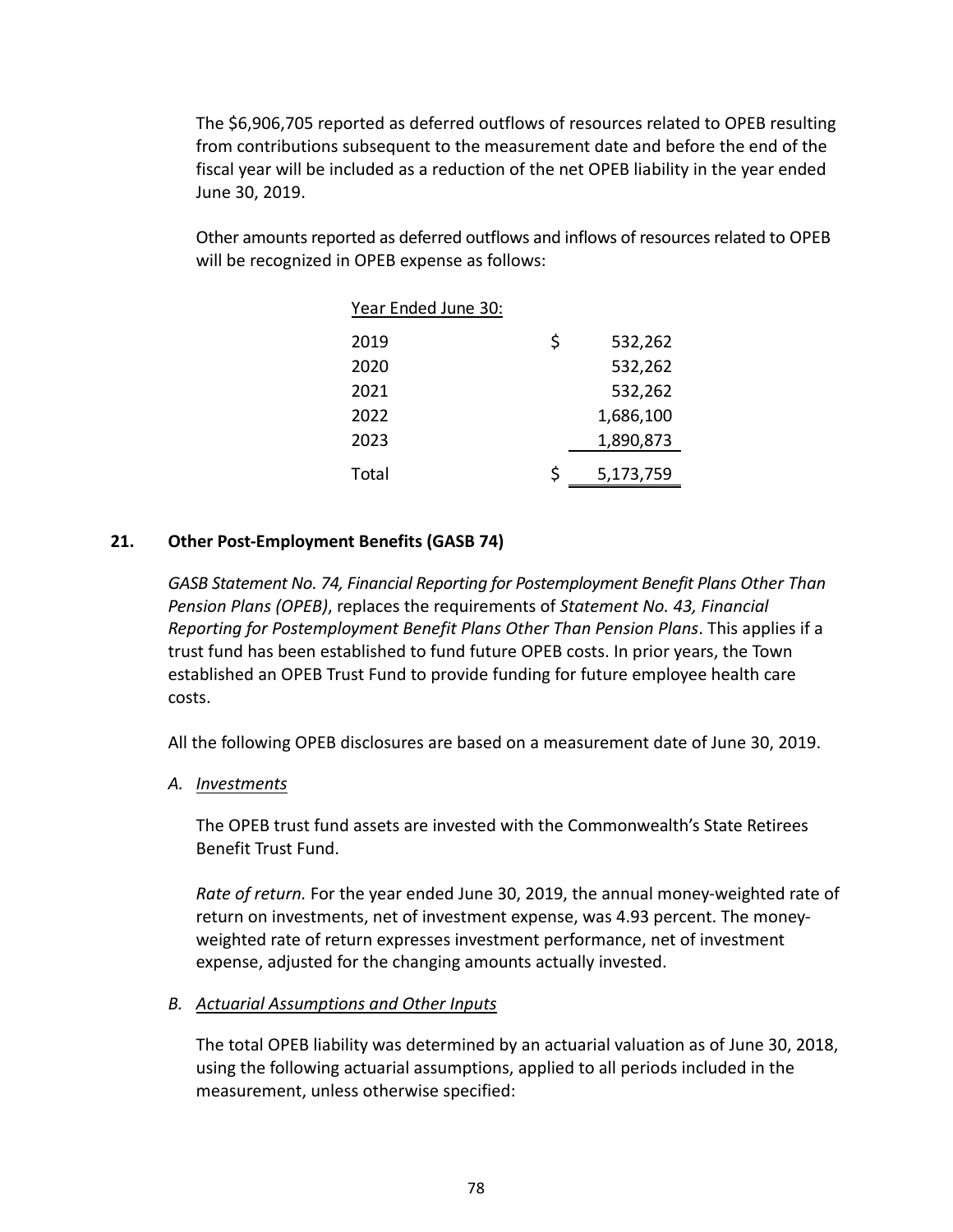| Inflation                                | 2.75%                                        |
|------------------------------------------|----------------------------------------------|
| Salary increases                         | 3%                                           |
| Investment rate of return                | 7.04%, net of expenses                       |
| Discount rate                            | 7.00%, previously 7.25%                      |
| Healthcare cost trend rates              | 9% for 2019, decreasing by 0.5% per year, to |
|                                          | an ultimate rate of 4.5%                     |
| Participation rate                       | 80% of eligible employees                    |
| Retirees' share of benefit-related costs | 23.5%-50%, depending on the retiree's plan   |

Mortality rates are the same as described in Note 20.

The long‐term expected rate of return on OPEB plan investments was determined using a building‐block method in which best‐estimate ranges of expected future real rates of return (expected returns, net of investment expense and inflation) are developed for each major asset class. These ranges are combined to produce the long-term expected rate of return by weighting the expected future real rates of return by the target asset allocation percentage and by adding expected inflation. Best estimates of arithmetic real rates of return for each major asset class included in the target asset allocation as of June 30, 2019 are summarized in the following table.

|                                        | Target     | Long-term            |
|----------------------------------------|------------|----------------------|
|                                        | Asset      | <b>Expected Real</b> |
| <b>Asset Class</b>                     | Allocation | Rate of Return       |
| Domestic equity - Large Cap            | 14.50%     | 4.00%                |
| Domestic equity - Small/Mid Cap        | 3.50%      | 6.00%                |
| International developed markets equity | 16.00%     | 4.50%                |
| International emerging markets equity  | 6.00%      | 7.00%                |
| Domestic Fixed Income                  | 20.00%     | 2.00%                |
| International Fixed Income             | 3.00%      | 3.00%                |
| Alternatives                           | 23.00%     | 6.50%                |
| Real Estate                            | 14.00%     | 6.25%                |
| Cash and Cash Equivalents              | 0.00%      | $0.00\%$             |
| Total                                  | 100.00%    |                      |

### *C. Discount Rate*

The discount rate used to measure the total OPEB liability was 7.0%. The projection of cash flows used to determine the discount rate assumed that contributions from plan members will be made at the current contribution rate.

Based on those assumptions, the OPEB plan fiduciary net position was projected to be available to make all projected future benefit payments of current plan members.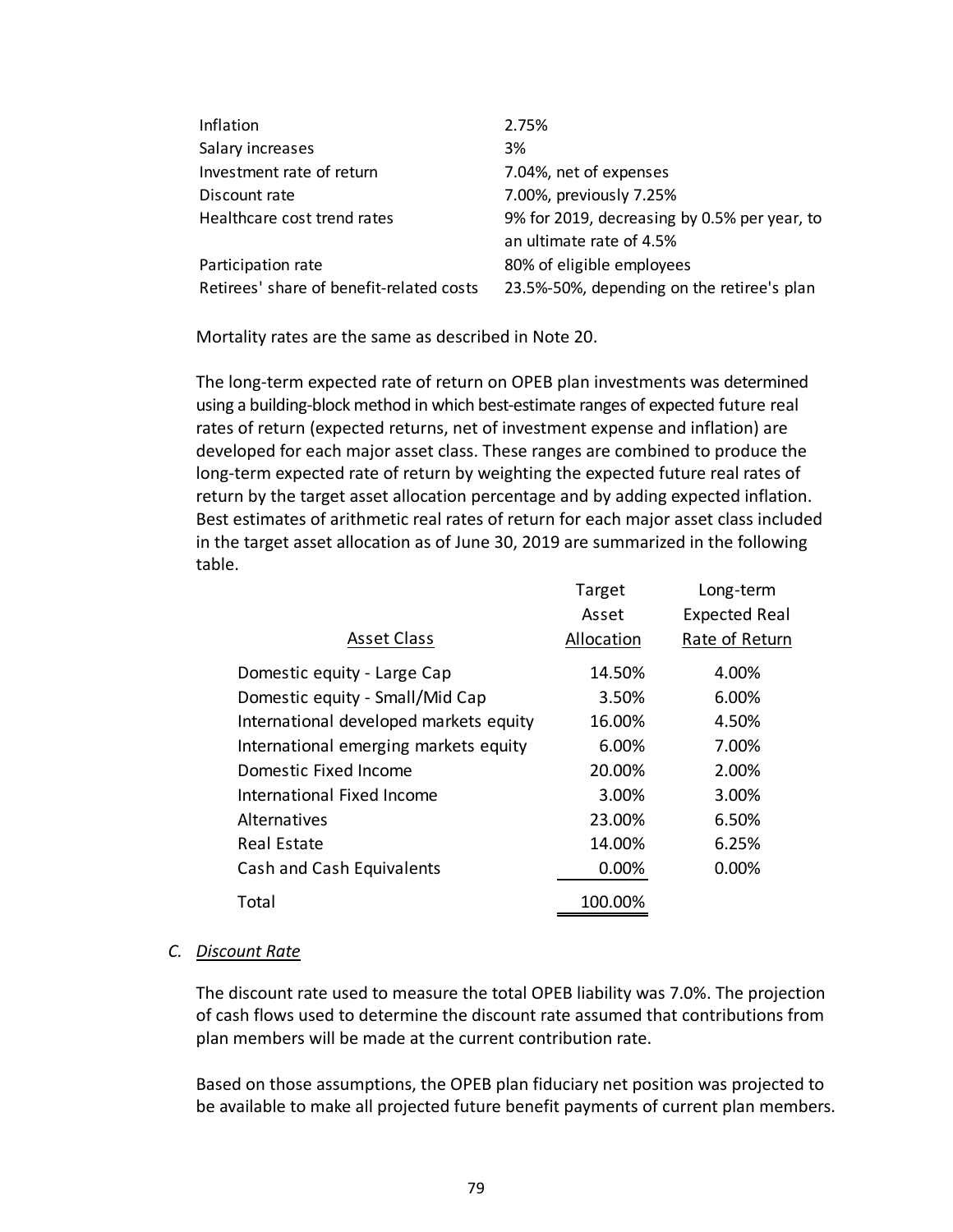# *D. Net OPEB Liability*

The components of the net OPEB liability, as of June 30, 2019, were as follows:

| <b>Total OPEB liability</b>            | 104,767,867 |
|----------------------------------------|-------------|
| Plan fiduciary net position            | 38,337,121  |
| Net OPEB liability                     | 66,430,746  |
| Plan fiduciary net position as a       |             |
| percentage of the total OPEB liability | 36.59%      |

### *E. Sensitivity of the Net OPEB Liability to Changes in the Discount Rate*

The following presents the net OPEB liability, as well as what the net OPEB liability would be if it were calculated using a discount rate that is one percentage-point lower or one percentage‐point higher than the current discount rate:

|    |            |       | Current         |                          |
|----|------------|-------|-----------------|--------------------------|
|    | 1%         |       | <b>Discount</b> | 1%                       |
|    | Decrease   |       | Rate            | Increase                 |
| Ŝ. | 78,875,238 | - \$- |                 | 66,430,746 \$ 53,986,254 |

#### *F. Sensitivity of the Net OPEB Liability to Changes in the Healthcare Cost Trend Rates*

The following presents the net OPEB liability, as well as what the net OPEB liability would be if it were calculated using healthcare cost trend rates that are one percentage‐point lower or one percentage‐point higher than the current healthcare cost trend rates:

|   |            |    | Current       |            |
|---|------------|----|---------------|------------|
|   |            |    | Healthcare    |            |
|   | 1%         |    | Cost Trend    | 1%         |
|   | Decrease   |    | Rates         | Increase   |
| S | 54,560,390 | -S | 66,430,746 \$ | 80,734,733 |

### **22. Self‐Insurance**

Workers Compensation ‐ The Town's personnel Department administers a self‐insured workers compensation program. In addition to in‐house administration, the Town utilizes a third‐party administrator, FutureComp, to process claims, produce workers compensation vouchers, and conduct follow‐up medical case management on individuals receiving workers compensation benefits.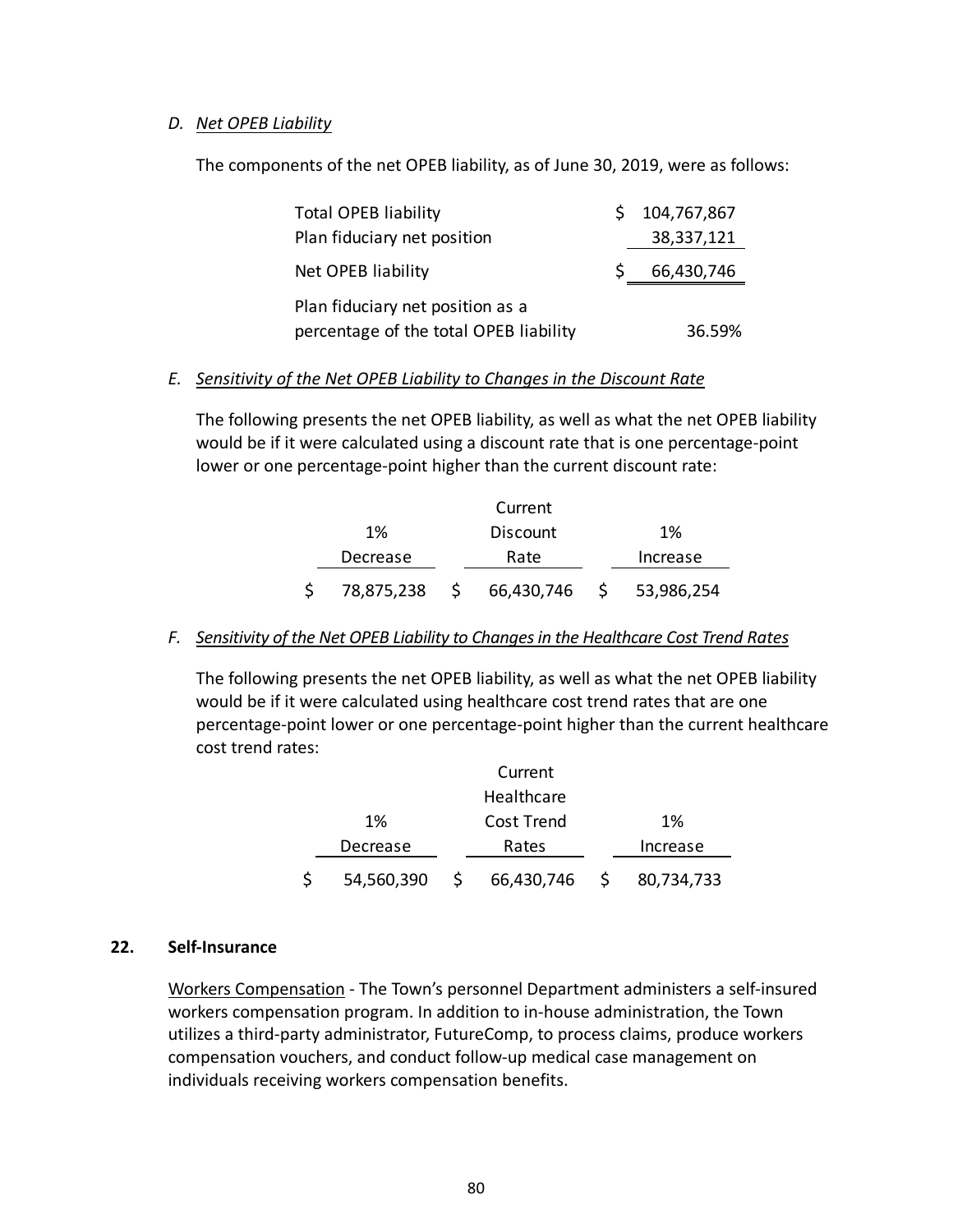As of June 30, 2019, the Town's workers compensation fund had a deficit balance of \$560,297 in net position (a component of Total Net Position). This amount is generated from the remainder of the workers compensation budget voted each year by the Town Meeting, less accrual for outstanding claims. The Town appropriated \$656,283 for workers compensation line item in fiscal year 2019. These funds are used to pay workers compensation related expenses throughout the year, with the unexpended balance rolling into the trust fund noted above. The Town also purchases stop‐loss reinsurance as part of its workers compensation program from Midwest Employers Casualty Company. Under the terms of its excess workers compensation coverage, the Town is liable for up to \$400,000 per accident per employee to an aggregate limit of \$1,000,000 per accident. The Town's maximum aggregate liability for all claims paid within one year is \$4,000,000. The Town has no excess liability coverage for public safety employees and no reasonable estimate of claims liability has been determined.

A liability for unpaid claims at June 30, 2019 has been recorded in the Internal Service Fund. This represents the Town's estimate of future payments based on historical information on active cases.

Changes in the aggregate liability for claims for the year ended June 30, 2019 are as follows:

|                                                   |   | Workers      |
|---------------------------------------------------|---|--------------|
|                                                   |   | Compensation |
| Claims liability, beginning of year               | S | 1,010,765    |
| Claims incurred/recognized<br>in fiscal year 2019 |   | 1,577,181    |
| Claims paid in fiscal year 2019                   |   | (1,091,453)  |
| Claims liability, end of year                     |   | 1,496,493    |

### **23. Subsequent Events**

### Debt:

Subsequent to June 30, 2019, the Town issued a \$27,500,000 general obligation municipal purpose bond to permanently finance projects fund with anticipation notes outstanding at June 30, 2019. Additionally, the Town issued a \$440,000 sewer bond through the Massachusetts Water Resources Authority.

### Water/Sewer-related:

Subsequent to year‐end, Coca‐Cola Bottling of Northern New England, one of the Town's largest users of the water and sewer systems, ceased beverage manufacturing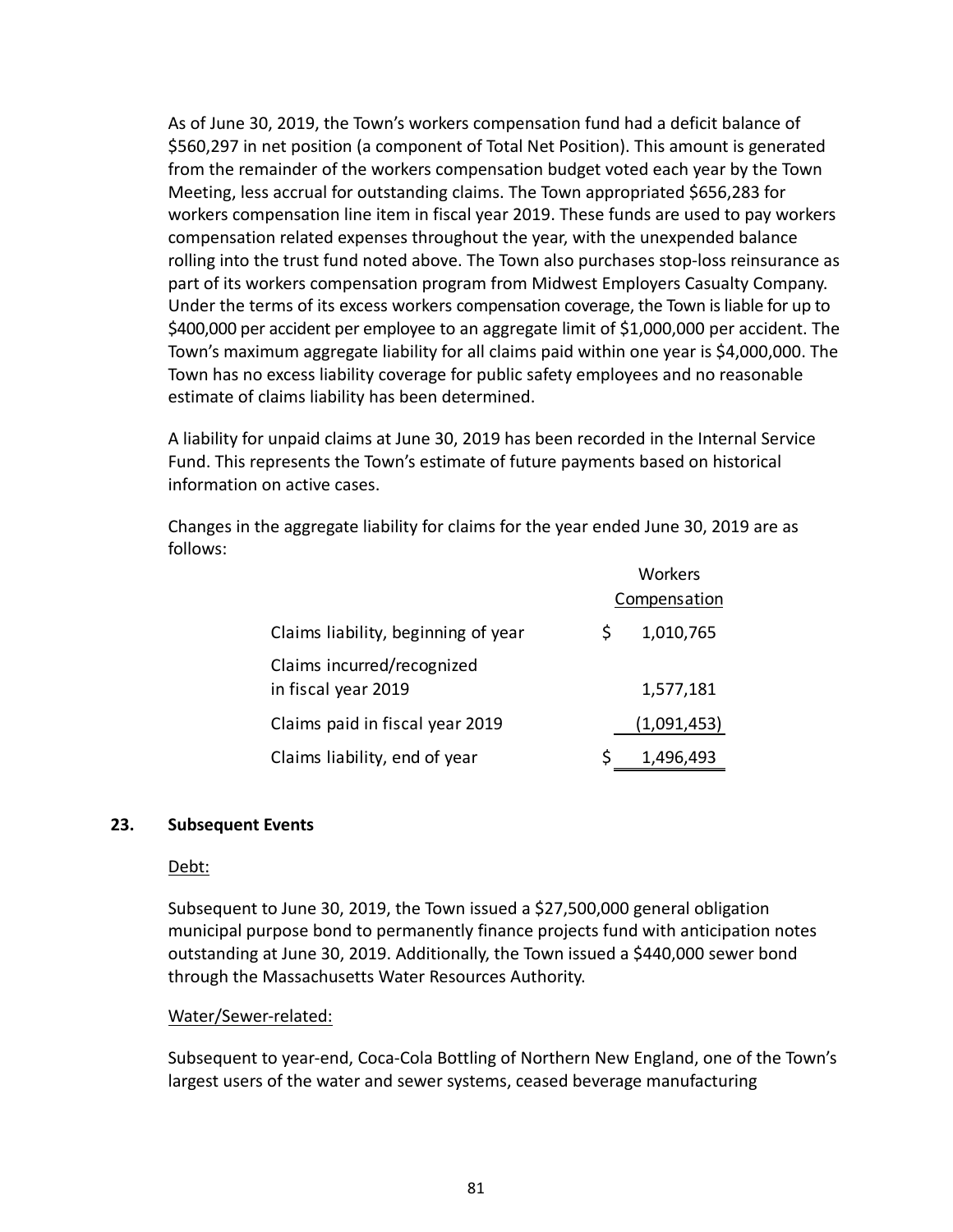operations at its Needham facility and is converting the site to a warehouse. The Town is in the process of evaluating the impact this may have on future water and sewer rates.

#### **24. Commitments and Contingencies**

Outstanding Legal Issues ‐ There are several pending legal issues in which the Town is involved. The Town's management is of the opinion that the potential future settlement of such claims would not materially affect its financial statements taken as a whole.

Grants ‐ Amounts received or receivable from grantor agencies are subject to audit and adjustment by grantor agencies, principally the federal government. Any disallowed claims, including amounts already collected, may constitute a liability of the applicable funds. The amount of expenditures which may be disallowed by the grantor cannot be determined at this time, although the Town expects such amounts, if any, to be immaterial.

Abatements - There are several cases pending before the Appellate Tax Board in regard to alleged discrepancies in property assessments. According to the Town's counsel, the probable outcome of these cases at the present time is indeterminable, although the Town expects such amounts, if any, to be immaterial.

#### **25. Beginning Fund Balance Restatement**

The beginning, July 1, 2018, fund balance of the Town has been restated as follows:

|                                       | Rosemary         | Needham          | Nonmajor     |
|---------------------------------------|------------------|------------------|--------------|
|                                       | Recreation       | High School      | Governmental |
|                                       | Complex          | Expansion        | Funds        |
| As previously reported, June 30, 2018 | $(6,775,804)$ \$ | $(1,811,253)$ \$ | 9,594,239    |
| To reclassify                         | 6,775,804        | 1,811,253        | (8,587,057)  |
| As restated, July 1, 2018             |                  |                  | 1,007,182    |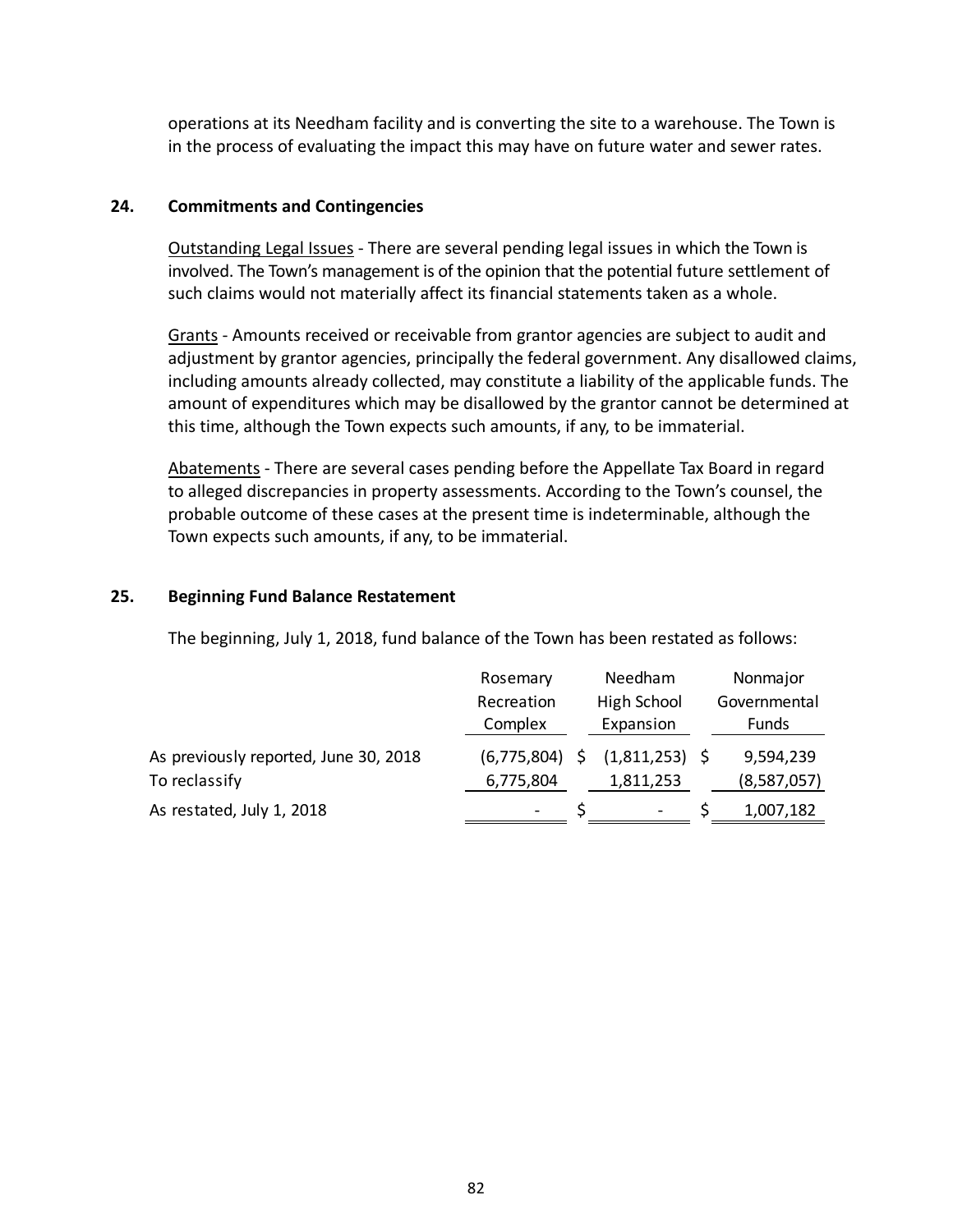#### **SCHEDULE OF PROPORTIONATE SHARE OF THE NET PENSION LIABILITY (GASB 68)**

**JUNE 30, 2019 (Unaudited)**

| Needham Contributory Retirement System |                   |                                     |                                              |   |                 |                                                          |                                                        |  |  |  |
|----------------------------------------|-------------------|-------------------------------------|----------------------------------------------|---|-----------------|----------------------------------------------------------|--------------------------------------------------------|--|--|--|
| Fiscal                                 | Measurement       | Proportion<br>of the<br>Net Pension | Proportionate<br>Share of the<br>Net Pension |   |                 | Proportionate Share of the<br>Net Pension Liability as a | Plan Fiduciary Net Position<br>Percentage of the Total |  |  |  |
| Year                                   | Date              | Liability                           | Liability                                    |   | Covered Payroll | Percentage of Covered Payroll                            | Pension Liability                                      |  |  |  |
| June 30, 2019                          | December 31, 2018 | 98.43%                              | \$78,768,106                                 | S | 43,859,715      | 179.59%                                                  | 66.48%                                                 |  |  |  |
| June 30, 2018                          | December 31, 2017 | 98.48%                              | \$64,280,887                                 | S | 44,684,936      | 143.85%                                                  | 71.58%                                                 |  |  |  |
| June 30, 2017                          | December 31, 2016 | 98.41%                              | \$68,675,930                                 |   | 38,860,207      | 176.73%                                                  | 67.10%                                                 |  |  |  |
| June 30, 2016                          | December 31, 2015 | 98.20%                              | \$63,877,775                                 |   | 39,406,655      | 162.10%                                                  | 67.43%                                                 |  |  |  |
| June 30, 2015                          | December 31, 2014 | 98.27%                              | \$54,445,695                                 |   | 35,772,213      | 152.20%                                                  | 71.09%                                                 |  |  |  |

#### Massachusetts Teachers' Retirement System

|                       |                     | Proportion<br>of the     |   | Proportionate<br>Share of the | Commonwealth of<br>Massachusetts' Total<br>Proportionate Share<br>of the Net Pension |    | Total Net<br>Pension<br>Liability<br>Associated |                        | Proportionate<br>Share of the<br>Net Pension<br>Liability as a | Plan Fiduciary<br><b>Net Position</b><br>Percentage of |
|-----------------------|---------------------|--------------------------|---|-------------------------------|--------------------------------------------------------------------------------------|----|-------------------------------------------------|------------------------|----------------------------------------------------------------|--------------------------------------------------------|
| Fiscal<br><u>Year</u> | Measurement<br>Date | Net Pension<br>Liability |   | Net Pension<br>Liability      | Liability Associated<br>with the Town                                                |    | with the<br><b>Town</b>                         | <b>Covered Pavroll</b> | Percentage of<br>Covered Pavroll                               | the Total<br>Pension Liability                         |
| June 30, 2019         | June 30, 2018       | 0.69%                    |   |                               | 163.330.397                                                                          | Ś  | 163,330,397                                     | 50.620.405             | 0.00%                                                          | 54.84%                                                 |
| June 30, 2018         | June 30, 2017       | 0.68%                    | Ś | $\sim$                        | 156,266,130                                                                          | Ś. | 156,266,130                                     | 44.888.988             | 0.00%                                                          | 54.25%                                                 |
| June 30, 2017         | June 30, 2016       | 0.67%                    |   | $\sim$                        | 148,771,539                                                                          | Ś. | 148,771,539                                     | 46.022.868             | 0.00%                                                          | 52.73%                                                 |
| June 30, 2016         | June 30, 2015       | 0.66%                    |   |                               | 135,373,423                                                                          | Ś. | 135,373,423                                     | 44,621,329             | 0.00%                                                          | 55.38%                                                 |
| June 30, 2015         | June 30, 2014       | 0.63%                    |   | $\sim$                        | 100.708.775                                                                          |    | 100,708,775                                     | 39.867.330             | 0.00%                                                          | 61.64%                                                 |

*Schedules are intended to show information for 10 years. Additional years will be displayed as they become available.*

See IndependentSee Independent Auditors' Report.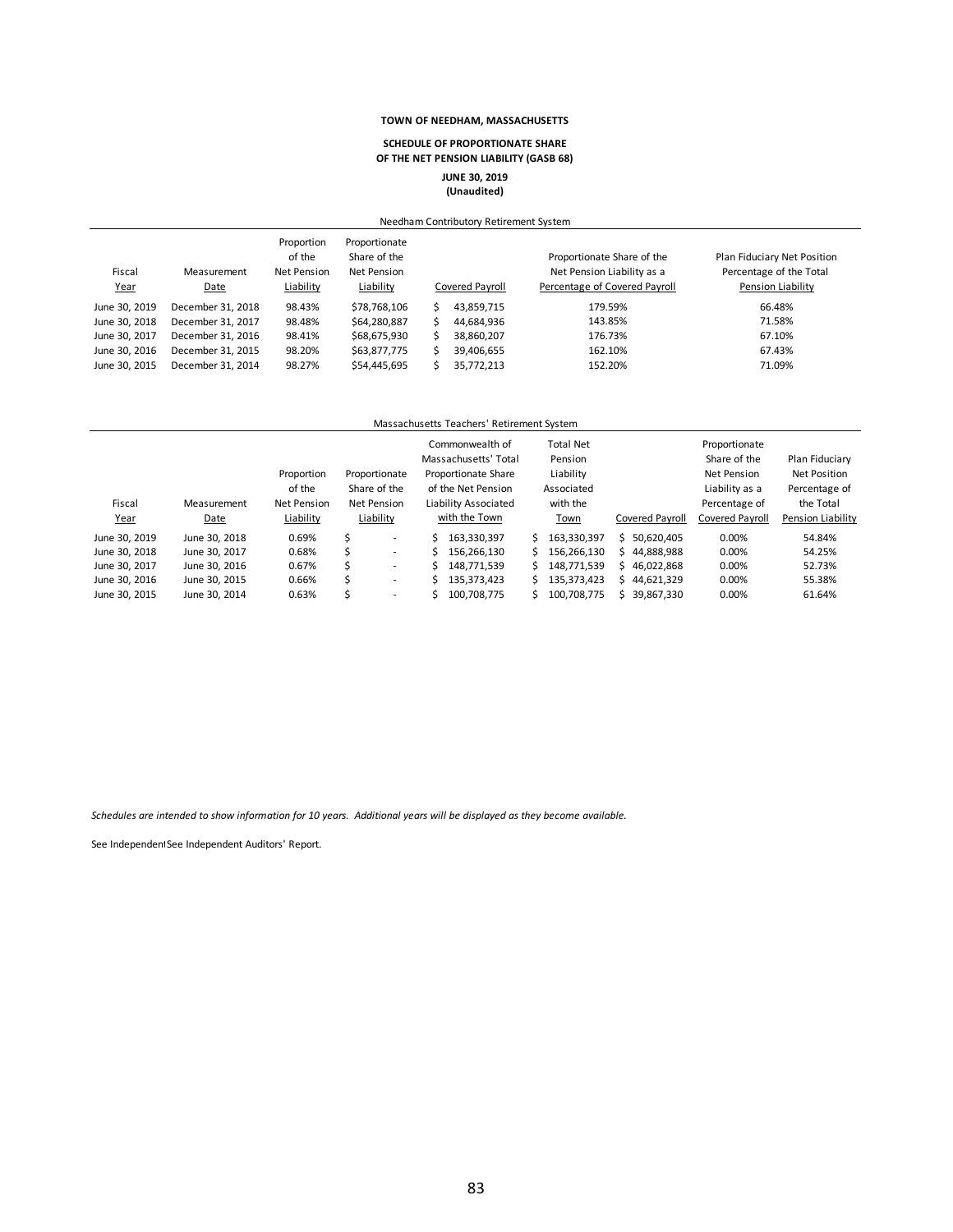#### **SCHEDULE OF PENSION CONTRIBUTIONS (GASB 68)**

#### **JUNE 30, 2019 (Unaudited)**

| Needham Contributory Retirement System                             |                   |                 |    |                  |   |                          |   |            |                 |         |                 |
|--------------------------------------------------------------------|-------------------|-----------------|----|------------------|---|--------------------------|---|------------|-----------------|---------|-----------------|
|                                                                    |                   |                 |    | Contributions in |   |                          |   |            |                 |         |                 |
|                                                                    |                   |                 |    | Relation to the  |   |                          |   |            |                 |         |                 |
| Contributions as<br>Contractually<br>Contractually<br>Contribution |                   |                 |    |                  |   |                          |   |            |                 |         |                 |
| Fiscal                                                             | Measurement       | Required        |    | Required         |   | Deficiency               |   | Covered    | a Percentage of |         |                 |
| Year                                                               | Date              | Contribution    |    | Contribution     |   | (Excess)                 |   |            |                 | Payroll | Covered Payroll |
| June 30, 2019                                                      | December 31, 2018 | 7,809,911<br>S. | S. | 7.809.911        | S | $\overline{\phantom{a}}$ | Ś | 43,859,715 | 17.81%          |         |                 |
| June 30, 2018                                                      | December 31, 2017 | 7,203,059<br>S. | S. | 7,203,059        | S | $\overline{\phantom{a}}$ | Ś | 44,684,936 | 16.12%          |         |                 |
| June 30, 2017                                                      | December 31, 2016 | 6,600,162<br>s  | S. | 6,600,162        | S | -                        | Ś | 38,860,207 | 16.98%          |         |                 |
| June 30, 2016                                                      | December 31, 2015 | 6,039,115<br>S. | s  | 6,039,115        | S | $\overline{\phantom{a}}$ | Ś | 39,406,655 | 15.33%          |         |                 |
| June 30, 2015                                                      | December 31, 2014 | 5,524,150       |    | 5,524,150        |   | $\overline{\phantom{a}}$ |   | 35,772,213 | 15.44%          |         |                 |

#### Massachusetts Teachers' Retirement System

|                                                                                   |                                                                                   | Contractually<br>Required<br>Contribution                                            | Contributions in<br>Relation to the<br>Contractually                               | Contribution                                                 |                                                                                         | Contributions as                               |
|-----------------------------------------------------------------------------------|-----------------------------------------------------------------------------------|--------------------------------------------------------------------------------------|------------------------------------------------------------------------------------|--------------------------------------------------------------|-----------------------------------------------------------------------------------------|------------------------------------------------|
| Fiscal<br>Year                                                                    | Measurement<br>Date                                                               | Provided by<br>Commonwealth                                                          | Reguired<br>Contribution                                                           | Deficiency<br>(Excess)                                       | Covered<br>Payroll                                                                      | a Percentage of<br>Covered Payroll             |
| June 30, 2019<br>June 30, 2018<br>June 30, 2017<br>June 30, 2016<br>June 30, 2015 | June 30, 2018<br>June 30, 2017<br>June 30, 2016<br>June 30, 2015<br>June 30, 2014 | 9,056,616<br>Ś.<br>8,436,349<br>S<br>7,483,070<br>S.<br>6,751,809<br>S.<br>5,938,614 | 9,056,616<br>S<br>8,436,349<br>S<br>7,483,070<br>Ś.<br>6,751,809<br>S<br>5,938,614 | -<br>$\overline{\phantom{a}}$<br>Ś<br>-<br>\$<br>-<br>Ś<br>- | 50,620,405<br>Ś<br>44,888,988<br>Ś<br>46,022,868<br>Ś<br>44,621,329<br>Ś.<br>39,867,330 | 17.89%<br>18.79%<br>16.26%<br>15.13%<br>14.90% |

*Schedules are intended to show information for 10 years. Additional years will be displayed as they become available.*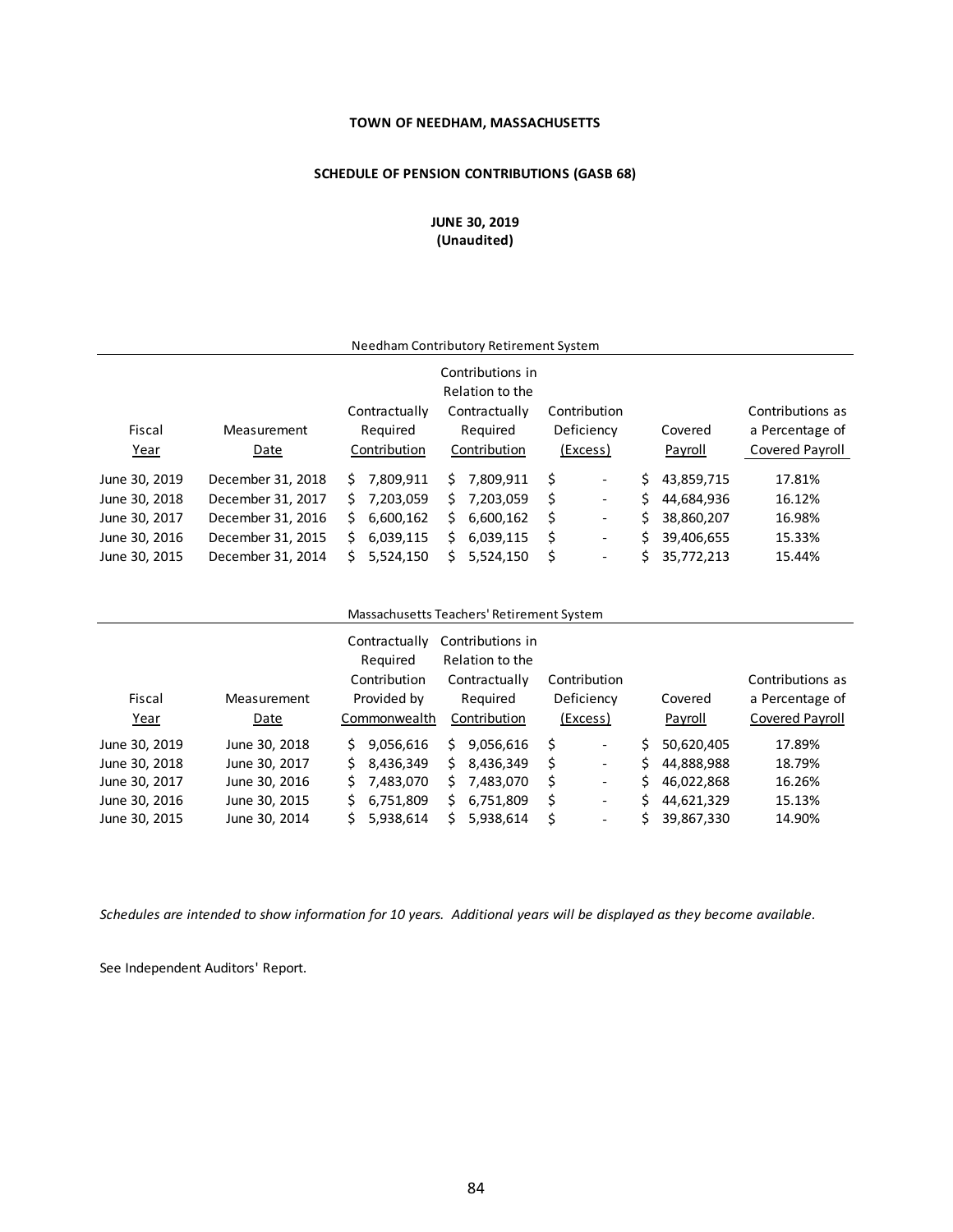#### **TOWN OF NEEDHAM, MASSACHUSETTS OTHER POST‐EMPLOYMENT BENEFITS (OPEB)**

#### **Schedule of Changes in the Net OPEB Liability (GASB 74 and 75)**

(Unaudited)

|                                                             | 2019            | 2018            |        | 2017            |
|-------------------------------------------------------------|-----------------|-----------------|--------|-----------------|
| <b>Total OPEB liability</b>                                 |                 |                 |        |                 |
| Service cost                                                | \$<br>2,797,907 | \$<br>2,573,887 |        | \$<br>2,486,847 |
| Interest                                                    | 6,347,733       | 6,913,177       |        | 6,544,745       |
| Plan amendments                                             |                 | (4,090,587)     |        |                 |
| Differences between expected and actual experience          | (21, 193, 711)  | 1,798,808       |        |                 |
| Changes of assumptions                                      | 31,054,380      | (4,589,355)     |        |                 |
| Benefit payments                                            | (4, 174, 262)   | (4,463,145)     |        | (3,958,395)     |
| Net change in total OPEB liability                          | 14,832,047      | (1,857,215)     |        | 5,073,197       |
| <b>Total OPEB liability - beginning</b>                     | 89,935,820      | 91,793,035      |        | 86,719,838      |
| Total OPEB liability - ending (a)                           | 104,767,867     | 89,935,820      | $\ast$ | 91,793,035      |
| Plan fiduciary net position                                 |                 |                 |        |                 |
| Contributions - employer                                    | 7,800,967       | 7,389,578       |        | 6,317,042       |
| Net investment income                                       | 1,831,609       | 3,117,203       |        | 3,020,230       |
| Benefit payments, including refunds of member contributions | (4, 174, 262)   | (4,463,145)     |        | (3,958,395)     |
| Other                                                       |                 |                 |        | 257,093         |
| Net change in plan fiduciary net position                   | 5,458,314       | 6,043,636       |        | 5,635,970       |
| Plan fiduciary net position - beginning                     | 32,878,807      | 26,835,171      |        | 21,199,201      |
| Plan fiduciary net position - ending (b)                    | 38,337,121      | 32,878,807      |        | 26,835,171      |
| Net OPEB liability - ending (a-b)                           | 66,430,746      | 57,057,013      |        | 64,957,864      |

\* Based on actuarial valuation dated June 30, 2017. See Note 20 for updated valuation amounts.

*Schedule is intended to show information for 10 years. Additional years will be displayed as they become available.*

See notes to the Town's financial statements for summary of significant actuarial methods and assumptions.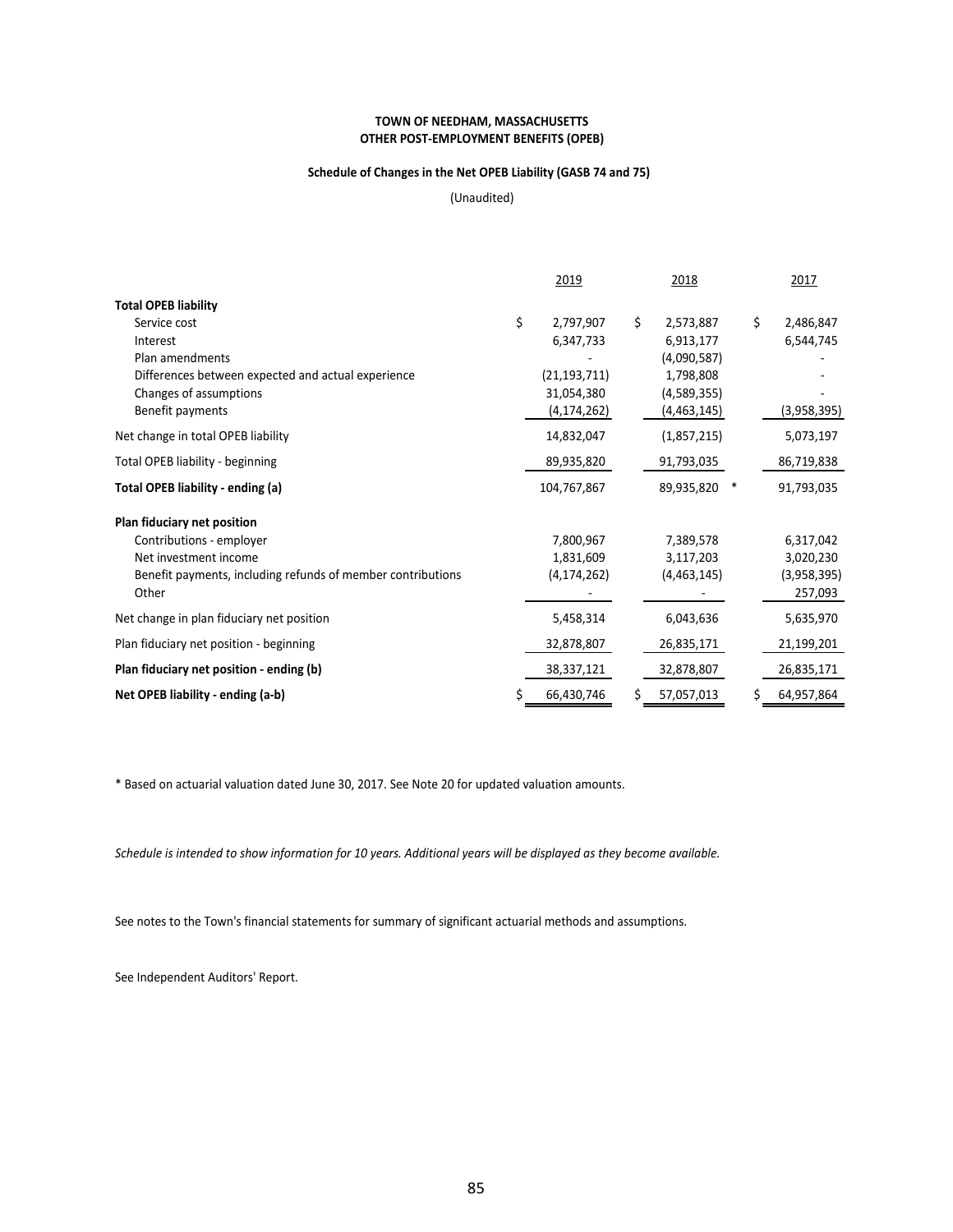#### **TOWN OF NEEDHAM, MASSACHUSETTS OTHER POST‐EMPLOYMENT BENEFITS (OPEB)**

#### **Schedules of Net OPEB Liability, Contributions, and Investment Returns (GASB 74)**

(Unaudited)

| <b>Schedule of Net OPEB Liability</b>                                                                       |    |                        |    |                        |                              |
|-------------------------------------------------------------------------------------------------------------|----|------------------------|----|------------------------|------------------------------|
|                                                                                                             |    | 2019                   |    | 2018                   | 2017                         |
| <b>Total OPEB liability</b>                                                                                 | Ś. | 104,767,867            | \$ | 89,935,820             | \$<br>91,793,035             |
| Plan fiduciary net position                                                                                 |    | 38,337,121             |    | 32,878,807             | 26,835,171                   |
| Net OPEB liability                                                                                          |    | 66,430,746             | Ś  | 57,057,013             | 64,957,864                   |
| Plan fiduciary net position as a percentage of the total OPEB liability                                     |    | 36.59%                 |    | 36.56%                 | 29.23%                       |
| Covered employee payroll                                                                                    |    | 93,645,807             |    | 94,042,382             | 94,042,382                   |
| Participating employer net OPEB liability<br>as a percentage of covered employee payroll                    |    | 70.94%                 |    | 60.67%                 | 69.07%                       |
| <b>Schedule of Contributions</b>                                                                            |    | 2019                   |    | 2018                   | 2017                         |
| Actuarially determined contribution<br>Contributions in relation to the actuarially determined contribution | \$ | 7,800,967<br>6,906,705 | \$ | 6,072,283<br>6,115,455 | \$<br>5,568,923<br>5,568,923 |
| Contribution deficiency (excess)                                                                            |    | 894,262                | Ś  | (43, 172)              |                              |
| Covered employee payroll                                                                                    |    | 93,645,807             |    | 94,042,382             | 89,329,181                   |
| Contributions as a percentage of covered employee payroll                                                   |    | 7.38%                  |    | 6.50%                  | 6.23%                        |
| <b>Schedule of Investment Returns</b>                                                                       |    | 2019                   |    | 2018                   | 2018                         |
| Annual money weighted rate of return, net of investment expense                                             |    | 4.93%                  |    | 11.62%                 | 14.25%                       |

\* Based on actuarial valuation dated June 30, 2018. See Note 20 for updated valuation amounts.

*Schedules are intended to show information for 10 years. Additional years will be displayed as they become available.*

See notes to Town's financial statements for summary ofsignificant actuarial methods and assumptions.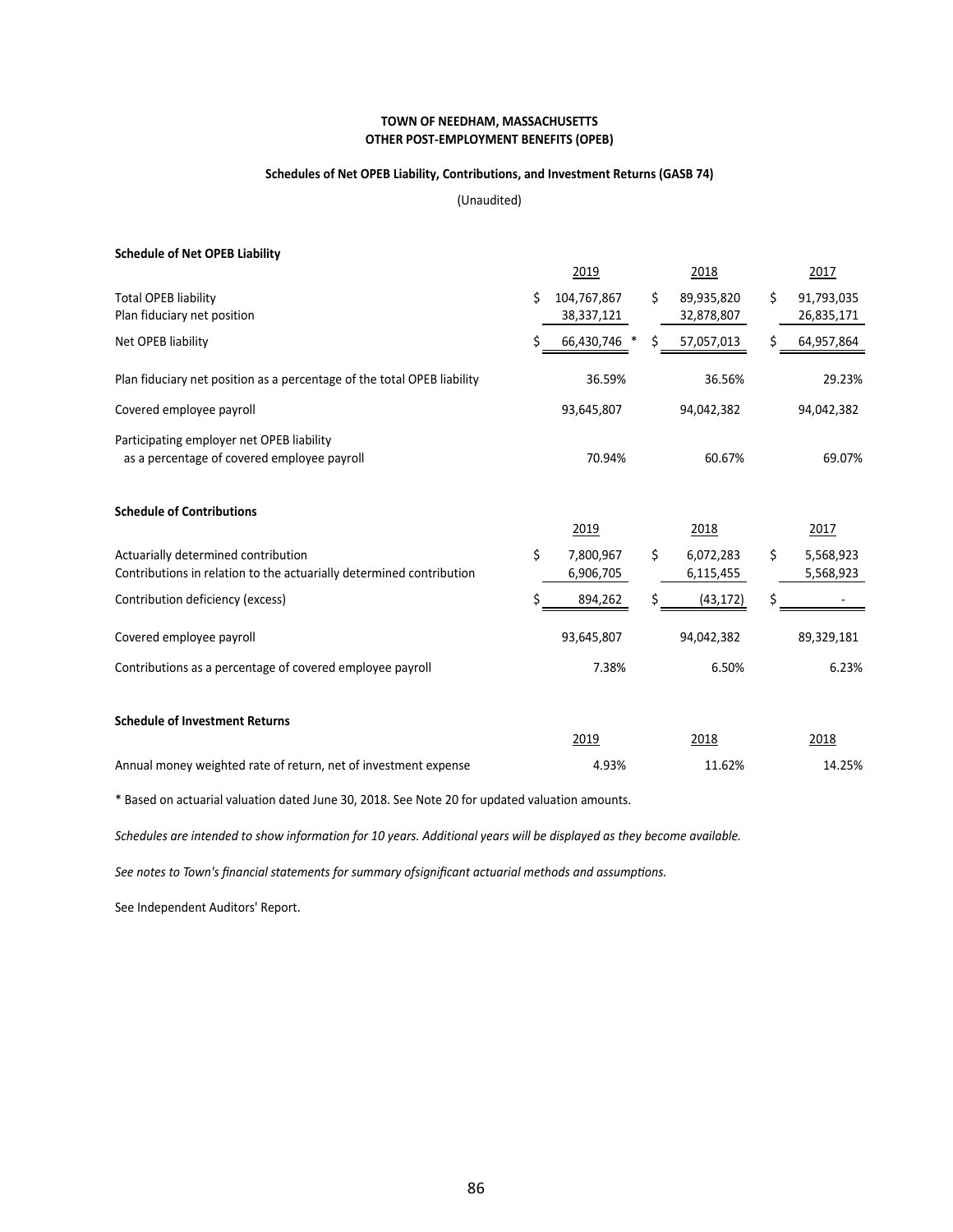#### Schedule of Revenues and Other Sources, and Expenditures and Other Uses ‐ Sewer Enterprise Fund Budget vs. Actual Comparison

#### For the Year Ended June 30, 2019

|                                        |    | <b>Budget</b> |    | Adjusted<br>Actual | Variance<br>Positive<br>(Negative) |
|----------------------------------------|----|---------------|----|--------------------|------------------------------------|
| Revenues:                              |    |               |    |                    |                                    |
| Current service charges                | Ś. | 8,877,436     | Ś. | 8,853,516          | \$<br>(23, 920)                    |
| Interest income                        |    | 15,000        |    | 27,735             | 12,735                             |
| <b>Total Revenues</b>                  |    | 8,892,436     |    | 8,881,251          | (11, 185)                          |
| Expenditures:                          |    |               |    |                    |                                    |
| Sewer expenditures                     |    | 1,502,896     |    | 1,492,215          | 10,681                             |
| Intergovernmental                      |    | 6,173,219     |    | 6,173,219          |                                    |
| Debt service                           |    | 1,500,000     |    | 1,167,381          | 332,619                            |
| <b>Total Expenditures</b>              |    | 9,176,115     |    | 8,832,815          | 343,300                            |
| Excess of revenues over expenditures   |    | (283, 679)    |    | 48,436             | 332,115                            |
| Other Financing Sources and Uses:      |    |               |    |                    |                                    |
| Transfers in                           |    | 504,750       |    | 504,750            |                                    |
| Use of retained earnings               |    | 2,551,111     |    |                    | (2,551,111)                        |
| Transfers out                          |    | (2,772,182)   |    | (2,772,182)        |                                    |
| Total Other Financing Sources and Uses |    | 283,679       |    | (2,267,432)        | (2,551,111)                        |
| Excess of revenues and other sources   |    |               |    |                    |                                    |
| over expenditures and other uses       | \$ |               |    | \$ (2,218,996)     | \$ (2,218,996)                     |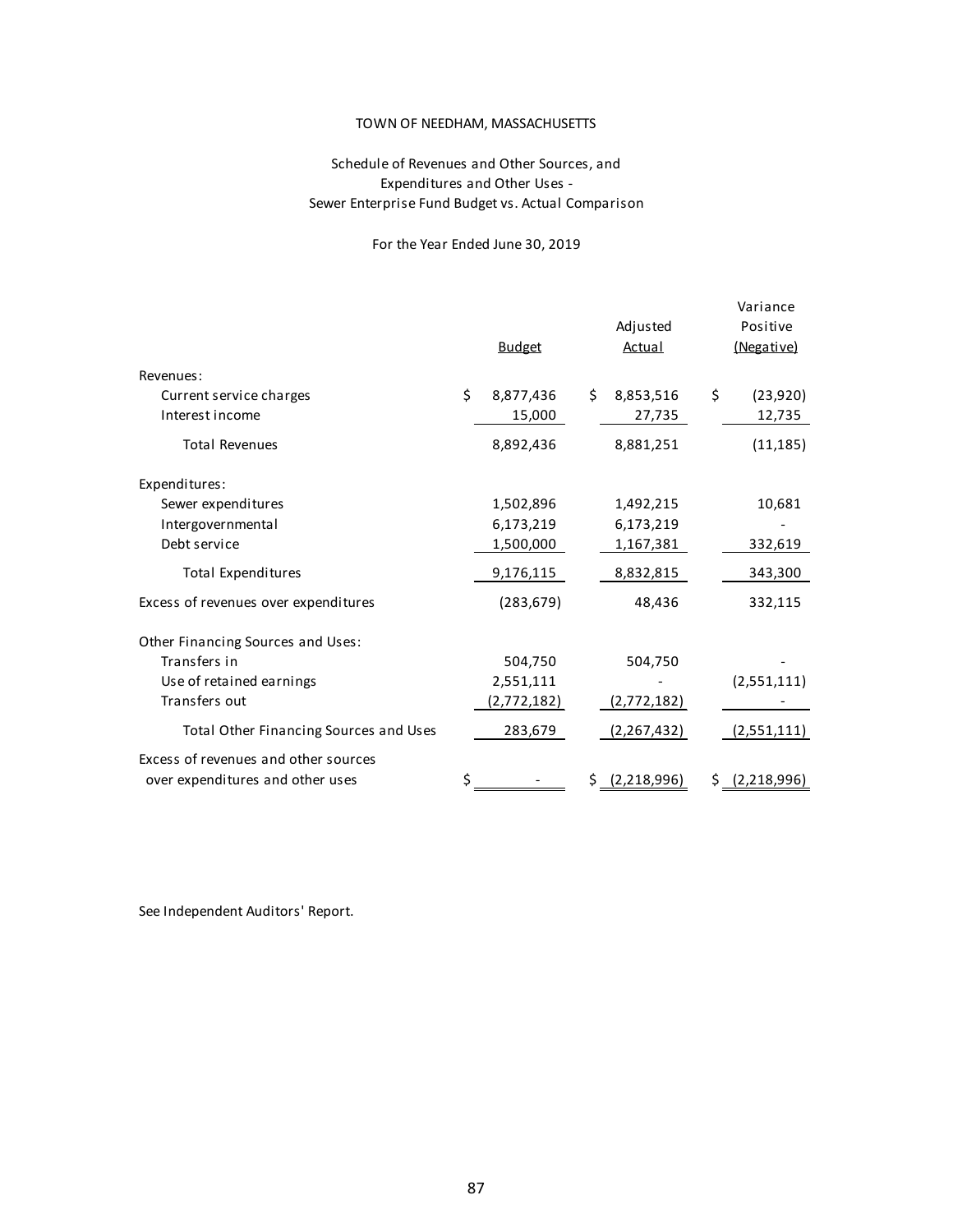#### Expenditures and Other Uses ‐ Schedule of Revenues and Other Sources, and Water Enterprise Fund Budget vs. Actual Comparison

#### For the Year Ended June 30, 2019

|                                        |                 |                   | Variance       |
|----------------------------------------|-----------------|-------------------|----------------|
|                                        |                 | Adjusted          | Positive       |
|                                        | <b>Budget</b>   | Actual            | (Negative)     |
| Revenues:                              |                 |                   |                |
| Current service charges                | \$<br>5,765,234 | \$<br>6,705,903   | \$<br>940,669  |
| Interest income                        | 18,000          | 30,329            | 12,329         |
| Other revenue                          |                 | 5,520             | 5,520          |
| <b>Total Revenues</b>                  | 5,783,234       | 6,741,752         | 958,518        |
| Expenditures:                          |                 |                   |                |
| Water expenditures                     | 2,505,442       | 2,556,244         | (50, 802)      |
| Intergovernmental                      | 856,049         | 856,049           |                |
| Debt service                           | 1,550,000       | 1,384,917         | 165,083        |
| <b>Total Expenditures</b>              | 4,911,491       | 4,797,210         | 114,281        |
| Excess of revenues over expenditures   | 871,743         | 1,944,542         | 1,072,799      |
| Other Financing Sources and Uses:      |                 |                   |                |
| Transfers in                           |                 |                   |                |
| Use of retained earnings               | 3,531,048       |                   | (3,531,048)    |
| Transfers out                          | (4,402,791)     | (4,402,791)       |                |
| Total Other Financing Sources and Uses | (871, 743)      | (4,402,791)       | (3,531,048)    |
| Excess of revenues over                |                 |                   |                |
| expenditures and other uses            | \$              | \$<br>(2,458,249) | \$ (2,458,249) |